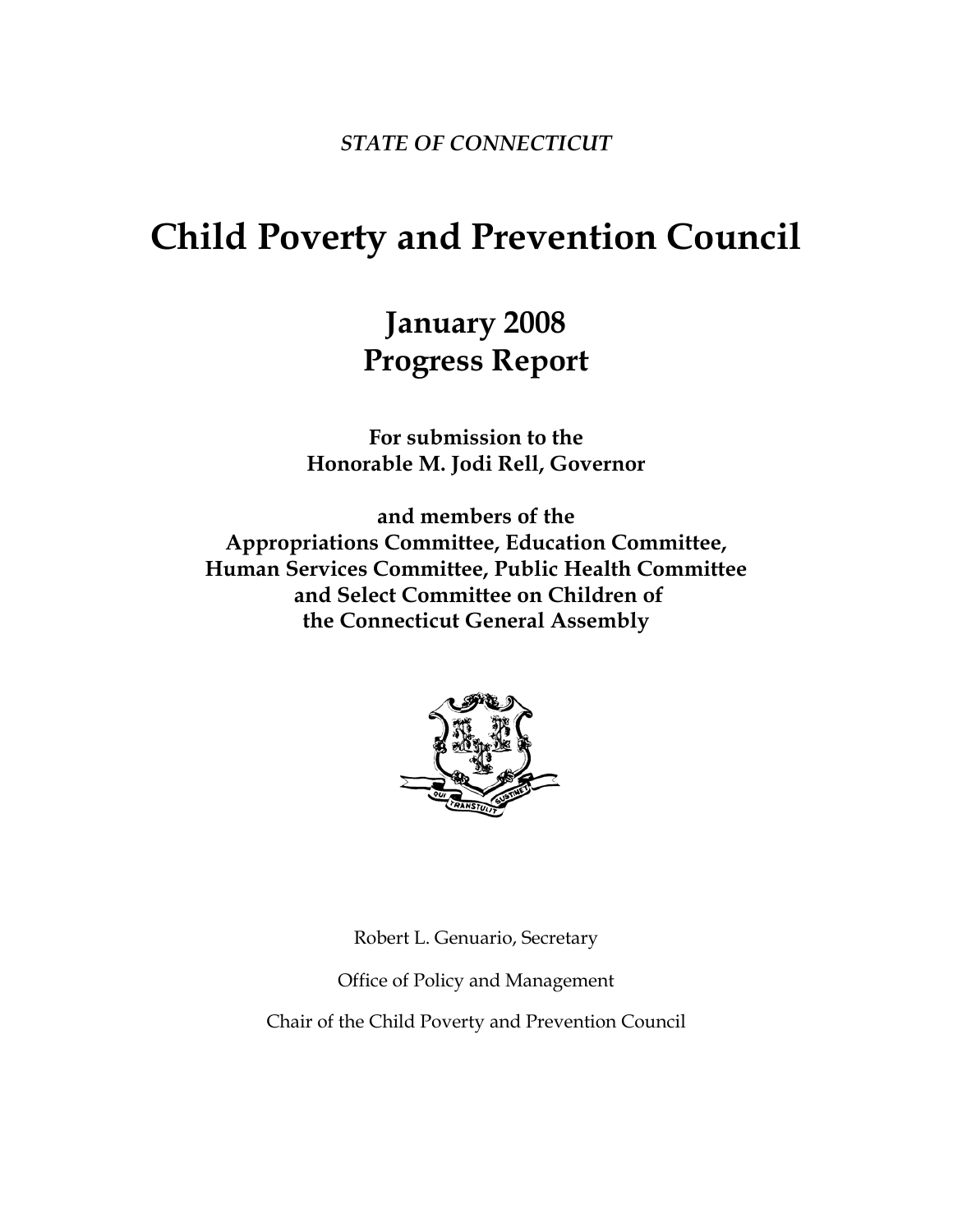# TABLE OF CONTENTS

| П. |  |
|----|--|
|    |  |
|    |  |
|    |  |

# APPENDICES

| A.          |  |
|-------------|--|
| <b>B.</b>   |  |
| C.          |  |
| D.          |  |
| E.          |  |
| $F_{\cdot}$ |  |
| G.          |  |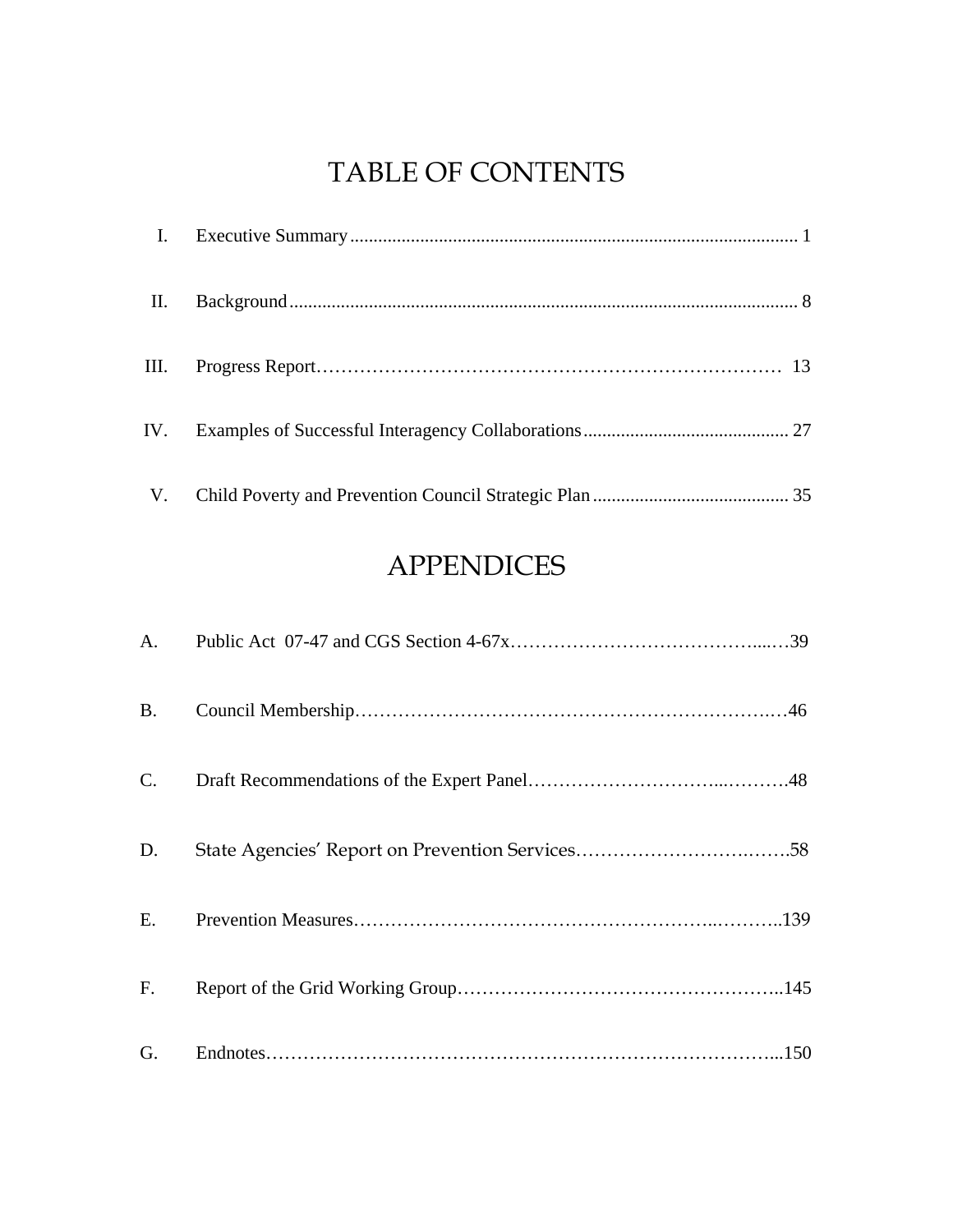# I. EXECUTIVE SUMMARY

In June 2006, Governor Rell signed into law Public Act 06-179, An Act Concerning State Investment in Prevention and Child Poverty Reduction and the Merger of the State Prevention and Child Poverty Councils. This public act combined two councils -- the active Child Poverty Council and the inactive Prevention Council – into one coordinated body. The purpose of the Child Poverty and Prevention Council is to:

- 1. Develop and promote the implementation of a ten-year plan to reduce the number of children living in poverty in the state by fifty percent; and
- 2. Establish prevention goals and recommendations and measure prevention service outcomes to promote the health and well-being of children and families.

As required by Connecticut General Statutes Section 4-67x, this annual report of the Child Poverty and Prevention Council contains:

#### **1. A report on the progress made toward meeting the child poverty reduction goal and the extent to which state actions are in conformity with the plan.**

According to the most recent figures from the Current Population Survey, child poverty in Connecticut declined from 12.4% in 2005 to 10.3% in 2006. However, a more valid measure of child poverty is a three-year average which shows child poverty increasing slightly from 11.6% in 2003-2005 to 11.7% in 2004-2006. These figures represent all children in households with income below 100% of the federal poverty level.

Poverty among children below 200% of the federal poverty level remained level at 25.8% in both 2005 and 2006. A three-year average of children in households with income below 200% of the federal poverty level increased from 24.2% in 2003-2005 to 25.1% in 2004-2006.

In 2005, the Council released its ten-year plan to reduce child poverty by fifty percent in Connecticut. The report contains 67 recommendations organized under six major objectives: enhancing families' income and income-earning potential; helping low-income families build assets; enhancing affordability of healthcare, housing childcare, and early childhood education; supporting safety net programs for families with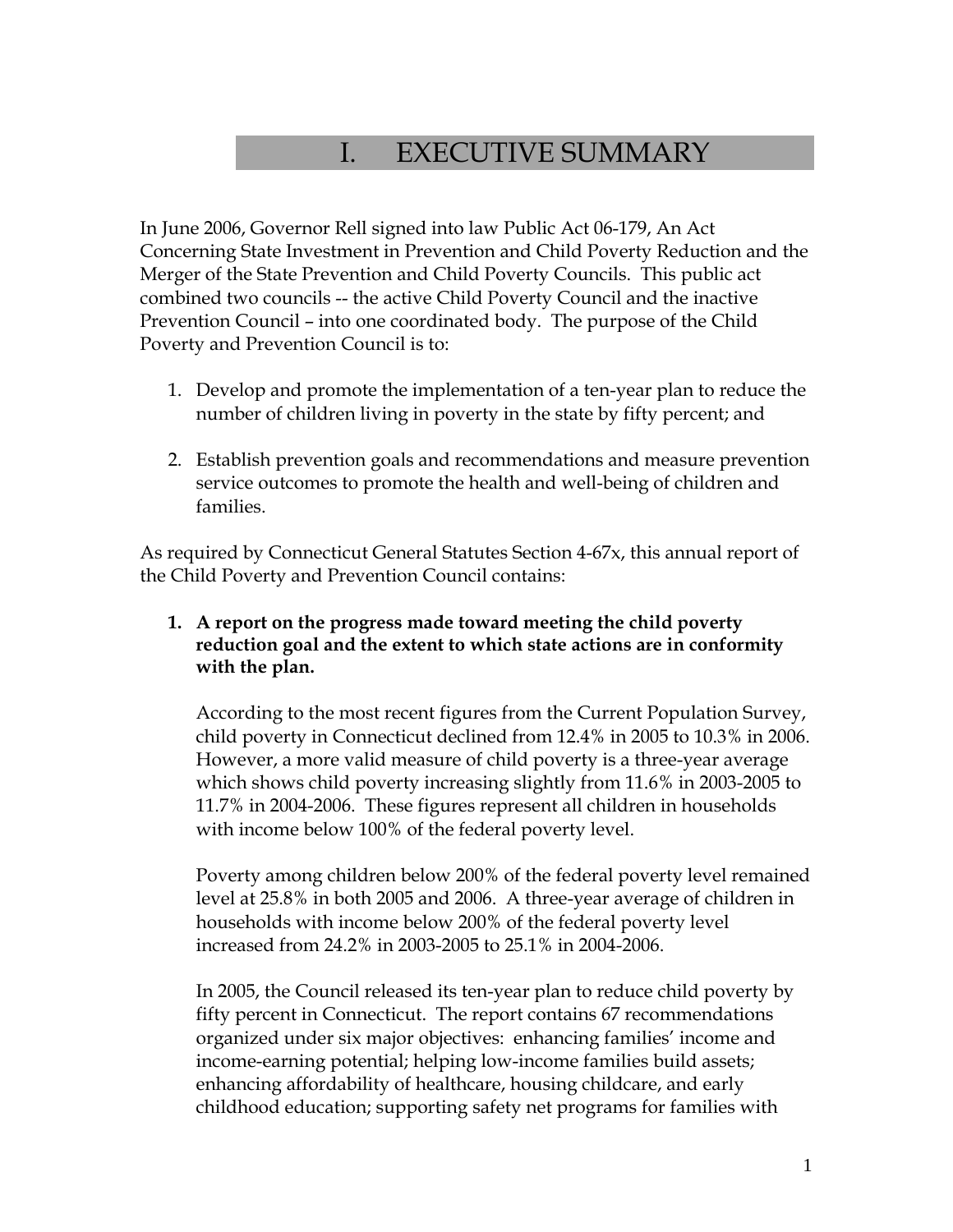multiple barriers; enhancing family structure and stability; and further study.

Previous annual reports from the council showed that 33 public policy actions were taken in 2005 implementing council recommendations and 39 actions were taken in 2006 implementing council recommendations. This report documents 40 public policy changes in 2007, including state budget increases and legislative changes, which implemented council recommendations. In all, state budget increases impacting children in poverty were well over half a billion dollars in FY08 alone.

Currently, the council is actively engaged in work to prioritize its 67 recommendations and focus its short-term efforts on a limited number of achievable proposals. This work has consisted of a five-step process, including: 1) selecting target populations; 2) bringing in a panel of national experts to review all 67 recommendations and offer consensus suggestions using national research and proven practices; 3) utilizing Results Based Accountability approach; 4) creating an economic model to assess which policies will reduce child poverty by 25-50%; and 5) developing a state grant and community model where 6 to 7 municipalities will work to decrease child poverty.

To-date, the council has completed the first two steps. Step One was establishing the following three target populations at the September 2007 meeting of the Child Poverty and Prevention Council:

- Birth to age five;
- Late teen and young adult (16-24)
- Working poor families.

On Friday, December 7, the Connecticut Child Poverty and Prevention Council completed Step Two by hosting a panel of national experts to discuss proven strategies to reduce child poverty. The panel offered recommendations to the council about which among the 67 recommendations have a sufficiently strong evidence base to support their potential effectiveness in reducing child poverty. The expert panel – which included two economists, two developmental psychologists and two policy analysts – scrutinized the council's recommendations based on three main criteria: evidence of impact, cost-effectiveness, and timeframe. They identified four major areas of policy and thirteen specific policies for which there is evidence to support their likely effectiveness in short-term child poverty reduction. In addition, they made one process recommendation. The four major areas of policy were: family income and income earnings potential, education, income safety net, and family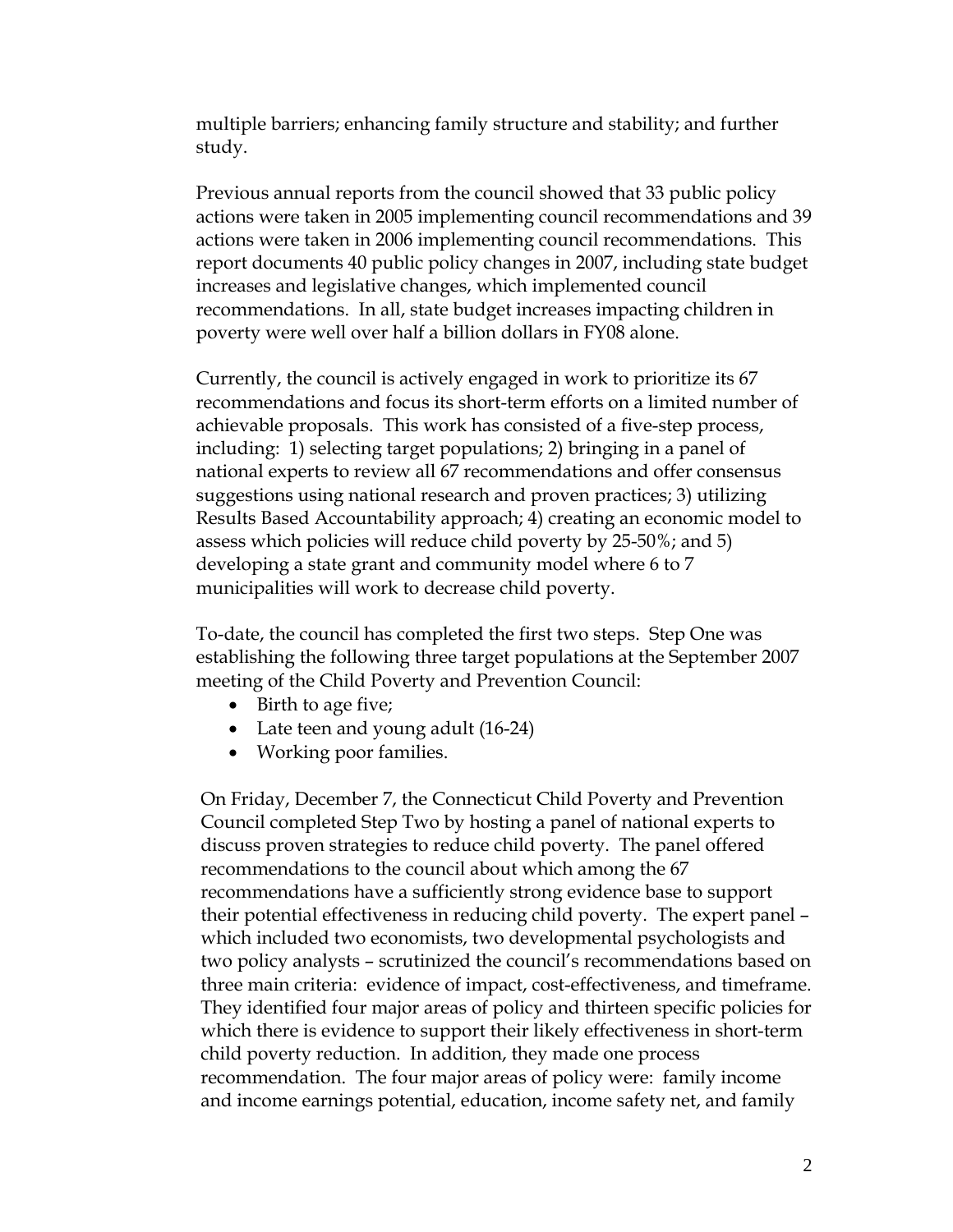structure and support. The recommendations are described in Section V of the report and the experts' draft report is contained in Appendix C.

At the January 4, 2008 meeting, the Child Poverty and Prevention Council accepted the recommendations of the newly formed "grid working group" which identified priority issues to be further researched and developed. Acceptance of these recommendations by the Council is a first step toward identifying issues that can be considered for implementation in the near term, although some proposals will require additional evaluation before the council can make specific recommendations. The report of the "grid working group" is contained in Appendix F.

Step Three has been commenced by Charter Oak consultants, who will be assisting with Results Based Accountability (RBA) analysis.

Step Four will be started in early 2008 by issuing a Request for Proposals for economic modeling to evaluate the anticipated impact of the strategies adopted to reduce child poverty. It is anticipated that the January 2009 report of the Child Poverty and Prevention Council will contain the council's priority recommendations.

**2. A report on the state's progress in prioritizing expenditures in budgeted state agencies with membership on the council in order to fund prevention services;** 

The report identifies measures for the Council's eleven prevention goals to provide a sense of where the state stands currently with regard to each goal:

- Increase access to stable and adequate housing;
- Increase the percentage of pregnant women and newborns who are healthy;
- Decrease the rate of child neglect and abuse;
- Increase the percentage of children who are ready for school at an appropriate age;
- Increase the percentage of children who: learn to read by third grade, succeed in school, graduate from high school, enter post-secondary education, and successfully obtain and maintain employment as adults;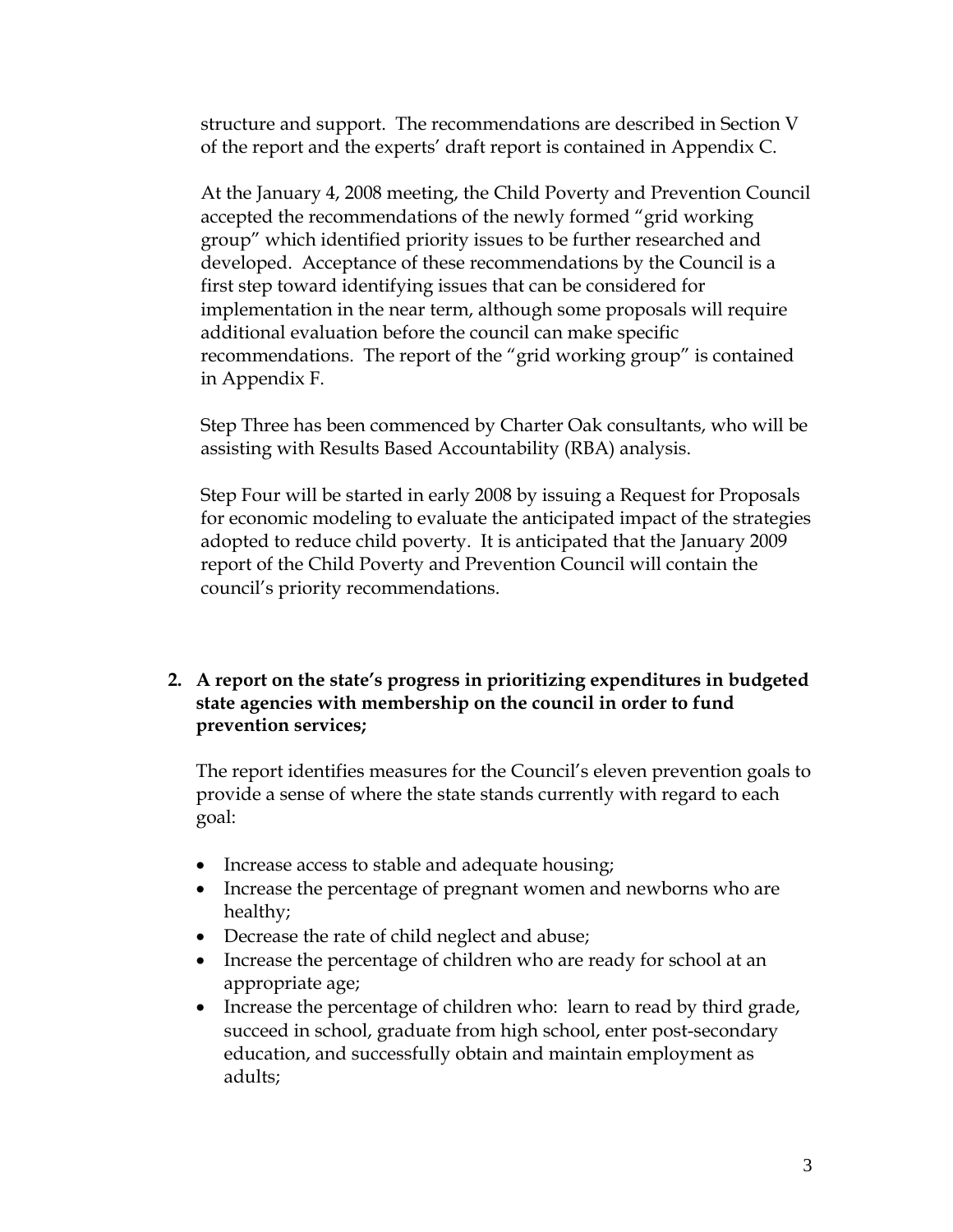- Decrease the percentage of children who are unsupervised after school;
- Reduce unhealthy behaviors among youth (e.g. teen pregnancy, smoking, auto accidents);
- Decrease the incidence of child and youth suicide;
- Decrease the incidence of juvenile crime;
- Increase the positive involvement of fathers with their children; and
- Encourage ongoing future leadership on child poverty and prevention issues.

The report also contains a copy of each state agency's report on prevention services (see Appendix D). Each state agency represented on the Council provided a report on at least two prevention services provided by their agency. Prevention services are defined as "policies and programs that promote healthy, safe and productive lives and reduce the likelihood of crime, violence, substance abuse, illness, academic failure and other socially destructive behaviors". The agency prevention programs described are:

| <b>Children's Trust Fund</b>           | <b>Department of Developmental</b>        |
|----------------------------------------|-------------------------------------------|
| The Stranger You Know                  | <b>Services</b>                           |
| Family Empowerment Initiative          | <b>Family Supports</b>                    |
| The Help Me Grow Program               | Birth to Three                            |
| Kinship and Grandparent Respite Fund   |                                           |
| <b>Nurturing Families Network</b>      |                                           |
| The Parent Trust Fund                  |                                           |
| <b>Shaken Baby Syndrome Prevention</b> |                                           |
| Children's Legal Services              |                                           |
|                                        |                                           |
| Department of Children and Families    | Department of Public Health               |
| Positive Youth Development Initiative  | Asthma Program                            |
| <b>Youth Suicide Prevention</b>        | Child Day Care                            |
| <b>Shaken Baby Syndrome Prevention</b> | <b>Community Health Centers</b>           |
| <b>Head Start Collaboration</b>        | <b>Family Planning Program</b>            |
|                                        | <b>Immunization Program</b>               |
|                                        | <b>Injury Prevention Program</b>          |
|                                        | <b>Lead Poisoning Control</b>             |
|                                        | Newborn Screening                         |
|                                        | <b>Obesity Prevention Program</b>         |
|                                        | Oral Health                               |
|                                        | Rape Crisis and Prevention Services       |
|                                        | <b>Tobacco Use Prevention and Control</b> |
|                                        | Women Infants and Children                |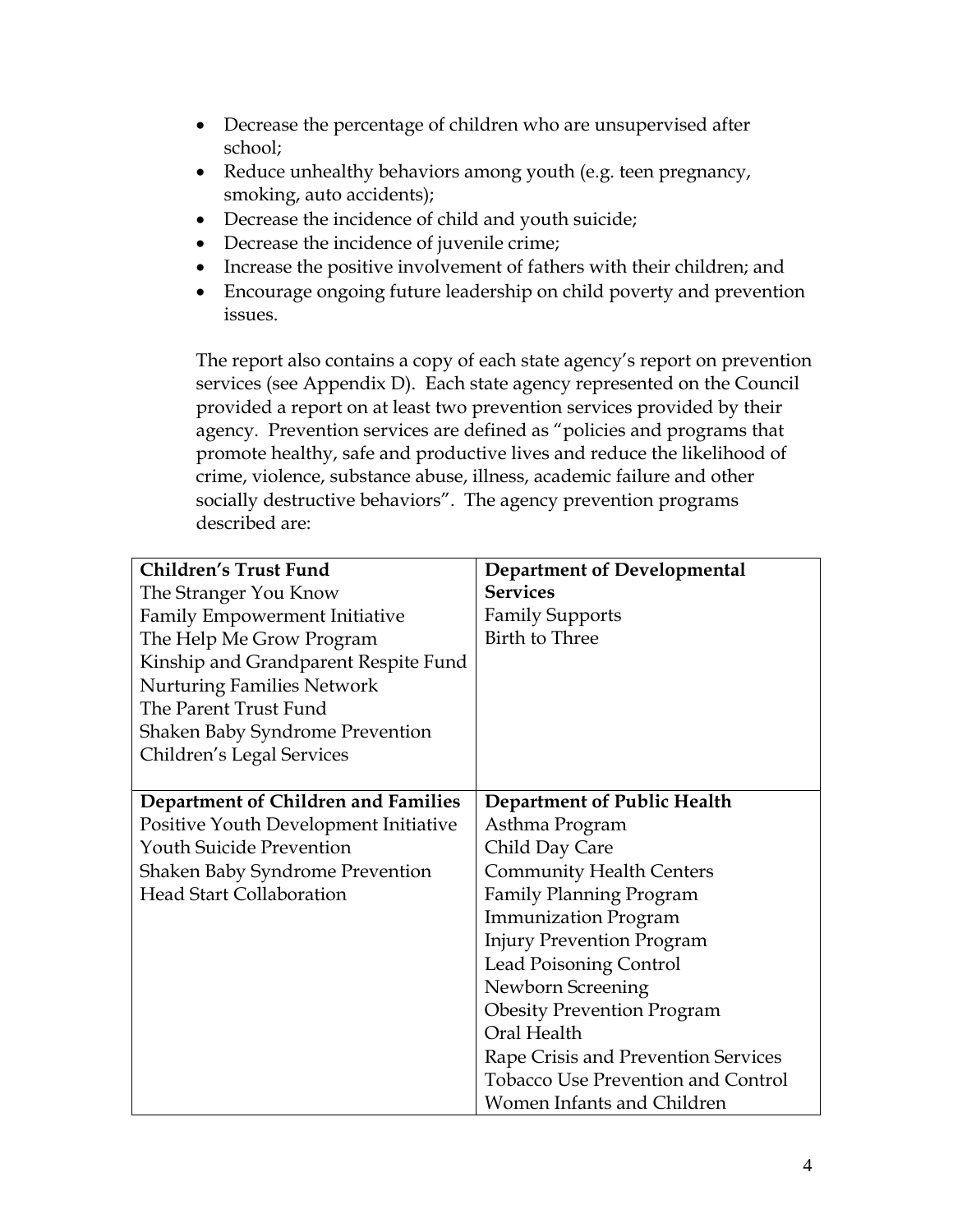|                                                                           | Youth Violence/Suicide Prevention                                                                                                                                 |
|---------------------------------------------------------------------------|-------------------------------------------------------------------------------------------------------------------------------------------------------------------|
| Department of Education<br>Even Start<br>Early Childhood/School Readiness | <b>Department of Social Services</b><br>Fatherhood Initiative<br><b>Emergency Shelter for Victims of</b><br>Domestic Violence<br><b>Teen Pregnancy Prevention</b> |
| Department of Mental Health and                                           | <b>Office of Policy and Management</b>                                                                                                                            |
| <b>Addiction Services</b>                                                 | Delinquency Prevention Program                                                                                                                                    |
| <b>Best Practices Initiative</b>                                          |                                                                                                                                                                   |
|                                                                           |                                                                                                                                                                   |
| Local Prevention Council Programs                                         |                                                                                                                                                                   |
| <b>Prevention Framework Incentive Grant</b>                               |                                                                                                                                                                   |
| <b>Youth Suicide Prevention Initiative</b>                                |                                                                                                                                                                   |
| Regional Action Councils                                                  |                                                                                                                                                                   |
| <b>Statewide Service Delivery Agents</b>                                  |                                                                                                                                                                   |
| <b>Tobacco Regulation and Compliance</b>                                  |                                                                                                                                                                   |

### **3. Examples of Successful Interagency Collaborations**

The Council has identified the following examples of successful interagency collaborations to meet the child poverty and prevention goals. These initiatives include:

- **Supportive Housing.** The Connecticut Supportive Housing Initiative is a collaboration between the Departments of Mental Health and Addiction Services (DMHAS), Social Services (DSS), Economic and Community Development (DECD), the Connecticut Housing Finance Authority (CHFA), and the Office of Policy and Management (OPM). Supportive housing is permanent affordable housing matched with a range of support services designed to break the cycle of homelessness. The purpose is to enable formerly homeless persons to achieve stability and maintain selfsufficiency in the community. After successfully completing a 300 unit demonstration program, the State embarked on the pilots initiative to create 650 supportive housing units, and then Governor Rell's Next Steps initiative to create an additional 1000 units.
- **Mental Health Transformation.** In response to the President's New Freedom Commission on Mental Health and federal action agenda, Governor M. Jodi Rell charged 14 key state agencies and the Judicial Branch to transform all mental health services and associated systems to offer the state's citizens an array of accessible services and supports that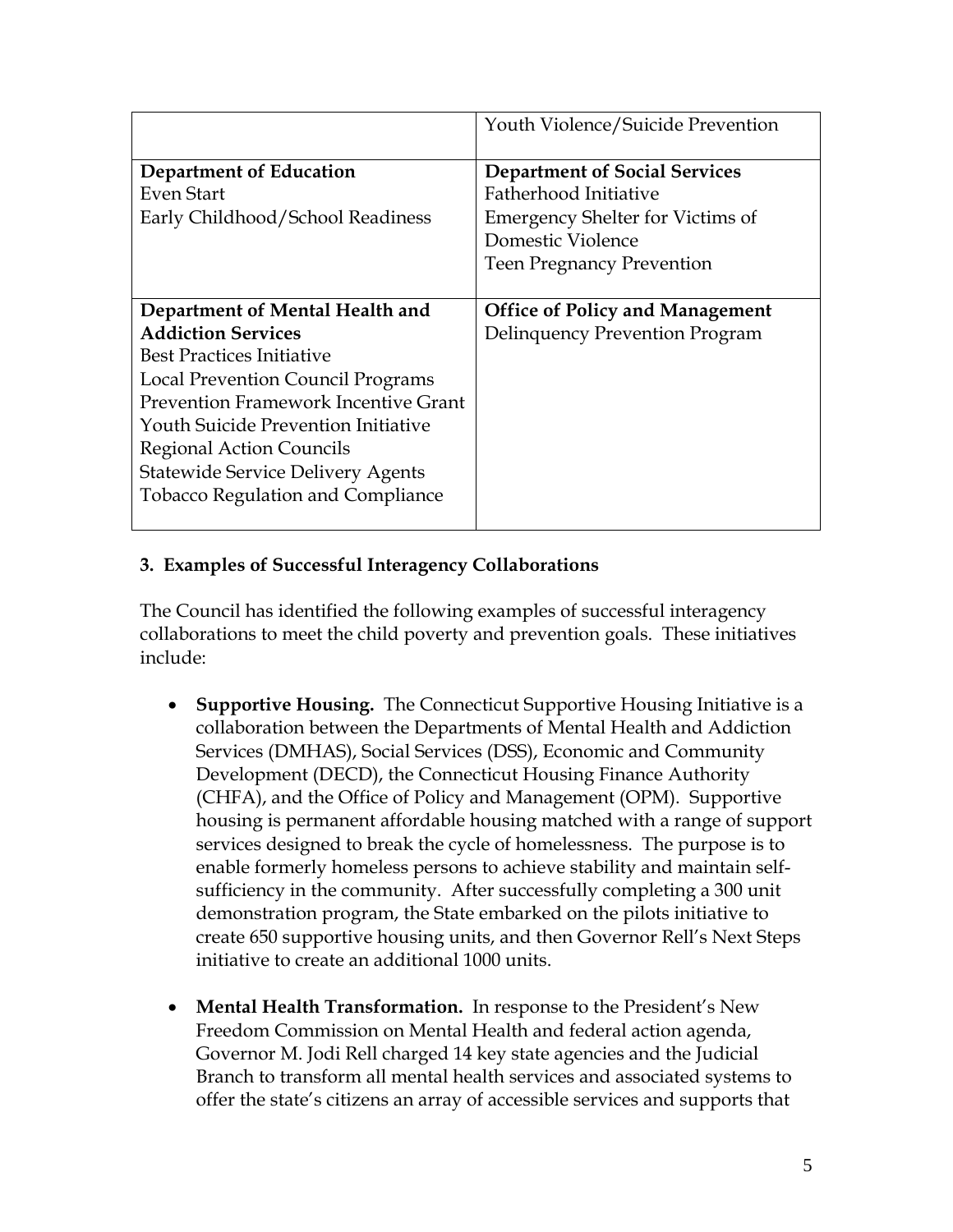are culturally responsive, person and family-centered, and have as their primary aim the promotion of resilience, recovery, and inclusion in community life. Connecticut intends the outcome of a successful transformation to be a recovery-oriented system of mental health care that will offer the State's citizens meaningful choices from among an array of effective services that will build on personal, family, and community assets, and will be offered in an integrated and coordinated fashion within the context of locally-based and managed systems of care, thereby ensuring continuity of care both over time and across agency boundaries.

- **Governor's Early Childhood Research and Policy Council.** The Governor's Early Childhood Research and Policy Council was established by Executive Order #13 of Governor M. Jodi Rell in February 2006 to engage leadership from the governmental, higher education, business, and philanthropic communities with regard to early childhood strategic planning and investment partnerships. The Council has 31 members appointed by the Governor and is co-chaired by three persons from the philanthropic community, the business community, and the education community.
- **Connecticut Birth to Three System.** Birth to Three, under Part C of the Individuals with Disabilities Education Act, was designed to be an interagency system since there is no one agency in any state that can meet all the needs of infants and toddlers with disabilities and their families. The exact design of each state's system is up to the state lead agency, as advised by the Interagency Coordinating Council which meets bimonthly. In Connecticut, that Council includes representatives from: the Departments of Education, Social Services, Public Health, Children and Families; the Board of Education and Services for the Blind; the Office of Protection and Advocacy; the Commission on the Deaf and Hearing Impaired; parents, providers, legislators, and physicians.
- **Connecticut Youth Suicide Prevention Initiative**. In June 2006, DMHAS was one of eight states to receive funding from the federal Substance Abuse Mental Health Services Administration (SAMHSA)/Center for Mental Health Services (CMHS) to enhance suicide prevention efforts across the nation. Building on existing State agency collaborations, DMHAS established MOAs with the Depts. of Public Health, Children and Families (DCF), Social Services, and Education and the Judicial Branch to conduct the CT Youth Suicide Prevention Initiative (CYSPI). The Initiative builds on the recommendations of the Connecticut Interagency Suicide Prevention Network's 2005 Connecticut Comprehensive Suicide Prevention Plan, the Connecticut Youth Suicide Advisory Board, and the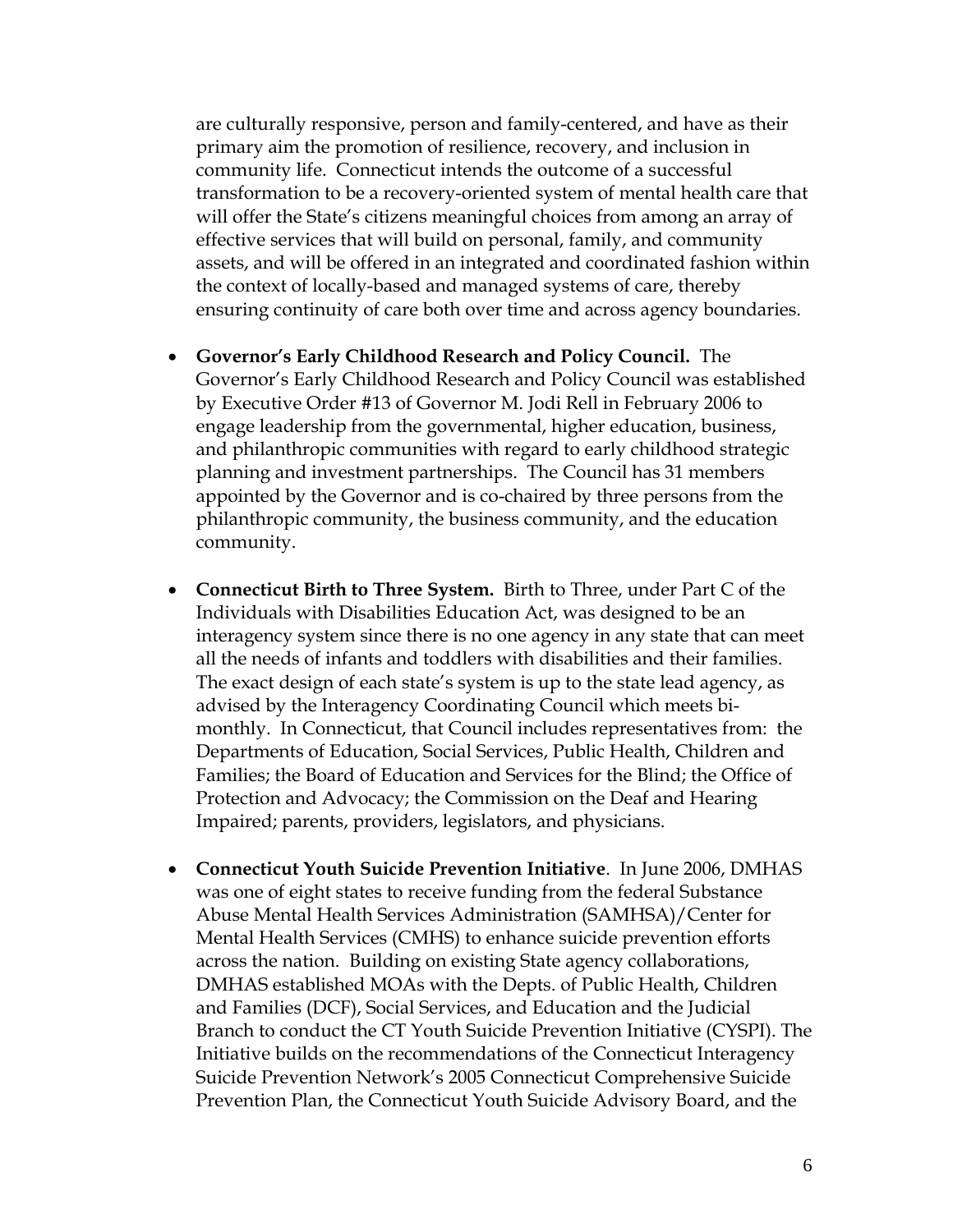CT Mental Health Transformation Initiative. Connecticut received the three-year, \$1.2 million CMHS grant to develop, implement, and evaluate comprehensive, evidence-based youth suicide prevention and early intervention strategies that may be sustained over time and expanded throughout the state.

• **Connecticut's Strategic Prevention Framework Initiative**. Connecticut's Strategic Prevention Framework State Incentive Grant (CT SPF) is a fiveyear cooperative agreement with SAMHSA's Center for Substance Abuse Prevention administered by the Department of Mental Health and Addiction Services. DMHAS through the Governor's office, has been designated the lead role to establish a governance structure, including a SPF SIG Advisory Committee (SSAC) to guide the CT SPF, as well as a State Epidemiological Workgroup (SEW) to assess substance use and consequences at the State level. With these entities, DMHAS developed a State Strategic Prevention Plan to guide and support State and community-level interventions. The involvement of State agencies and key stakeholders is a crucial aspect of the CT SPF. The Advisory Committee comprises representatives from the CT Departments of Children and Families, Public Health, Corrections, Education, and Transportation, Office of Policy Management, Court Support Services, DEA, academics, law enforcement agencies, and community providers/coalitions including the lead agency for the OJJDP-funded underage drinking initiative and experts on multiculturalism. Twenty eight coalitions statewide have been funded to mobilize and build prevention capacity and infrastructure in order to prevent the onset and reduce the progression of underage drinking and related problems in Connecticut communities.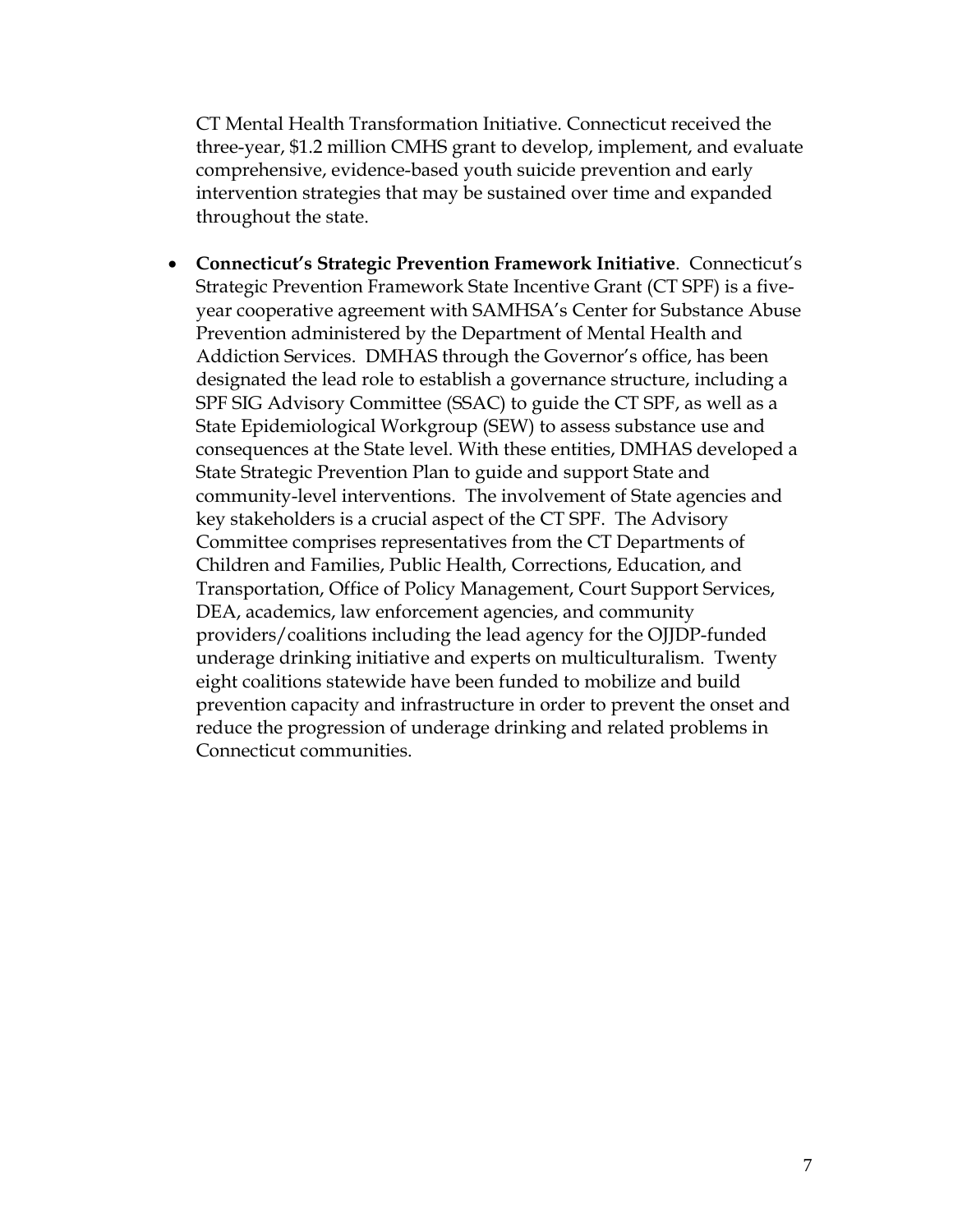# II. BACKGROUND

#### **A. State Prevention Council**

The State Prevention Council was created under Public Act 01-121, An Act Concerning Crime Prevention and a State Prevention Council, to evaluate and promote prevention work in the State of Connecticut. In essence, the mandate was to establish a prevention framework for the state, develop a comprehensive state-wide prevention plan, offer recommendations to better coordinate existing and future prevention expenditures across state agencies and increase fiscal accountability.

The Council met regularly to ensure that the requirements of the public act were implemented in a comprehensive manner. The membership of the Council included representatives from the Office of Policy and Management, the Chief Court Administrator, and the Commissioners of the departments of Children and Families, Education, Mental Health and Addiction Services, Mental Retardation, Public Health and Social Services.

One of the main tasks of the Prevention Council was the development of a statewide prevention plan. The Council conducted research, analysis and deliberated extensively during the planning and development phase of the plan. The plan included four major recommendations that served to advance formation of comprehensive approaches for prevention within the state. The recommendations were to:

- increase public awareness of the value of prevention
- strengthen state and local networks involved in prevention
- improve data collection on prevention programs
- share and implement best practices

The Council felt that these recommendations, when implemented, would provide the Council with the information and tools necessary to effectively evaluate and analyze prevention initiatives in the state and set priorities for future prevention programming. The State Prevention Plan was submitted to the General Assembly in 2003.

As stipulated in the public act, the Governor's Budget for the 2003-2005 Biennium included a prevention report with recommendations for appropriations for primary prevention services administered by state agencies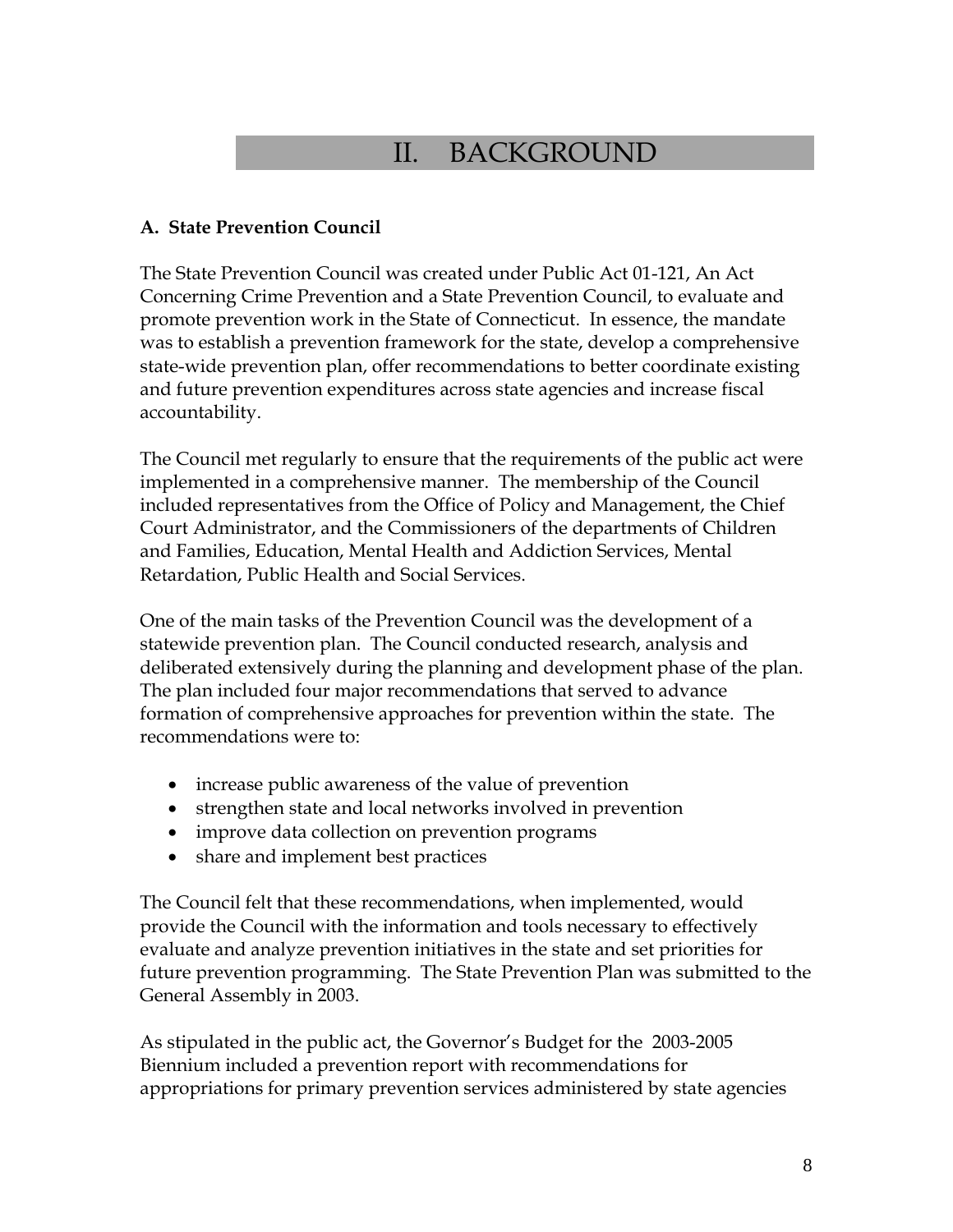that served on the State Prevention Council. The report was released in February 2003.

In 2003, the legislature enacted Public Act 03-145, An Act Concerning the State Prevention Council and Investment Priorities, which required the Council to continue its work to foster the development and implementation of a comprehensive and coordinated statewide system of prevention in Connecticut. In January 2004, the Prevention Council's progress report was submitted to the General Assembly. This report highlighted statewide prevention initiatives within the policy domains of Early Childhood Development and Youth Development and its relationship to the four recommendations.

In accordance with the stipulations set forth in the public act, the Council submitted its final prevention report in March 2004. The report highlighted the accomplishments and outcomes for statewide prevention initiatives.

## **B. Child Poverty Council**

In the Spring of 2004, the Connecticut legislature enacted Public Act 04-238, An Act Concerning Child Poverty establishing a Child Poverty Council. The Council was charged with recommending strategies to reduce child poverty in the State of Connecticut by fifty percent (50%) within ten years.

The legislation required that the Council consist of the following members or their designees: the Secretary of the Office of Policy and Management; the President Pro Tempore of the Senate; the Speaker of the House of Representatives; the Minority Leader of the Senate and the Minority Leader of the House of Representatives; Commissioners of the Department of Children and Families, Education, Higher Education, Labor, Mental Health and Addiction Services, Mental Retardation, Public Health, Social Services, Corrections, Transportation, Economic and Community Development, Health Care Access; the Child Advocate, the chair of the State Prevention Council, the Executive Director of the Children's Trust Fund, and the Executive Director of the Commission on Children.

The Council engaged in numerous strategies to gather the appropriate data to assist in the formation of its recommendations and presented its first report to the Legislature in January 2004. The report contained 67 recommendations to reduce child poverty in Connecticut by fifty percent over a ten year period. The recommendations were organized under six major objectives:

- enhance families' income and income-earning potential;
- help low income families build assets;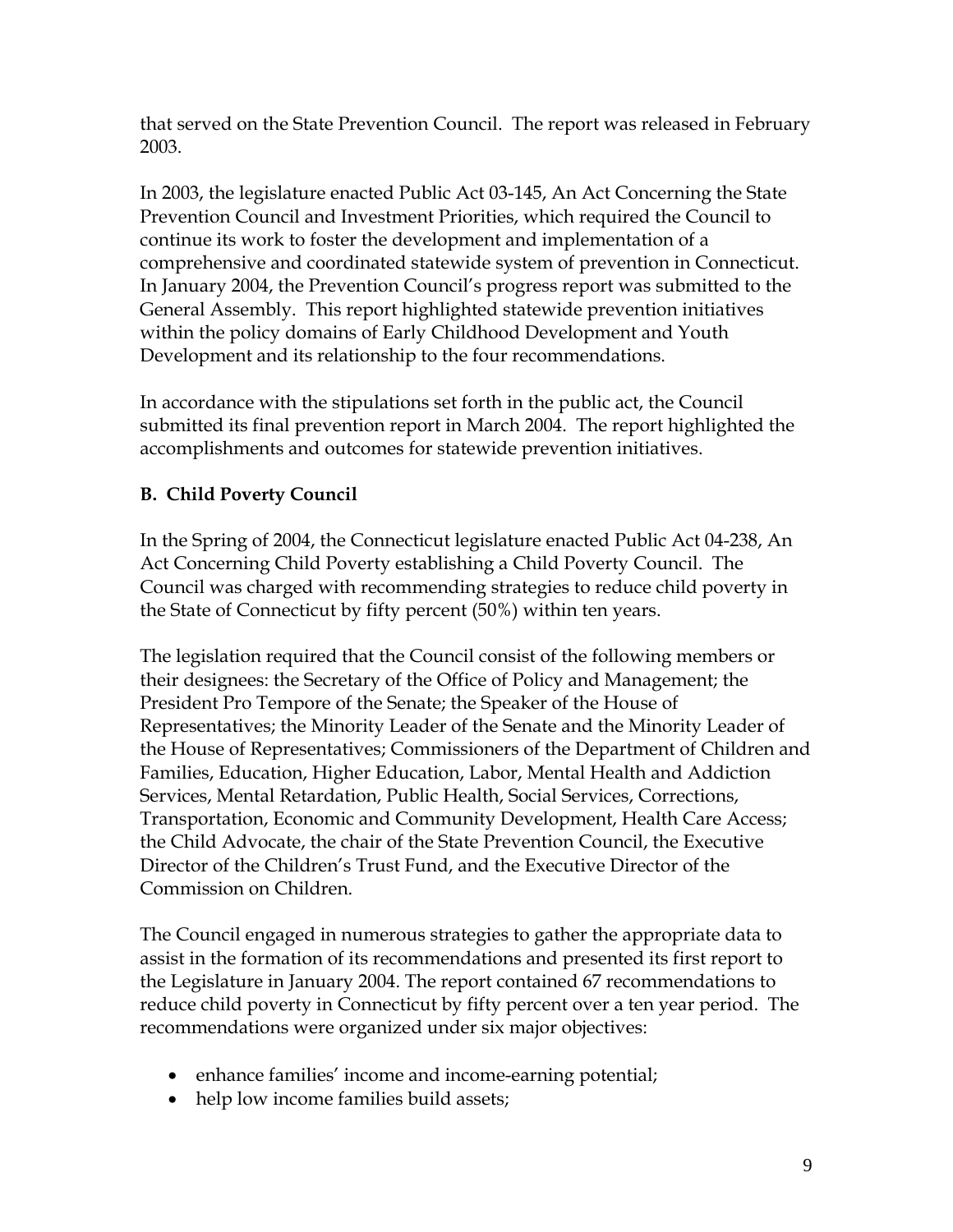- enhance affordable health care, housing, child care and early childhood education;
- support safety net programs for families with multiple barriers;
- enhance family structure stability; and
- further study child poverty issues and solutions.

In July 2005, the legislature enacted Public Act 05-244, An Act Concerning the Implementation of the Recommendations of the Child Poverty Council. This public act made the executive director of the Commission on Human Rights and Opportunities a member of the Child Poverty Council and required the Council to meet at least twice a year to review and coordinate state agency efforts to meet the goal of reducing child poverty by 50% by June 30, 2014. The Council's annual implementation reports to the legislative committees included progress made toward meeting this goal. The Council continued its work to develop strategies to implement, monitor and report on the implementation of the recommendations.

A number of the Council's recommendations were proposed by Governor Rell and enacted by the legislature in FY 2006-07 and, in January 2006, the Child Poverty Council submitted a report on progress made towards the implementation of the plan to meet the child poverty reduction goal and the extent to which state actions were in conformity with the plan.

### **C. Child Poverty and Prevention Council**

In June 2006, the Connecticut legislature enacted Public Act 06-179, An Act Concerning State Investments in Prevention and Child Poverty Reduction and the Merger of the State Prevention and Child Poverty Councils.

This public act requires the newly formed Child Poverty and Prevention Council to adhere to provisions of the previous councils and imposes additional responsibilities relating to prevention services. The Child Poverty and Prevention Council is comprised of members of both the Child Poverty Council and the State Prevention Councils. In 2006, the Chief Court Administrator was added to the Council.

The public act directs the Child Poverty and Prevention Council to:

• Establish prevention goals and recommendations and measure prevention service outcomes to promote the health and well-being of children and their families.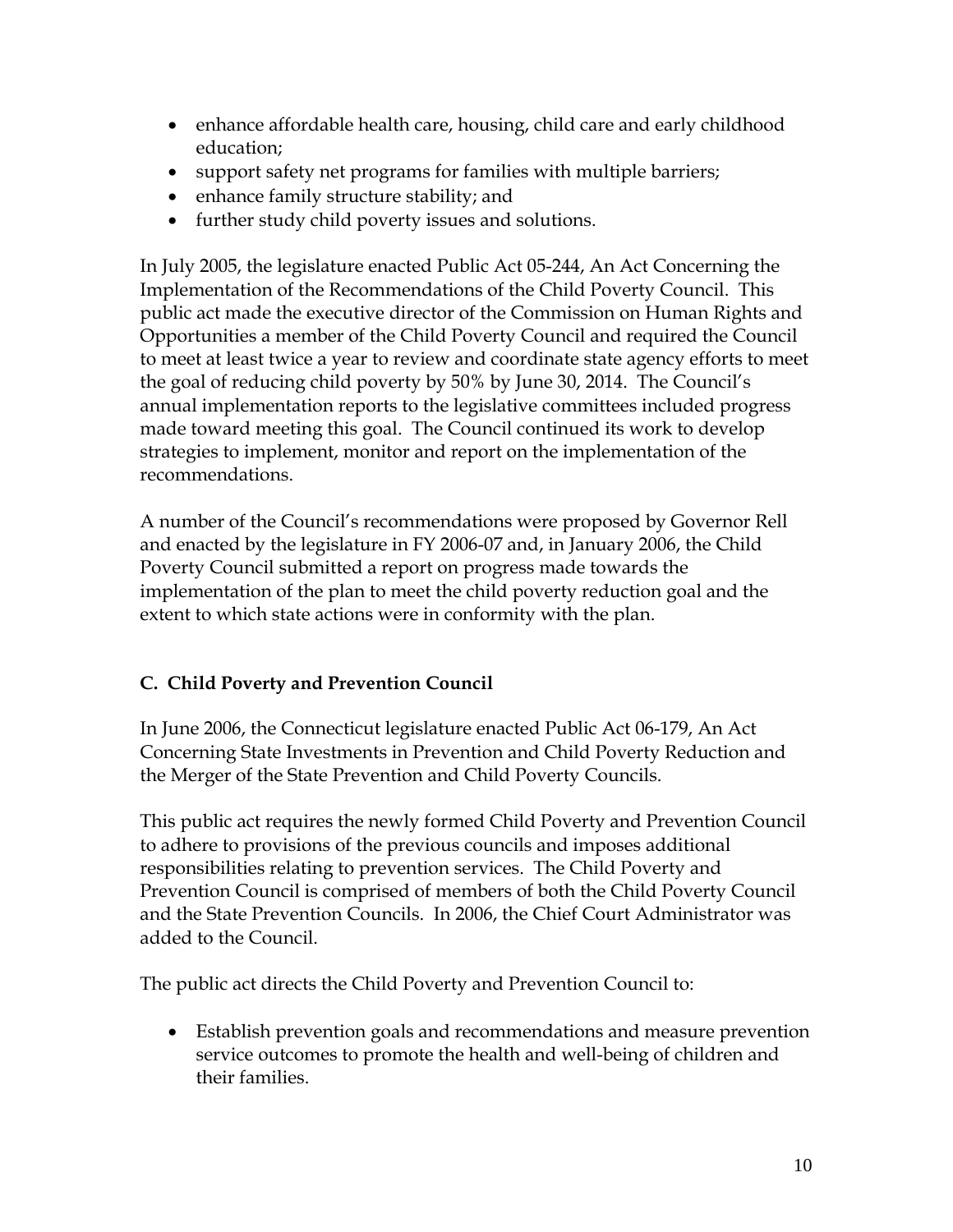- Report to the Governor and various legislative committees on the state's progress in prioritizing expenditures for prevention services in budgeted state agencies with membership on the council including:
	- o Summarizing measurable gains made toward the child poverty and prevention goals established by the Council.
	- o Providing examples of successful interagency collaborations to meet the child poverty and prevention goals established by the Council.
	- o Recommending prevention investment and budget priorities.

The public act also requires each state agency with membership on the council that provides prevention services to children and families to submit an agency prevention report to the Council which must be included in the Council's report to the Governor and legislature. Each agency report must include at least two prevention programs.

### **D. Inventory**

In order to identify existing programs in Connecticut that address child poverty, the Council developed a statewide inventory in 2004. The Council developed and disseminated an inventory questionnaire to fifteen (15) state agencies to gather data on existing statewide programs that serve children and their families in the area of poverty prevention, self-sufficiency programs focused on lifting people out of poverty and/or programs that provide support services for people in poverty.

The Child Poverty Inventory is a comprehensive list of statewide programs that provide assistance to people in poverty or at risk of falling into poverty. Not all of these programs have a specific mandate to address poverty, but they may have a positive impact on lifting families and children out of poverty. This inventory will be updated for the 2009 Progress Report.

In FY 2004, the State of Connecticut funded eighty-one (81) statewide programs that provided assistance to people in poverty or at risk of falling into poverty. In FY 2004, the State allocated nearly \$2.4 billion that includes a combination of federal (\$1,089,770,825), state (\$1,278,927,574) and private (\$26,108,394) funding.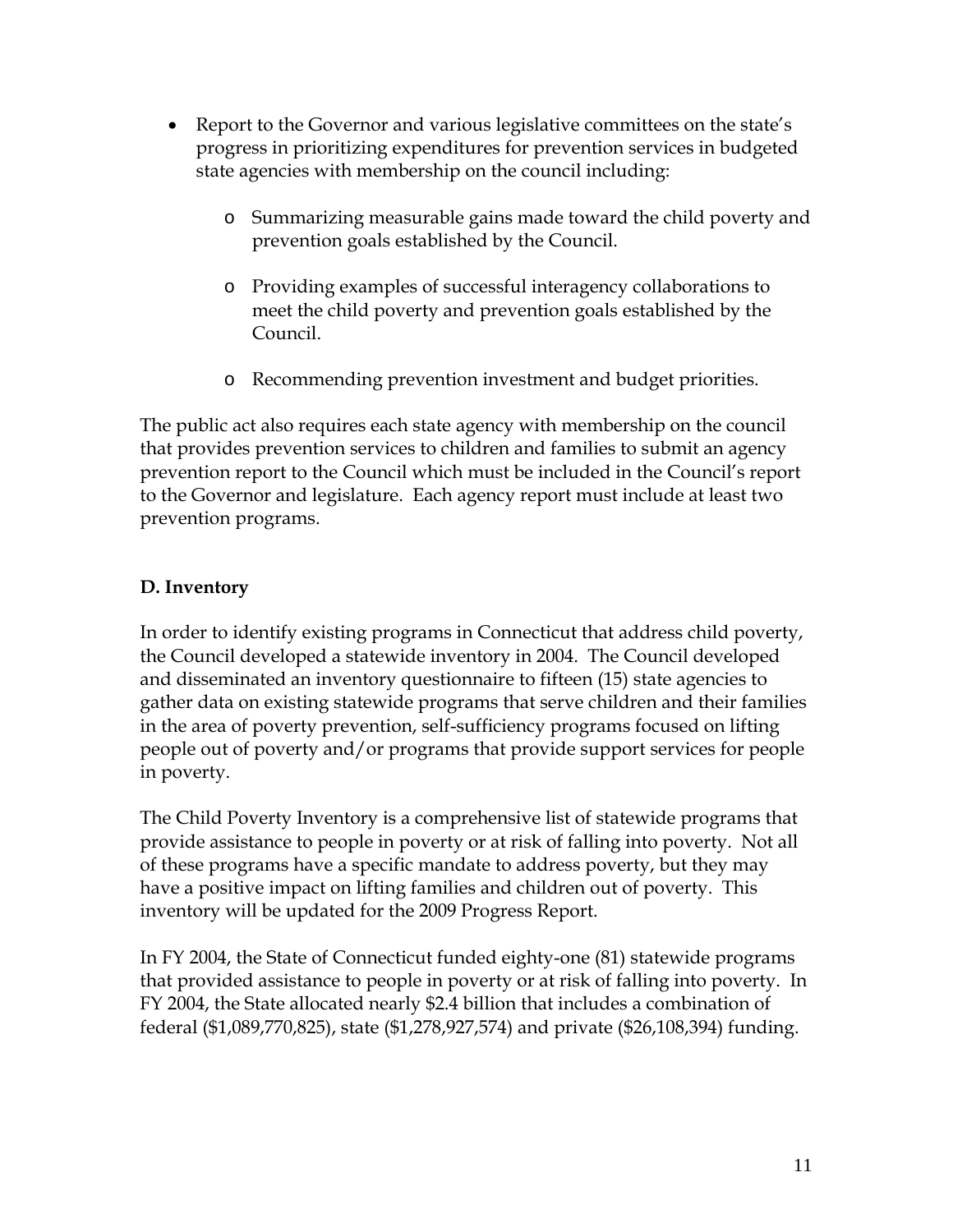The Child Poverty Inventory is organized by agency and the programs are categorized under each agency by program types. The program types are listed under the following categories:

- Prevention (19 Programs)
- Self-Sufficiency (19 Programs)
- Support for people in poverty (43 Programs)

Of the \$2.3 billion in state funding, 31% funded prevention and self-sufficiency programs in FY 04 and 69% funded programs to provide support for people in poverty. Seventy one percent of programs are funded through the Department of Social Services, Public Health and Education. The remaining 29% is divided among the following departments: Higher Education, Mental Health and Addiction Services, Children Trust's Fund, Children and Families, Mental Retardation, Labor, Correction, and Economic and Community Development.

### **E. Website**

The Child Poverty and Prevention Council webpage, which contains the 2005 Initial Child Poverty Plan and the 2006 and 2007 Progress Reports, is on the State of Connecticut, Office of Policy and Management Home page. The website address is:

[http://www.ct.gov/opm/cwp/view.asp?a=2997&Q=383356&opmNav\\_GID=1809](http://www.ct.gov/opm/cwp/view.asp?a=2997&Q=383356&opmNav_GID=1809)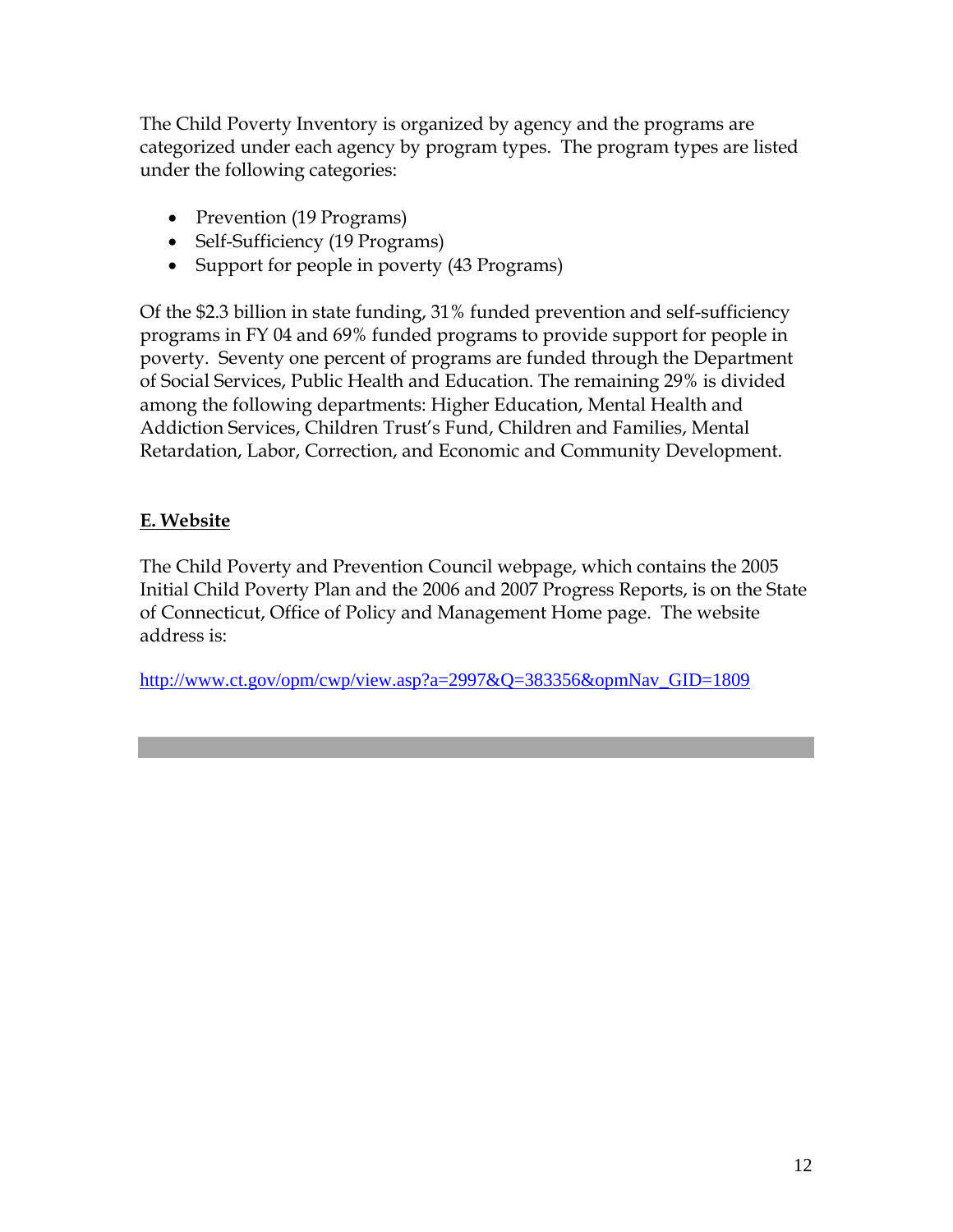# III. PROGRESS REPORT

This section of the report describes progress made to-date in implementing the Council's child poverty and prevention recommendations and the extent to which state actions are in conformance with the plan.

#### **Child Poverty Measures**

The Council's child poverty goal is to reduce poverty among children in Connecticut by 50% over ten years. When the Council's ten-year plan was released in 2005, the most up-to-date figures on child poverty were based on 2003 figures. Currently, the most recent figures are based on 2006 data.

The Council is focusing on reducing child poverty both among families below 100% of the federal poverty level (\$16,600 for a family of three in 2006) and families below 200% of the federal poverty level (\$33,200 for a family of three in 2006).

To measure the child poverty rate in Connecticut, the Council uses findings from the Current Population Survey (CPS) produced by the U.S. Census Bureau. Although the American Community Survey (ACS) uses a larger sample than the Current Population Survey (CPS), it does not produce data on 200% of the federal poverty level, so CPS data is used by the Council to measure the number of children living in families with income below 200% of the federal poverty level. The CPS is a monthly survey of households conducted by the U.S. Census Bureau for the Bureau of Labor Statistics. Using a sample of 60,000 households nationwide, the CPS collects basic labor force data by telephone and personal interviews.

Using these sources, the child poverty rate in Connecticut has been:

- In 2003, 10.1% of Connecticut children in households with income under 100% FPL and 23% of Connecticut children in households with income under 200% FPL;
- In 2004, 12.4% of Connecticut children in households with income under 100% FPL and 23.9% of Connecticut children in households with income under 200% FPL; and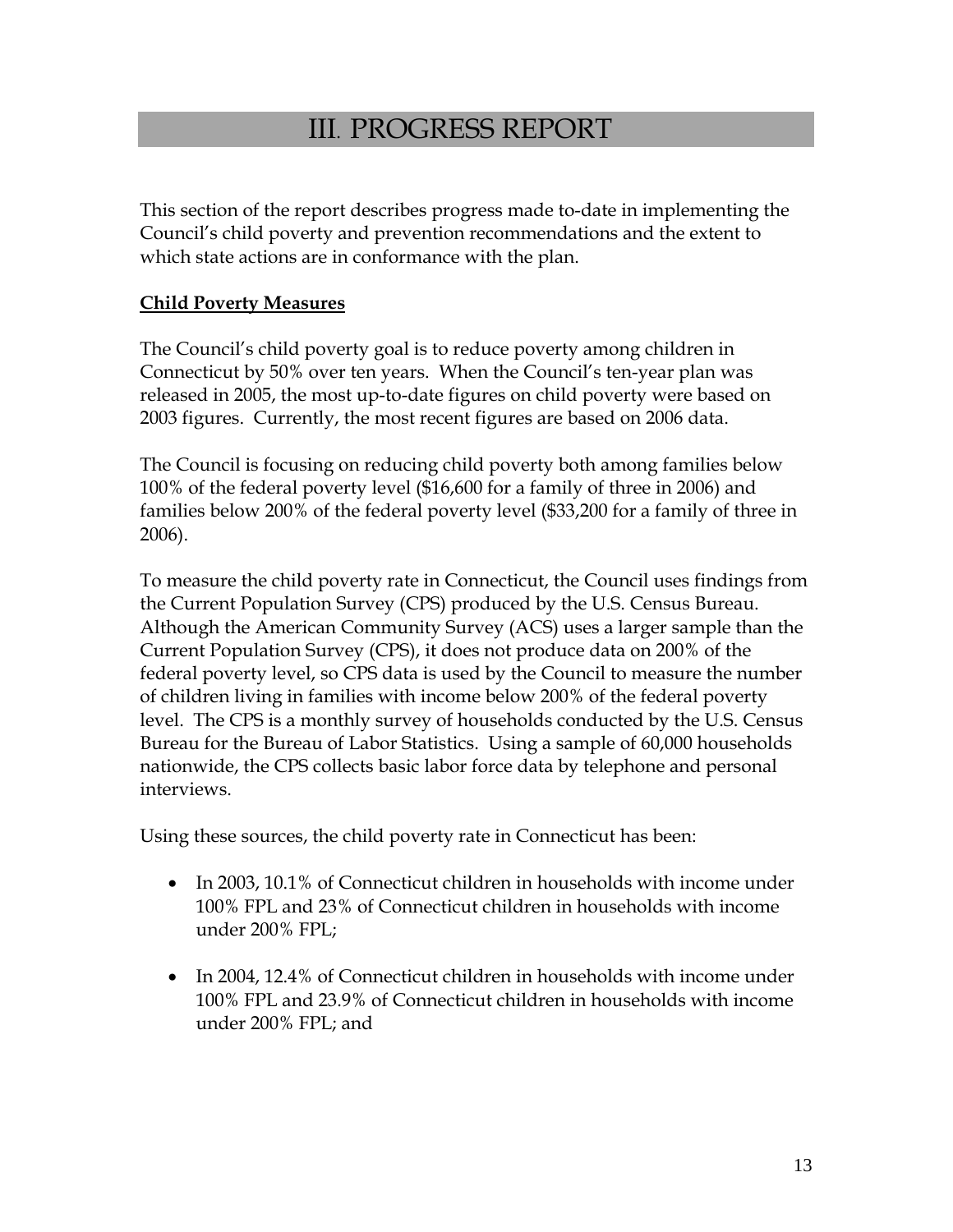- In 2005, 12.4% of Connecticut children in households with income under 100% FPL and 25.8% of Connecticut children in households with income under 200% FPL
- In 2006, 10.3% of Connecticut children in households with income under 100% FPL and 25.8% of Connecticut children in households with income under 200% FPL.

The chart below graphically shows the child poverty rate in Connecticut.



**Child Poverty in Connecticut**

Due to the small sample size of the Current Population Survey, a somewhat more useful measure is the three-year average of poverty. The chart below shows that the three year average for children living in poverty slightly increased for both 100% FPL and 200% FPL between the years of 2003-2005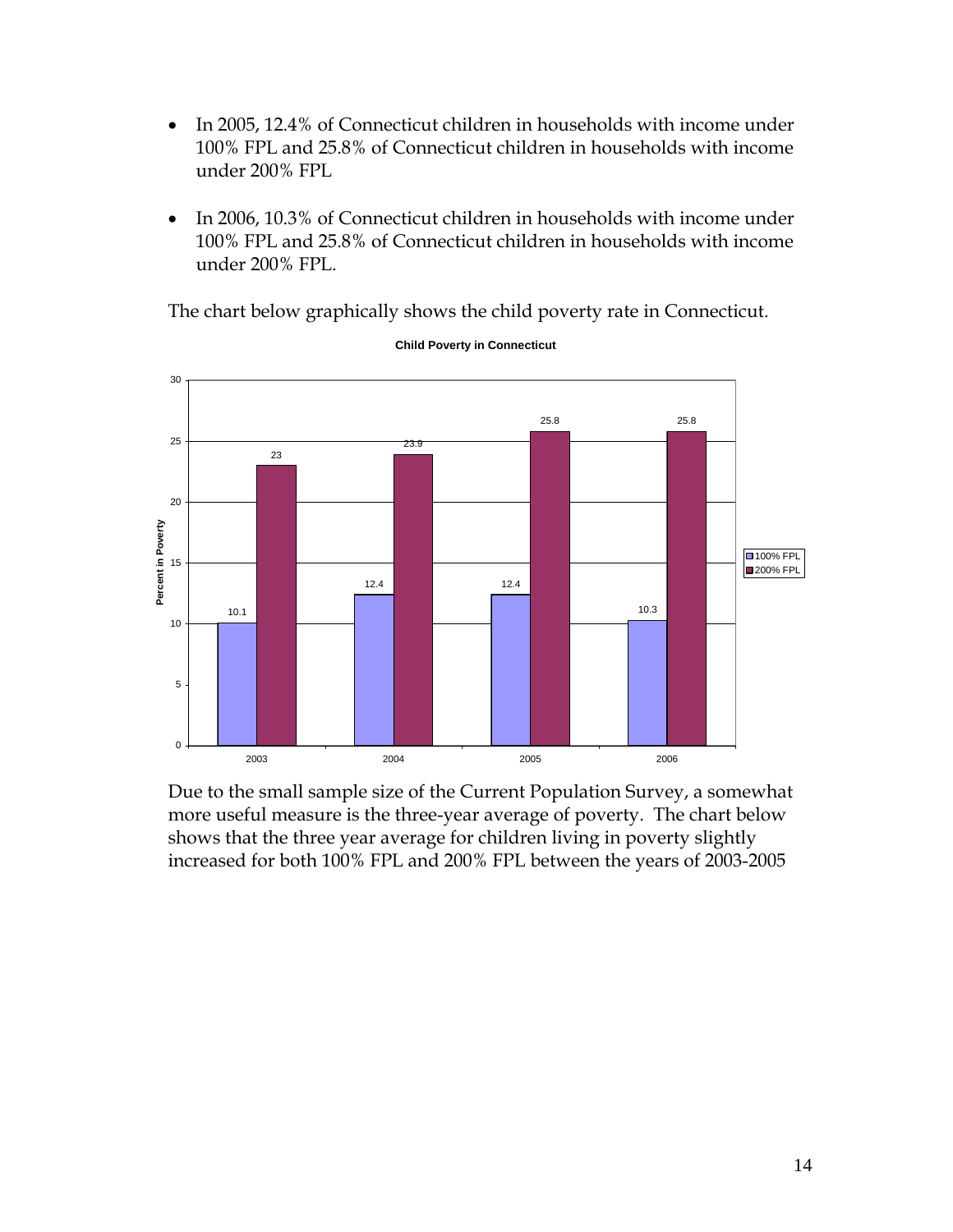and 2004-2006.



**Child Poverty in Connecticut**

While this slight increase in the child poverty rate is of concern, many of the recommendations of the Child Poverty Council have either been recently implemented or will be implemented in the near future and will likely have a positive impact on the state's child poverty rate in the years ahead. Annual progress reports by the Child Poverty Council will continue to use census data to track trends and progress toward meeting the child poverty reduction goal.

One of the major strengths of the Child Poverty Council has been the development of strong partnerships with several state agencies, the legislative branch and non-governmental agencies working towards the development of an effective, comprehensive plan of action to reduce child poverty in the state by 50% over the next ten years.

#### 2007 LEGISLATIVE SESSION

The 2007 legislative session saw dramatic changes that will result in significantly improved opportunities for Connecticut's most disadvantaged children. These initiatives are designed to provide a long term solution to child poverty, by increasing the chances that poor children can stay healthy and achieve the skills and capabilities necessary for admission into post-secondary education and the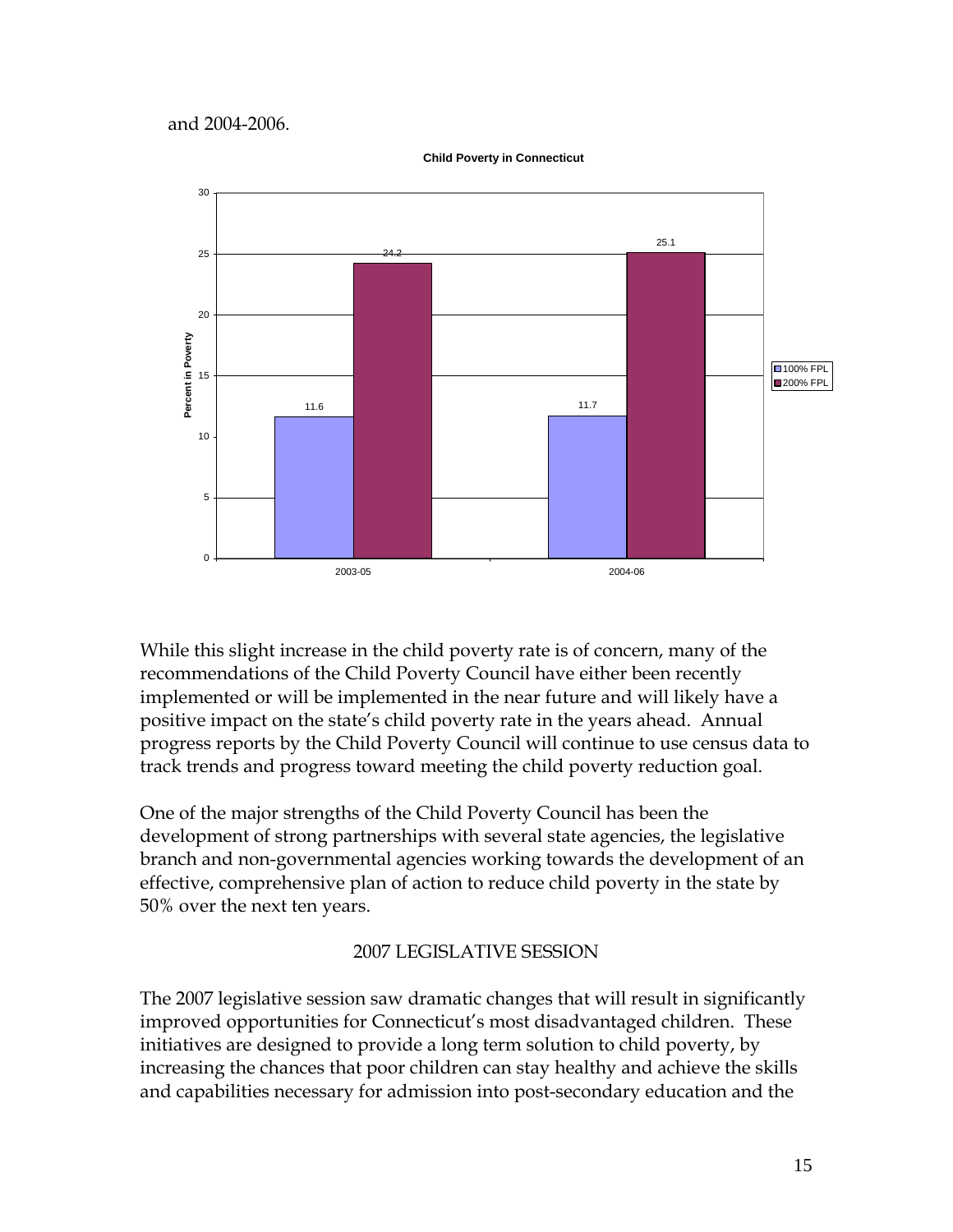workforce. The state budget includes significant new funding to increase the state's investment in improving the lives of low income children. These major initiatives include:

**Early Childhood Education Initiative.** The adopted state budget adds about \$36 million over the biennium for Governor Rell's Early Childhood Initiative. This includes additional preschool slots, a comprehensive data registry for all preschool centers, increased reimbursement to achieve quality results, and expanded eligibility for the state's Birth to Three Program.

**Governor's Education Initiative.** The adopted state budget provides an historic increase in the state's share of education funding and is expected to have a significant impact on student achievement. It includes increases to Charter Schools, OPEN Choice, Magnets Schools and the Education Cost Sharing (ECS) grant and establishes a new accountability system, all of which add \$193 million in FY 08 and \$268 million in FY 09.

**Health Care.** The budget and bills such as PA 07-185 and PA 07-2, JSS, significantly enhance access to health care for low income individuals. Among the provisions are those that: increase Medicaid rates to improve access, expand eligibility for HUSKY A coverage for caretaker relatives and pregnant women, require automatic enrollment of uninsured newborns in HUSKY, requires DSS to expand HUSKY outreach, creates a planning entity, extends to age 26 the age to which insurance policies that cover children must do so, and establishes the Governor's Charter Oak Health Plan to insure the uninsured. Over \$300 million is provided in the first year of the biennium.

**Juvenile Jurisdiction.** Public Act 07-4, JSS, extends the juvenile justice system and the Families with Service Needs (FWSN) program to include 16 and 17 year olds as of January 1, 2009. This major initiative will improve the ability of youth involved with the justice system to move toward productive and stable lives as young adults. To begin the process, the Judicial Branch's budget receives over \$24 million during the biennium for court-involved juveniles. When fully annualized, costs will exceed \$100 million.

The positive response by the Governor and the legislature to the recommendations of the Child Poverty Council -- demonstrated by major investments and significant contributions made by the state in the past three years to address child poverty -- is a very encouraging beginning for the Child Poverty Council.

The Council believes that its recommendations should continue to be a high priority for decision-making during upcoming legislative sessions. By providing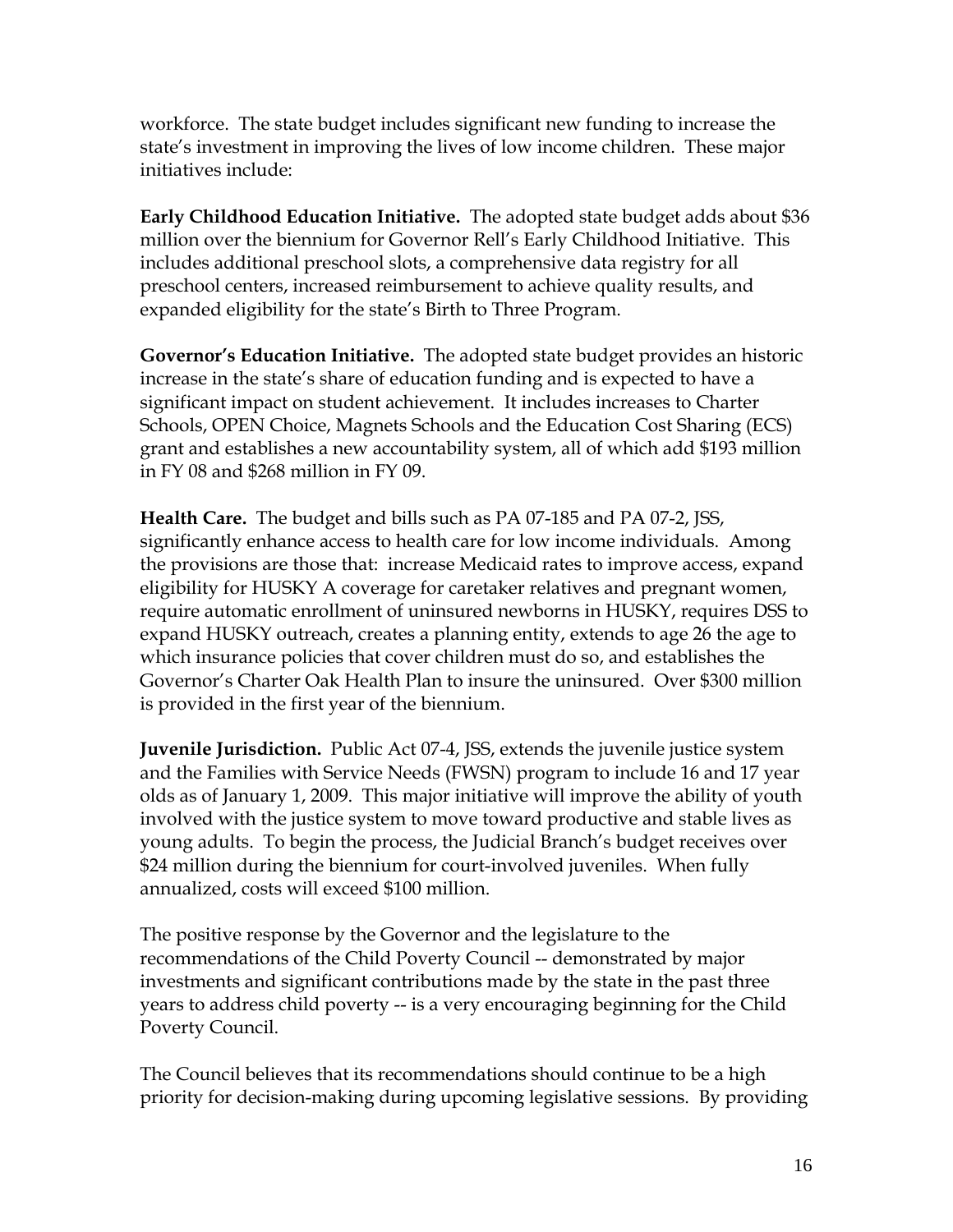some new resources and, as importantly, targeting existing resources and providing a coordinated framework, Connecticut has a real opportunity to reduce child poverty in the short and long term.

Below is a list of the Council's goals with a brief description of the actions taken in 2007 by the state to implement the plan.

Council Goal: Reduce the number of children living in poverty in the state by fifty percent

- **Welfare Reform.** Public Act 07-160, based on recommendations of the legislative Program Review and Investigations Committee, expands eligibility to the state's safety program to include individuals who have not been sanctioned off Temporary Family Assistance (TFA). The act also provides Work Investment Boards access to records containing salary information for purposes of evaluating the Jobs First Employment Services program.
- **Increase Benefit Payments.** The adopted state budget includes an additional \$4.1 million in FY 08 and \$8.2 million in FY 09 to provide a cost of living adjustment (COLA) under the Temporary Family Assistance (TFA) and State Administered General Assistance (SAGA) programs.
- **Individual Development Accounts.** The adopted state budget provides \$100,000 in FY 08 and \$350,000 in FY 09 for Individual Development Accounts (IDA's) which are match savings accounts that assist lowincome wage earners to save money to purchase specific allowable assets.
- **Urban Youth Employment.** The adopted state budget provides \$5 million in each year of the biennium for the Connecticut Youth Employment Program.
- **Nursing and Allied Health Workforce.** The budget includes \$375,000 in FY 08 and FY 09 for initiatives to address nursing and allied health workforce shortages.
- **Nursing Student Loan Forgiveness.** The budget includes \$125,000 in both FY 08 and FY 09 for nursing student loan forgiveness.
- **Study of a State Earned Income Tax Credit.** Public Act 07-1, JSS, Section 133 requires the Office of Legislative Research to conduct a study concerning a state earned income tax credit and submit the study to the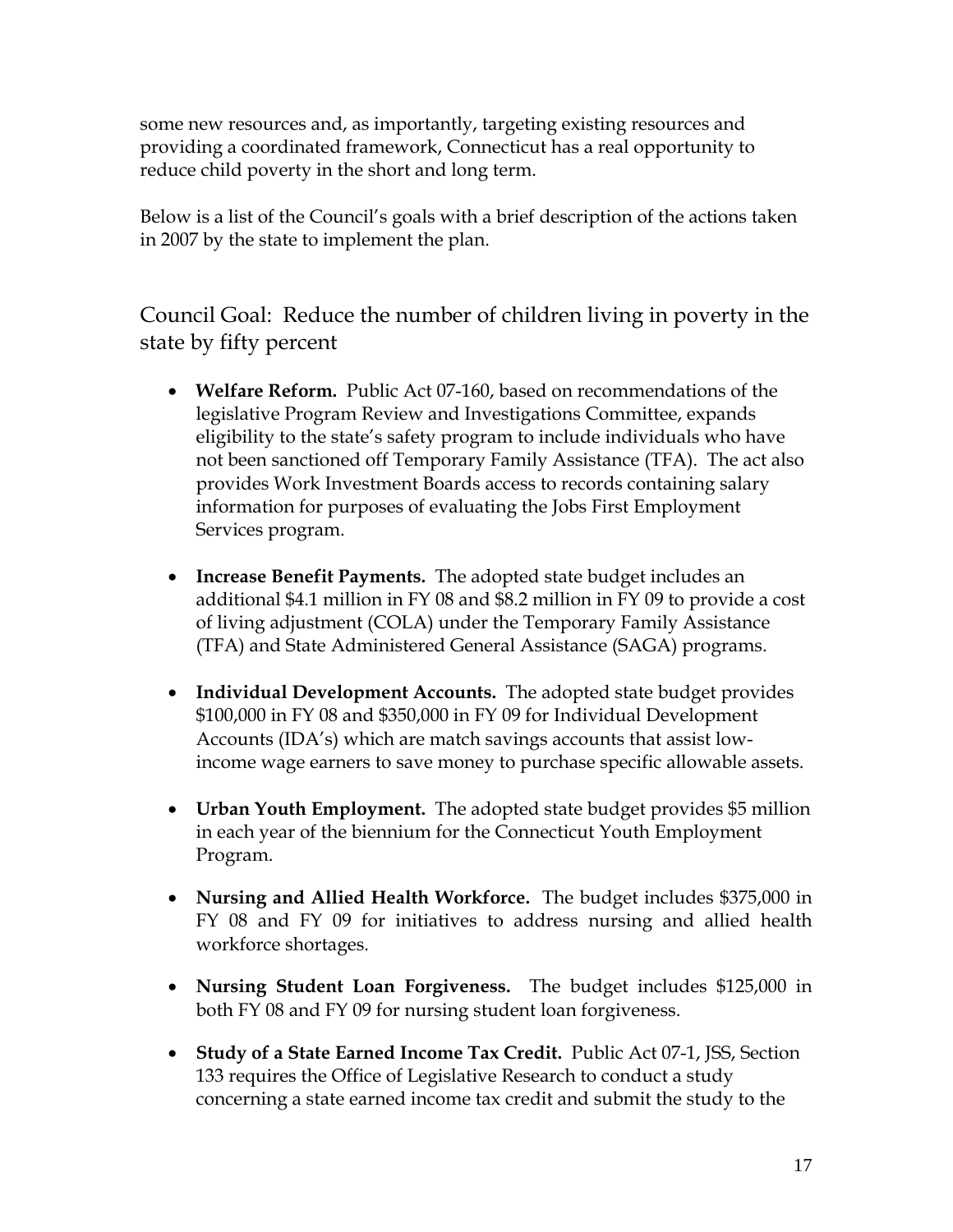Governor and legislature by February 1, 2008. The study will include (1) the number of residents whose income, as a result of a state earned income tax credit, would rise above the federal poverty level, (2) the impact of such credit on local economies, including the amount of money received from such credit that is spent in economically distressed neighborhoods, (3) the effect of such credit on the state's labor force participation, (4) the effect of such credit on members of the armed forces of the United States, and (5) the effect of such credit on children in lowincome families.

Council Goal: Increase access to health care

- **HUSKY Enrollment for Newborns and School Children.** Governor Rell's initiative to ensure health insurance coverage for all children in Connecticut requires DSS (PA 07-185 §4 and PA 07-2, JSS) to implement Medicaid presumptive eligibility for any uninsured newborn born in a Connecticut or border state hospital when (1) the parent or caretaker relative with whom the child resides lives in the state and (2) that relative authorizes the enrollment. It also requires that any uninsured child born in a Connecticut hospital or border state hospital be enrolled in HUSKY B under an expedited process, provided the same two conditions above are met. It requires the DSS commissioner to pay the first four months of the premiums that the family would otherwise have to pay if the children were already enrolled in HUSKY B. The budget bill contains \$10 million in FY 08 and \$17 million in FY 09 for these initiatives.
- **HUSKY Outreach**. This Governor's initiative (PA 07-185 §§ 8 & 9) requires DSS to increase outreach and maximize enrollment of eligible children and adults in the HUSKY programs. The budget contains \$1 million annually for enhanced HUSKY outreach.
- **Dependent Children Coverage Extension**. This act (PA 07-2, JSS §§ 64, 65 & 69) raises, from age 22 to 25, the age to which group comprehensive and individual health insurance policies that cover children must do so. The act extends coverage to full-time students at accredited out-of-state colleges and universities and children who live out-of-state with a custodial parent pursuant to a court order. It makes both the group and individual policy coverage provisions effective January 1, 2009.
- **HUSKY Adults Income Limit.** Legislation (PA 07-185, § 3 AAC the HealthFirst Connecticut and Healthy Kids Initiatives) increases, from 150% to 185% of the FPL (from \$ 25,755 to \$ 31,764 annually for a family of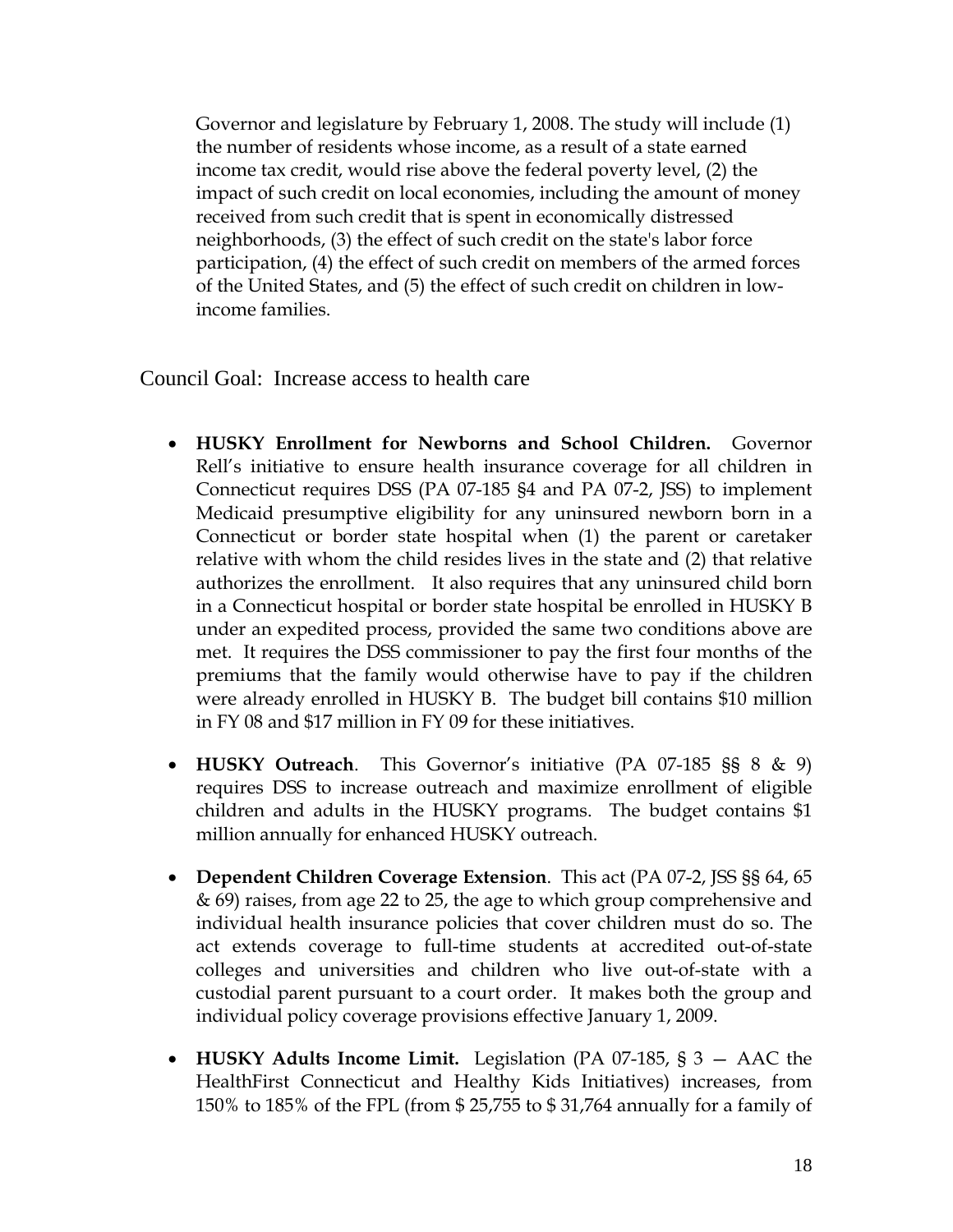three in 2007) the income limit for parents of children enrolled in the HUSKY A program. This will add an additional 9,700 clients to the program when fully annualized, at a cost of \$17 million in FY 08 and \$22.7 million in FY 09. The budget bill contains these amounts.

- **Establish Charter Oak Health Plan.** The adopted state budget provides funding for the Governor's Charter Oak Health Plan initiative to provide access to health care for uninsured adults. A total of \$2 million in FY 08 and \$11 million in FY 09 is provided to design and implement the program effective July 1, 2008.
- **Primary Care Case Management.** Legislation (PA 07-2, JSS, § 16) requires DSS, no later than November 1, 2007, to develop a plan to implement a pilot PCCM program for at least 1,000 people who are otherwise eligible for HUSKY A benefits. Primary care providers participating in the pilot must provide primary medical care services to enrollees and arrange for specialty care as needed. The bill defines PCCM as a system of care in which the health care services for program beneficiaries are coordinated by a primary care provider chosen by or assigned to the enrollee. Currently, all HUSKY A beneficiaries are enrolled in managed care organizations that coordinate care, to some extent, and bear the full medical risk. The adopted state budget contains \$2.5 million in both FY 08 and FY 09 to develop this pilot.
- **Services for Medically Fragile Children.** The adopted state budget funds an additional 20 "Katie Beckett waiver" slots. The waiver presently serves 180 children. The budget contains \$800,000 in both FY 08 and FY 09 for this expansion.
- **Increased Medicaid Rates.** The adopted state budget contains \$104 million in FY 08 and \$135 million in FY 09 for Medicaid and HUSKY rate increases for acute care hospitals, chronic disease hospitals, FQHCs, physicians, clinics, dental services, vision, personal care attendants, and managed care companies. This funding will help children gain access to needed medical services.
- **Increased HUSKY Dental Rates.** In addition to the increases above, the adopted state budget provides \$20 million in each year of the biennium for increased dental rates for services provided to children enrolled in HUSKY.
- **CARES Program.** The adopted state budget provided for \$395,000 in funding appropriated to DSS for the purposes of Child and Adolescent Rapid Emergency Stabilization Services to be available for expenditure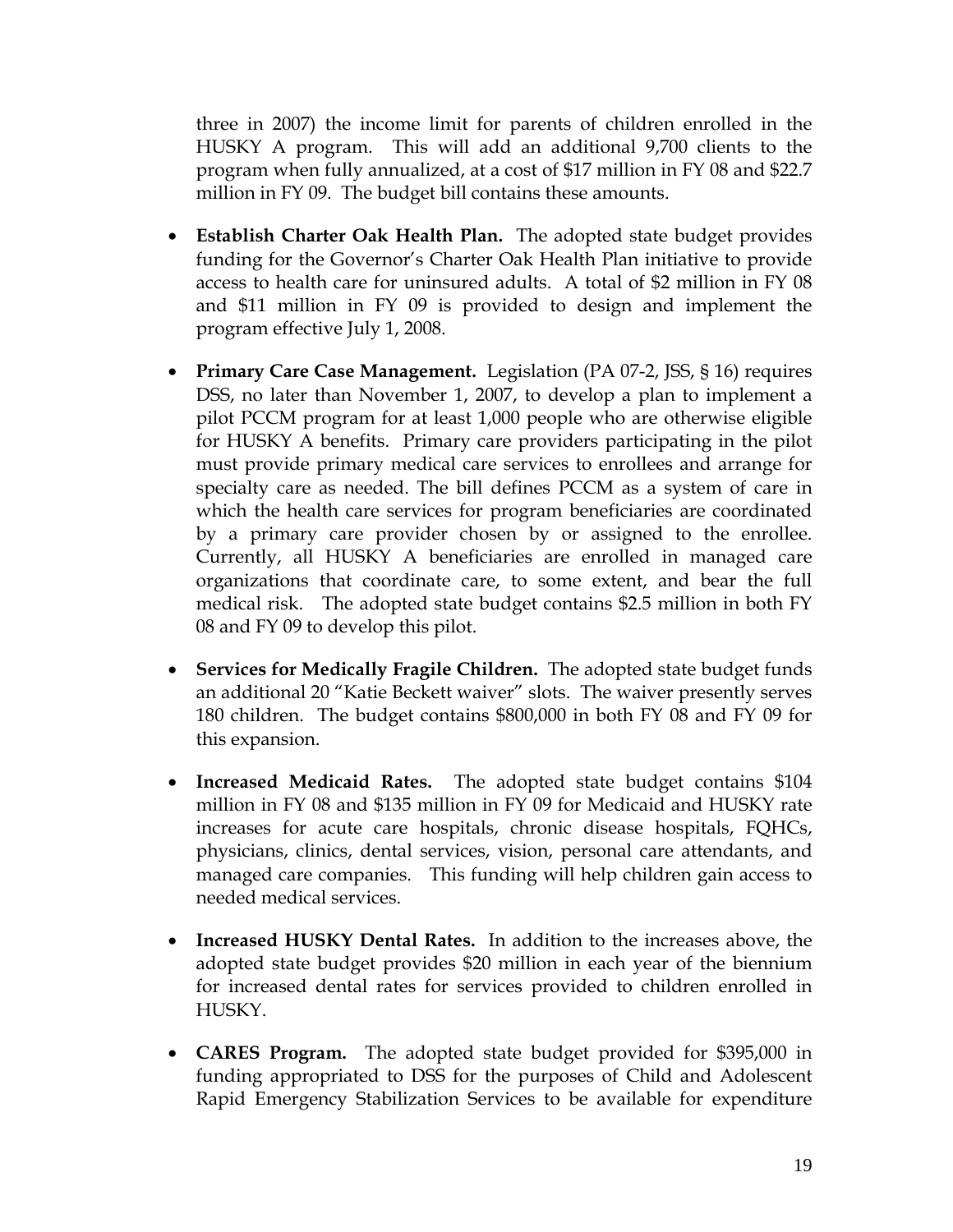during FY 08. These services are designed to assist children with behavioral health problems that present themselves in hospital emergency departments.

- **Disease Management.** The adopted state budget provides \$1.5 million in both years of the biennium to improve health outcomes and prevent or manage chronic diseases such as hypertension, obesity, diabetes, and asthma.
- **Statewide Electronic Health Information Technology Plan.** The human services implementer (PA 07-2, JSS, § 68) requires DPH, in consultation with OHCA and within available appropriations, to contract for the development of a statewide health information technology plan. The statewide plan must include (1) general standards and protocols for health information exchange; (2) electronic data standards to facilitate the development of a statewide, integrated electronic health information system for use by health care providers and institutions funded by the state, including standards (a) on security, privacy, data content, structures and format, vocabulary and transmission protocols, (b) for compatibility with any national data standards in order to allow for interstate interoperability, (c) permitting the collection of health information in a standard electronic format, and (d) for compatibility with the requirements for an electronic health information system; and (3) pilot programs for health information exchange and the projected costs and sources of funding. The adopted budget includes \$750,000 in FY 08 from the FY 07 surplus for this initiative.
- **Connecticut Health Information Network Plan.** The human services implementer (PA 07-2, JSS § 66) authorizes DPH and the UConn Health Center, within available appropriations, to develop a Connecticut Health Information Network (CHIN) plan. The plan must (1) include research in and describe existing health and human services data; (2) inventory the various health and human services data aggregation initiatives currently underway; (3) include a framework and options for implementing CHIN, including query functionality to get aggregate data on the state's key health indicators; (4) identify and comply with confidentiality, security, and privacy standards; and (5) include a detailed cost estimate for implementation and potential funding sources. The budget contains \$500,000 in each year of the biennium to design and implement CHIN.
- **Premium Assistance.** Public Act 07-2, JSS, incorporates Governor Rell's proposed legislation to allow DSS to assist HUSKY A clients with enrollment in their employers' health plans by developing a "wraparound" program that will coordinate coverage between Medicaid and the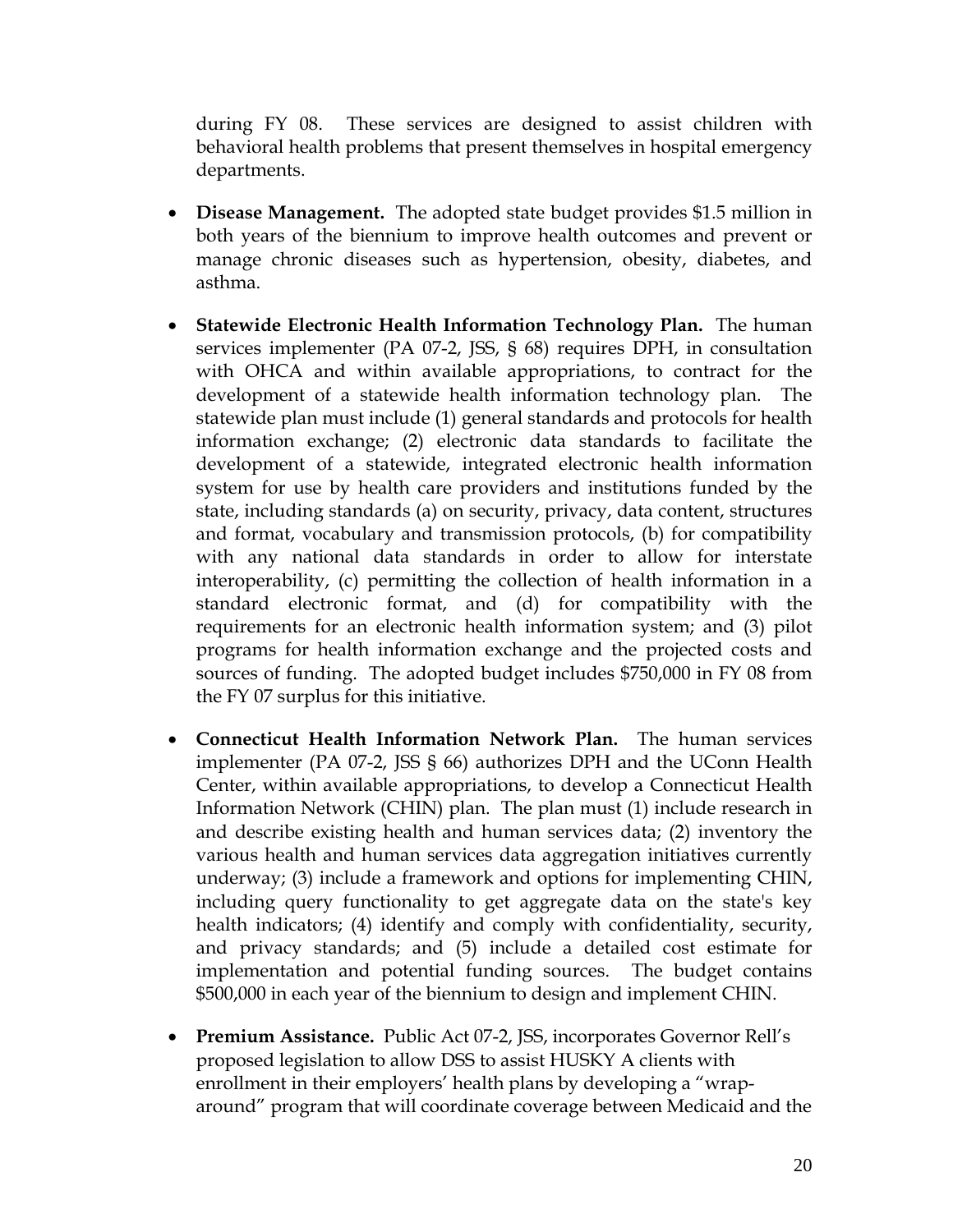employer-sponsored insurance, assuring no loss of benefits or additional expense for the client. The adopted budget contains \$500,000 in FY 08 for this program.

• **Lead Poisoning Prevention and Remediation.** Among other provisions, the human services implementer (PA  $07-2$ , JSS §  $47 - 60$ ) requires primary care providers (e. g. , physicians and advanced practice registered nurses) other than hospital emergency departments, to screen annually for lead every child between nine and 35 months old. The bill requires primary care providers also to conduct annual lead risk assessments for children ages three up to six. By law, health care institutions and clinical laboratories must notify the DPH commissioner and appropriate local health official within 48 hours of receiving or completing a report on a person with a lead level of 10 or more µg/dL of blood or other abnormal bodily lead level. The act requires them also to report the results within 48 hours to the health care provider who ordered the test. It requires this health care provider to make reasonable efforts to notify parents or guardians of the test result for a child under age three. The provider must do this within 72 hours of learning the test results. The bill requires individual and group health insurance policies to cover the bill's lead screening and risk assessments mandates. The requirement applies to Connecticut policies delivered, issued for delivery, amended, renewed, or continued on or after January 1, 2009.

Council Goal: Increase access to stable and adequate housing

- **Rental Assistance Program.** Governor Rell recommended annualizing \$1.8 million in the Rental Assistance Program (RAP) that in FY 07 had been funded with FY 06 carry forward dollars. The final budget annualizes the \$1.8 million as proposed by the Governor and provides \$4.25 million for additional RAP certificates in each year of the biennium.
- **Supportive Housing.** Governor Rell provided funding in her budget to provide housing subsidies and supportive services for an additional 125 individuals or families in FY 08 and another 50 in FY 09. The final budget added \$3 million in capital costs for housing development.
- **Affordable Housing.** The adopted budget provides funding in the amount of \$4 million in FY 08 from the anticipated surplus for Home CT.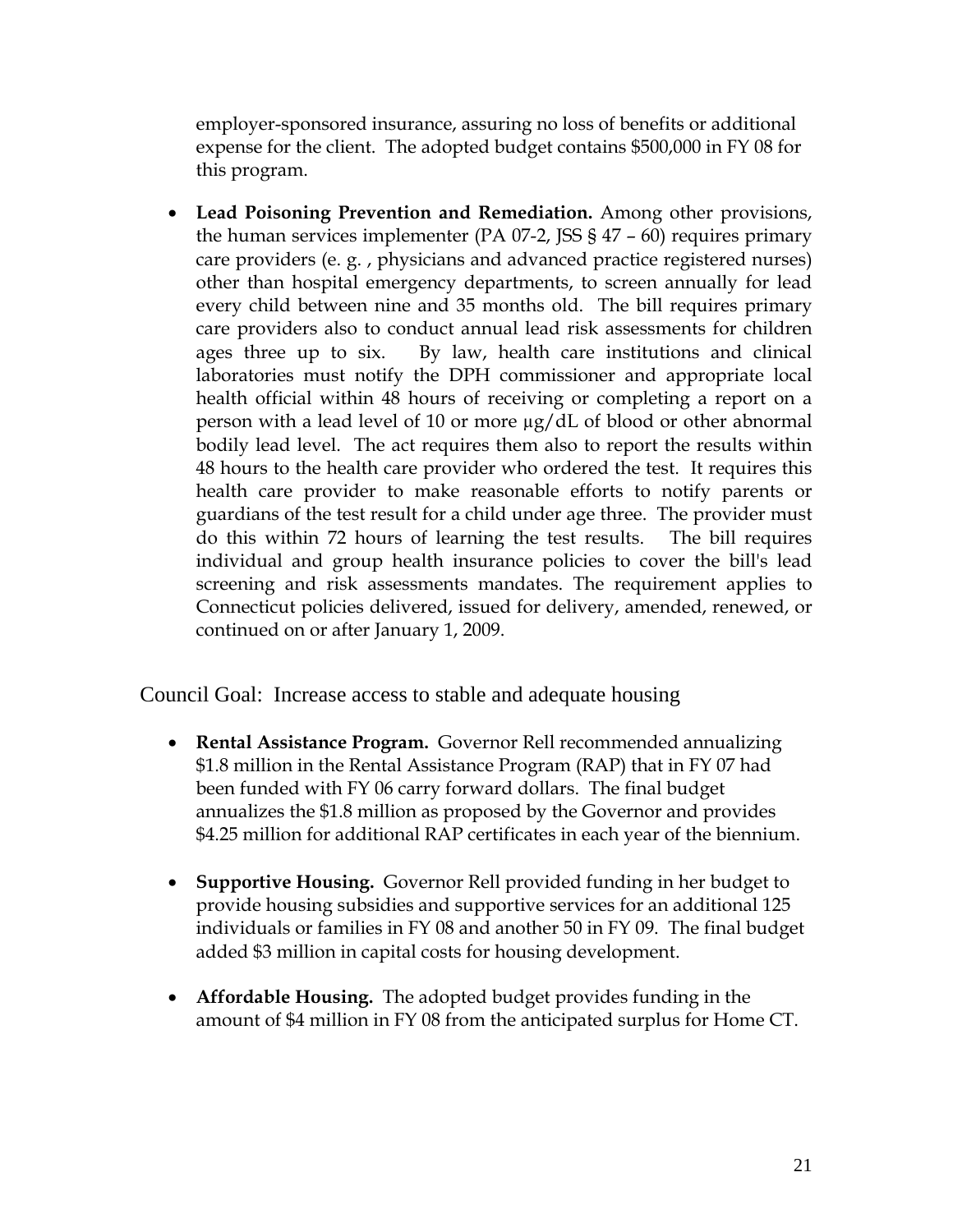Council Goal: Increase the percentage of pregnant women and newborns who are healthy

- **HUSKY Coverage for Pregnant Women.** Legislation (PA 07-185 AAC the HealthFirst Connecticut and Healthy Kids Initiatives as amended by PA 07-2, JSS, AA Implementing the Provisions of the Budget Concerning Human Services and Public Health § 9) increases the income limit for HUSKY A coverage for pregnant women from 185% to 250% of the FPL (\$ 2,852 per month for two-person household). The budget bill contains \$3.5 million in each year of the biennium to expand this coverage.
- **Support for Pregnant Women and Children under SAGA.** The adopted state budget provides \$2 million in each year of the biennium for federally qualified health centers in the State Administered General Assistance program to support medical care for un-reimbursable services for pregnant women and children.
- **Expand eligibility for Birth to Three.** Governor Rell proposed expanding the state's Birth to Three program by restoring eligibility for very low birth weight newborns (less than 1000g or 28 weeks gestation), children with significant delays in speech and biological risk factors, and expanding eligibility for children with mild or unilateral hearing loss. The adopted state budget contains \$913,507 in FY 08 and \$2.2 million in FY 09 for this initiative.

Council goal: Decrease the rate of child neglect and abuse.

- **Nurturing Families Network Expansion.** Governor Rell's budget contained \$2 million in FY 08 and FY 09 to fully annualize this program which provides intensive home visiting for new parents that are at high risk of child abuse and neglect. The final adopted state budget contains this funding as well.
- **Adding annualized funding of \$60 million to DCF.** The Governor's budget continued important program expansions to fully annualize initiatives including new group homes, expansion of intensive in-home services, establishment of intensive reunification services, increased support for multidisciplinary teams and child advocacy centers as well as expansion of the prevention-related early childhood consultation program. The final adopted state budget contains \$60 million for these efforts.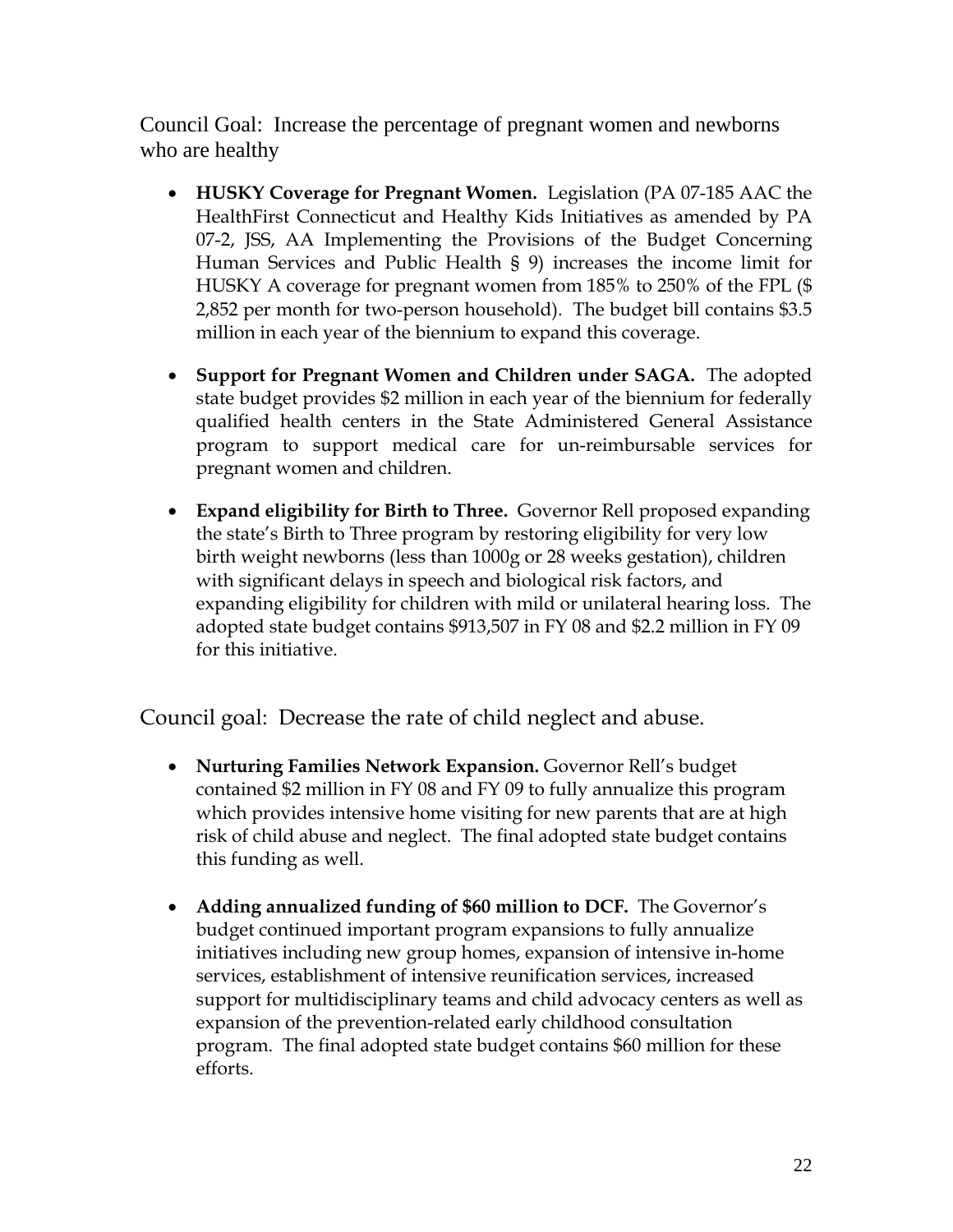• **Additional funding of \$6 million to fund new DCF programs.** Governor Rell's budget contained funding for new initiatives including expansion of emergency mobile psychiatric services and intensive in-home services which are cornerstone programs of DCF's community behavioral health services, and increased foster care family recruitment and support. The final adopted state budget has new programming of \$6 million which also includes a Safe Harbor Respite program, a Safe Havens media campaign and diapers for needy families.

Council goal: Increase the percentage of children who are ready for school at an appropriate age.

• **Governor's Early Childhood Initiative.** The FY 2008 – 2009 Biennial Budget includes significant new funding to increase the state's investment in preschool for low income children. The budget provides for additional preschool slots over the two years of the biennium, which adds about \$6.5 million in FY2008 and \$21.5 million in FY2009. Because of the practical limitations of physical facilities and workforce, in the beginning, there will be a mix of grants to existing accredited preschool providers that have vacancies and to a limited degree, new facilities. Funding also includes \$4 million over the biennium to support the physical construction of 4,000 slots and \$600,000 over the biennium to provided assistance in space expansion development. \$3 million in FY2008 and \$2.5 million in FY2009 is recommended to create a comprehensive data registry for all of the preschool centers, along with a quality rating scale for parents and caregivers. Additional funding is not limited to the Department of Education's budget and debt service but spans three other agencies. Nearly \$4.5 million over the biennium is included for the additional cost of providing School Readiness level reimbursement for Child Development Center slots in the Department of Social Services budget and nearly \$2.2 million over the biennium for the Birth to Three Program in the Department of Developmental Services, which will restore eligibility for very low birth weight children, for children with significant delays in speech and biological risk factors and for children with mild or unilateral hearing loss. Also, \$500,000 is being added over the biennium for collaborative support and development of Early Childhood Education programs in the Department of Higher Education. All totaled, the adopted budget adds about \$36 million over the biennium for Governor Rell's Early Childhood Initiative. These investments in Connecticut's children's education will ensure that the achievement gap narrows significantly and that Connecticut's children will continue to lead the nation in academic achievement.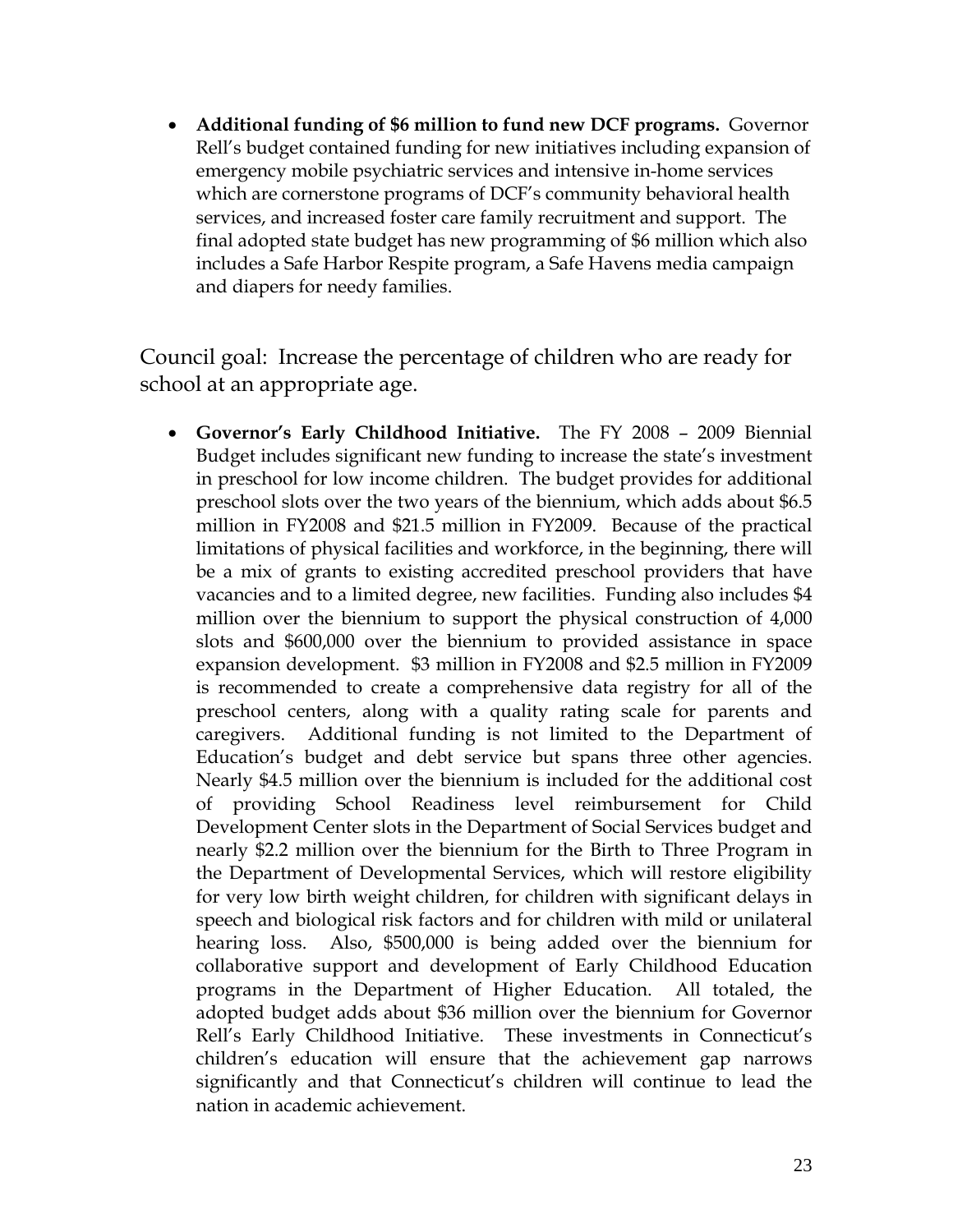Council goal: Increase the percentage of children who: learn to read by third grade, succeed in school, graduate from high school, enter post-secondary education, and successfully obtain and maintain employment as adults.

• **Governor's Education Initiative.** The FY2007 – 2009 Biennial Budget significantly increases the state's share of education funding and is expected to have a significant impact on student achievement. It includes increases to Charter Schools, OPEN Choice, Magnet Schools and the Education Cost Sharing (ECS) grant and establishes a new accountability system, all of which add \$193 million in FY2008 and \$268 million in FY2009. The budget changes the Education Cost Sharing formula so that the foundation will increase from its current level of \$5,891 to \$9,687 over time; the mastery weight is eliminated; the poverty measure is changed from its current Temporary Family Assistance count that was frozen with 1997 data to the Title I count; the poverty weight is changed from 25% to 33%; the Limited English Proficiency weight is increased from its current level of 10% to 15%; the State Guaranteed Wealth Level is increased from its current level of 1.55 to 1.75; the Minimum Aid Ratio is increased from its current level of 6% to 9%, except for Priority School Districts, which will be 13%; provides that each town will receive an increase of at least 4.4% over their prior year grant; and starts to phase out the double counting of magnet school students in the formula in FY2009. It also provides that towns may use a portion of the increased ECS aid for tax relief. The budget changes the Charter Schools grant from its current level of \$8,000 to \$8,650 in FY2008 and to \$9,300 in FY2009. These changes add \$3.4 million to the budget in FY2008 and \$6.4 million in FY2009. Also, the budget changes the Magnet Schools grant so that in FY2011, at the end of a four-year phase-in, the per pupil grant for host-operated and RESCoperated magnet schools where a single district has greater than 55% of the enrollment will increase from its current level of \$5,301 to \$8,158 and the per pupil grant for RESC-operated magnet schools where no single district has greater than 55% of the enrollment will increase from its current level of \$6,500 to \$8,741. Also, no student shall be denied enrollment in a magnet school if there is space available. These changes add \$4.3 million to the budget in FY2008 and \$8.5 million in FY2009. By the end of the four year phase in, the budget will have increased by \$17 million. Finally, the budget increases the OPEN Choice grant in FY2008 so that the per pupil grant for transportation will increase from its current level of \$2,100 to \$3,250, the per pupil grant for the receiving district will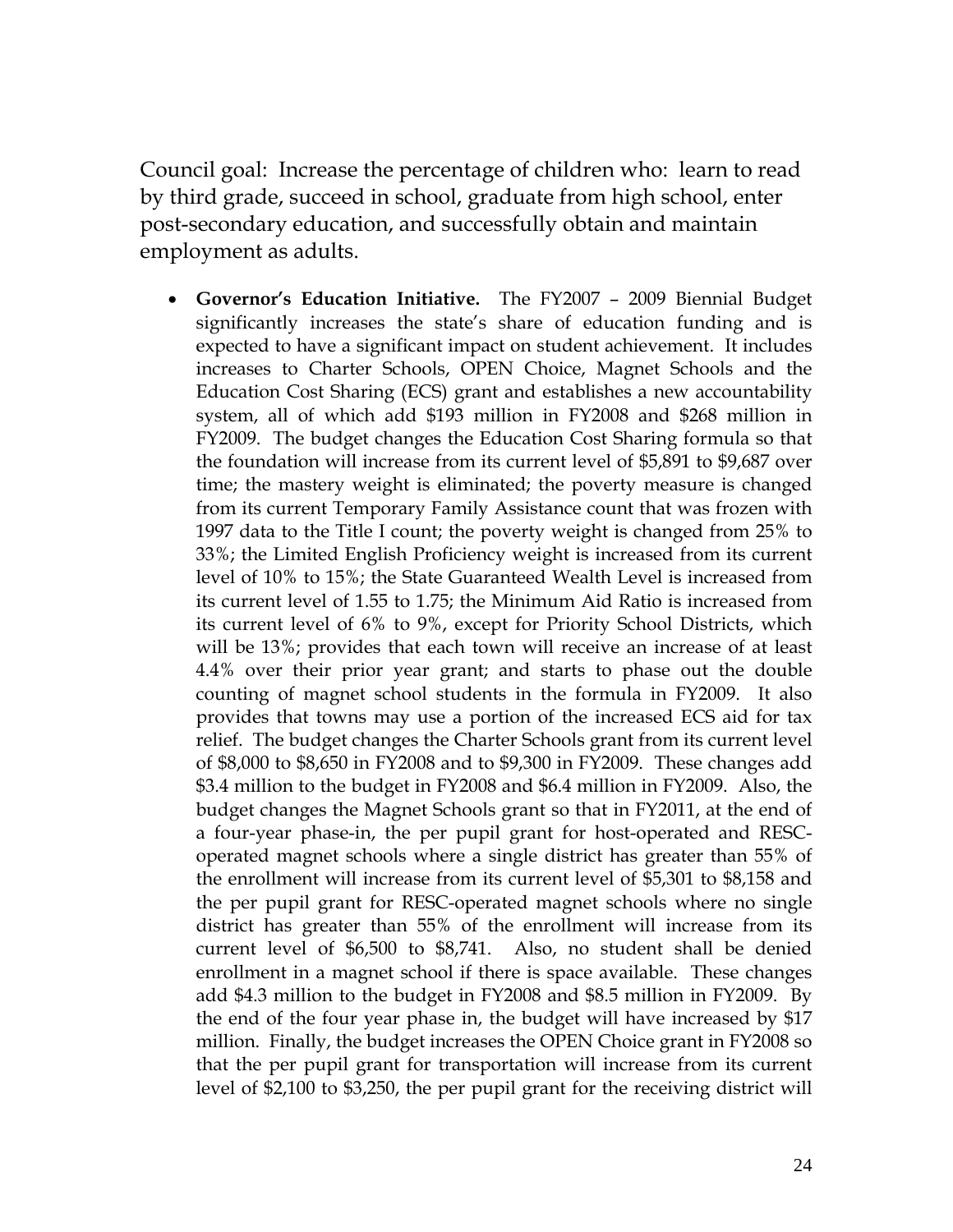increase from its current level of \$2,000 to \$2,500, the student bonus pool will increase from its current level of \$350,000 to \$500,000 and there will be additional middle and high school support and the summer school program will be expanded. These changes add \$4.4 million to the budget in FY2008.

Council Goals: Decrease the percentage of children who are unsupervised after school, reduce unhealthy behaviors among youth, and decrease the incidence of child and youth suicide.

- **Urban Youth Violence Grant.** Governor Rell's budget provided \$4 million for competitive grants to non-profits and municipalities to reduce urban violence. Grants will support programs and services for children aged 12-18, including mentoring; tutoring and enrichment programs; social and cultural activities; athletic and recreational opportunities; training in problem solving, decision making and conflict resolution; and peer counseling. The adopted state budget contains \$1 million for this purpose.
- **Hartford Youth Project.** Governor Rell's budget contained \$325,000 to reflect the pickup with state funds of partial support for the Hartford Youth Project. This project works with adolescents between the ages of 10 to 17 who struggle with substance abuse problems. Services include: early identification of youth in need of substance abuse treatment; links to programs; educating parents, community leaders, and schools about substance abuse among teens; and provision of information about new treatment approaches. The final state budget contains this funding.

Council Goal: Decrease the incidence of juvenile crime

- **Juvenile Jurisdiction.** PA 07-4 June Special Session extends the juvenile justice system and the Families with Service Needs (FWSN) program to include 16 and 17 year olds as of January 1, 2009. To begin the process, the following funding is provided in the Judicial Department's budget for court-involved juveniles:
	- o \$3.5 million each year for Families with Service Need (FWSN) Diversion to provide families with the services they need, judges with alternatives to detention and 4 positions to administer the programs,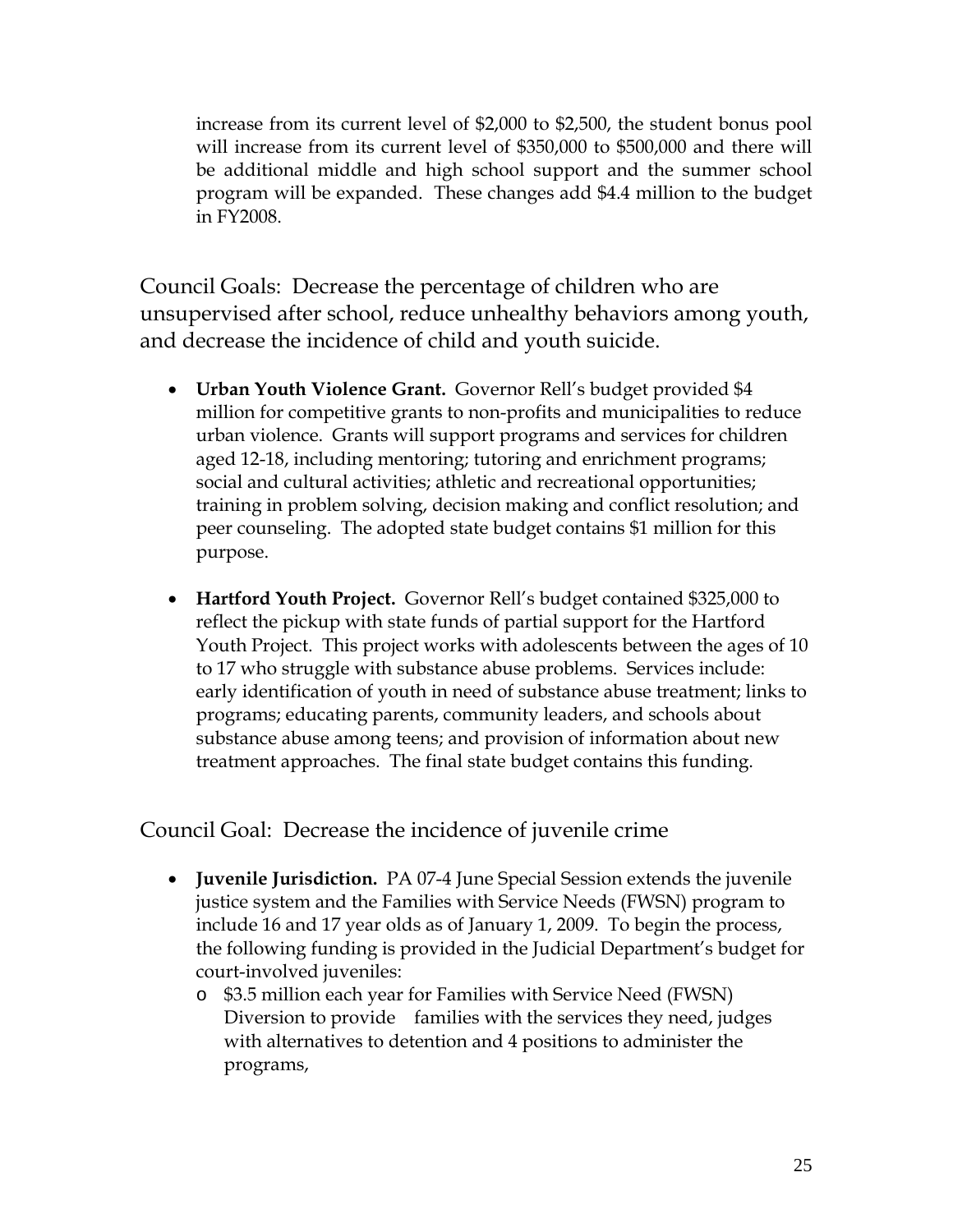- o 11 positions and approximately \$900,000 each year for CSSD to enhance mental health and education services for court-involved juveniles,
- o 20 positions and \$5 million in FY08 and 70 positions and \$10 million in FY09 to provide juvenile probation officers and services to support the juvenile jurisdiction change. PA07-4 June Special Session changes the definition of child from 16 to 18 years of age effective January 1, 2010. These funds are needed to transition and have programs available to meet the effective date.
- o 11 positions and \$600,000 in FY09 for court staff to support the juvenile jurisdiction change. Included are 5 new judges effective April 1, 2009.
- **Boys and Girls Club Programming.** Governor Rell's recommended budget included \$325,000 in FY 09 to expand Boys & Girls Club programming for boys at or discharged from the Connecticut Juvenile Training School. The adopted state budget contains funding in both FY 08 and FY 09 for this initiative.

Council Goal: Increase the positive involvement of fathers with their children

- **Child Support Enforcement.** Public Act 07-247, a DSS legislative proposal, makes changes in state law to conform with child support provisions in the federal Deficit Reduction Act of 2005.
- **Committee on Strengthening Families.** An ad hoc committee with diverse representation from advocacy groups, communities, and three branches of state government has been established to develop recommendations.

Council Goal: Encourage ongoing future leadership on child poverty and prevention issues

• **Prevention Budget.** Public Act 07-47 extends state agency and gubernatorial reporting requirements related to child poverty and prevention.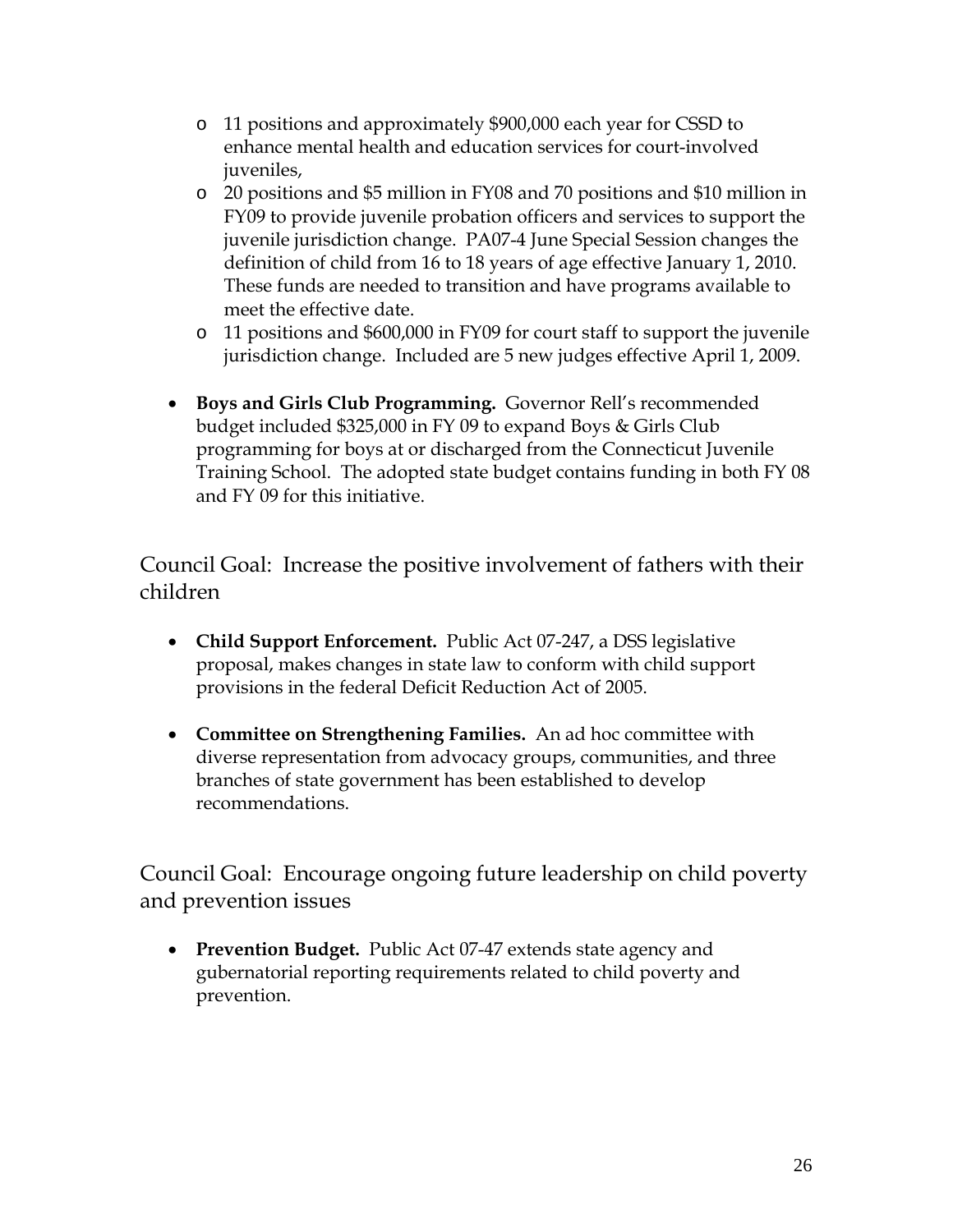# IV. EXAMPLES OF SUCCESSFUL INTERAGENCY COLLABORATIONS

As models for the state to follow, the Child Poverty and Prevention Council has identified the following examples of successful interagency collaborations:

- Supportive Housing
- Mental Health Transformation Grant
- Governor's Early Childhood Research and Policy Council
- Connecticut Birth to Three System
- Connecticut Strategic Prevention Framework Initiative
- Connecticut Youth Suicide Prevention Initiative

A brief description of each initiative is included below.

#### **Connecticut Supportive Housing Initiative**

Back in the early 1990's, Connecticut, like most other states, was struggling with a growing homelessness problem. The solutions the state had been using up until that point – emergency shelters and housing affordability strategies – were not working. Many of the people experiencing homelessness had mental health, physical health, or substance abuse problems which inhibited their ability to maintain housing, even when a rental subsidy was provided. As a result, they ere cycling in and out of expensive acute care facilities, which was costly in terms of tax dollars as well as human lives.

State leaders knew they needed a different approach. Under the leadership of the State Office of Policy and Management (OPM), the State of Connecticut teamed up with a national non-profit organization - the Corporation for Supportive Housing (CSH) - to pilot a unique solution called supportive housing. Supportive housing is permanent affordable housing matched with a range of support services designed to break the cycle of homelessness. The purpose is to enable formerly homeless persons to achieve stability and maintain self-sufficiency in the community. After successfully completing a small demonstration program, the State embarked on the Supportive Housing Pilots Initiative to create 650 supportive housing units in 2001 and then Governor Rell's Next Steps Supportive Housing initiative to create 500 additional supportive housing units was authorized and funded in 2005.

The collaboration was accomplished by bringing together five state agencies – OPM, the Department of Mental Health and Addiction Services, the Department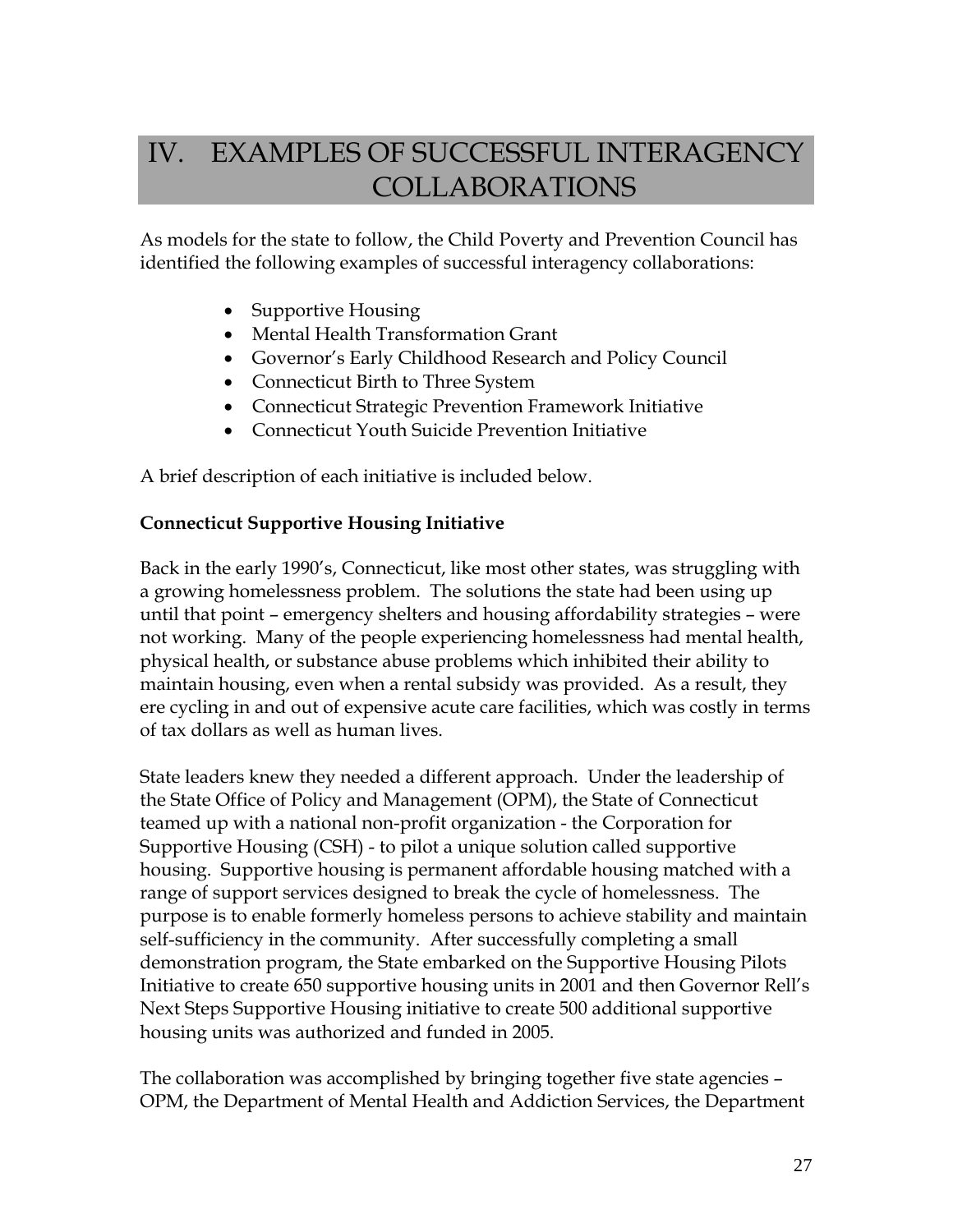of Social Services, the Department of Economic and Community Development, and the Connecticut Housing Finance Authority – to coordinate funding for the housing and the supportive services. Each agency put resources on the table and worked together to develop a plan and policies for the program and a common request for proposals. This model is embodied in several working documents that can serve as templates for other communities. These include a memorandum of understanding that outlines the commitments and roles of the agencies; and the joint request for proposals that outlines quality standards and the funding process.

The Supportive Housing Pilots Initiative is significant both for its local impact as well as its national replicability. The Supportive Housing Pilots Initiative has:

- **Proven to be an effective approach to ending homelessness. Hundreds of men,** women and children who had been chronically homeless are now stably housed and connected to needed social, mental health, health, education services. Tenants are going back to school, reconnecting with family, getting jobs, and paying taxes.
- Saved the state significant dollars that would have been otherwise spent on crisis approaches to care, institutionalization and repetitive short term treatment. Our experience has been that the average Medicaid reimbursement for inpatient services per tenant dropped 71% from \$15,000 to \$4,500. Supportive housing is a cost-effective approach.
- Laid a foundation for future initiatives by putting into place an interagency mechanism for funding, developing a base of over 40 nonprofit providers statewide with experience in supportive housing creation, and expanding the reach of supportive housing to 30 communities. Last year the State authorized funding for an additional 500 supportive units through a new program built on these components.
- Positively impacted local communities by rehabbing rundown housing. And in other communities, formerly homeless individuals and families are integrated into apartment buildings seamlessly and successfully.

#### **Mental Health Transformation Grant**

In response to the President's New Freedom Commission on Mental Health and recently released federal action agenda, Governor M. Jodi Rell has charged 14 key state agencies and the Judicial Branch to transform all mental health services and associated systems to offer the state's citizens an array of accessible services and supports that are culturally responsive, person and family-centered, and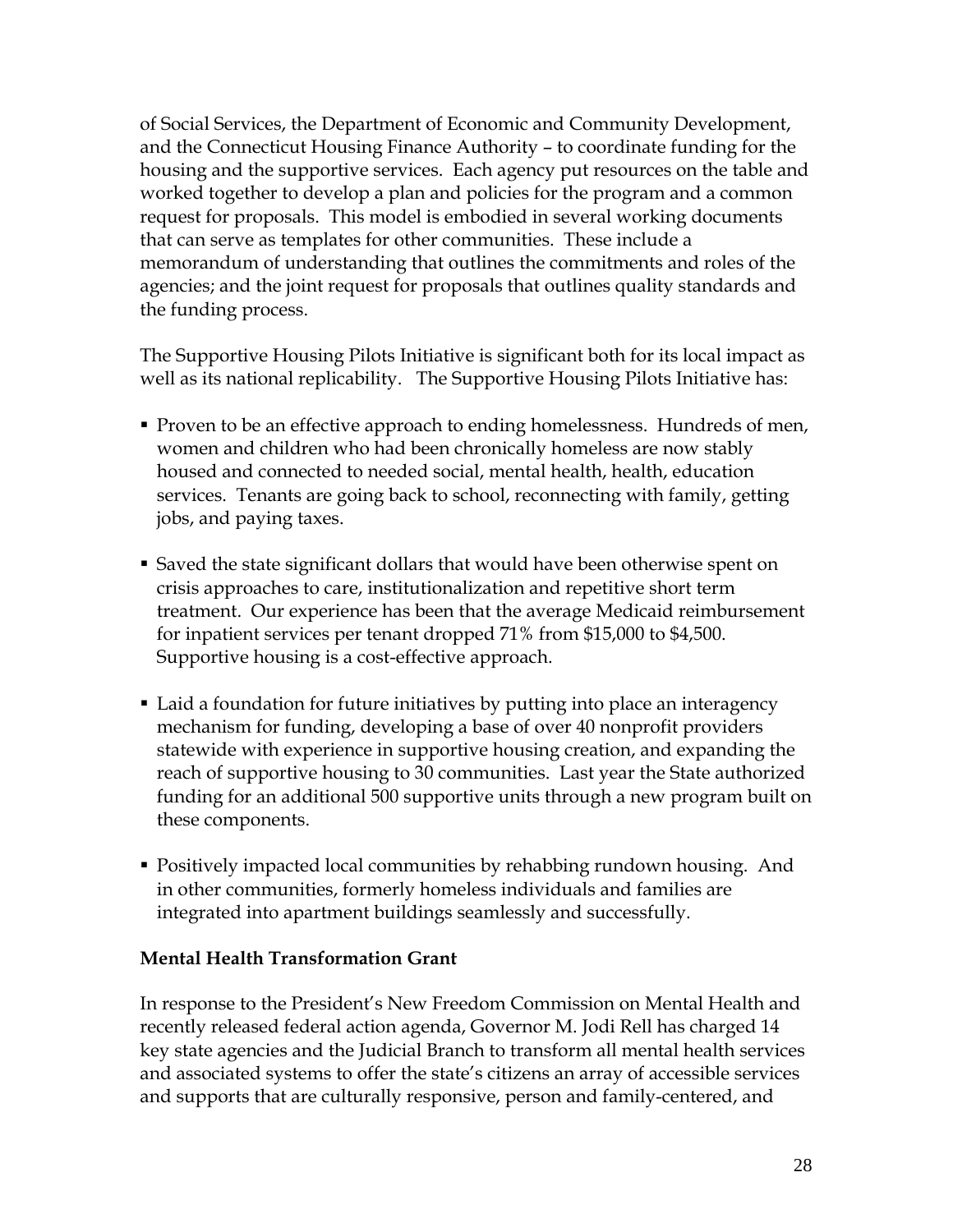have as their primary aim the promotion of resilience, recovery, and inclusion in community life.

Connecticut intends the outcome of a successful transformation to be a recoveryoriented system of mental health care that will offer the State's citizens meaningful choices from among an array of effective services that will build on personal, family, and community assets, and will be offered in an integrated and coordinated fashion within the context of locally-based and managed systems of care, thereby ensuring continuity of care both over time and across agency boundaries.

There are six major components to the proposed transformation efforts, consistent with the six goals recommended by the New Freedom Commission. These are: 1) Connecticut's citizens will understand that mental health is essential to overall health and will treat it with the same urgency as physical health, 2) mental health care will be person and family-driven and oriented to promoting resilience and recovery, 3) disparities in mental health care that are based on culture, ethnicity, race, or gender will be eliminated so that all citizens will be able to participate equally in the promise of recovery, 4) early mental health screening, assessment, and referral to services will become common practice, 5) excellent mental health care, supported by research, will be provided, and 6) technology will be used to increase access to care and information. In addition to these, Connecticut has added an additional goal of workforce transformation.

### **Governor's Early Childhood Research and Policy Council**

The Governor's Early Childhood Research and Policy Council was established by Executive Order #13 of Governor M. Jodi Rell to engage leadership from the governmental, higher education, business, and philanthropic communities with regard to early childhood strategic planning and investment partnerships. The Council has 31 members appointed by the Governor and is co-chaired by three persons from the philanthropic community, the business community, and the education community.

The Governor established the Council in February 2006 in recognition that early education success, beginning with readiness for Kindergarten, predicts later academic success and that investment in high-quality early childhood education results in a robust return.

The Council is charged with: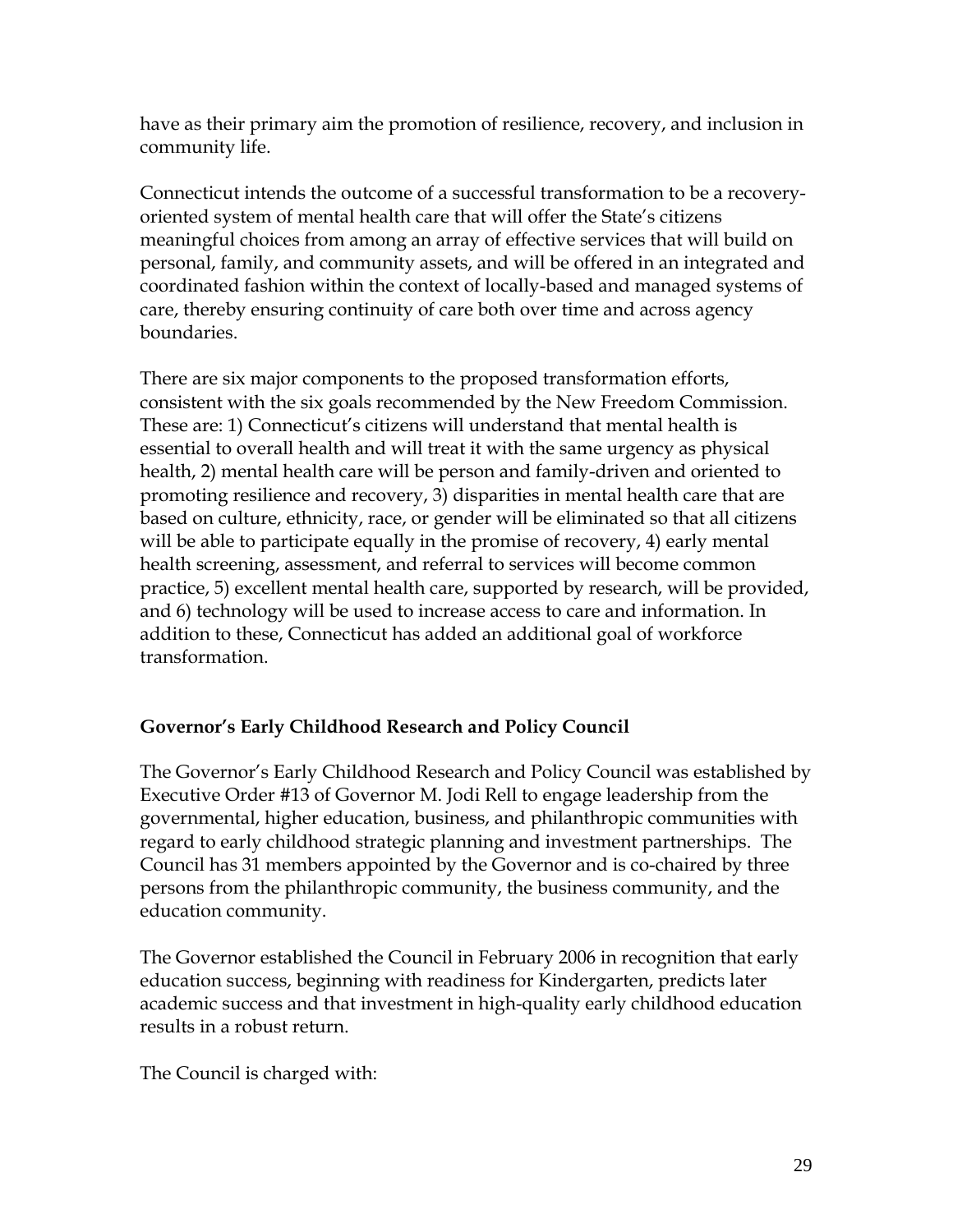- a. Advising the Early Childhood Education Cabinet, established pursuant to Public Act 05-245, on research findings, policy solutions and strategic financing opportunities related to investments in early childhood initiatives;
- b. Recommending ways to build and support a network of early childhood researchers across Connecticut's education systems, including academic scholars at business and other professional schools;
- c. Engaging Connecticut's academic researchers in design of a longitudinal study of children's development and reviewing existing research that evaluates early childhood programs;
- d. Examining, from a business perspective, possible strategies to increase the efficiency and effectiveness of Connecticut's early care and education "industry"; and
- e. Proposing addition "return on investment" studies necessary to evaluate and support early childhood care and education, quality improvement and expansion.

### **Connecticut Birth to Three System**

Birth to Three, under Part C of the Individuals with Disabilities Education Act, was designed to be an interagency system since there is no one agency in any state that can meet all the needs of infants and toddlers with disabilities and their families. The exact design of each state's system is up to the state lead agency, as advised by the Interagency Coordinating Council which meets bi-monthly. In Connecticut, that Council includes representatives from:

- Department of Education (both preschool education and the coordinator of programs for homeless children)
- Department of Social Services
- Department of Public Health
- Department of Children and Families
- Department of Developmental Services
- Board of Education and Services for the Blind
- Office of Protection and Advocacy
- Commission on the Deaf and Hearing Impaired

Others on the Council include parents, providers, legislators, and physicians

As the lead agency for the system, DMR has interagency agreements with the following agencies and topics

| Agency    | <b>Scope of Agreement</b>                               |
|-----------|---------------------------------------------------------|
| Education | Clarifies child find and transition responsibilities of |
|           | Birth to Three vs. local Boards of Education. There is  |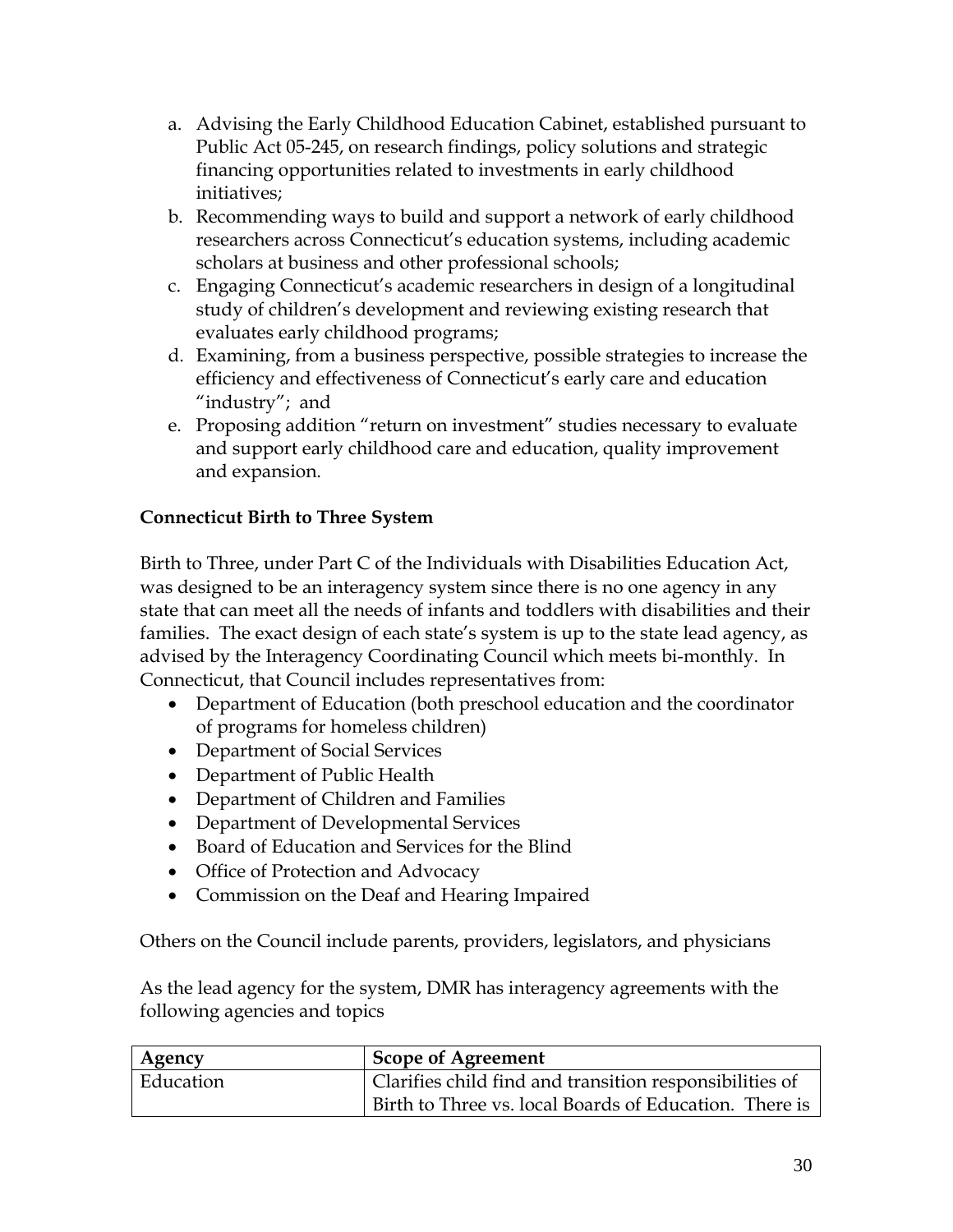|                                | also a separate agreement related to the training of    |
|--------------------------------|---------------------------------------------------------|
|                                | early childhood special education personnel through     |
|                                | the Comprehensive System of Personnel                   |
|                                | Development. A joint training calendar is managed       |
|                                | by the State Education Resource Center (SERC).          |
| Public Health                  | Addresses issues of children identified through         |
|                                | newborn hearing screening and how and when              |
|                                | children are referred                                   |
| <b>Children and Families</b>   | Addresses issues of children who are involved in        |
|                                | substantiated cases of abuse and how they should be     |
|                                | referred as well as the appointment of surrogate        |
|                                | parents for children in foster care                     |
| <b>Social Services</b>         | Agreement with the Disability Determination Unit to     |
|                                | identify children applying for SSI who might be         |
|                                | eligible for Birth to Three                             |
| <b>BESB</b>                    | Agreement of how they will provide direct services      |
|                                | to children who are visually impaired in conjunction    |
|                                | with the child's comprehensive Birth to Three           |
|                                | program                                                 |
| <b>UConn Extension Service</b> | Joint agreement with Dept. of Ed to produce a           |
|                                | newsletter for parents and professionals addressing     |
|                                | issues of children with disabilities, birth through age |
|                                | five                                                    |
| Children's Trust Fund          | Agreement on the co-funding of Child Development        |
|                                | Infoline and how referral to CDI are triaged between    |
|                                | Help Me Grow and Birth to Three as well as how          |
|                                | and when data can be shared                             |
| <b>Charter Oak College</b>     | Agreement to manage the portfolio review process        |
|                                | for individuals applying for a Birth to Three           |
|                                | credential                                              |
| Early Head Start               | Agreement on planning, case management, and             |
|                                | services for children that are dually enrolled in Early |
|                                | Head start and Birth to Three                           |

Other interagency activities without an agreement:

Education-we are enrolling children in Birth to Three in SDE's public school information system. Children receive an ID number that will be theirs until they graduate from high school. This will allow both Birth to Three and SDE to retrieve longitudinal aggregate data.

Public Health – Until such time as children with mild and unilateral hearing loss are eligible for Birth to Three, Public Health has developed a "Listen and Learn"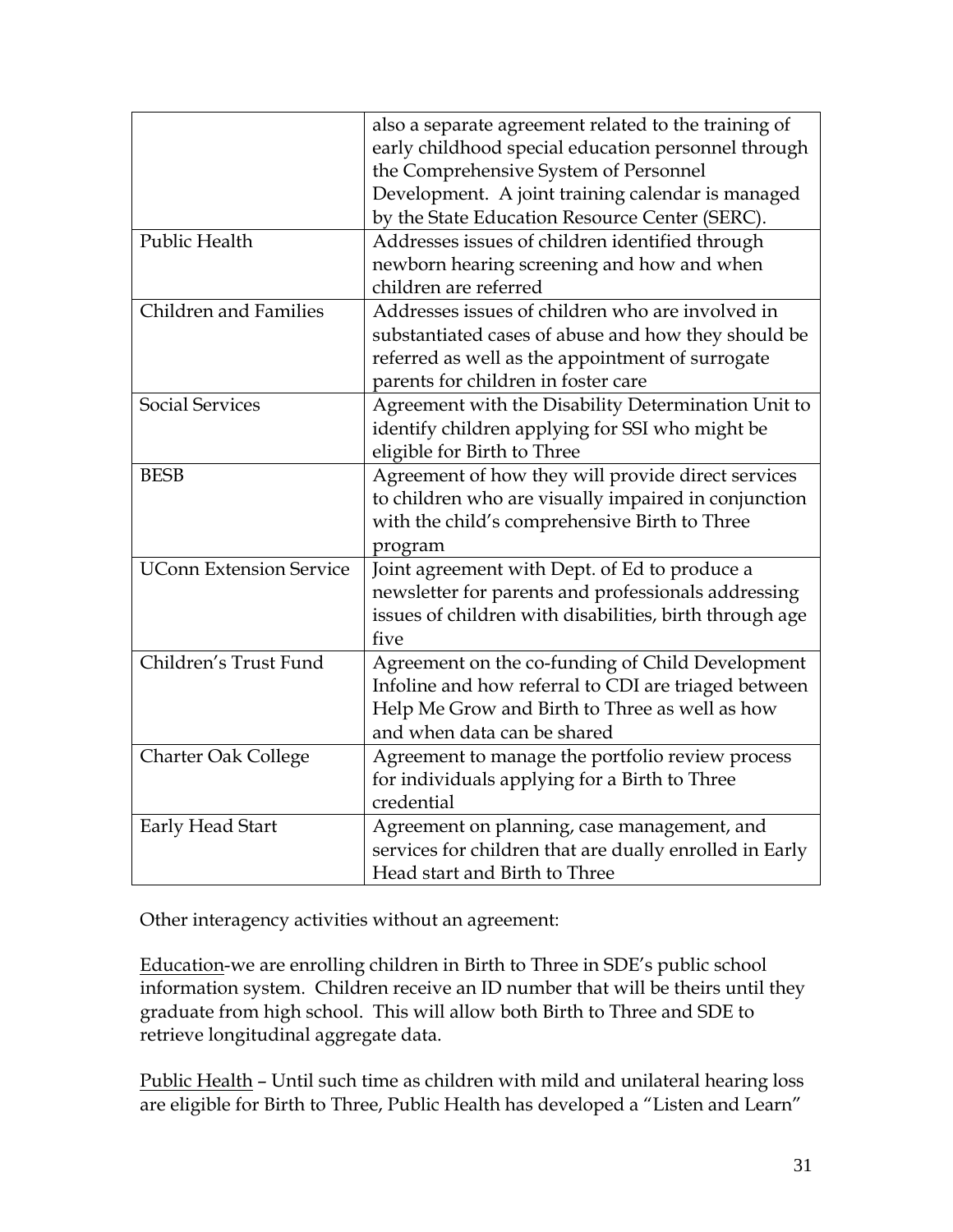program in which Child Development Infoline can refer those children to the three Birth to Three programs that specialize in hearing impairment and DPH will pay those programs to monitor the children's hearing.

Social Services – DSS promulgated Medicaid regulations specific to Birth to Three enabling the state to capture \$4m in federal Medicaid funding.

Administrative Services - The Fiscal Service Center handles not only the Medicaid billing for Birth to Three, but they also handle the commercial health insurance billing for the state-operated Birth to Three program.

Children and Families – Birth to Three serves on the steering committee for the SAMHSA grant to establish an effective system of care for children under the age of six in southeast Connecticut. The program is called Building Blocks.

Birth to Three has had the following impacts:

- 1. Connecticut Birth to Three serves 3.16% of children under the age of three in the state (based on a one-day count). While this is not as many children as we would like to serve, it is the 11th highest percentages in the country. Therefore it appears that Connecticut is doing a better job of identifying children early than 78% of the states.
- 2. Early intervention evaluation and plans, early intervention services, and transition conferences for children turning three are delivered in a timely manner for 94% of children and families.
- 3. 84% of families participating in the program report that early intervention services have helped them to help their children develop and learn
- 4. At least 97% of children exiting from Birth to Three have improved developmental functioning to a level nearer to their same-aged peers. At least 48% are at age level comparable to their same-aged peers at exit

Although 70% of children who exit Birth to Three at age three are eligible for preschool special education, only 49% of children who received Birth to Three services are receiving special education by Kindergarten.

#### **Connecticut Strategic Prevention Framework Initiative**

Under DMHAS' leadership, Connecticut's prevention system has made substantial progress in decreasing substance use and abuse and promoting health. Aided by the federal Substance Abuse and Mental Health Services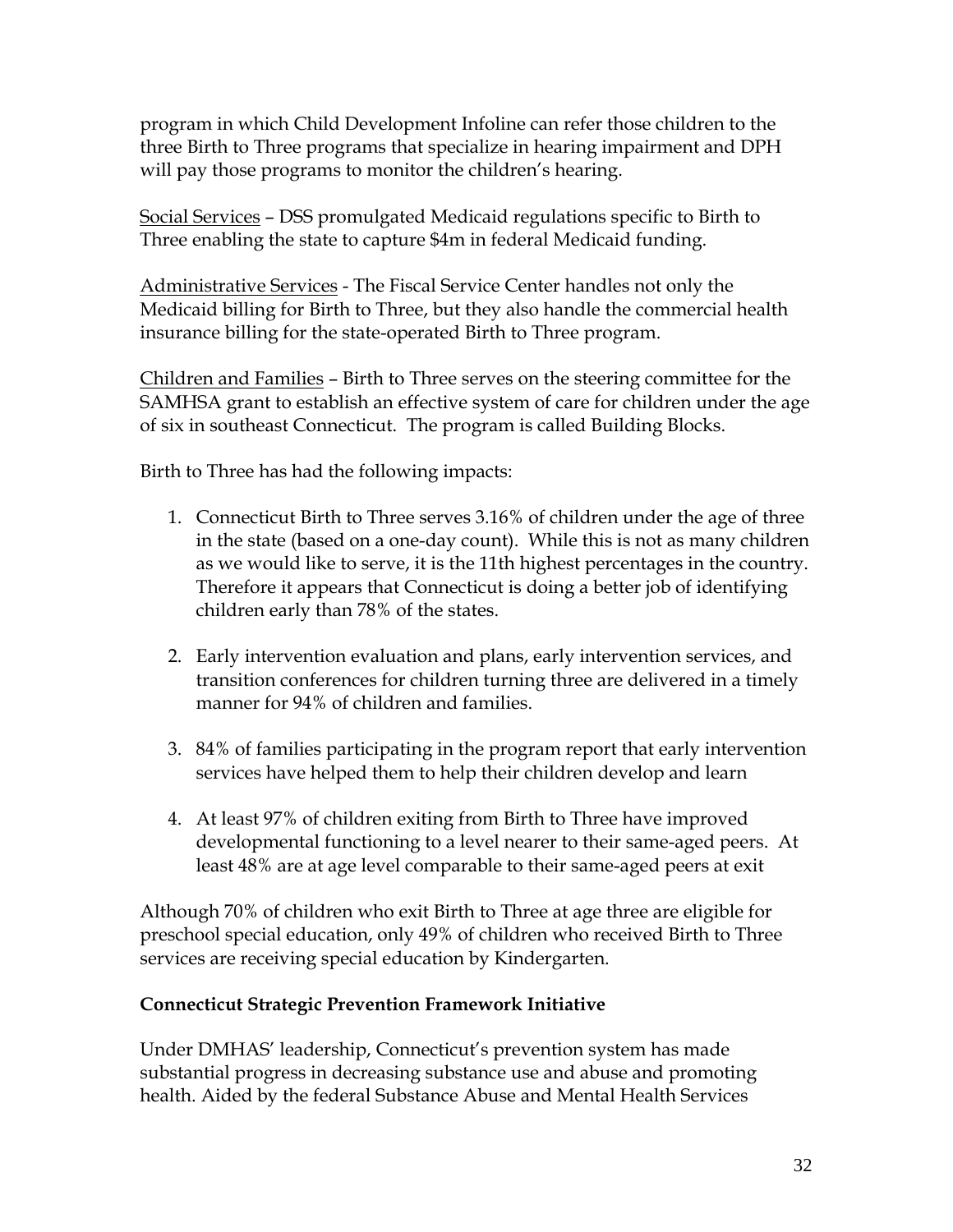Administration's Strategic Prevention Framework (SPF), a 5-year, \$11.8 million initiative funded by SAMHSA, 52 towns receive services aimed at reducing underage drinking. The CT SPF is a collaborative effort of several State agencies, community, and academic partners that have a long history of working together to successfully implement evidence-based health promotion strategies.

The following gains have been accomplished:

- CT youth and young adults engaged in promoting healthy behaviors among their peers
- Over 40 CT colleges and universities united to combat underage drinking on campuses
- Social Host Law has been enforced to deter providing alcohol to teens at house parties
- Retail compliance checks focused on reducing teen access to alcohol increased
- ·Education was provided to alcohol sellers and servers
- Members of 28 new coalitions that are developing plans and strategies to reduce underage drinking and enforce policy and laws are being supported
- ·Use and consequence data are being tracked to measure progress towards a healthier Connecticut

### **Connecticut Youth Suicide Prevention Initiative**

Through CT's existing youth suicide prevention infrastructure, including the Youth Suicide Advisory Board (YSAB), the Connecticut Youth Suicide Prevention Initiative (CYSPI) is supporting the following:

- [High School Component:](http://www.ct.gov/dmhas/cwp/view.asp?a=2912&q=335136) The implementation of the Screening for Mental Health, Inc.'s Signs of Suicide (SOS) High School Program, an evidencebased practice, in CT high schools;
- [College Component:](http://www.ct.gov/dmhas/cwp/view.asp?a=2912&q=335128) The implementation of the QPR Institute's Question, Persuade, Refer Gatekeeper Program and Screening for Mental Health, Inc.'s College Response Program in the CSU System;
- [Training Component:](http://www.ct.gov/dmhas/cwp/view.asp?a=2912&q=335134) The expansion of the existing Department of Children and Families (DCF)-sponsored training program in recognizing the signs and symptoms of suicidality and depression, and increase the capacity of the State's clinical workforce to assess and manage suicide risk.
- [Pilot Program:](http://www.ct.gov/dmhas/cwp/view.asp?a=2912&q=335126) The design and pilot implementation of a model program in Hartford, CT to increase the availability, accessibility, and linkages to mental health screening and treatment for youth by embedding services in the Quirk Middle School School-Based Health Center and the St. Francis Hospital and Medical Center Adolescent Clinic; and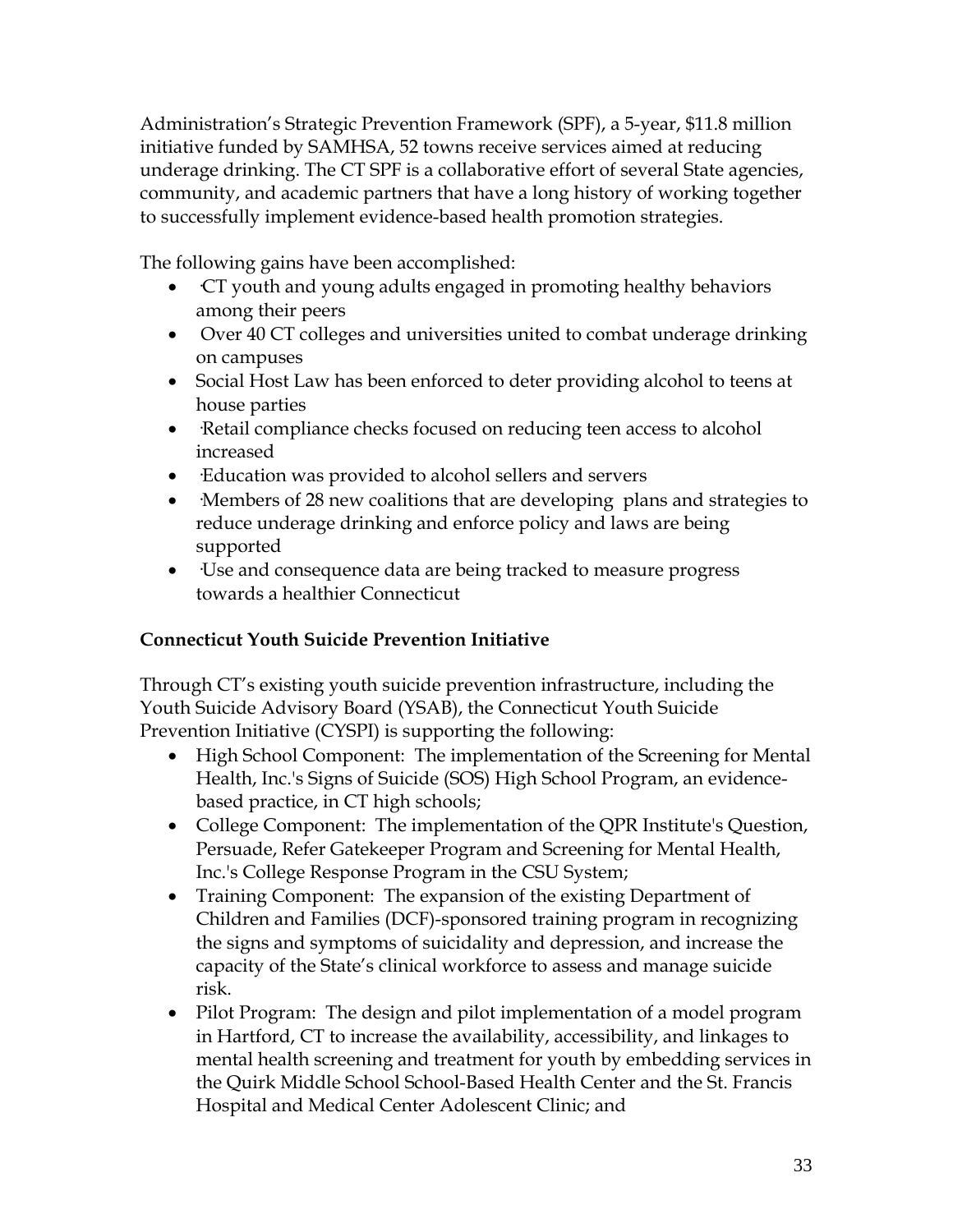• [Statewide Campaign:](http://www.ct.gov/dmhas/cwp/view.asp?a=2912&q=335140) A statewide youth suicide prevention education and awareness campaign that funds school and community mini-grants.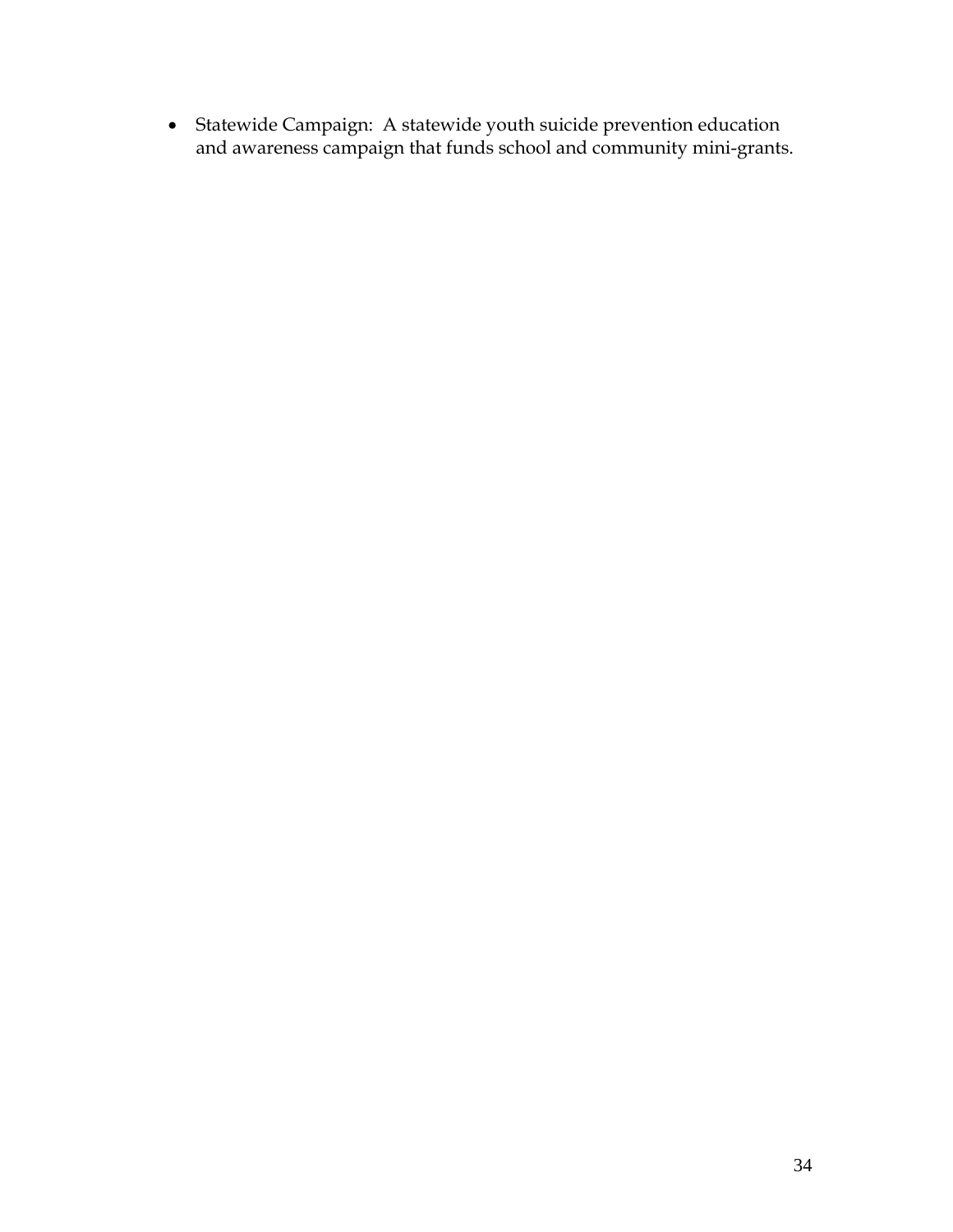# V. Child Poverty and Prevention Council Strategic Plan

In 2007, the Child Poverty and Prevention Council began a process to re-examine and prioritize its 67 child poverty and 27 prevention recommendations. In recognition that the Council will not be able to successfully achieve its ambitious goals by 2014 unless a concerted effort is undertaken, the Council has actively engaged in a strategic effort to focus its short-term efforts on a limited number of achievable proposals and target its long-term efforts on public policy changes most likely to produce measurable outcomes.

The work of the Council this year has consisted of a five-step process, including:

# **1. Selecting Target Populations**

By selecting target populations, the Council can narrow its focus and make a greater impact on certain priority populations. The three target populations agreed upon at the September 2007 meeting of the Child Poverty and Prevention Council are:

- Birth to age five;
- Late teen and young adult (16-24)
- Working poor families.

# **2. Bringing in a panel of national experts to review all 67 recommendations and offer consensus suggestions using national research and proven practices**

To help focus the Council's efforts, a panel of six nationally-recognized experts was engaged to discuss proven strategies to reduce child poverty. The panel consisted of J. Lawrence Aber, Ph.D. (Professor of Applied Psychology and Public Policy at New York University), Rebecca M. Blank (Professor of Public Policy and Economics at the University of Michigan), Mark H. Greenberg, J.D. (Executive Director of the Task Force on Poverty for the Center for American Progress), Ron Haskins, Ph.D. (Co-Director of the Center on Children and Families at the Brookings Institution), Clifford Johnson (Executive Director of the Institute for Youth, Education and Families at the National League of Cities), and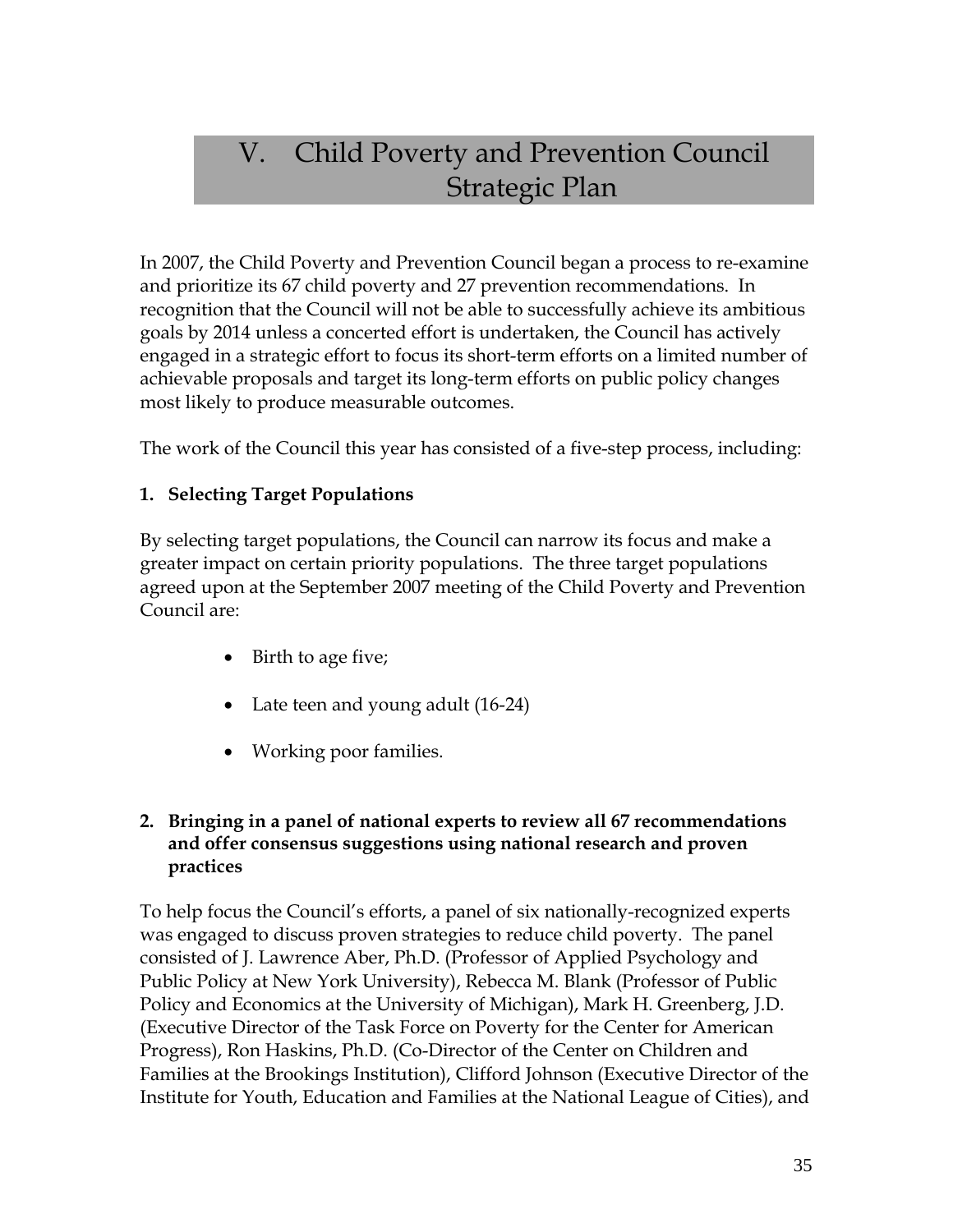Rucker C. Johnson, Ph.D. (Assistant Professor in the Goldman School of Public Policy at the University of California, Berkeley).

The expert panel met and deliberated twice by phone and once in person over the course of November – December, 2007. They scrutinized the council's recommendations based on three main criteria: evidence of impact, costeffectiveness, and timeframe.

On Friday, December 7, the panel offered recommendations to the council about which among the 67 recommendations have a sufficiently strong evidence base to support their potential effectiveness in reducing child poverty. They identified four major areas of policy and thirteen specific policies for which there is evidence to support their likely effectiveness in short-term child poverty reduction. In addition, they made one process recommendation. The four major areas of policy, with the corresponding list of their recommendations, are:

FAMILY INCOME AND EARNINGS POTENTIAL

- Income tax-based assistance for workers
- Child Care
- Housing Subsidies
- Health Care

# EDUCATION

- Early Childhood Education
- Teacher Quality
- Secondary and Post-Secondary Education

# INCOME SAFETY NET

- High-Risk Families
- Other Safety Net Programs

# FAMILY STRUCTURE AND SUPPORT

- Reducing Teen Births
- Marriage Penalties
- Avoiding Abrupt Benefit Changes
- Improving the Prospects of Fathers

# AN IMPROVED MEASURE OF POVERTY TO MEASURE PROGRESS IN **CONNECTICUT**

The experts' full draft report is contained in Appendix C. It is the intention of the Child Poverty and Prevention Council to further research and analyze the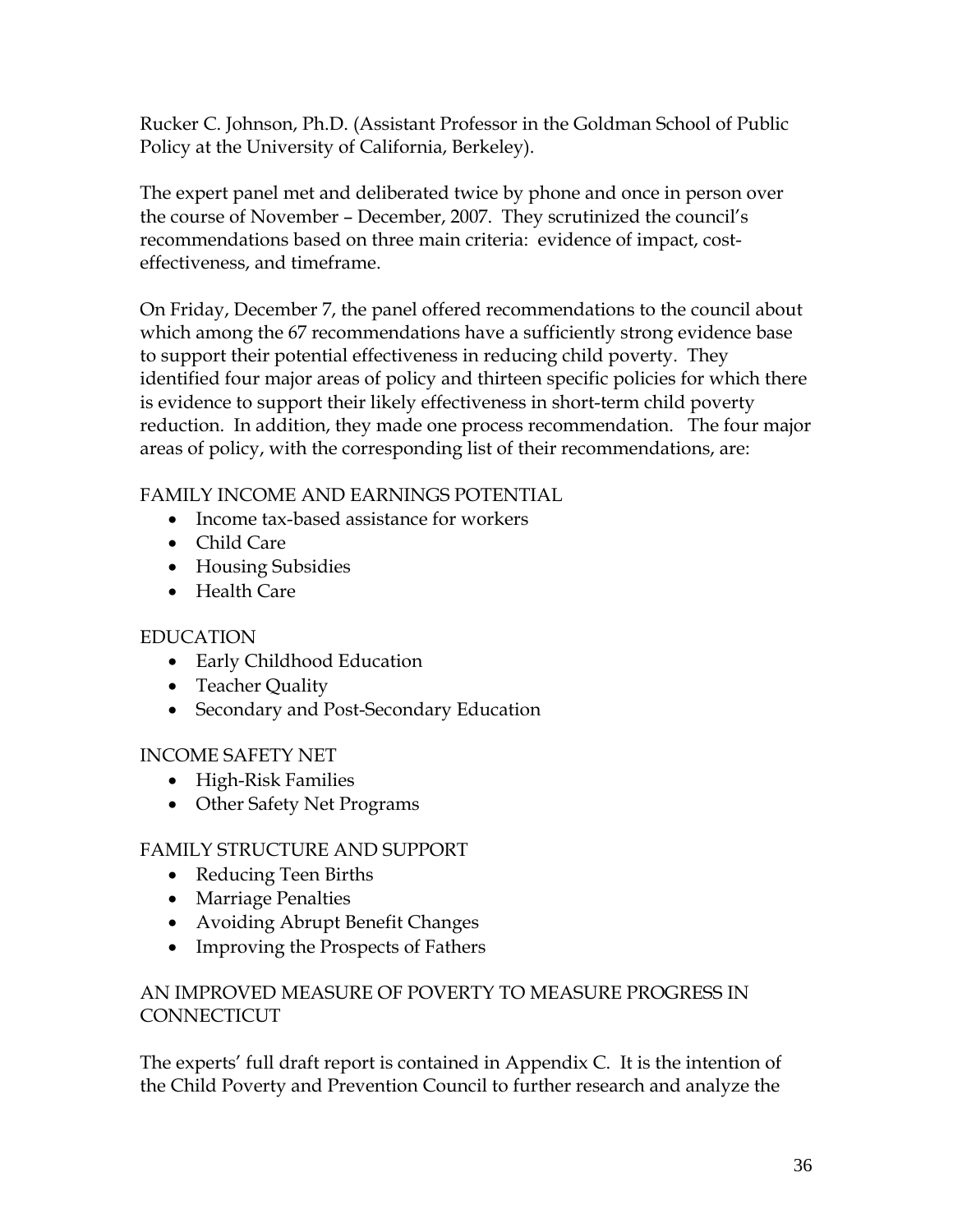recommendations made by the panel of experts to determine whether and which recommendations should become priorities for the council to pursue.

# **3. Charter Oak consultants will be assisting with Results Based Accountability (RBA) analysis.**

The Child Poverty and Prevention Council's acceptance of the recommendations of the expert panel has catalyzed planning on the development of actions related to those recommendations that could be considered for action this session. A "Grid" working group (so named for the grid used to place each of the recommendations into four strategic buckets, with additional rows for the three target group areas) is being convened to begin this work. This group, which will also be referred to in this document as the Core group, will serve as the core of the working group to be convened to fully articulate indicators, strategies, and system measures for the results-based accountability framework for the Council. See Appendix F for the preliminary recommendations of the grid working group.

The following process is proposed:

- A. The "Grid" working group becomes the nucleus of the Core group. Core group members should include legislators and representatives from SDE, DSS, DOL, the Commission on Children, and OPM. Others may be members on an as-needed basis, including other state agencies, a nongovernmental policy person, an advocate, an academic poverty expert and a representative from NCSL.
- B. The Core members, or their designees, will work on each of the four strategic areas (one for each of the four strategic buckets). Additional working group members will be added to the Core group as needed for each strategic area. All CPPC members, other than those in Core group, will be invited to work on at least one of these four strategic areas.
- C. An advocates group will be convened by OPM to provide input into short and long term recommendations by the Council.
- D. The short-term actions items related to the expert recommendations that the Grid working group will propose, including pilot programs, program budget enhancements, and policy changes, may then be considered this legislative session in the context of the developing results-based accountability framework. This ensures the ongoing alignment of the RBA model with the immediate actions recommended by the Grid working group, without slowing down the pursuit of those immediate actions. The strategies as developed will fully relate to any immediate actions being pursued, but will also include longer-term approaches, as well other approaches not specifically addressed by the expert panel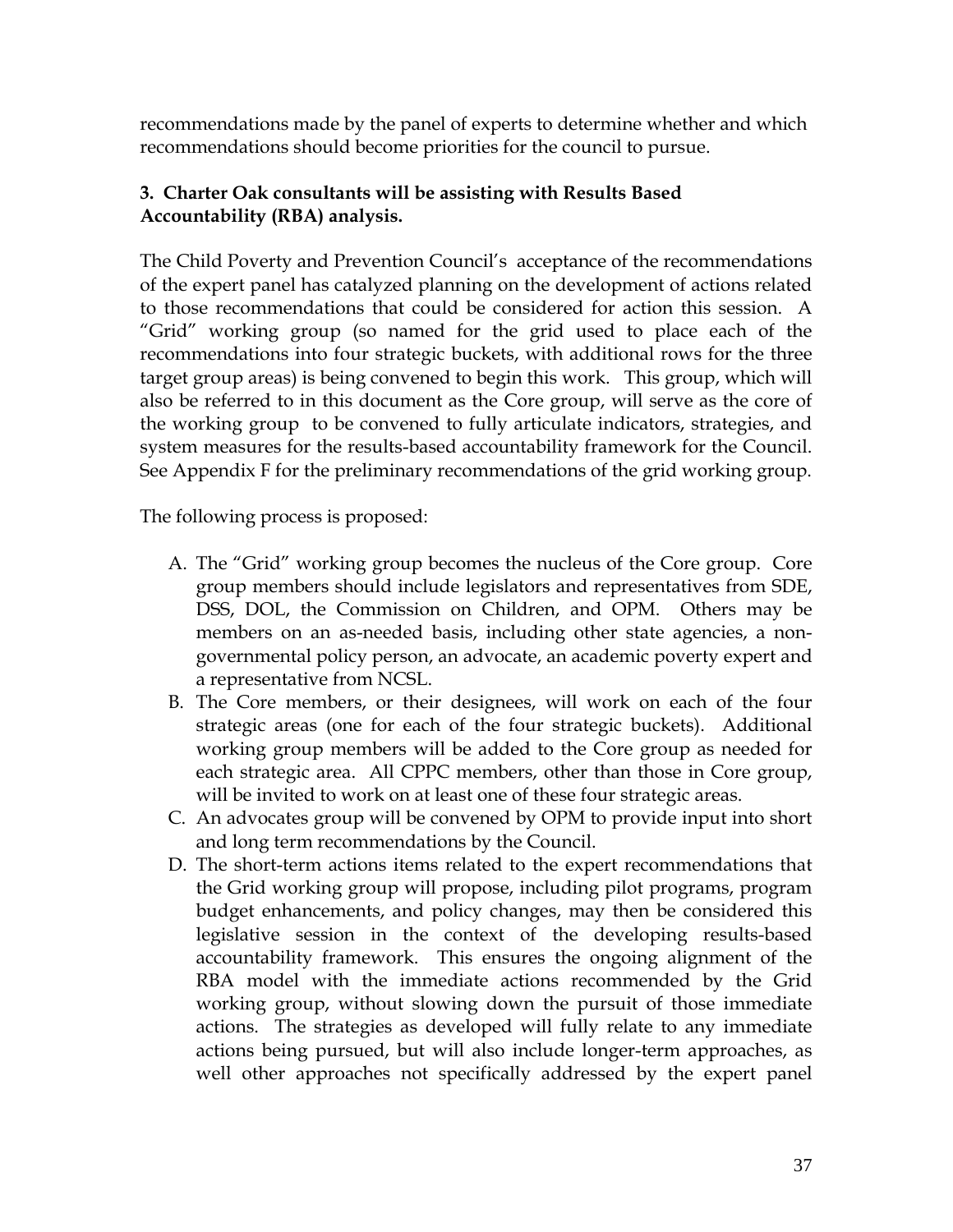(consistent with the panel's admonishment that the recommendations should not be the only actions pursued).

E. As part of the RBA process, a cross-walk of current programs and the strategic buckets will be created to assist in the identification of gaps in programs or strategies and the alignment of existing programs to the strategies.

# **4. Creating an economic model to assess which policies will reduce child poverty.**

This is the next step for the Child Poverty and Prevention Council, which will be taken in early 2008. A request for proposals (RFP) will be drafted to secure an appropriate vendor to help the council with this step.

# **5. Developing a state grant and community model where 6 to 7 municipalities will work to decrease child poverty.**

Working with both the state and local sectors, local communities will implement model programs.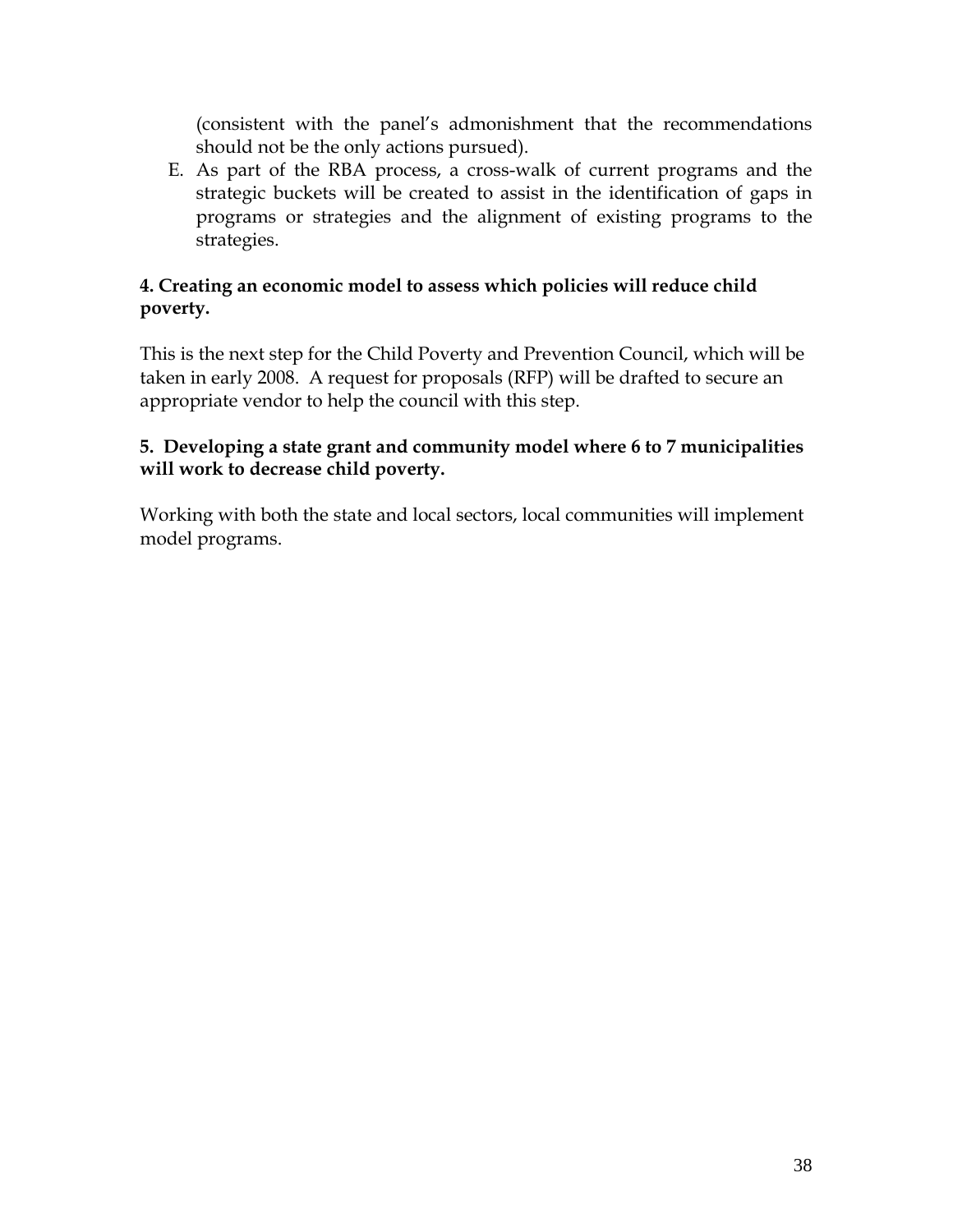# Appendix A

# *Public Act No. 07-47*

## *AN ACT CONCERNING REPORTING REQUIREMENTS RELATED TO THE CHILD POVERTY AND PREVENTION COUNCIL.*

Be it enacted by the Senate and House of Representatives in General Assembly convened:

Section 1. Subsections (f) and (g) of section 4-67x of the general statutes are repealed and the following is substituted in lieu thereof (*Effective October 1, 2007*):

(f) (1) On or before **[**January 1, 2006, and annually thereafter, until January 1, 2015**]** January first of each year from 2006 to 2015, inclusive, the council shall report, in accordance with section 11-4a, to the joint standing committees of the General Assembly having cognizance of matters relating to appropriations and human services and to the select committee of the General Assembly having cognizance of matters relating to children on the implementation of the plan, progress made toward meeting the child poverty reduction goal specified in subsection (a) of this section and the extent to which state actions are in conformity with the plan. The council shall meet at least two times annually for the purposes set forth in this section.

(2) On or before **[**January 1, 2007**]** January first of each year from 2007 to 2015, inclusive, the council shall, within available appropriations, report, in accordance with section 11-4a, to the Governor and the joint standing committees of the General Assembly having cognizance of matters relating to appropriations, education, human services and public health and to the select committee of the General Assembly having cognizance of matters relating to children, on the state's progress in prioritizing expenditures in budgeted state agencies with membership on the council in order to fund prevention services. The report shall include (A) a summary of measurable gains made toward the child poverty and prevention goals established in this section; (B) a copy of each such agency's report on prevention services submitted to the council pursuant to subsection (g) of this section; (C) examples of successful interagency collaborations to meet the child poverty and prevention goals established in this section; and (D) recommendations for prevention investment and budget priorities. In developing such recommendations, the council shall consult with experts and providers of services to children and families.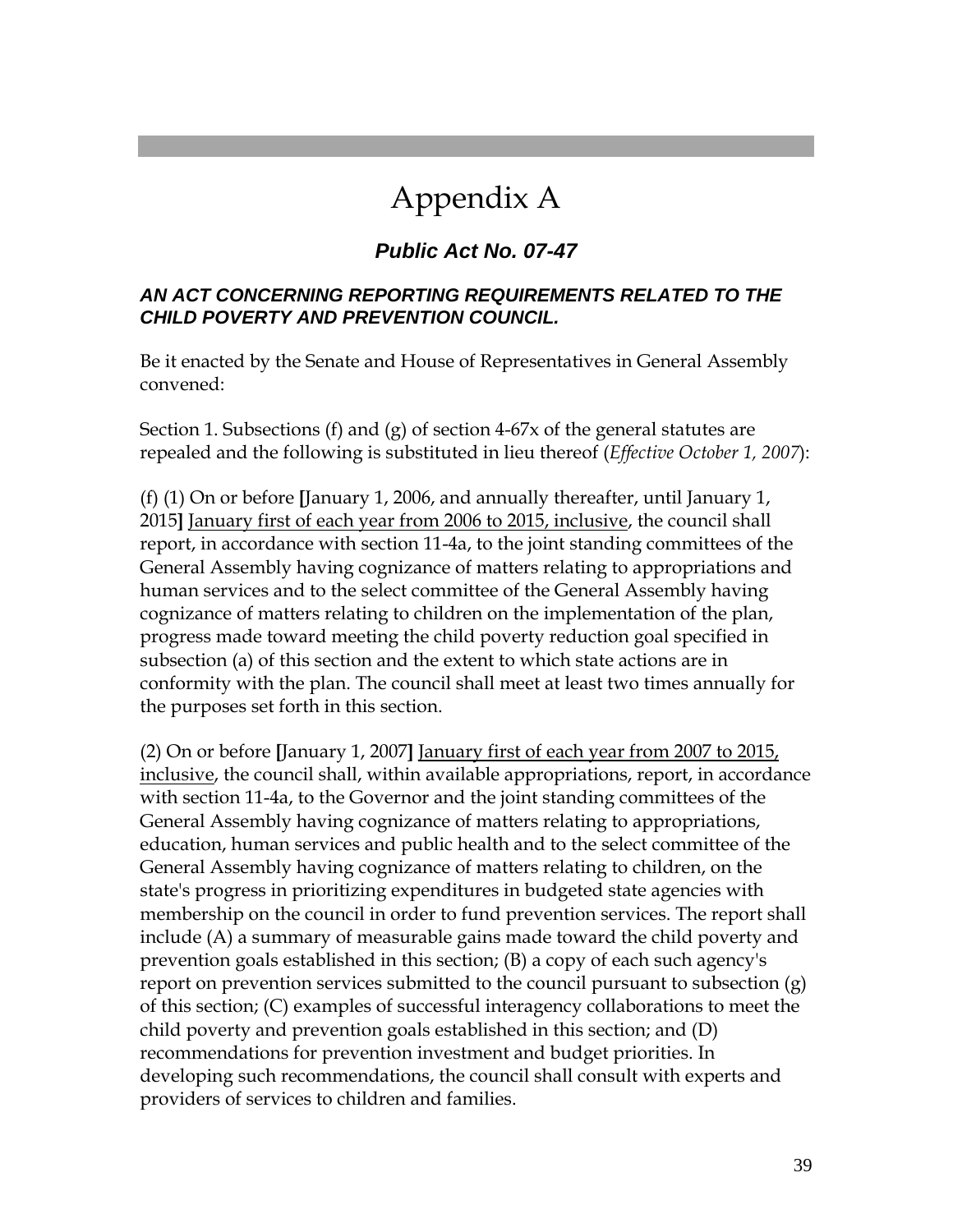(g) (1) On or before **[**November 1, 2006, and on or before November 1, 2007**]** November first of each year from 2006 to 2014, inclusive, each budgeted state agency with membership on the council that provides prevention services to children shall, within available appropriations, report to the council in accordance with this subsection.

(2) Each agency report shall include at least two prevention services **[**for the report due on or before November 1, 2006, and the report due on or before November 1, 2007,**]** not to exceed the actual number of prevention services provided by the agency. For each prevention service reported by the agency, the agency report shall include (A) a statement of the number of children and families served, (B) a description of the preventive purposes of the service, (C) for **[**the report due on or before November 1, 2007**]** reports due after November 1, 2006, a description of performance-based standards and outcomes included in relevant contracts pursuant to subsection (h) of this section, and (D) any performance-based vendor accountability protocols.

(3) Each agency report shall also include (A) long-term agency goals, strategies and outcomes to promote the health and well-being of children and families, (B) overall findings on the effectiveness of prevention within such agency, (C) a statement of whether there are methods used by such agency to reduce disparities in child performance and outcomes by race, income level and gender, and a description of such methods, if any, and (D) other information the agency head deems relevant to demonstrate the preventive value of services provided by the agency. Long-term agency goals, strategies and outcomes reported under this subdivision may include, but need not be limited to, the following:

(i) With respect to health goals, increasing (I) the number of healthy pregnant women and newborns, (II) the number of youths who adopt healthy behaviors, and (III) access to health care for children and families;

(ii) With respect to education goals, increasing the number of children who (I) are ready for school at an appropriate age, (II) learn to read by third grade, (III) succeed in school, (IV) graduate from high school, and (V) successfully obtain and maintain employment as adults;

(iii) With respect to safety goals, decreasing (I) the rate of child neglect and abuse, (II) the number of children who are unsupervised after school, (III) the incidence of child and youth suicide, and (IV) the incidence of juvenile crime; and

(iv) With respect to housing goals, increasing access to stable and adequate housing.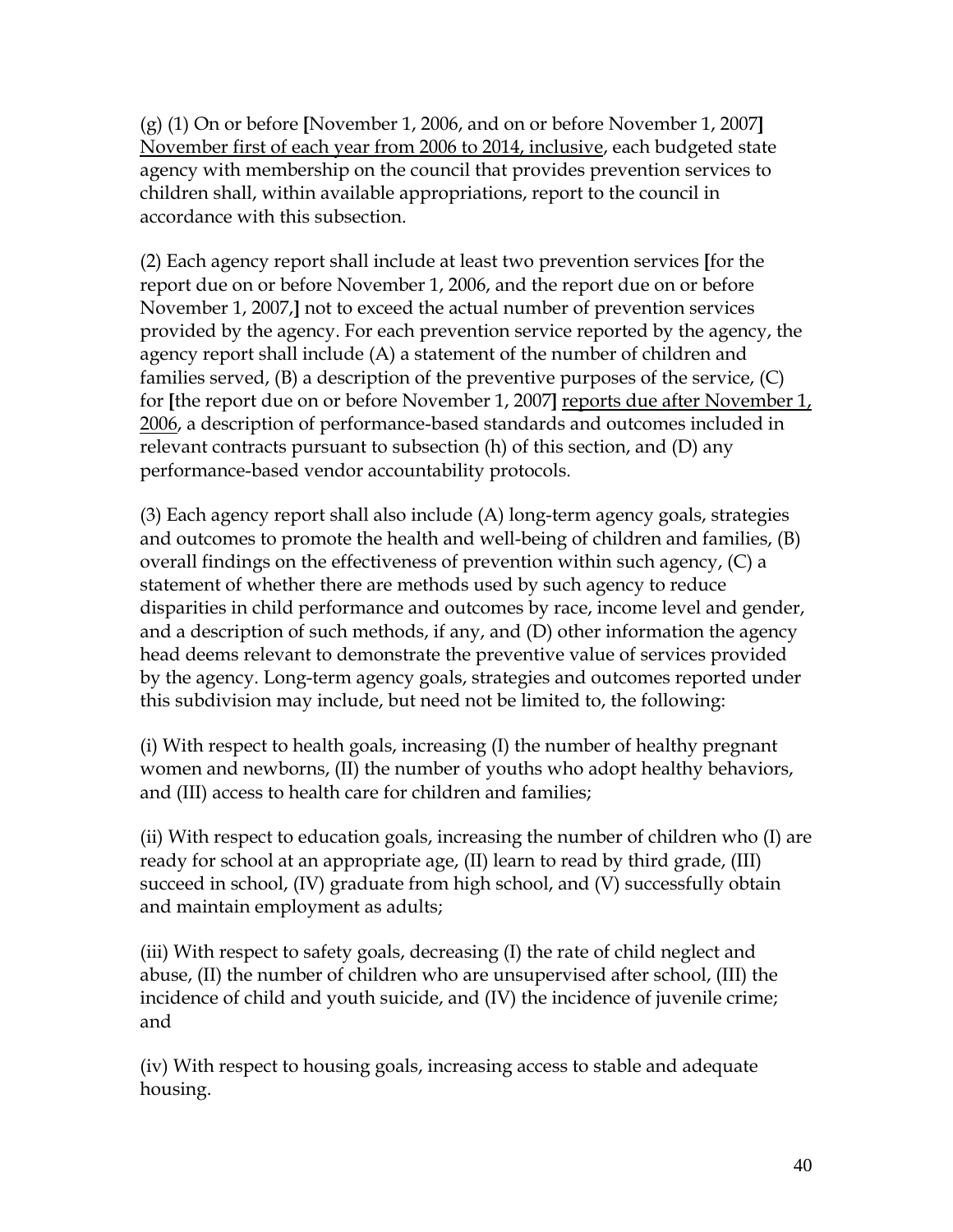Sec. 2. Section 4-67v of the general statutes is repealed and the following is substituted in lieu thereof (*Effective October 1, 2007*):

For **[**the**]** each biennial budget for the fiscal years **[**commencing July 1, 2007, and July 1, 2008**]** ending June 30, 2008, to June 30, 2021, inclusive, the Governor's budget document shall, within available appropriations, include a prevention report that corresponds with the prevention goals established in section 4-67x, as amended by this act. The prevention report shall:

(1) Present in detail for each fiscal year of the biennium the Governor's recommendation for appropriations for prevention services classified by those budgeted agencies that provide prevention services to children, youths and families;

(2) Indicate the state's progress toward meeting the goal that, by the year 2020, at least ten per cent of total recommended appropriations for each such budgeted agency be allocated for prevention services; and

(3) Include, for each applicable budgeted agency and any division, bureau or other unit of the agency, (A) a list of agency programs that provide prevention services, (B) the actual prevention services expenditures for the fiscal year preceding the biennium, by program, (C) the estimated prevention services expenditures for the first fiscal year of the biennium, (D) an identification of research-based prevention services programs, and (E) a summary of all prevention services by each applicable budgeted agency identifying the total for prevention services included in the budget.

Approved May 22, 2007

# **Connecticut General Statutes Section 4-67x**

**Sec. 4-67x. Child Poverty and Prevention Council established. Duties. Ten-year plan. Prevention goals, recommendations and outcome measures. Protocol for state contracts. Agency reports. Council report to General Assembly. Termination of council.** (a)(1) There shall be a Child Poverty and Prevention Council consisting of the following members or their designees: The Secretary of the Office of Policy and Management, the president pro tempore of the Senate, the speaker of the House of Representatives, the minority leader of the Senate and the minority leader of the House of Representatives, the Commissioners of Children and Families, Social Services, Correction, Mental Retardation, Mental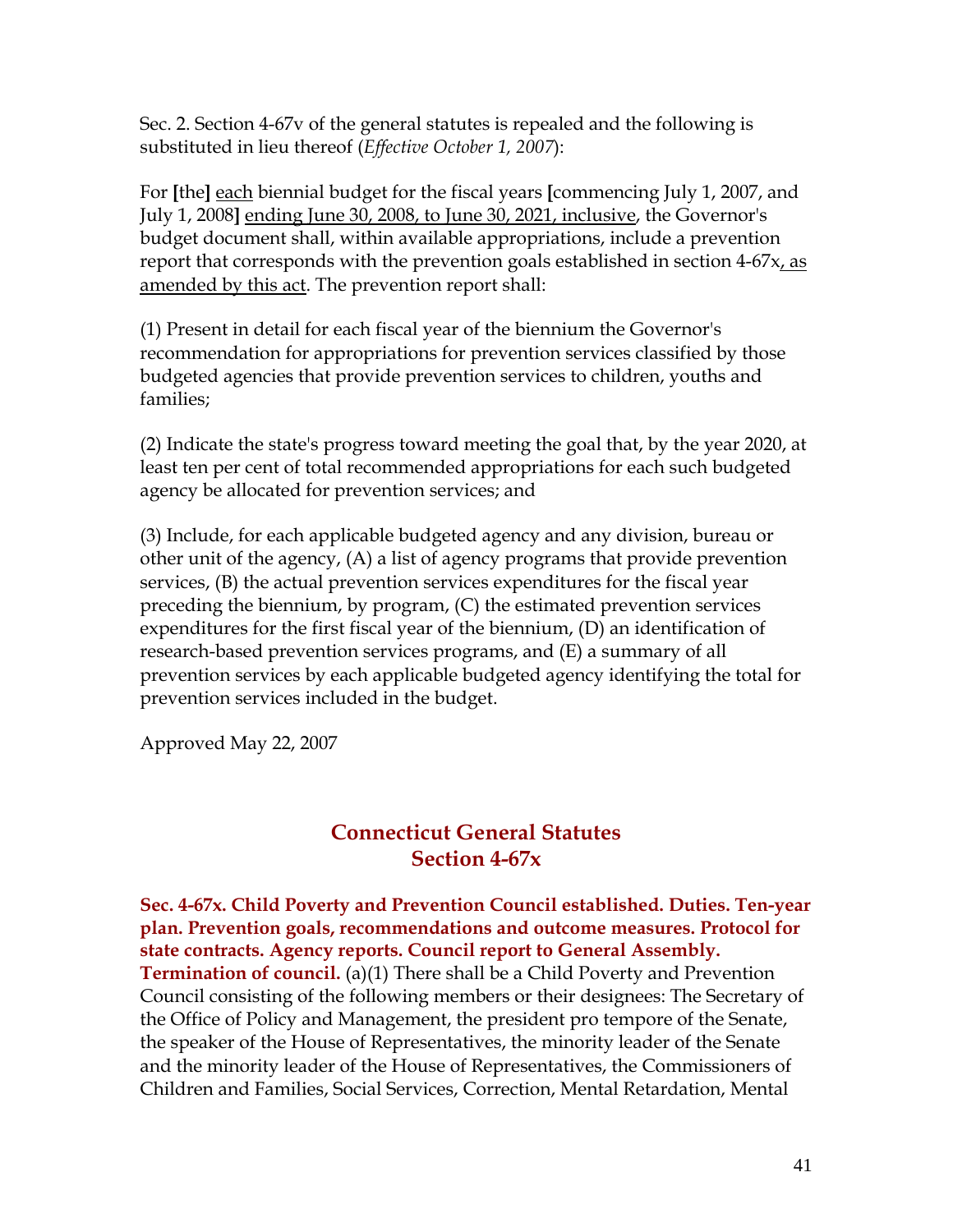Health and Addiction Services, Transportation, Public Health, Education, Economic and Community Development and Health Care Access, the Labor Commissioner, the Chief Court Administrator, the Chairman of the Board of Governors for Higher Education, the Child Advocate, the chairperson of the Children's Trust Fund and the executive directors of the Commission on Children and the Commission on Human Rights and Opportunities. The Secretary of the Office of Policy and Management, or the secretary's designee, shall be the chairperson of the council. The council shall (1) develop and promote the implementation of a ten-year plan, to begin June 8, 2004, to reduce the number of children living in poverty in the state by fifty per cent, and (2) within available appropriations, establish prevention goals and recommendations and measure prevention service outcomes in accordance with this section in order to promote the health and well-being of children and families.

 (b) The ten-year plan shall contain: (1) An identification and analysis of the occurrence of child poverty in the state, (2) an analysis of the long-term effects of child poverty on children, their families and their communities, (3) an analysis of costs of child poverty to municipalities and the state, (4) an inventory of statewide public and private programs that address child poverty, (5) the percentage of the target population served by such programs and the current state funding levels, if any, for such programs, (6) an identification and analysis of any deficiencies or inefficiencies of such programs, and (7) procedures and priorities for implementing strategies to achieve a fifty per cent reduction in child poverty in the state by June 30, 2014. Such procedures and priorities shall include, but not be limited to, (A) vocational training and placement to promote career progression for parents of children living in poverty, (B) educational opportunities, including higher education opportunities, and advancement for such parents and children, including, but not limited to, preliteracy, literacy and family literacy programs, (C) housing for such parents and children, (D) day care and after-school programs and mentoring programs for such children and for single parents, (E) health care access for such parents and children, including access to mental health services and family planning, (F) treatment programs and services, including substance abuse programs and services, for such parents and children, and (G) accessible childhood nutrition programs.

 (c) In developing the ten-year plan, the council shall consult with experts and providers of services to children living in poverty and parents of such children. The council shall hold at least one public hearing on the plan. After the public hearing, the council may make any modifications that the members deem necessary based on testimony given at the public hearing.

 (d) Funds from private and public sources may be accepted and utilized by the council to develop and implement the plan and the provisions of this section.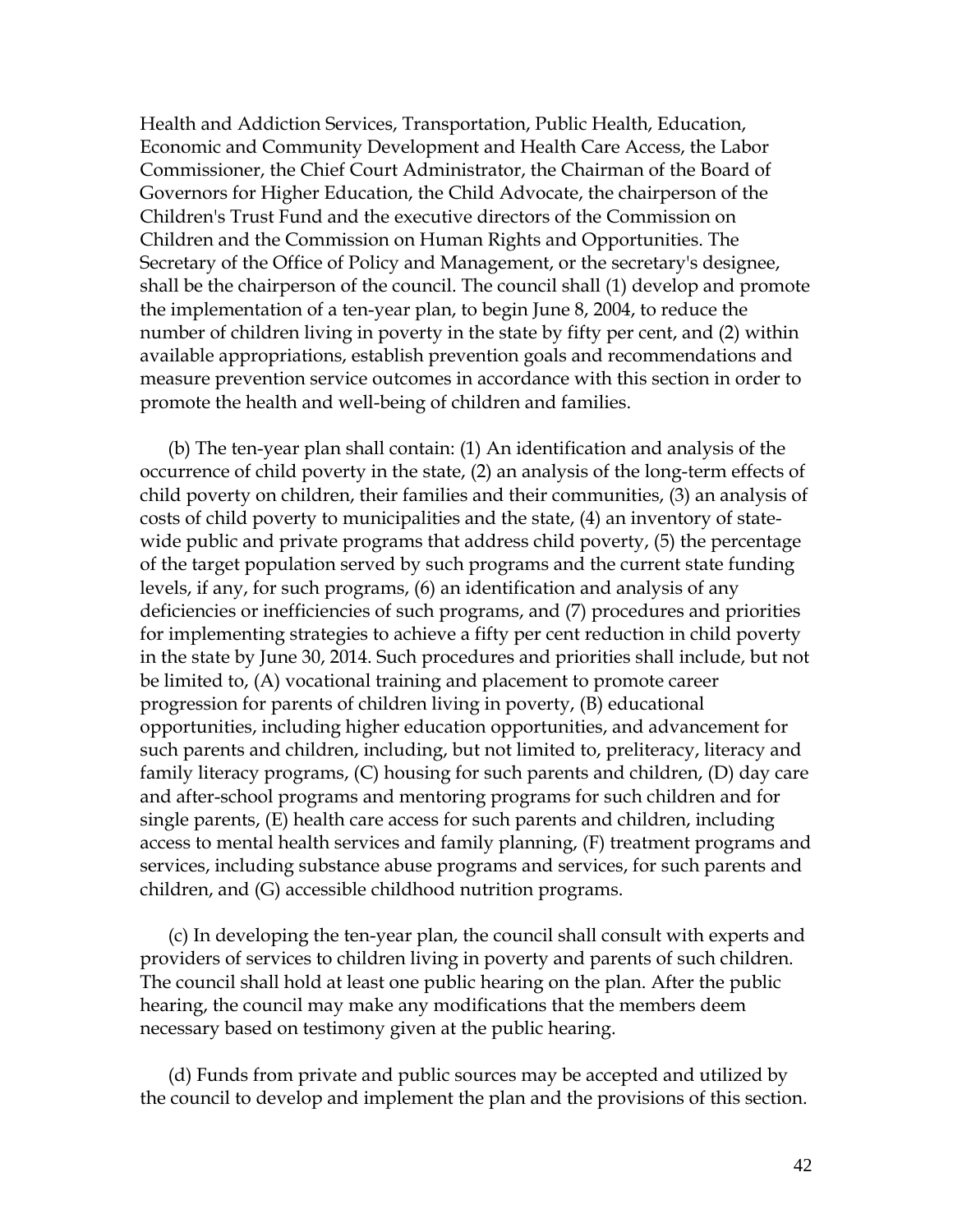(e) Not later than January 1, 2005, the council shall submit the plan, in accordance with section 11-4a, to the joint standing committees of the General Assembly having cognizance of matters relating to appropriations and human services and to the select committee of the General Assembly having cognizance of matters relating to children, along with any recommendations for legislation and funding necessary to implement the plan.

 (f) (1) On or before January 1, 2006, and annually thereafter, until January 1, 2015, the council shall report, in accordance with section 11-4a, to the joint standing committees of the General Assembly having cognizance of matters relating to appropriations and human services and to the select committee of the General Assembly having cognizance of matters relating to children on the implementation of the plan, progress made toward meeting the child poverty reduction goal specified in subsection (a) of this section and the extent to which state actions are in conformity with the plan. The council shall meet at least two times annually for the purposes set forth in this section.

 (2) On or before January 1, 2007, the council shall, within available appropriations, report, in accordance with section 11-4a, to the Governor and the joint standing committees of the General Assembly having cognizance of matters relating to appropriations, education, human services and public health and to the select committee of the General Assembly having cognizance of matters relating to children, on the state's progress in prioritizing expenditures in budgeted state agencies with membership on the council in order to fund prevention services. The report shall include (A) a summary of measurable gains made toward the child poverty and prevention goals established in this section; (B) a copy of each such agency's report on prevention services submitted to the council pursuant to subsection (g) of this section; (C) examples of successful interagency collaborations to meet the child poverty and prevention goals established in this section; and (D) recommendations for prevention investment and budget priorities. In developing such recommendations, the council shall consult with experts and providers of services to children and families.

 (g) (1) On or before November 1, 2006, and on or before November 1, 2007, each budgeted state agency with membership on the council that provides prevention services to children shall, within available appropriations, report to the council in accordance with this subsection.

 (2) Each agency report shall include at least two prevention services for the report due on or before November 1, 2006, and the report due on or before November 1, 2007, not to exceed the actual number of prevention services provided by the agency. For each prevention service reported by the agency, the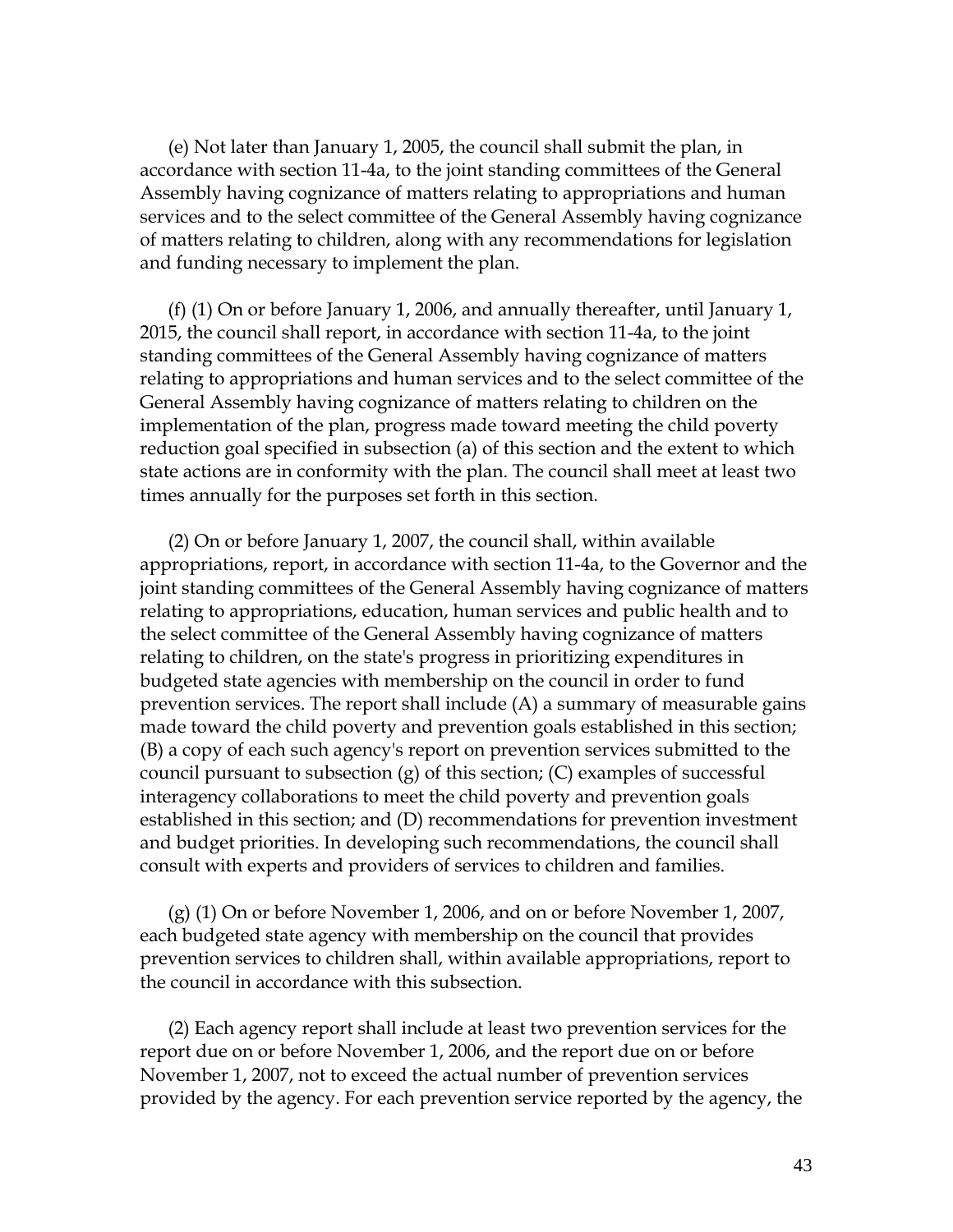agency report shall include (A) a statement of the number of children and families served, (B) a description of the preventive purposes of the service, (C) for the report due on or before November 1, 2007, a description of performancebased standards and outcomes included in relevant contracts pursuant to subsection (h) of this section, and (D) any performance-based vendor accountability protocols.

 (3) Each agency report shall also include (A) long-term agency goals, strategies and outcomes to promote the health and well-being of children and families, (B) overall findings on the effectiveness of prevention within such agency, (C) a statement of whether there are methods used by such agency to reduce disparities in child performance and outcomes by race, income level and gender, and a description of such methods, if any, and (D) other information the agency head deems relevant to demonstrate the preventive value of services provided by the agency. Long-term agency goals, strategies and outcomes reported under this subdivision may include, but need not be limited to, the following:

 (i) With respect to health goals, increasing (I) the number of healthy pregnant women and newborns, (II) the number of youths who adopt healthy behaviors, and (III) access to health care for children and families;

 (ii) With respect to education goals, increasing the number of children who (I) are ready for school at an appropriate age, (II) learn to read by third grade, (III) succeed in school, (IV) graduate from high school, and (V) successfully obtain and maintain employment as adults;

 (iii) With respect to safety goals, decreasing (I) the rate of child neglect and abuse, (II) the number of children who are unsupervised after school, (III) the incidence of child and youth suicide, and (IV) the incidence of juvenile crime; and

 (iv) With respect to housing goals, increasing access to stable and adequate housing.

 (h) Not later than July 1, 2006, the Office of Policy and Management shall, within available appropriations, develop a protocol requiring state contracts for programs aimed at reducing poverty for children and families to include performance-based standards and outcome measures related to the child poverty reduction goal specified in subsection (a) of this section. Not later than July 1, 2007, the Office of Policy and Management shall, within available appropriations, require such state contracts to include such performance-based standards and outcome measures. The Secretary of the Office of Policy and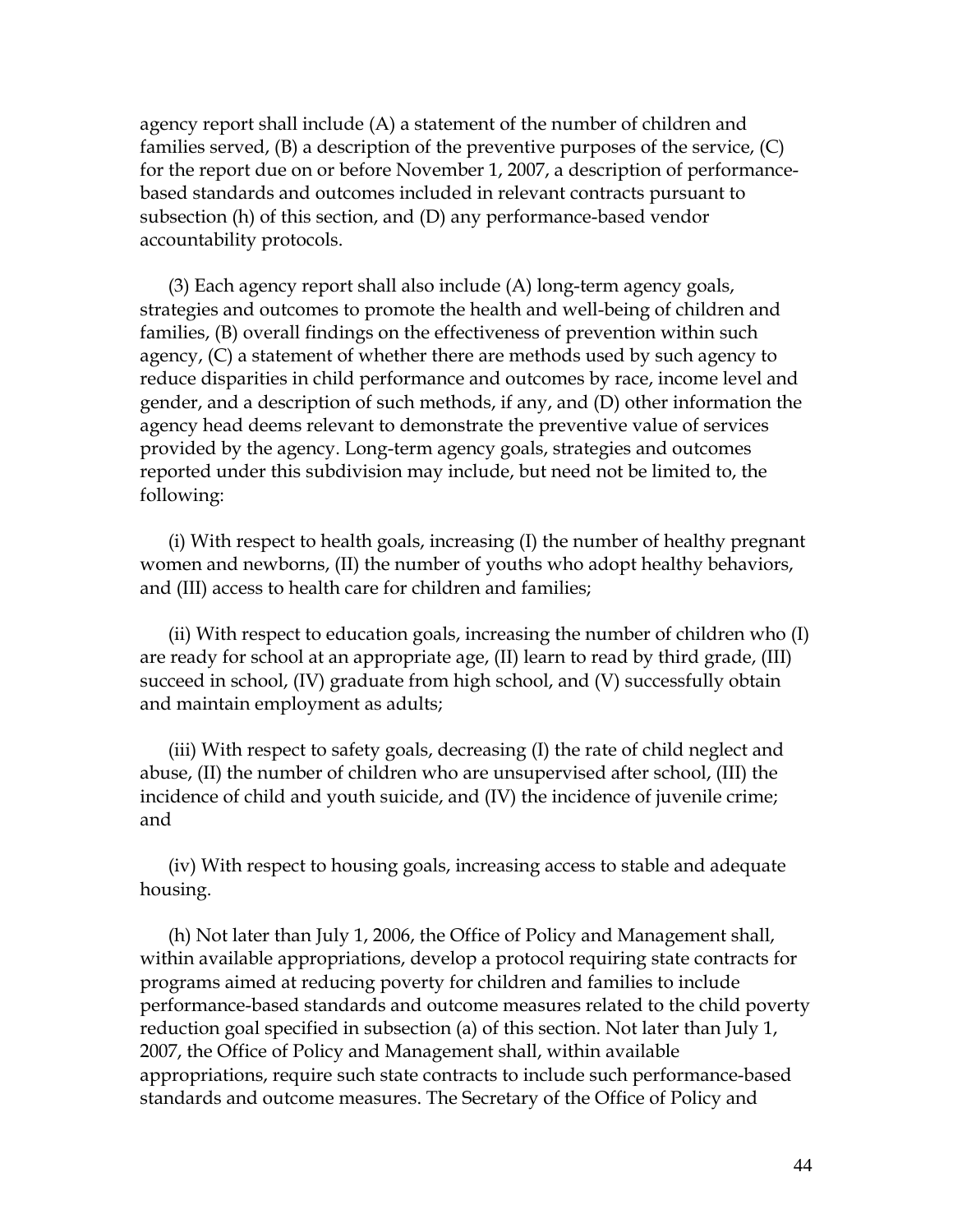Management may consult with the Commission on Children to identify academic, private and other available funding sources and may accept and utilize funds from private and public sources to implement the provisions of this section.

 (i) For purposes of this section, the Secretary of the Office of Policy and Management, or the secretary's designee, shall be responsible for coordinating all necessary activities, including, but not limited to, scheduling and presiding over meetings and public hearings.

(j) The council shall terminate on June 30, 2015.

(P.A. 04-238, S. 1; P.A. 05-244, S. 1; P.A. 06-179, S. 3; 06-196, S. 27.)

 History: P.A. 04-238 effective June 8, 2004; P.A. 05-244 made technical changes, added executive director of Commission on Human Rights and Opportunities as council member in Subsec. (a), specified mandatory minimum number of meeting times and reporting requirements in Subsec. (f) and required development and implementation of state contract protocol in new Subsec. (g), redesignating existing Subsecs. (g) and (h) as Subsecs. (h) and (i), respectively, effective July 11, 2005; P.A. 06-179 amended Subsec. (a) to insert Subdiv. designators and substitute "Child Poverty and Prevention Council" for "Child Poverty Council", to add the Chief Court Administrator, to delete the chairperson of the State Prevention Council, to add "promote the implementation of" re ten-year plan, and to add Subdiv. (2) re establishing prevention goals and recommendations and measuring outcomes, amended Subsecs. (b) and (c) to add "ten-year" re plan, amended Subsec. (f) to insert Subdiv. (1) designator and provide that meetings held at least twice annually shall be for the purposes set forth in the section, inserted new Subsecs.  $(f)(2)$  and  $(g)$  re council and agency reports, and redesignated existing Subsecs. (g) to (i) as Subsecs. (h) to (j) (Revisor's note: In Subsec.  $(f)(2)$  the word "this" in the phrase "this subsection  $(g)$ ) of this section" was deleted editorially by the Revisor's for accuracy); P.A. 06-196 made a technical change in Subsec. (g), effective June 7, 2006.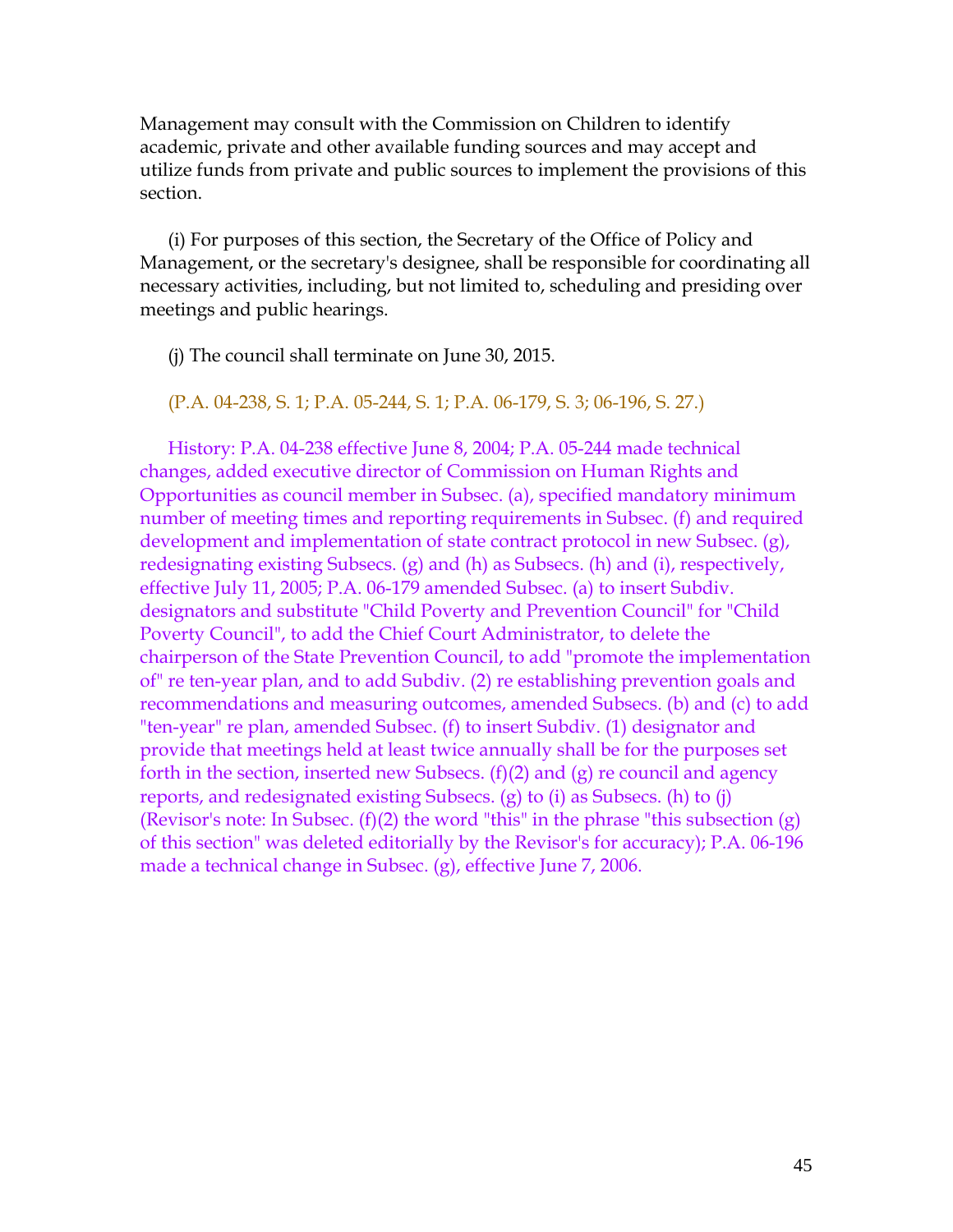# **Appendix B**

# **COUNCIL MEMBERS**

Robert L. Genuario, Chair **Secretary** Office of Policy and Management

Mark McQuillan **Commissioner** Department of Education

Patricia Downs Executive Director Department of Economic and Community Development

Susan Hamilton **Commissioner** Department of Children and Families

Karen Foley-Schain Executive Director Children's Trust Fund

Norma Gyle Deputy Commissioner Department of Public Health

MaryAnn Handley State Senator Connecticut General Assembly

Dennis King Manager of Community Advocacy Department of Transportation

Thomas Kirk **Commissioner** Department of Mental Health and Addiction Services

Valerie Lewis **Commissioner** Department of Higher Education

Mary Marcial Director of Programs Department of Correction

John McCarthy Legislative Liaison Department of Labor

Mary Mushinsky State Representative Connecticut General Assembly

Enid Lipeles Public Member

Peter O'Meara **Commissioner** Department of Developmental **Services** 

Raymond Pech Assistant Director Commission on Human Right and **Opportunities** 

Christine Keller Judge Superior Court

Catherine Sarault State Republican Office Connecticut General Assembly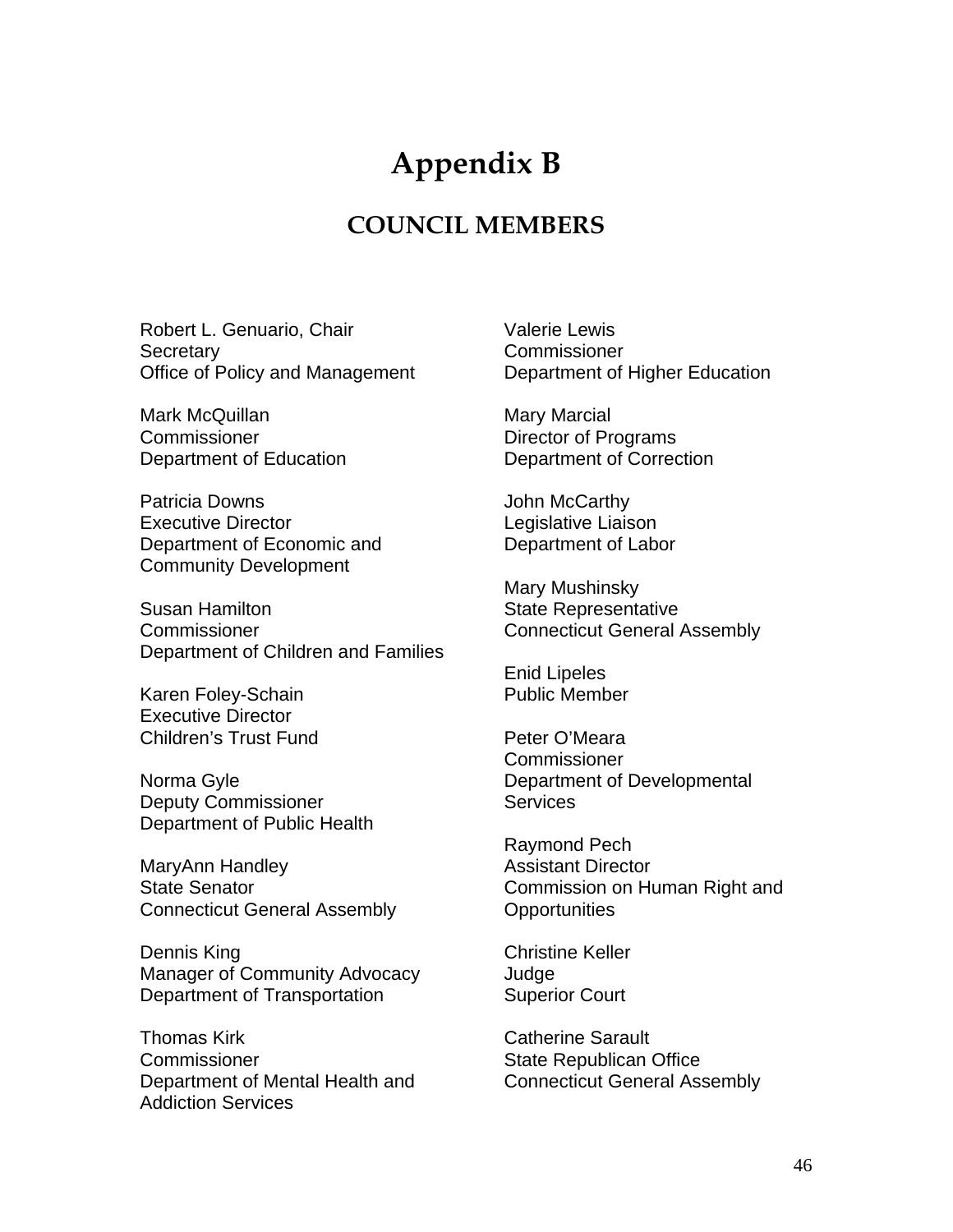Cristine Vogel **Commissioner** Office of Health Care Access

Faith VosWinkel Assistant Child Advocate Office of Child Advocacy

Michael Starkowski **Commissioner** Department of Social Services

Elaine Zimmerman Executive Director Commission on Children

## **Child Poverty and Prevention Council Staff**

Anne Foley Senior Policy Advisor Office of Policy and Management

Pamela Trotman Planning Specialist Office of Policy and Management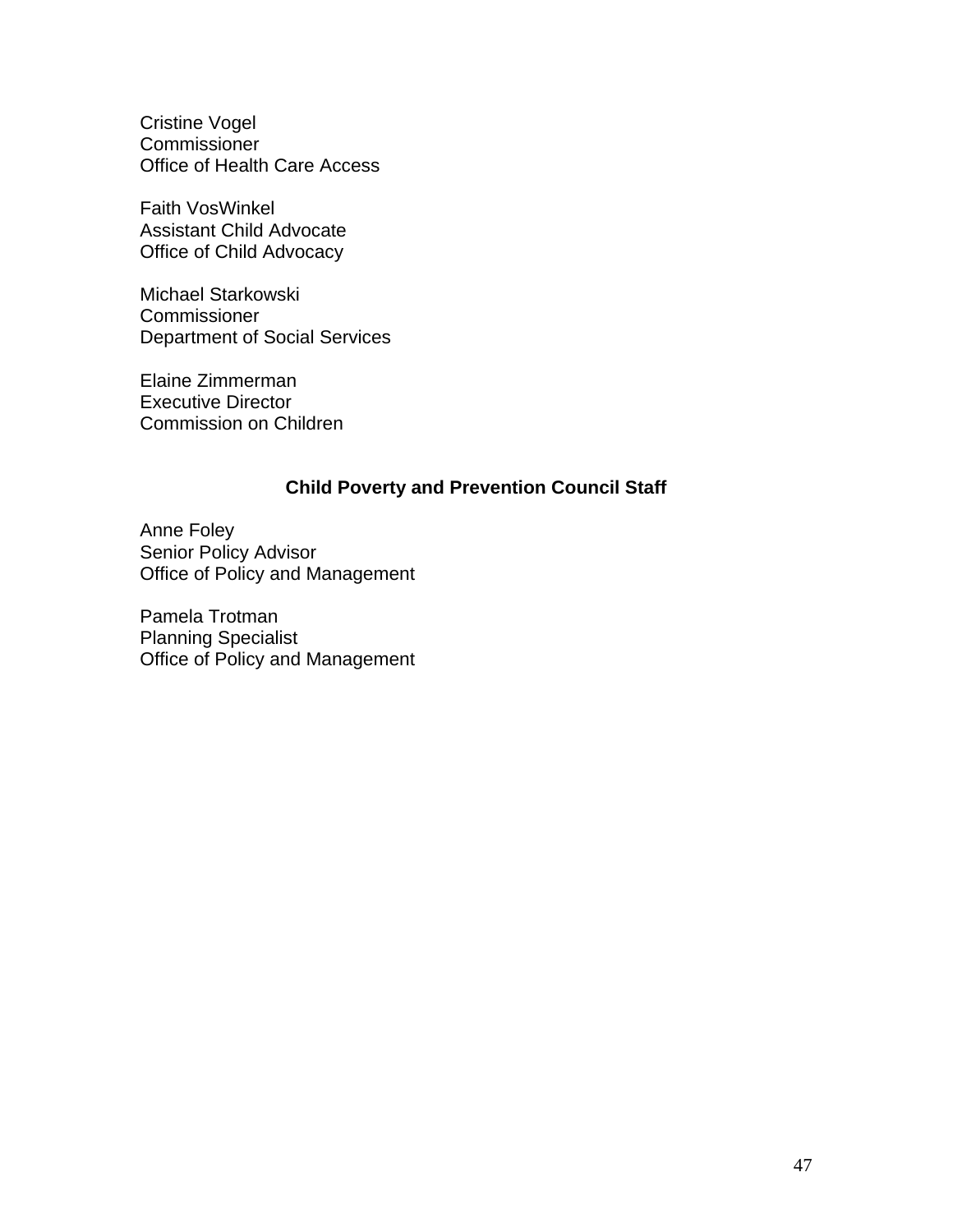# **Appendix C**

#### **NOT A FINAL VERSION**

#### **Recommendations of the Expert Panel to The Child Poverty and Prevention Council December 7, 2007**

Background The State of Connecticut has enacted laws to reduce child poverty and to give priority to spending on prevention rather than crisis alleviation. Among other provisions, the laws (1) require state planning and implementation to reduce the number of children living in poverty by 50% by the year 2014; and (2) assign the Child Poverty and Prevention Council to oversee the state's work on poverty and prevention. The Council in turn made 67 recommen-dations to reduce child poverty in Connecticut in its Initial Plan. To help the Council and the state prioritize among its many recommendations, the Council invited a group of nonpartisan experts to review the 67 recommendations and offer recommendations about which among them have a sufficiently strong evidence base to support their potential effectiveness in reducing child poverty. The Expert Panel includes two economists, two developmental psychologists and two policy analysts, each of whom is committed to and capable of an evidence-based appraisal of the policies being considered by the Council.

The Panel has carefully reviewed all 67 recommendations and it has requested and reviewed additional data, reports, and other information provided by the Council. In addition, the Panel has met and deliberated twice by phone and once in person over the course of November-December, 2007. In this brief memo to the Council, we describe the results of our deliberations. First, we specify the criteria on which we based our recommendations. Second, we describe the policy recommendations which the Panel endorses as supported by evidence and likely to result in reductions in child poverty if implemented effectively. These are unanimous recommendations of the Panel.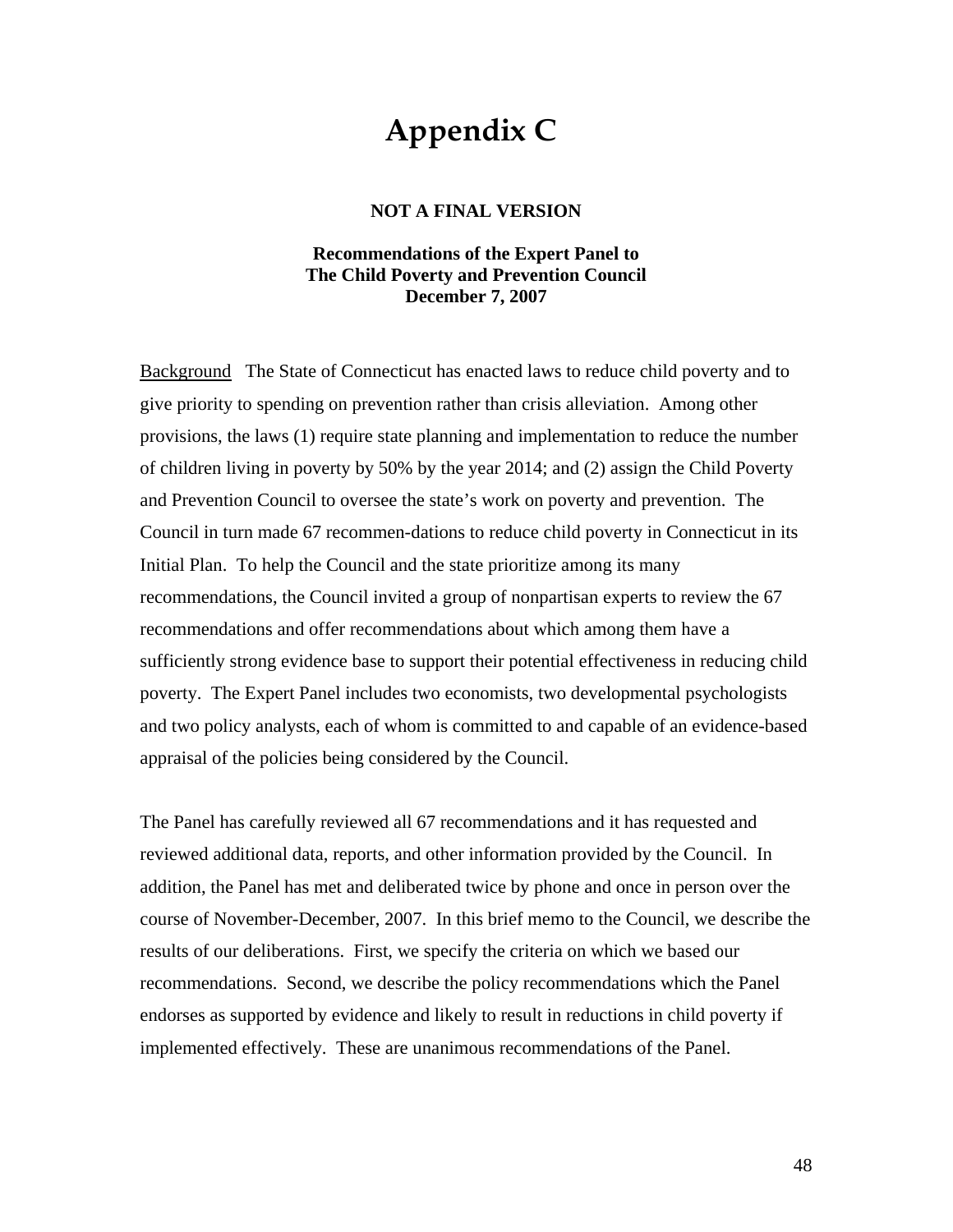Criteria by which Connecticut's Child Poverty Recommendations were Evaluated The Panel began its work by first discussing and then deciding *a priori* on the main criteria by which we would evaluate the Council's 67 recommendations. The Panel agreed to scrutinize each policy recommendation based on three main criteria:

- 1. Evidence of Impact. Is there evaluation evidence to show that this policy has a positive impact? The evidence could be experimental or non-experimental. If there is evidence of impact, is there evidence of the potential magnitude of the impact?
- 2. Cost-Effectiveness. If there is evidence of impact, is there also evidence of costeffectiveness of the recommendation?
- 3. Timeframe. In light of the goal to reduce child poverty by 50% by the year 2014, how likely is it that the recommendation would contribute to reduction of child poverty within that timeframe?

There are numerous political and technical challenges to the passage and implementation of evidence-based policies. While we discussed and were cognizant of these important feasibility challenges, the Panel endeavored to restrict itself to the evidence base for its recommendations (assuming effective implementation), leaving political and technical challenges to the political and policy processes in the state.

With our three criteria as our guideposts, we have identified four major areas of policy and thirteen specific policies for which there is evidence to support their likely effectiveness in short-term child poverty reduction. In addition, we make one critical process recommendation. It is to these recommendations which we now turn.

#### A. FAMILY INCOME AND EARNINGS POTENTIAL

The Panel notes very strong support in the research literature for the notion that work is the principal path out of poverty in the U.S. States and the nation face the challenges of how to raise employment rates among poor families, including low-skilled, loweducation parents; to assure that work in even low-wage jobs helps families escape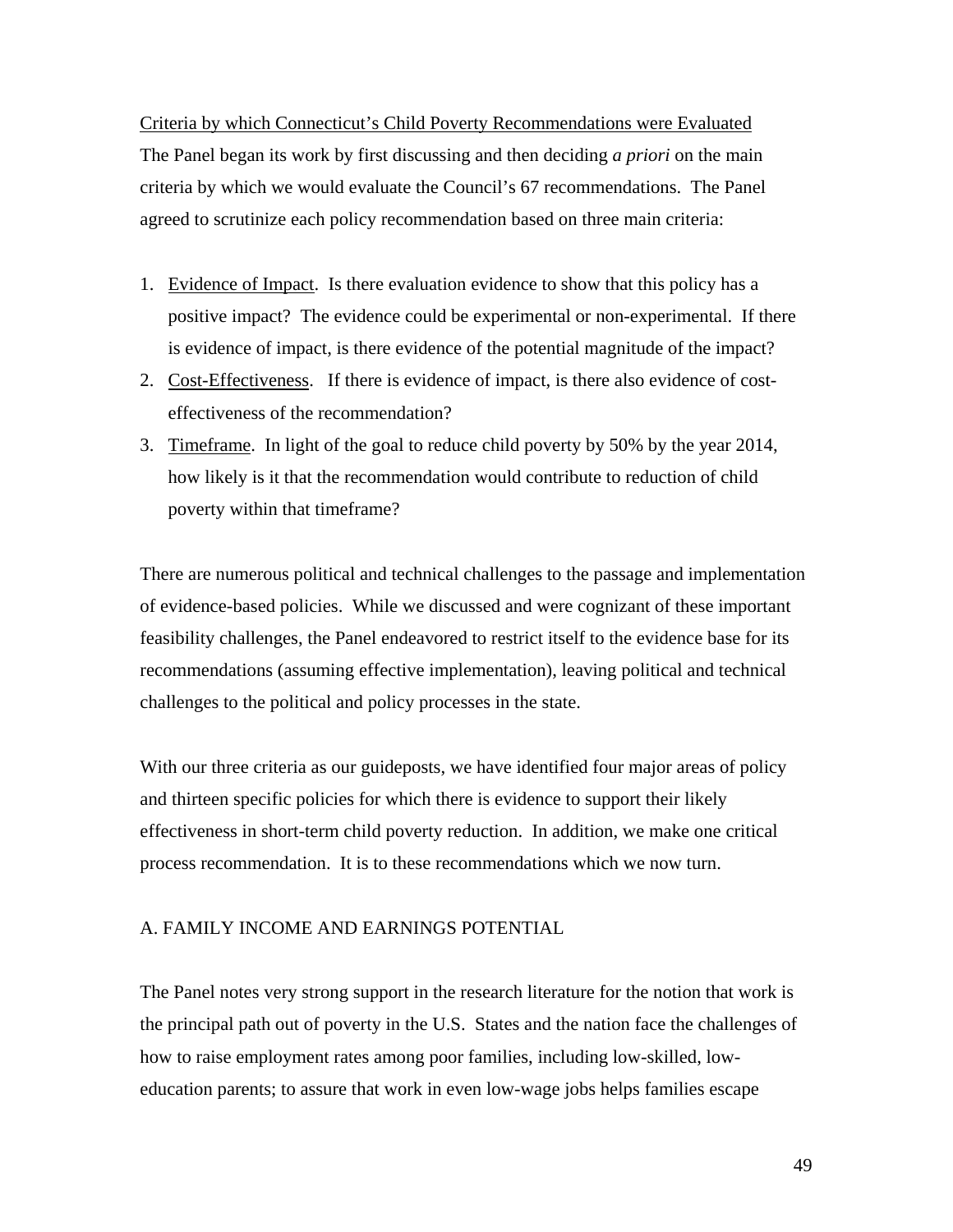poverty; and to support parents' continued development of their earnings potential. We offer four policy recommendations to help the state meet these challenges and thereby reduce poverty.

1. Income tax-based assistance for workers. Among the most successful strategies to incentivize low-wage work and thereby reduce child poverty are those that create incentives to enter employment and increase hours of work through an earned income tax credit structure. Connecticut should:

- Mount new awareness and outreach activities to increase the uptake of the federal Earned Income Tax Credit by eligible families.
- Establish a refundable state Earned Income Tax Credit to supplement the earnings of low-wage parents.
- 2. Child Care

In order to incentivize low-income parents to work full-time and full-year (which is necessary to escape poverty), affordable, accessible and good quality child care is indispensable. Good evidence exists for the general proposition behind the Council's recommendations in this area, that increasing access to affordable child care will help reduce child poverty by lowering the cost of work. Subsidies should be available for all low-income families, at least up to 200% of the poverty line.

3. Housing Subsidies

In a state with high housing costs, rental assistance is critical to improve lowincome families' ability to meet basic needs and to reduce residential instability. The panel recommends that the state find ways to expand rental assistance, structured in ways to both increase poor families' income and their incentives to work.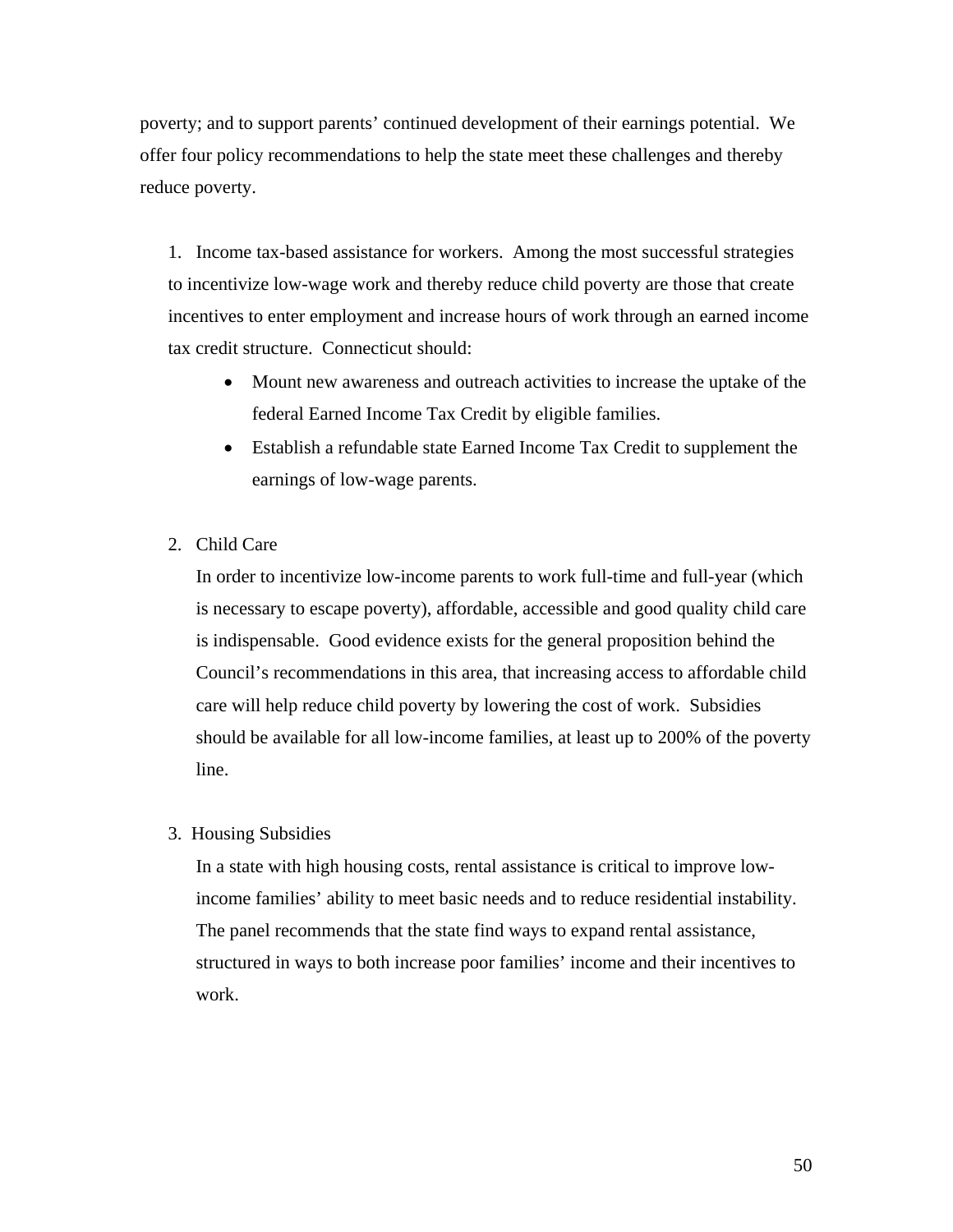#### 4. Health Care

Lack of health insurance coverage among low-income parents discourages adults from leaving welfare and going to work, and also affects the health of children because adults without health insurance are less likely to take their children for preventive health care. Out-of-pocket medical expenses also create economic burdens for low-income parents. We are impressed with the health care coverage now available to low-income adults and children in Connecticut. We recommend efforts to assure that all eligible parents and children actually receive the health care for which they are eligible, and that the state make efforts to further expand coverage to non-parental caretakers with whom children reside.

#### B. EDUCATION

The research evidence strongly supports the efficacy of a second path out of poverty: education. Clearly, while state legislation sets child poverty reduction goals in the shortterm (50% by 2014), improvements in education will likely require a longer-term time horizon to achieve a reduction in child poverty. We recommend three education policy strategies which the research literature supports:

#### 1. Early Childhood Education

High-quality early education has the potential to narrow the poverty and race gaps in school achievement and thereby improve life chances and reduce child poverty in the long run. In addition, evidence suggests that making preschool full-day, full-year and making K-3 education full-year will increase female labor supply and thereby support work as a principal path out of poverty in the near term as well.

#### 2. Teacher Quality

Among the most urgent problems facing K-12 education is the unequal distribution of high-quality teachers. If the state were able to significantly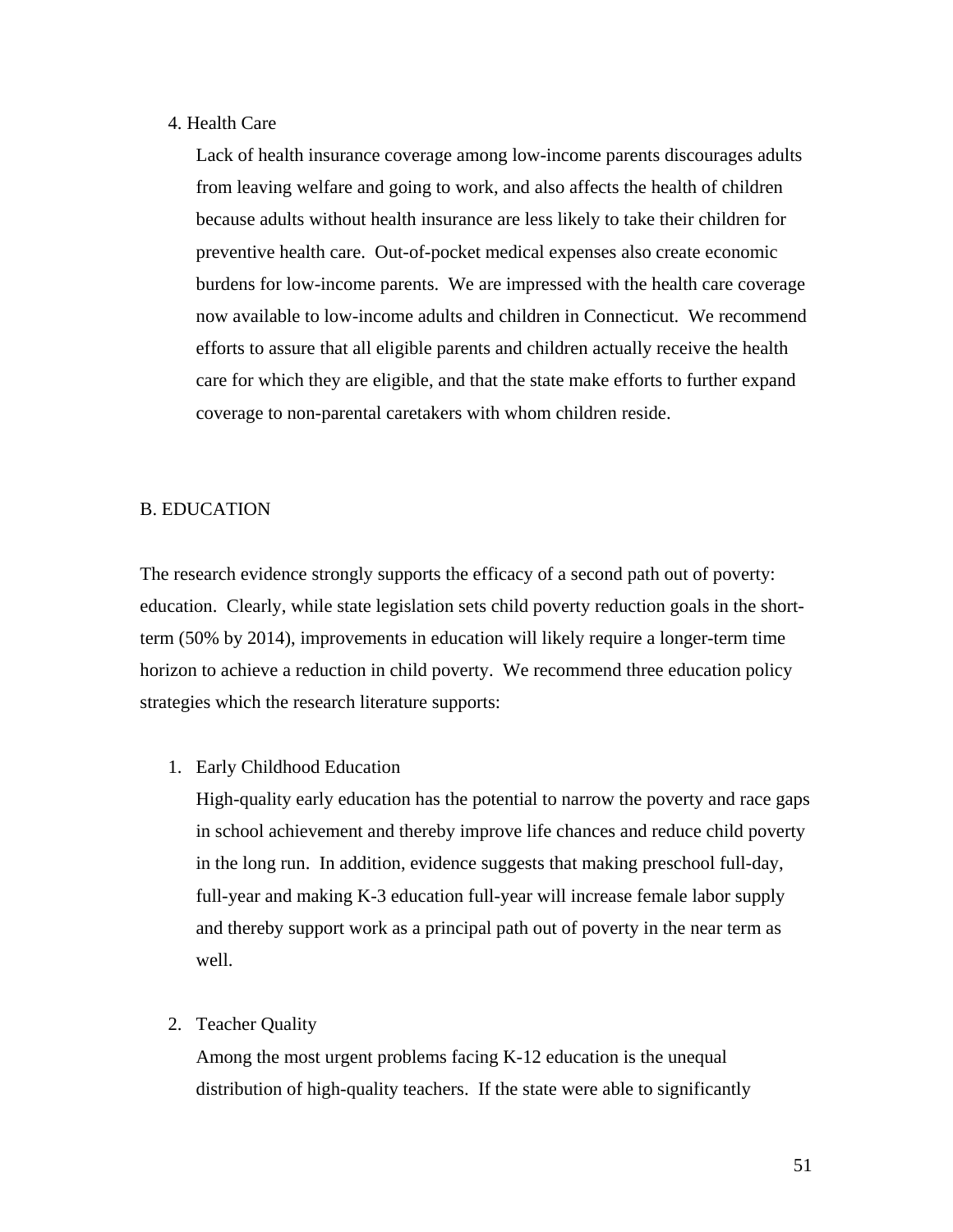increase the proportion of highly qualified teachers in low-income schools, the achievement of low-income children would improve. While there is no clear evidence of how best to achieve this goal, the state should build upon promising strategies that have been developed in communities across the nation.

#### 3. Secondary and Post-Secondary Education

While early education and teacher quality strategies necessarily entail longer time horizons to achieve their full impact, one set of evidence-supported education strategies can help reduce child poverty in the shorter term The Council's recommendations designed to increase cash assistance and other forms of support for post-secondary education have a strong evidence base supporting potential effectiveness. Strategies to provide assistance for community college, vocational education and English as a Second Language instruction are supported by both experimental and non-experimental research findings on the increasing return to post-secondary education.

Many youth still cannot enter post-secondary education because they drop out before completing high school. The Panel notes several evidence-based strategies to reduce school drop-outs that we recommend to increase the proportion of poor youth who are prepared to enter post-secondary education options.

#### C. INCOME SAFETY NET

We recommend two evidence-supported strategies to improve the income safety net:

#### 1. High-Risk Families

There is clear evidence that a growing proportion of single mothers are neither employed nor receiving cash assistance. Most of these parents experience multiple barriers to work. Without intensive case management and employmentrelated services to both identify and reduce barriers, some parents will remain both unemployed (no earnings) and out of the safety net (no other cash welfare).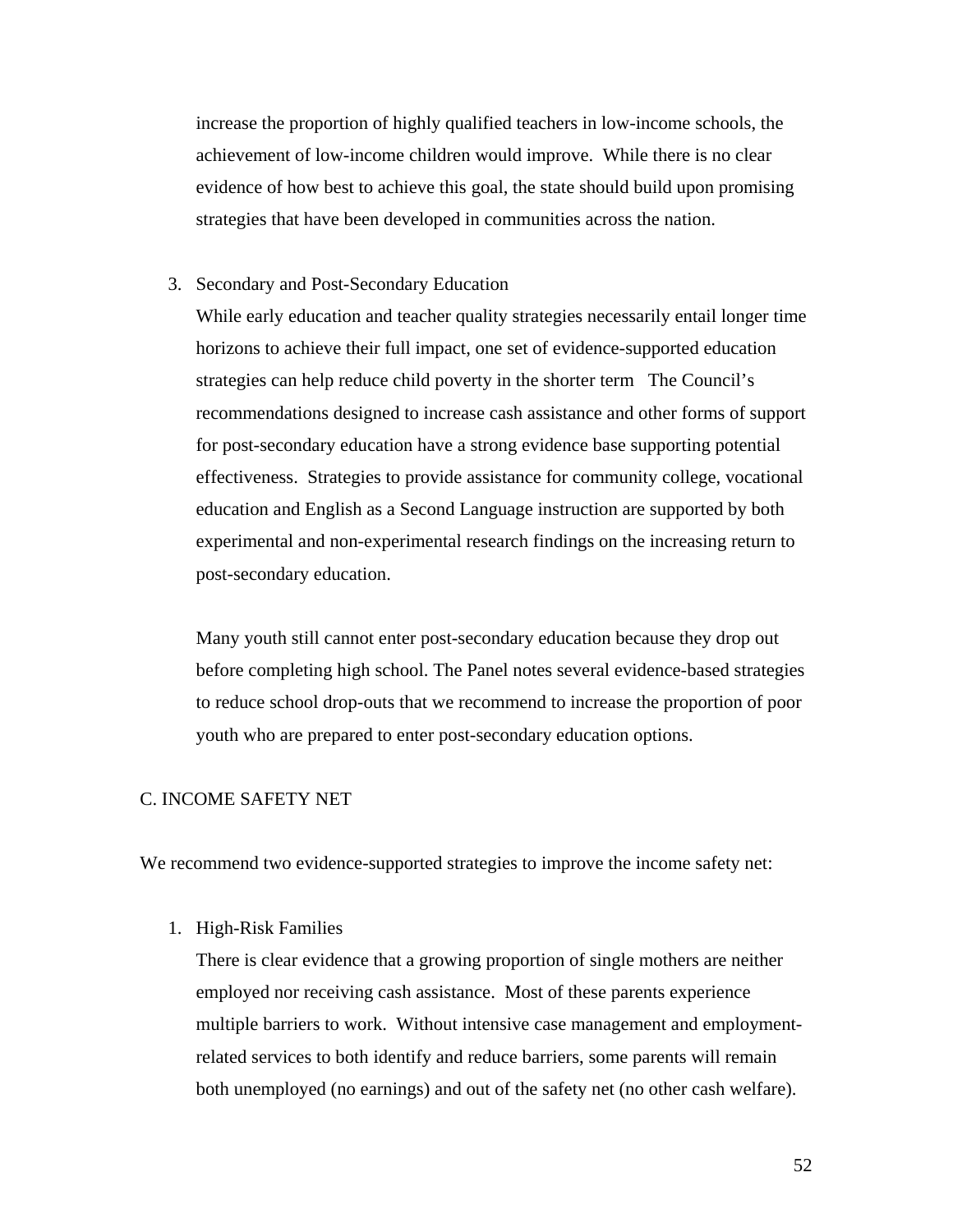This places their children at risk of deep and persistent poverty. Our primary recommendation is for the state to consider helping the high-risk population of parents who have the most serious difficulties sustaining employment, both those receiving and not receiving TANF.

2. Other Safety Net Programs

Many low-income working families are eligible for (primarily federally funded) income support benefits which they do not receive. We recommend that the state work to increase uptake among eligible families in food stamps, child nutrition, SSI, energy assistance, and other programs that provide income support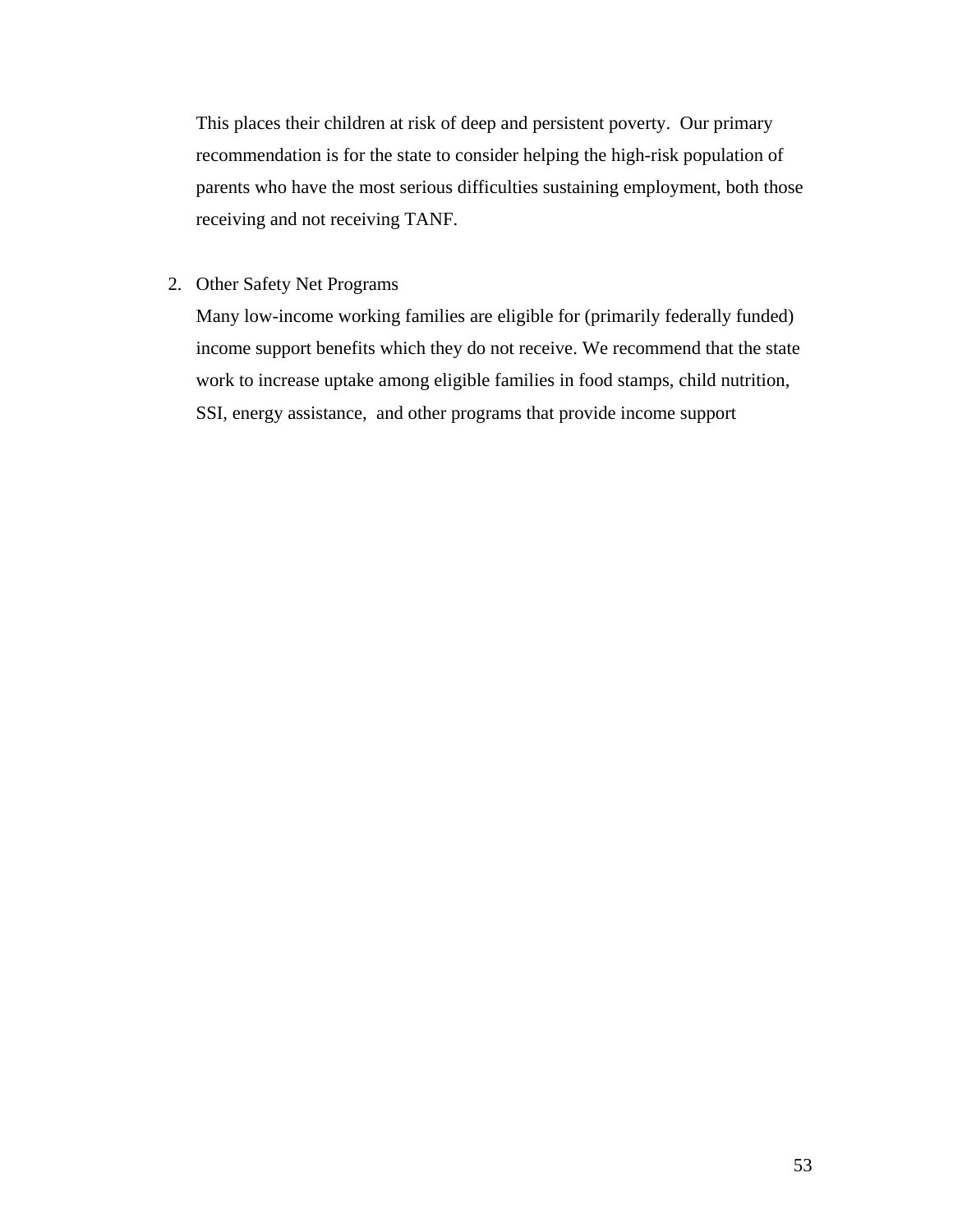#### D. FAMILY STRUCTURE AND SUPPORT

Children in married couple families experience about one-fifth the poverty rate experienced by children in female-headed families. Poverty would fall and child development would be augmented if a larger share of Connecticut children were in lowconflict married-couple families.

1. Reducing Teen Births

Reducing teen births is one way to lower the share of children in single-parent families. There are a number of programs for youth that have been shown to reduce teen births and promote healthy development. As many youth as possible, especially poor and minority youth, should be enrolled in these programs.

2. Marriage Penalties

The Connecticut tax code should be scrutinized to ensure that all marriage penalties are removed.

#### 3. Avoiding Abrupt Benefit Changes

Connecticut welfare programs should be amended so that parents receiving welfare benefits, especially Temporary Assistance for Needy Families, food stamps, Medicaid, and housing, do not face an abrupt loss of benefits.

4. Improving the Prospects of Fathers

There is increasing evidence that young, especially minority, males are dropping out of school and failing to enter the work force and that these problems are contributing to low rates of marriage, the rise of lone parenting, high child poverty, and a disturbing share of children whose fathers are imprisoned. Programs should be adopted that help males complete high school and make the transition to the labor force. Policies that increase work incentives, such as wage subsidies, should also be considered. The nation's welfare policies have focused almost exclusively on mothers; it is time that we broaden our scope and create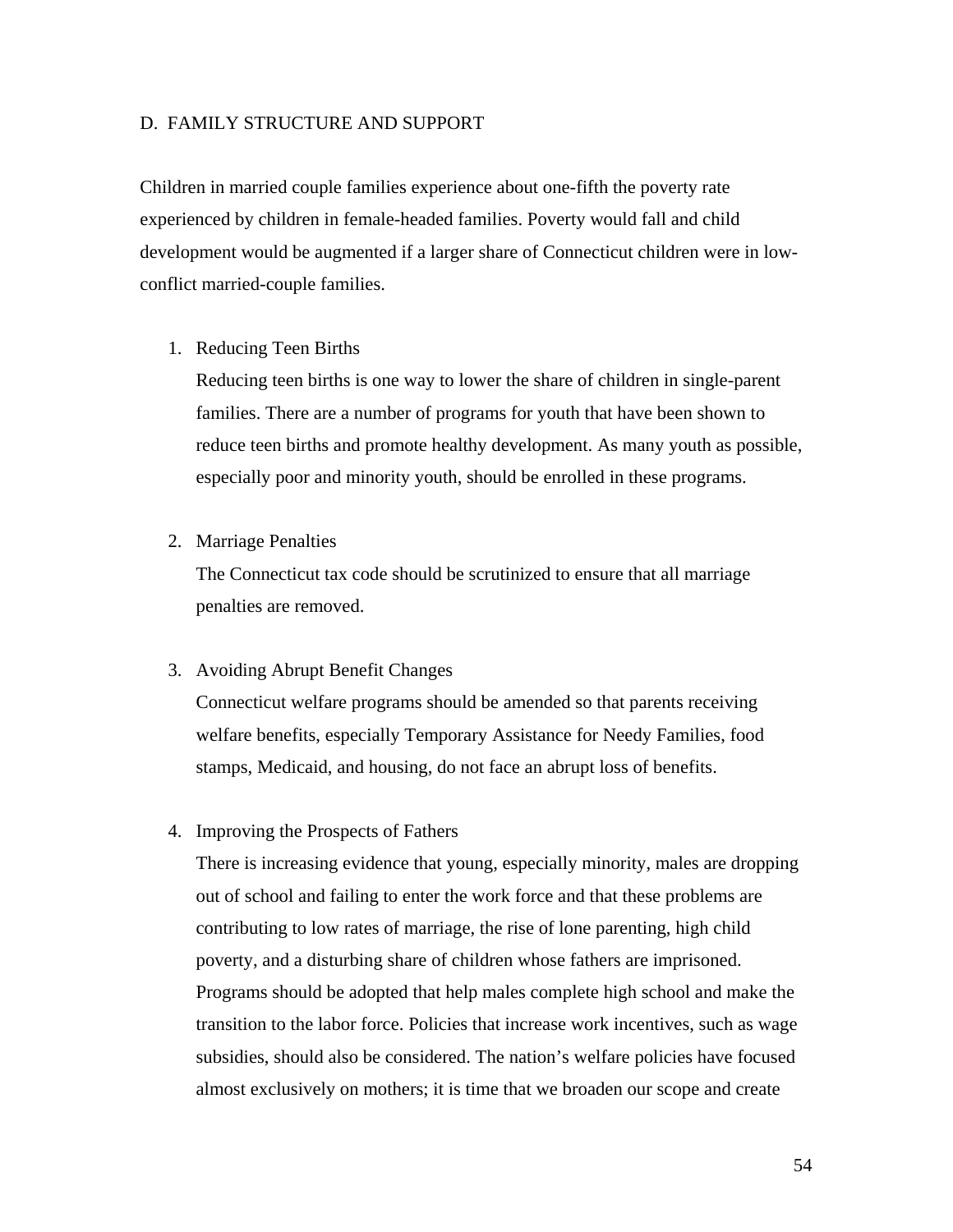policies that will also help struggling fathers. Connecticut deserves credit for increasing the amount of child support given directly to families when families receive TANF assistance. With the agreement of custodial mothers, child support policy on arrearages could be modified to help fathers who agree to pay in the future,

There is strong evidence to support the contention that one of the driving forces behind high child poverty rates is the decline of marriage through non-marital births, divorce and declining rates of marriage. However, at this point, there is still relatively little known about effective strategies for promoting healthy marriages. Connecticut would do itself and the nation a considerable service to mount creative new efforts to develop and test new strategies on these fronts. At the same time, the state should be mindful of the realities that a significant share of low-income children are in and are likely to be in single-parent families, and that a strategy to address child poverty must assist and not disadvantage these families and children.

# E. AN IMPROVED MEASURE OF POVERTY TO MEASURE PROGRESS IN **CONNECTICUT**

The current U.S. official measure of poverty is inadequate as a measure of progress. It is based only on cash income and does not reflect in-kind income (such as food stamps, child care subsidies, or housing subsidies) or tax-based income (either taxes paid or tax refunds received through the EITC). Moreover, the thresholds used in the current measure are based on data about family expenditures in the 1950s, and have only been adjusted for inflation since originally established in the 1960s. In order to measure progress in the resources available to low-income families, Connecticut needs to utilize an alternative measure of poverty, such as that recommended by the National Academy of Sciences. The benchmark from which progress is measured should be based on this alternative measure, as well as any future change in poverty. The state may want to use a "depth of poverty" measure rather than a "count of the poor" measure. It may also want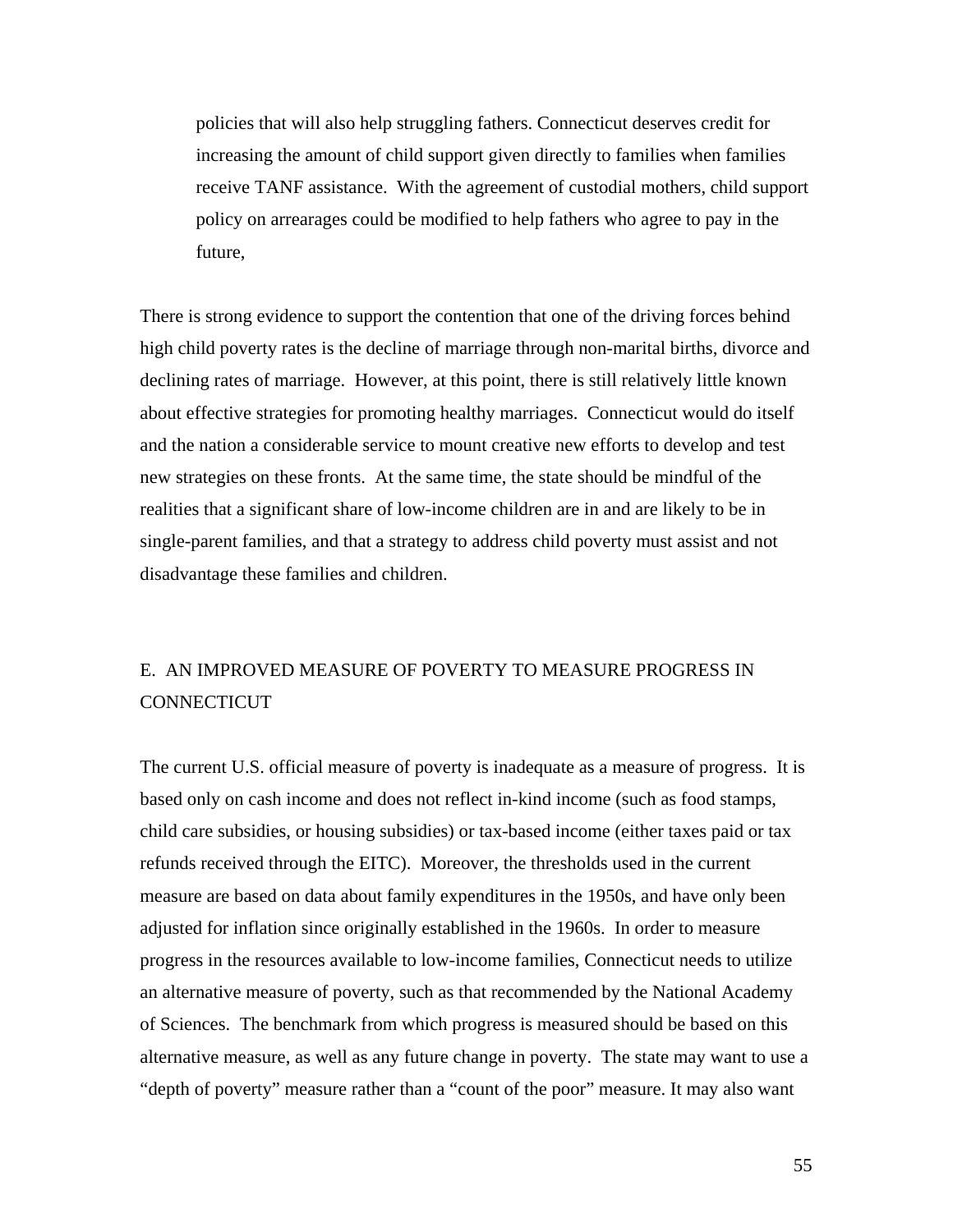to utilize other measures of progress, such as student achievement, high school graduation, or health status.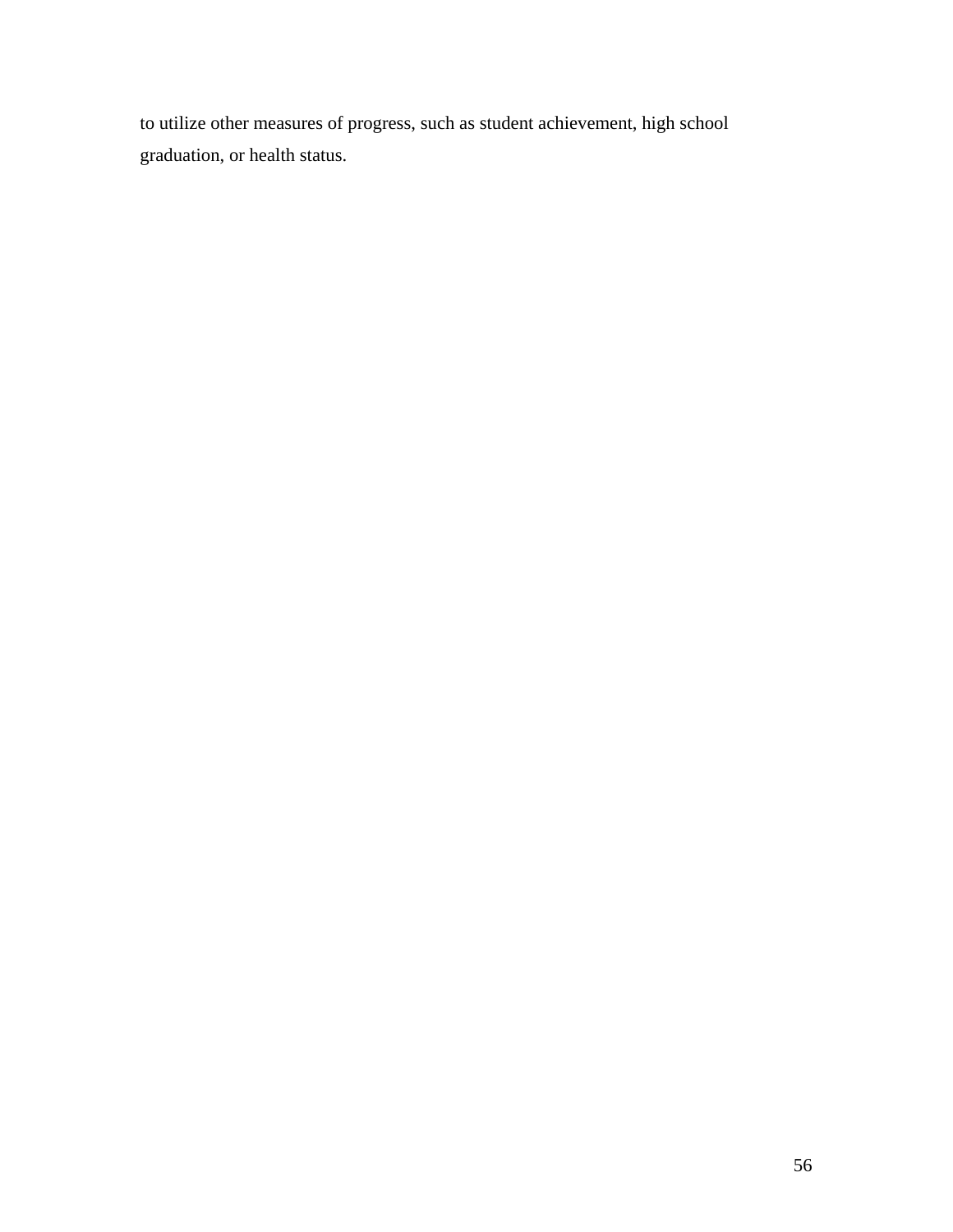#### FINAL COMMENTS: IMMEDIATE VS. LONG-TERM CHANGES

The most immediate impacts on child poverty will be achieved in three key areas: taxbased work supports, child care assistance, and safety net programs. Expenditures in each of these areas are likely to be directly correlated with the alleviation of hardship among children and families. In addition, the potential for increasing enrollments of eligible children and families in programs financed, wholly or in part, by the federal government presents attractive opportunities for the state to make progress in reducing child poverty through relatively modest investments in these areas.

At the same time, it is important for the State of Connecticut to make progress in areas of education and family structure and support that can enhance future earnings, bolster family stability, and reduce the need for work supports and safety net programs over time. The evidence in support of high-quality early childhood programs is particularly strong, but investments in such programs by themselves cannot be expected to produce significant child poverty reductions by 2014. Other initiatives designed to improve education and work-related skills and to foster growth in the number of two-parent families also deserve careful consideration for their potential long-term impacts.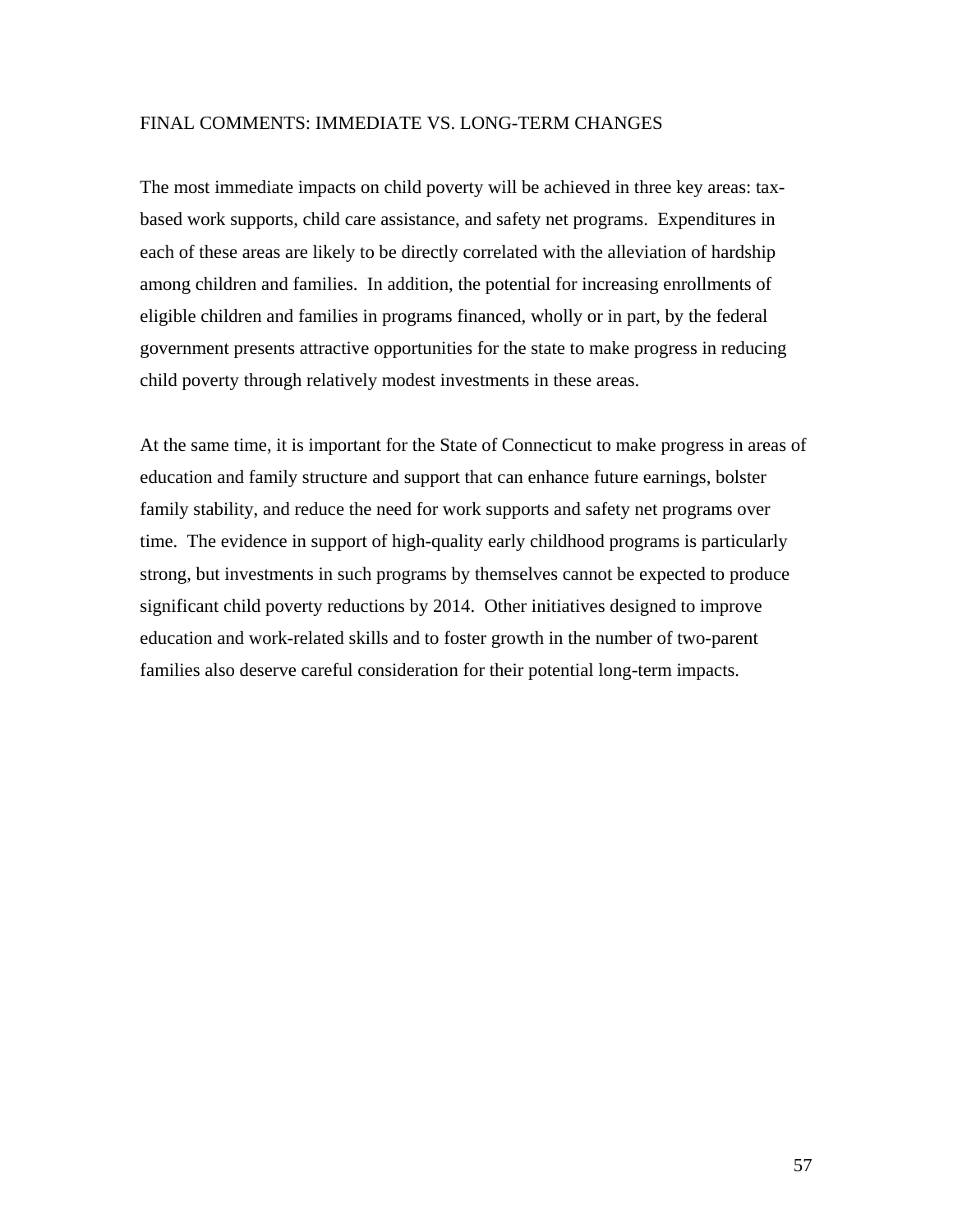**Appendix D** 

# STATE OF CONNECTICUT

# AGENCY PREVENTION REPORT

November 2007



A REPORT TO THE CHILD POVERTY AND PREVENTION **COUNCIL**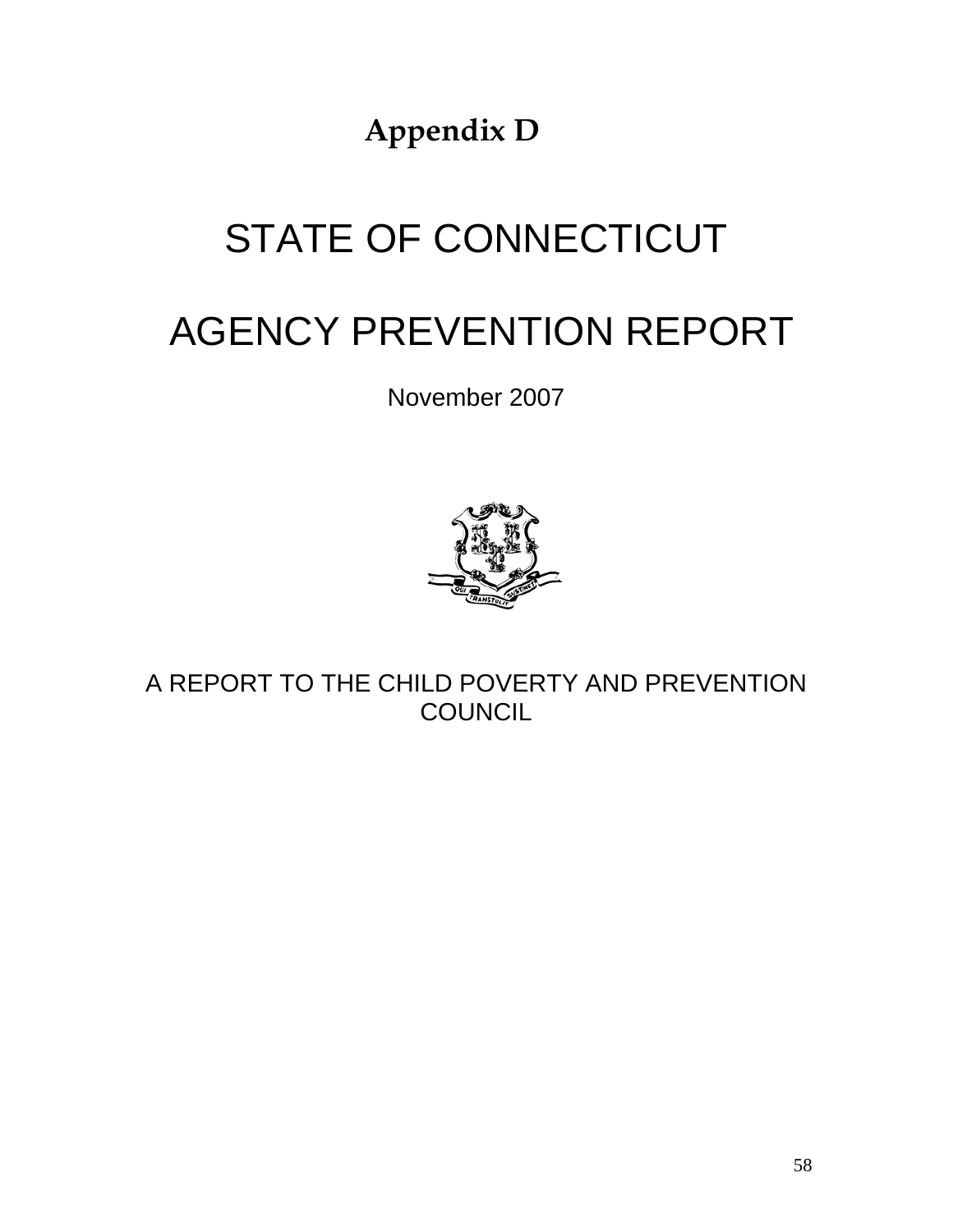## **I. Background**

#### **Child Poverty Council and Prevention Council**

In the Spring of 2004, the Connecticut legislature enacted Public Act 04-238, An Act Concerning Child Poverty establishing a Child Poverty Council. The Council was charged with recommending strategies to reduce child poverty in the State of Connecticut by fifty percent (50%) within ten years.

In June 2006, the Connecticut legislature enacted Public Act 06-179, An Act Concerning State Investments in Prevention and Child Poverty Reduction and the Merger of the State Prevention and Child Poverty Councils.

The State Prevention Council was created under Public Act 01-121, An Act Concerning Crime Prevention and a State Prevention Council to evaluate and promote prevention work in the state of Connecticut. More specifically, the Council's charge was to establish a framework for the state, develop a comprehensive state-wide prevention plan and offer recommendations to better coordinate existing and future prevention expenditures across state agencies and increase fiscal accountability. The State Prevention Council fulfilled it mandatory obligation and presented its final report in March of 2004.

The public act combined the two councils- the Child Poverty and Prevention Council into one coordinated body. The Child Poverty and Prevention Council is comprised of membership from both councils.

This public act requires the newly formed Child Poverty and Prevention Council (CPPC) to:

- Establish prevention goals, recommendations and measure prevention service outcomes to promote the health and well-being of children and their families.
- Report to the Governor and various legislative committees on the state's progress in prioritizing expenditures for prevention services in budgeted state agencies with membership on the council including:
	- o Summarizing measurable gains made toward the child poverty and prevention goals established by the CPPC.
	- o Providing examples of successful interagency collaborations to meet the child poverty and prevention goals established by the CPPC.
	- o Recommending prevention investment and budget priorities.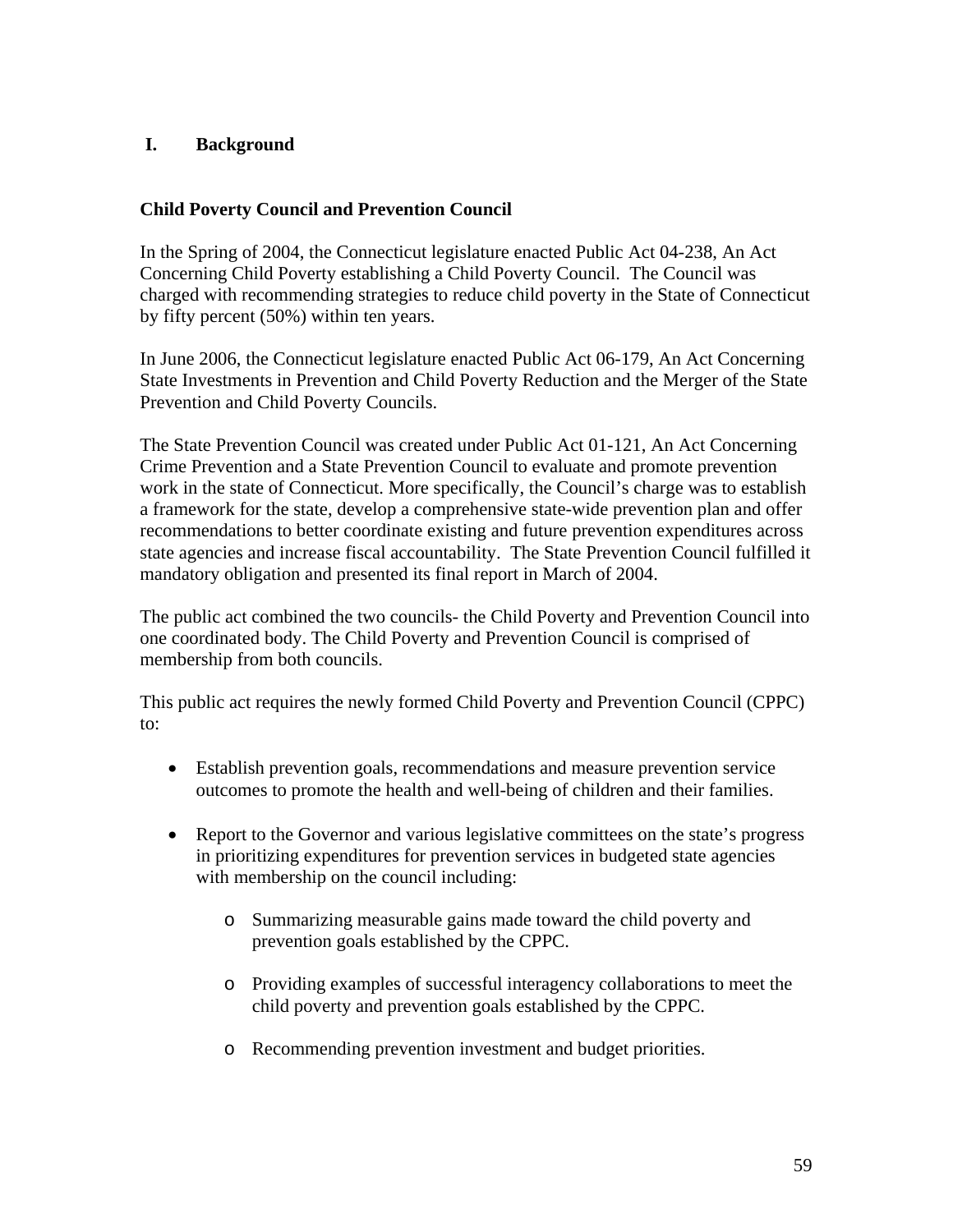The public act also requires each state agency with membership on the council that provides prevention services to children and families to submit an agency prevention report to the Child Poverty and Prevention Council by November 1, 2006 and November 1, 2007 and must be included in the Council's report to the Governor and legislature. Each state agency represented on the Council provided a report on at least two prevention programs or services provided by their agency. The first State Agency Prevention Report was submitted to the Council in November 2006.

In May 2007, Governor Rell signed into law Public Act 07-47, An Act Concerning Reporting Requirements relating to the Child Poverty and Prevention Council. This public act extends the annual reporting requirements of the Child Poverty and Prevention Council Annual Progress Report through January 2015. The public act also extends the annual reporting requirement of the State Agency Prevention Report through November 2014. Additionally, the public act requires state agencies that serve on the council and provide prevention services to children and families include in their report a description of performance-based standards and outcomes included in relevant contracts and report on performance-based vendor accountability protocols.

This report represents the second State Agency Prevention Report.

# **II. Development of the State Agency Prevention Reports**

Each agency represented in this report designated one staff person to serve as the single point of contact from their agency to work with OPM to complete the 2007 State Agency Prevention Report. The contact person distributed all requests for information from OPM to the appropriate division within their agency and forwarded the responses to OPM.

The following agencies are included in this report: the Office of Policy and Management, Departments of Children and Families, Education, Mental Health and Addiction Services, Developmental Services (formerly known as Mental Retardation), Public Health, Social Services, and the Children's Trust Fund.

For the purpose of this report, prevention is defined as:

*Policies and programs that promote healthy, safe and productive lives and reduce the likelihood of crime, violence, substance abuse, illness, academic failure and other socially destructive behaviors.* 

This definition spans multiple fields and encompasses many types of prevention services. In an effort to focus the scope of the agency's prevention report and refine this broad definition the agencies reported on primary prevention programs that serve children 0-18 and their families. Primary prevention refers to programs designed to prevent or eliminate at risk behavior before a problem occurs and promotes the health and wellbeing of children.

# **III. State Agency Reports**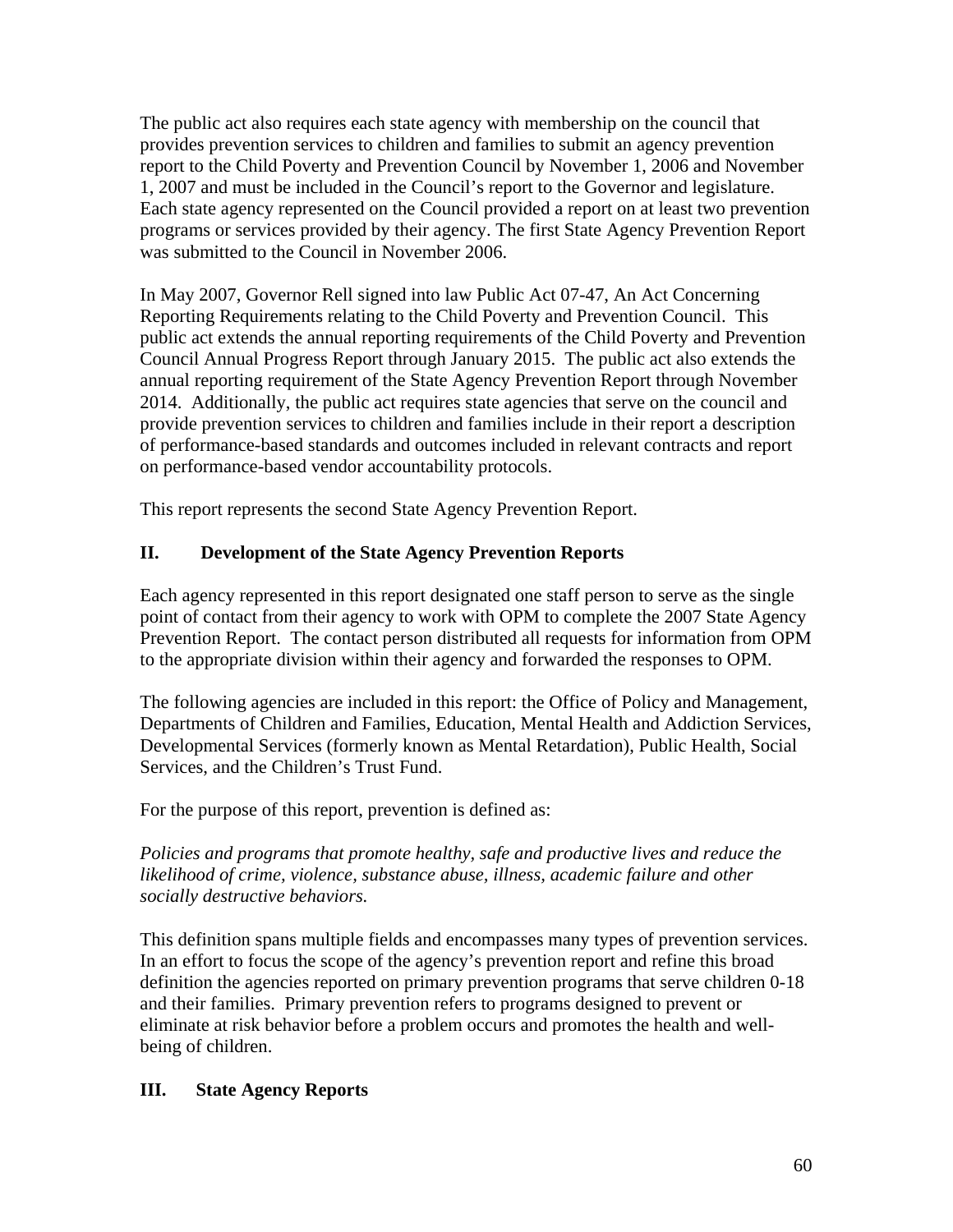This section of the report represents an array of primary prevention services that provide intensive, comprehensive and family-centered resources and support that reduces or eliminates high risk behavior and promotes the health and well-being of children and families. Each state agency was given the option to select and report on two or more primary prevention programs that positively impact children aged 0-18 and their families.

Each report includes the following:

- a brief description of the purpose of the prevention program
- the number of children and families served
- long-term goals, strategies, performance-based standards and outcomes and performance–based vendor accountability
- a statement on the overall effectiveness of prevention within the agency
- methods used to reduce disparities in child performance and outcomes by race, income level and gender

The departments of Corrections, Labor, Higher Education, Economic and Community Development, Office of Health Care Access, Office of Workforce Competitiveness, and the Judicial Branch, determined that their prevention programs did not meet the definition of primary prevention, and therefore, no reports from these agencies are included in this report.

The state agency prevention programs included in this report are as follows:

#### **Children's Trust Fund**

The Stranger You Know Family Empowerment Initiative The Help Me Grow Program The Kinship and Grandparent Respite Fund Nurturing Families Network The Parent Trust Fund Shaken Baby Syndrome Prevention Project Children's Legal Services **Department of Children and Families** Positive Youth Development Initiative Youth Suicide Prevention Shaken Baby Syndrome Prevention Project Head Start Collaboration

#### **Department of Developmental Services**

Birth to Three Family Supports

#### **Department of Mental Health and Addiction Services**

Best Practices Initiative Local Prevention Council Programs Strategic Prevention Framework State Incentive Grant CT Youth Suicide Prevention Initiative Regional Action Councils Statewide Service Delivery Agents Tobacco Regulation and Compliance

### **Department of Public Health**

Asthma Program Child Day Care Community Health Centers Family Planning Program Immunization Program Injury Prevention Program Lead Poisoning Control Newborn Screening Nutrition, Physical Activity & Obesity Prevention Program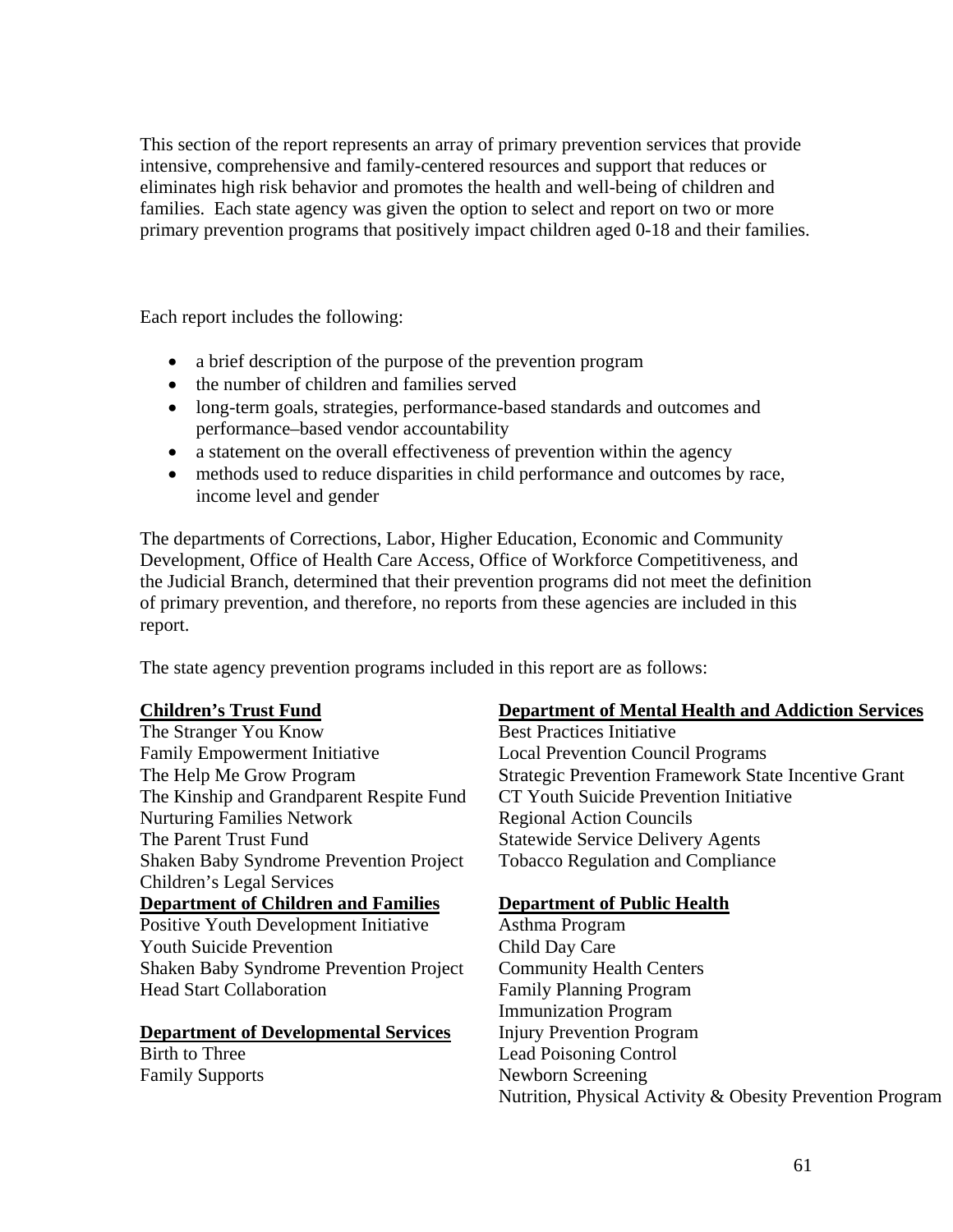| <b>Department of Education</b>            | Oral Health                       |
|-------------------------------------------|-----------------------------------|
| Even Start                                | Rape Crisis & Prevention Services |
| Early Childhood Programs/School Readiness | Tobacco Use Prevention & Control  |
|                                           | Women Infant & Children           |

Youth Violence/Suicide Prevention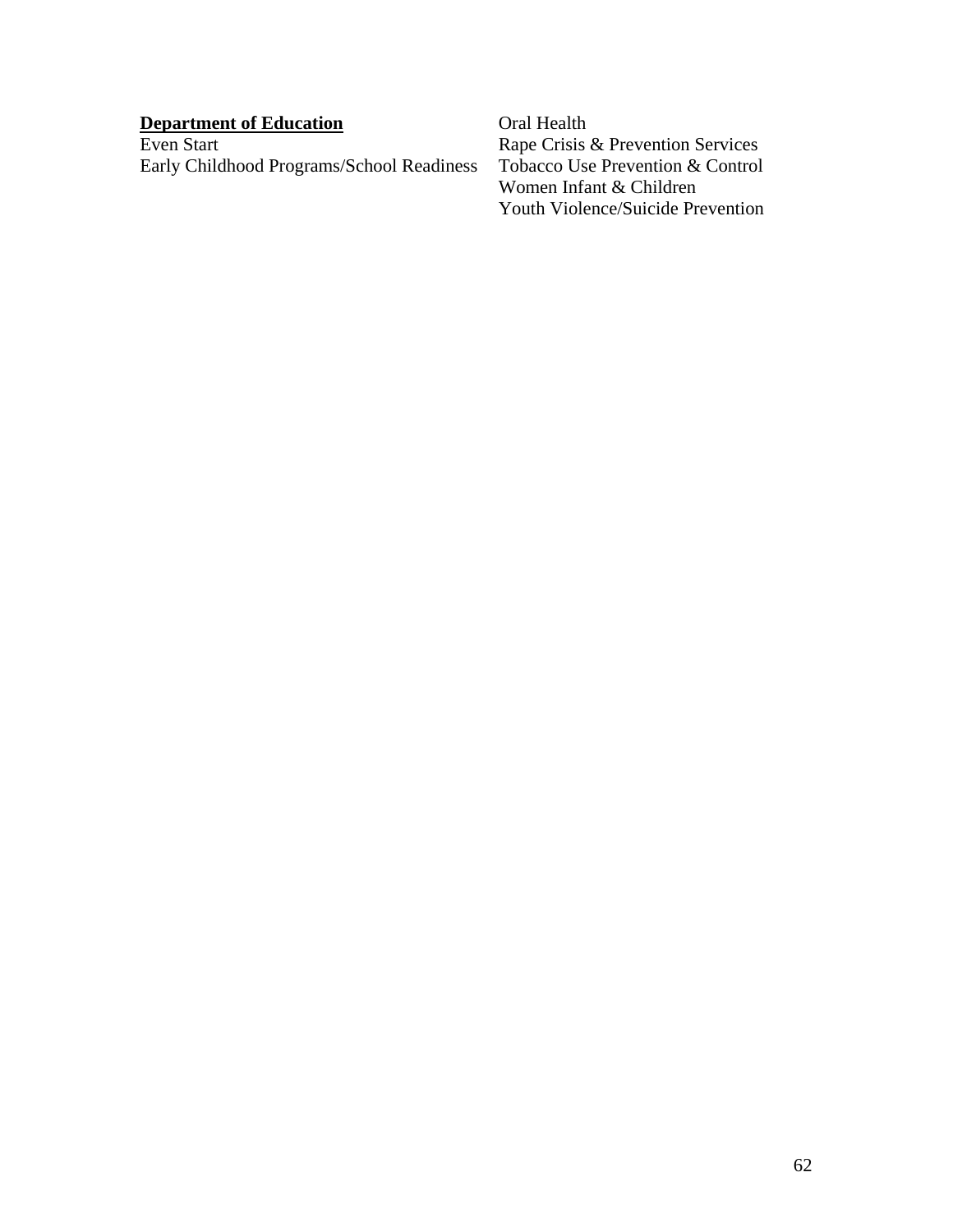## **Department of Social Services**

Emergency Shelter for Victims of Domestic Violence Fatherhood Initiative Teen Pregnancy Prevention

#### **Office of Policy and Management**

Title V Delinquency Prevention Program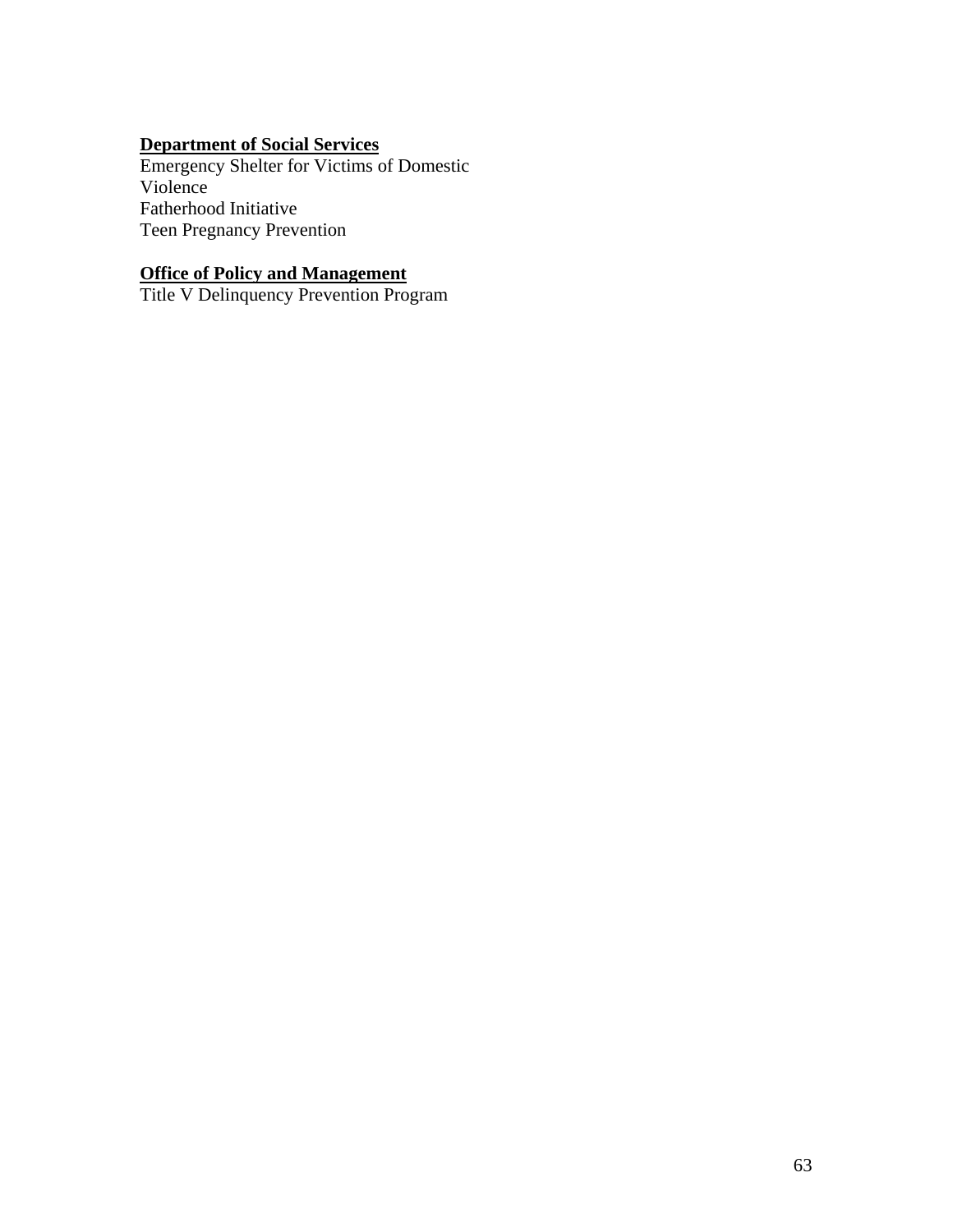#### **Children's Trust Fund**

**Program Name**: The Stranger You Know

**Program Description:** The Stranger You Know is a child sexual abuse prevention program that offers insight into how the molester thinks, acts and operates to parents and community service providers. The program offers tips throughout the hour and a half presentation on how to have significant conversations about sexual safety with children. Presentations are being offered in communities across Connecticut.

**Number of children and families served:** 175 professionals and parents participated during 2006- 2007.

**Program Name:** Family Empowerment Initiatives

**Program Description:** Family Empowerment Initiatives include 8 prevention programs that assist high-risk groups of parents with children of various ages. The programs are co-located in various settings including a school, a substance abuse center, a prison, a domestic violence shelter, a child guidance center and a public housing project where families may be addressing other issues. These programs help families to address a whole range of issues including parenting and family relationships.

**Number of children and families served:** 840 children and families were served during  $2006 - 2007$ .

**Program Name:** The Help Me Grow Program

**Program Description:** The Help Me Grow Program is a prevention initiative that identifies and refers young children with behavioral health, development and psychosocial needs to community-based services. The program bridges the gap between children with early signs of developmental problems and the services designed to address them. The program also offers an *Ages and Stages* child development tracking system for interested parents of children ages 4 months to 5 years. The program serves children who may not be eligible for the state's Birth to Three or preschool special education programs, yet are still at risk for developmental problems.

**Number of children and families served:** 15,398 children and families served by the program since January 1, 2000.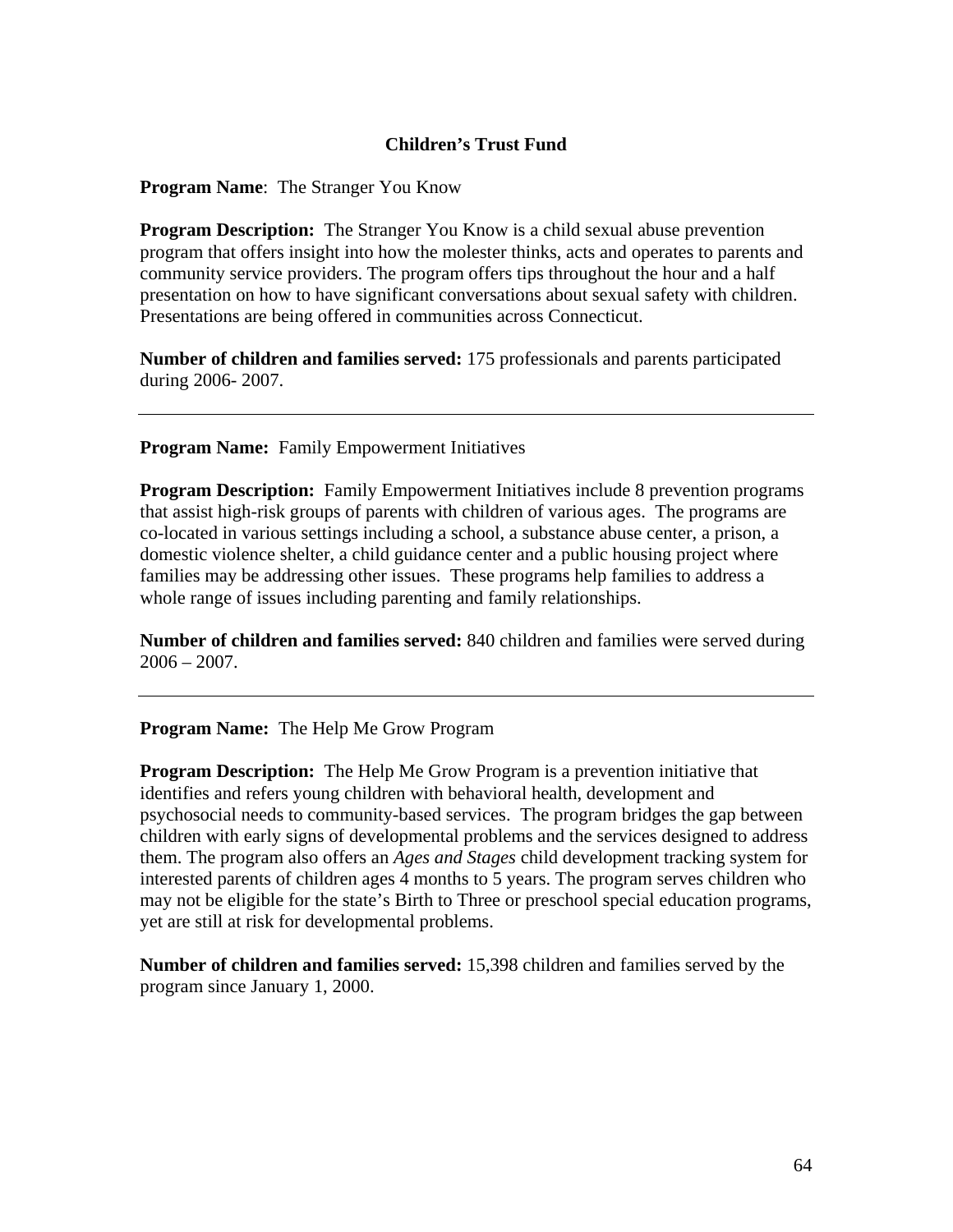**Program Name:** The Kinship and Grandparents Respite Fund

**Program Description:** The Kinship and Grandparents Respite Fund awards small grants to orphaned or abandoned children and the court-appointed relative guardians they live with. The Trust Fund provides funding to 10 probate courts to administer the program. The grants provide for a range of activities including tutoring, camp, fees for a variety of programs and extra-curricular experiences, clothing, eyeglasses and other basic necessities and respite for the caregivers.

**Number of children and families served:** 2,206 children and families serviced from July 5, 2006 through June 6, 2007.

**Program Name:** Nurturing Families Network (NFN)

**Program Description:** This program operates out of twenty-nine birthing hospitals in the state and in 10 community centers in the city of Hartford and 8 centers in New Haven. NFN provides education and support for all interested new parents and intensive home visiting services for parents identified as most at risk. The NFN reaches more than 4,000 first time families each year and has offered home visiting services to approximately 3,243 vulnerable families at risk of abusing, neglecting or abandoning their children. The program is expanding to eight neighborhood service areas in the New Haven and is expecting to reach an additional 250 vulnerable families through its home visiting services. The home visitors become involved during the mother's pregnancy and continue working with the family, on average, for nineteen months. The home visitors teach child development and help the family to bond with and take hold of their responsibility to their child. Seventy percent (70%) of the time fathers are involved. Home visitors support the parent to finish school, to secure a job, and to find and utilize the services of a pediatrician. They connect families to Women Infant and Children (WIC) and to counselors and others in the community who can help. The Network also offers intensive group support to parents and extended family members. The program teaches the family appropriate expectations for their children and fosters empathetic understanding and strategies for enhancing the well being of children. Approximately 600 families have participated in the Nurturing Program each year.

**Number of children and families served:** 26,192 children and families served since the program began.

**Program Name:** The Parent Trust Fund

**Program Description:** The Parent Trust Fund provided 29 grants to offer classes to parents to help improve the health, safety and education of children by training parents in leadership skills and by supporting the involvement of parents in community affairs.

**Number of children and families served:** 600 parents were served during 2006 – 2007.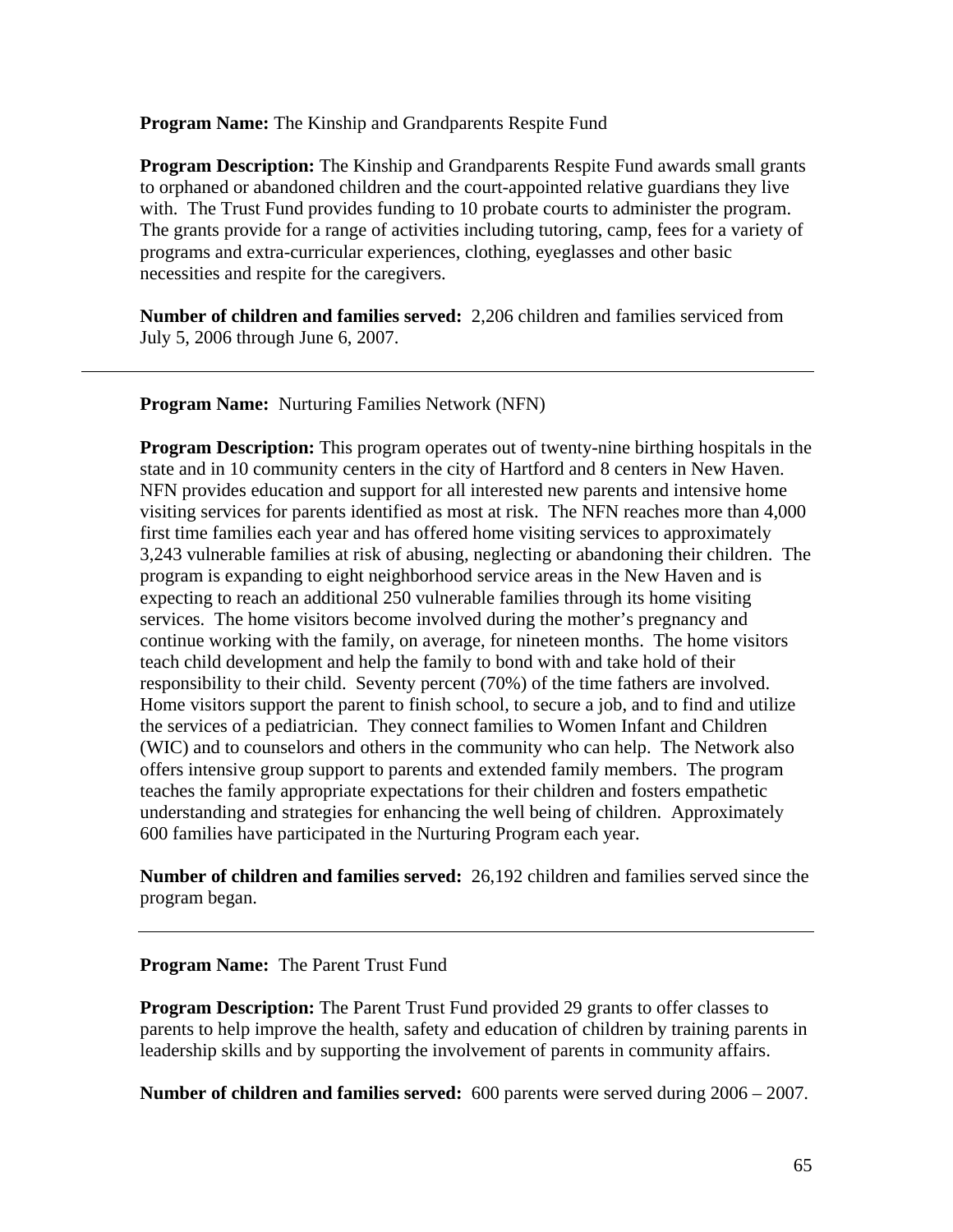#### **Program Name**: Shaken Baby Syndrome

**Program Description:** The Shaken Baby Prevention project trains hospital based medical professionals and community service providers throughout Connecticut on integrating a national model of prevention into their practice. The training program has been widely accepted into many local high schools' health and well-being curriculum. Three regional trainers provide outreach, education and support to the community on preventing shaken baby syndrome.

**Number of children and families served:** 350 participants have attended presentations during 2006-2007.

**Program Name:** Children's Legal Services

**Program Description:** The program provides experienced lawyers for indigent children who will give them a voice and represent their best interests in family court. The program also provides a Children's Law Line that provides information about legal questions or concerns about children.

**Number of children and families served:** 283 children were represented during 2006 – 2007.

**Long-Term Agency Goals:** The goal of the Children's Trust Fund is to prevent child abuse and neglect and to ensure the positive development of children.

**\_\_\_\_\_\_\_\_\_\_\_\_\_\_\_\_\_\_\_\_\_\_\_\_\_\_\_\_\_\_\_\_\_\_\_\_\_\_\_\_\_\_\_\_\_\_\_\_\_\_\_\_\_\_\_\_\_\_\_\_\_\_\_\_\_\_\_\_** 

The funds appropriated to the Children's Trust Fund are used to support community efforts that assist families. The community programs are designed to engage families before a crisis occurs – to actually keep abuse and neglect from happening.

This strategy is working. The programs supported by the Children's Trust Fund are making a difference in the lives of children and their parents while reducing the number of families that enter the state child welfare system.

**Strategies:** To achieve its goal the Trust Fund:

- Conducts research to better understand and assess areas of risk for child abuse and neglect, finds the most effective ways to assist families, and develops strategies for improving the skills of service providers.
- Funds broad-based prevention efforts in communities that have been shown to address known risk factors for child abuse and neglect, including poverty, substance abuse, domestic violence, and social isolation.
- Funds programs that include a strong focus on matters that affect the well being of children including improving parent-child bonding and interaction, parenting skills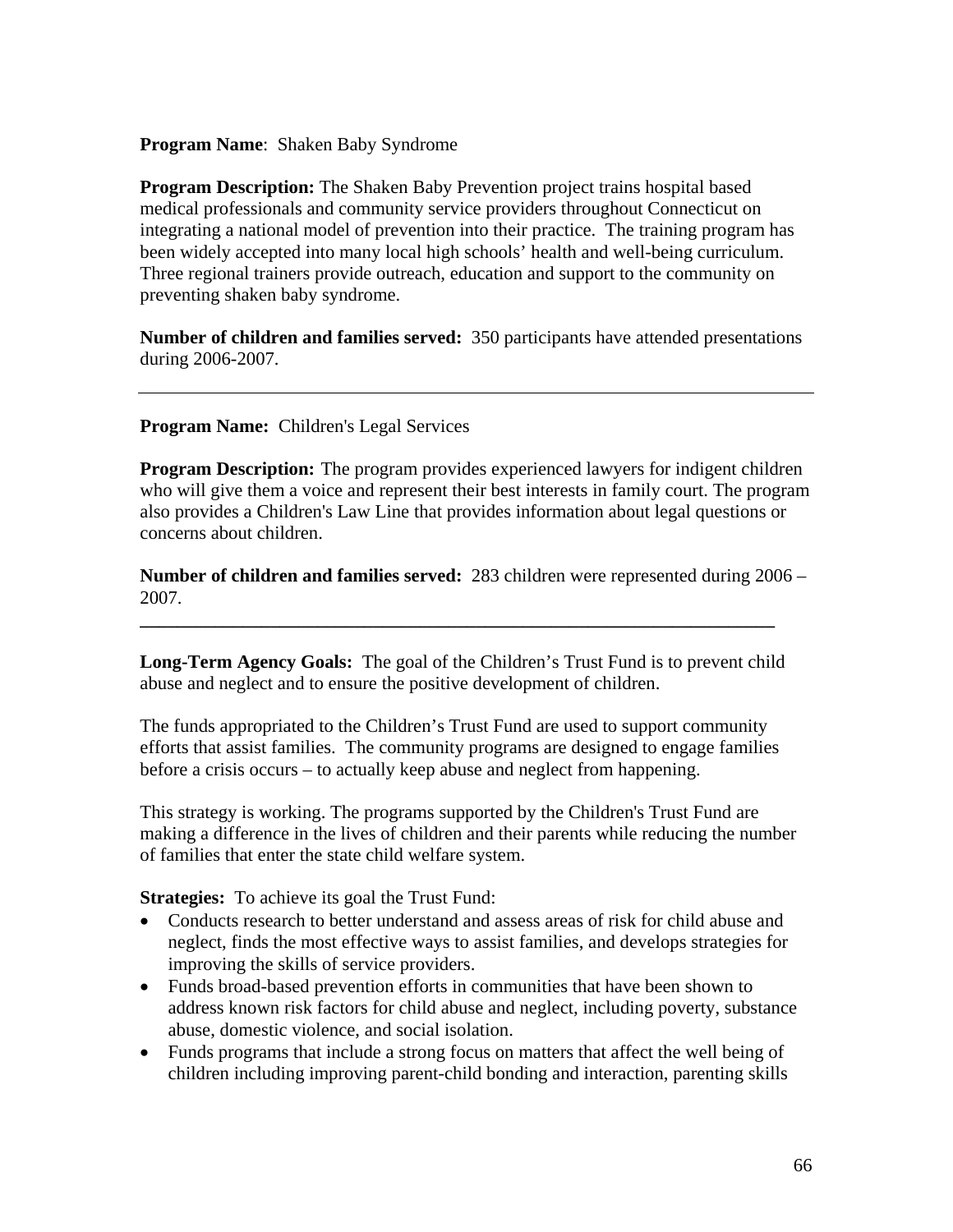and family relationships, healthy living and health care access, and developmental monitoring.

- Offers a range of program services to meet the needs of all families.
- Trains human services staff in prevention approaches and strategies to engage and assist culturally diverse and vulnerable families.
- Supports a network of agencies that work together to support families around their multiple needs.
- Increases public awareness and participation in efforts to prevent child abuse and neglect.

**Performance Based Standards:** Across all programs the Trust Fund is looking for statistically significant change that can be tied to program efforts. Contractor performance standards for the Nurturing Families Network are assessed annually by comparing each contractor's outcomes with the statewide aggregate outcomes on all evaluation and process measures. The statewide aggregate outcomes serve as the minimum performance standard for this purpose.

## **Performance-Based Outcomes:**

- Reduced rate and severity of child abuse and neglect.
- Improved parent –child interaction and parenting skills.
- Connection to health care providers, high immunization rates.
- Gains in household stability, education, employment.
- Less financial hardship, access to more resources.
- Enhanced family relationship and parent well-being.
- Increases in developmental monitoring and access to services.
- Enhanced child well being over time.

**Measure of Effectiveness:** Several studies conducted at the University of Hartford's Center for Social Research show that programs supported by the Trust Fund are successfully providing support and assistance to high-risk families. The studies show that these programs are reducing the incidence and severity of child abuse and neglect and are helping parents to take hold of their responsibilities and to become better caregivers. Highlights of this research follows:

- The incidence and severity of child abuse and neglect in the high-risk families served by the Trust Fund is much less than expected.
- The evaluation of its Nurturing Families Network (NFN) shows the incidence of abuse and neglect to be well below that of high-risk families not participating in this type of program; 3% compared to 19%.
- The immunization rate for two-year old children whose families are involved in the program is 93% compared to 73% for two years olds with similar demographic background on Medicaid.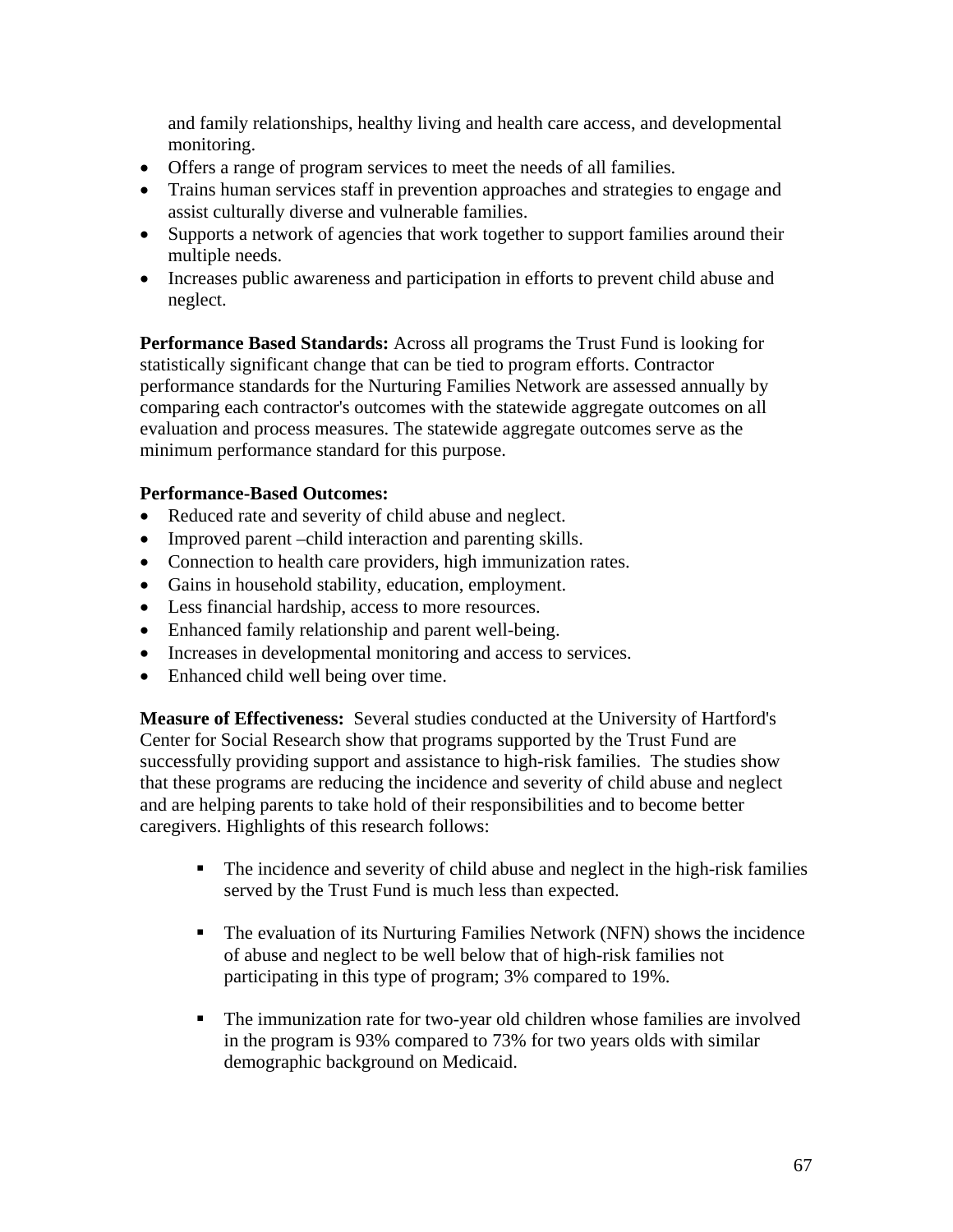- A significant percentage of the parents are completing high school, becoming employed and moving out of financial hardship.
- The percentage of mothers establishing independent households increased from 53% to 93% in the second year of program involvement. This is a significant outcome, likely to ensure the future safety of children, given the high number of mothers who were living in abusive or violent or potentially violent households at the start of their program involvement.
- Families are also improving parent-child relationships as well as parenting capacity, attitudes and behavior.

Other research on home visiting shows that the early intervention reduces rates of tobacco and alcohol use, episodes of running away, behavioral problems, arrests, convictions, and sexual promiscuity among teenagers whose families had been reached in this way.

Research on other Trust Fund efforts have found that health care providers have increased their use of developmental surveillance and referrals of at risk youth following training.

**Performance -Based Accountability:** For the larger Trust Fund programs, a continuous quality improvement team has been established to review practice guidelines, training needs and program protocols. The policies are written into a manual that guides program implementation efforts at each site. The Trust Fund staff monitors the sites compliance and effectiveness in implementing the program in accordance with these policies.

The Trust Fund staff works with each contractor to develop an Individualized Program Plan each year. The plan identifies areas in need of attention or improvement and strategies for achieving the identified goal. The sites are responsible for reporting on their progress implementing the plan and the results of their efforts.

**Methods:** The Trust Fund uses intensive home visiting, developmental surveillance and early identification of developmental delays and behavioral problems, and parent engagement to reduce racial and economic disparity.

**Intensive multi-focused home visiting:** Several studies have found that home visiting services reduce disparities in child performances and outcomes by race and income level.

One study, conducted by the Missouri Department of Elementary and Secondary Education, found that children enrolled in preschool - whose families participated in a home visiting program - scored significantly higher on all measures of intelligence, achievement, and language ability than children in the comparison group whose families did not receive home visiting services.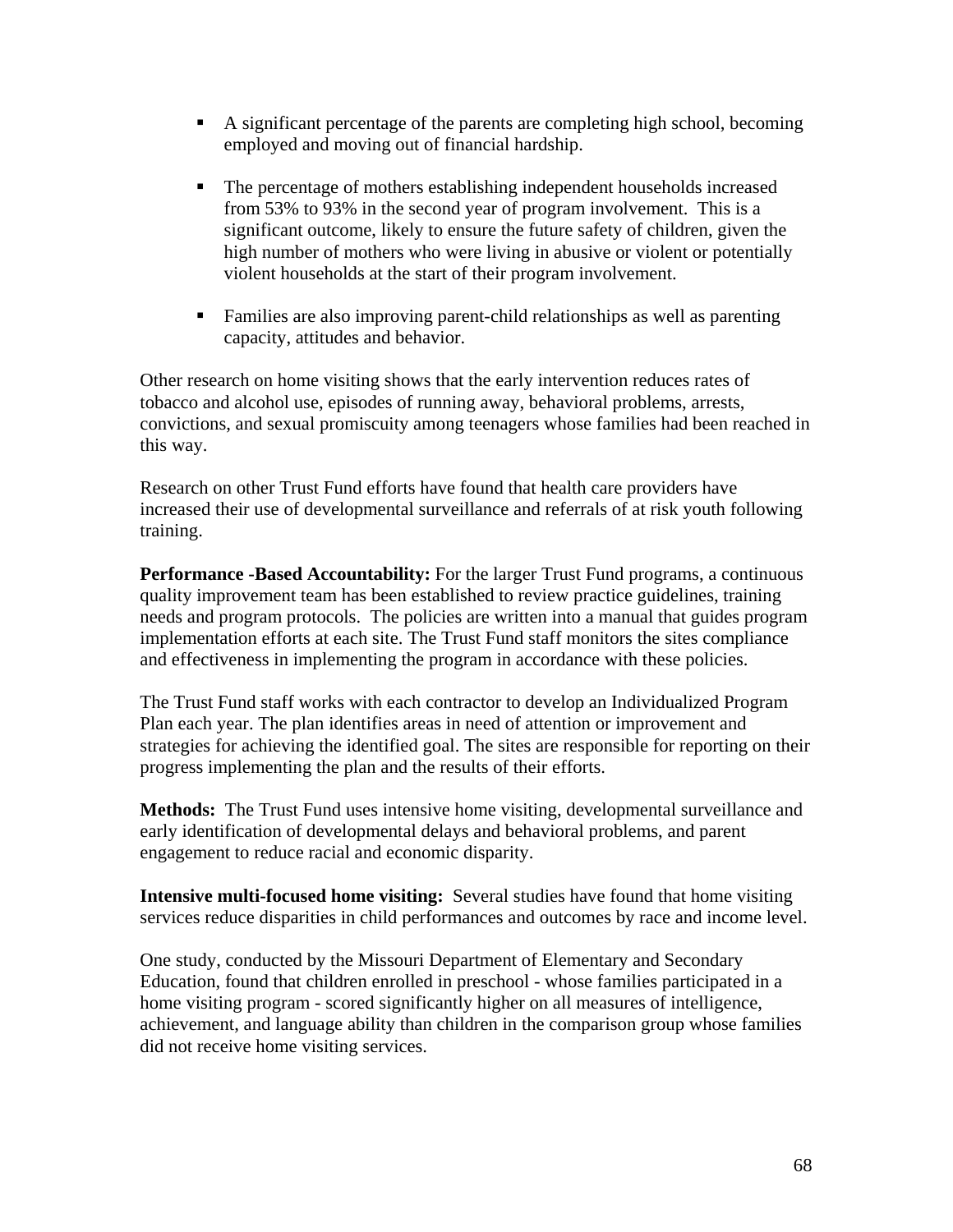The parents who participated in the home visiting program were mostly young, poor, undereducated, single heads of household. Their children shattered the conventional wisdom that they would perform poorly in school. The children did as well as the national norm for children their age - with roughly 15% exceeding the national norm. The children out performed a comparison group of children from wealthier and more stable families not considered at risk for poor outcomes (study available upon request).

#### **How does Help Me Grow reduce disparities by race, income level and gender…?**

The National Research Council's report Neurons to Neighborhoods (Shonkoff and Phillips, 2000) and RAND's analysis of early childhood interventions, Investing in Children, (Karoly et al, 1998) indicate that high quality early intervention programs can have very positive results for those children receiving services. These included increases in short and long term academic achievement, reduction in grade retention rates, and reductions in special education referrals and reduction in teenage pregnancy.

The Help Me Grow program offers universal access to anyone in Connecticut who has concerns about their child's learning, behavior or development. Thousands of families have been connected to critical early intervention programs. Help Me Grow provides training to child health providers on developmental screening and connection to services. The Help Me Grow staff has visited over 50% of Connecticut's pediatric and family practices. Based on this research project, funded through the Commonwealth Fund, referrals for early intervention have doubled. In addition, Connecticut is the only state that provides universal access to an on-going child development monitoring system called *Ages & Stages.* Anyone in the state can access this free service.

**Other:** Child abuse and neglect is at the root of many of the problems children face. Children who are abused or neglected are at high risk for developmental and behavioral problems, health issues, learning disabilities and cognitive delays.

Abused or neglected children are more likely to become involved with the child protection and juvenile justice systems and to become involved with the departments of Social Services, Corrections and Mental Health as adults.

Children fare best when they are nurtured by parents who provide for their needs and help through difficult times growing up. And yet we find that most of the families who participate in Trust Fund programs are ripe for a crisis. More than half of the parents served were abused themselves as children, most are poor and have a limited education and more than half are teenagers – who are just growing up themselves.

As a result, many of the mothers are having difficulty bonding with their babies and meeting the needs of their infants. In Connecticut there are thousands more families who struggle with the demands of parenting and who are in the high range for abuse potential.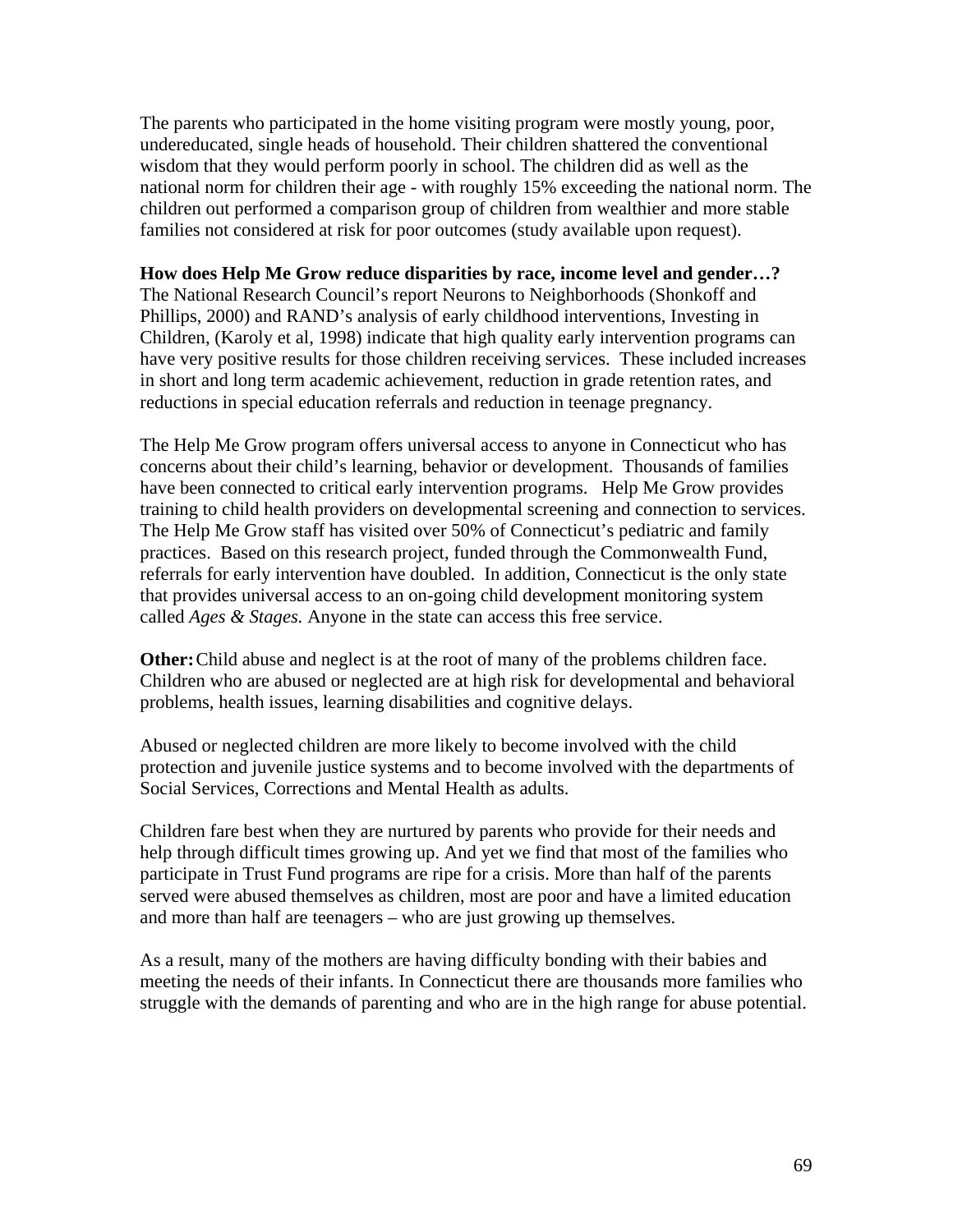It is critical that families are reached before a crisis occurs. Child abuse and neglect must be prevented.

While prevention is a relatively new field, research demonstrates that the strategies employed by the Children's Trust Fund can help more families and more children have a better life. By preventing child abuse and neglect we have a better chance of keeping children safe in their homes, able to perform well in school and have a productive future.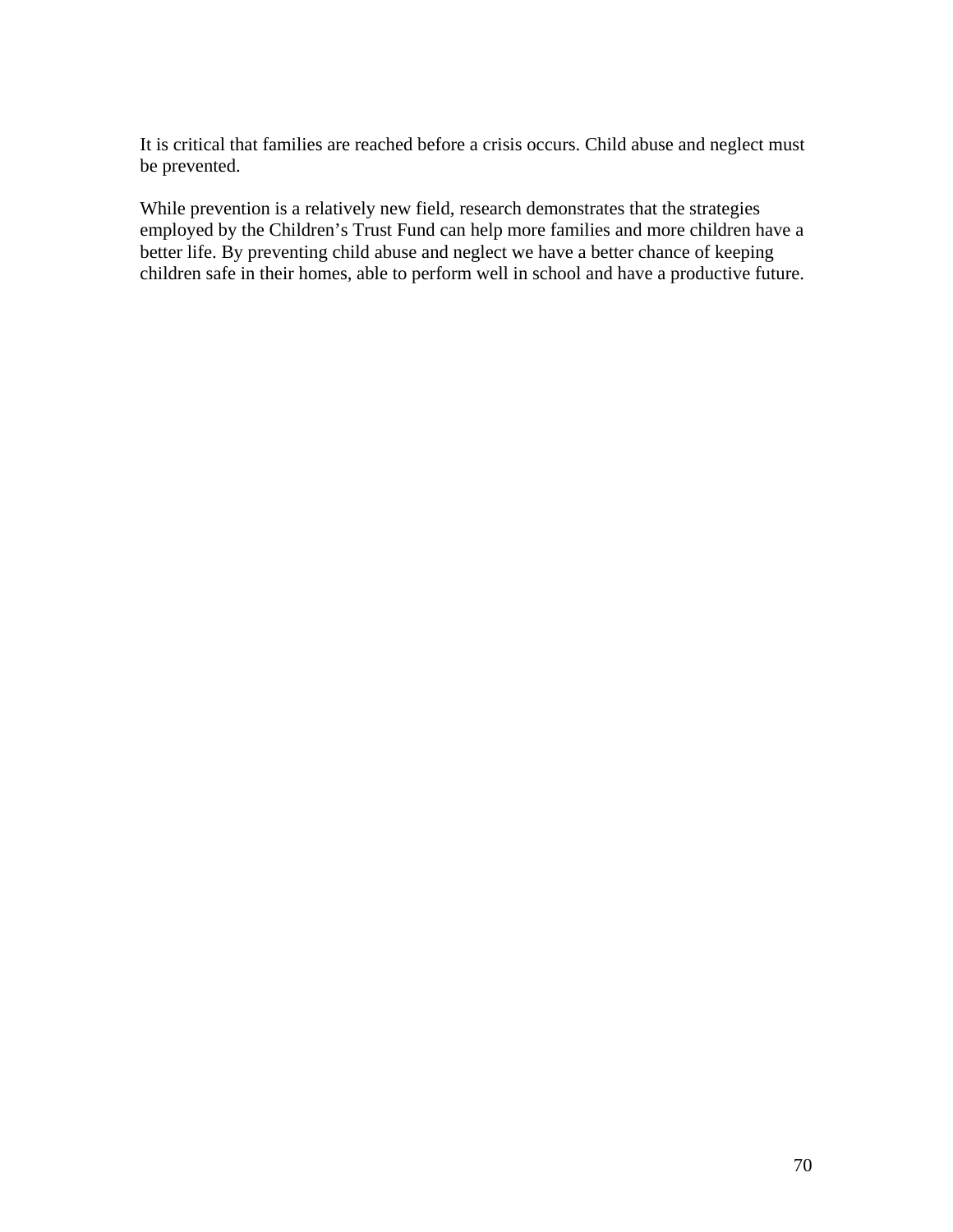# **Department of Children and Families**

**Program Name:** Positive Youth Development Initiative

**Program Description**: The Department funds 6 agencies, all using evidence-based or best practice models, to provide positive youth development and family strengthening programs. The Bureau of Prevention and External Affairs staffs bimonthly technical assistance meetings. An independent evaluator is assisting the Department, in partnership with the providers, to develop common outcomes for this initiative, gather data and monitor effectiveness.

**Number of children and families served:** A total of 896 children and 98 adults (representing 90 families) were served in SFY 2006-2007. The total number of persons served was 994.

*The Division of Prevention at the Department of Children and Families is committed to applying the principles of performance-based standards and accountability into all contractual language and activities within our purview.* 

# **Long-Term Agency Goals:**

- An increase in the social-emotional skills of children through a universal prevention program/strategy;
- An increase in support and opportunities for young people through enrichment and/or recreation;
- An increase in bonding of children to their parents, school and peers; and
- An increase in the engagement of/and communication with families.

**Strategies:** The Positive Youth Development Initiative promotes approaches that help young people grow into competent, healthy adults by providing them with opportunities to build skills and form healthy relationships with others. The youth development approach defines goals or outcomes, based on the capacities, strengths, and developmental needs of youth.

**Performance Outcomes:** Increase student and parental life skills thereby reducing risk level and increasing the probability of youth success in school and future endeavors through the sustained implementation of universal and indicated evidence-based prevention programs for youth and families statewide. This initiative is only two and a half years old and possible outcomes are yet to be determined.

The possible outcomes under discussion within the agency include the following:

- Completion/graduation from program
- Decrease in drug use / delayed initiation of use
- Decrease in aggression/violence
- Increase in positive peer network
- Increase in internal locus of control for youth and parents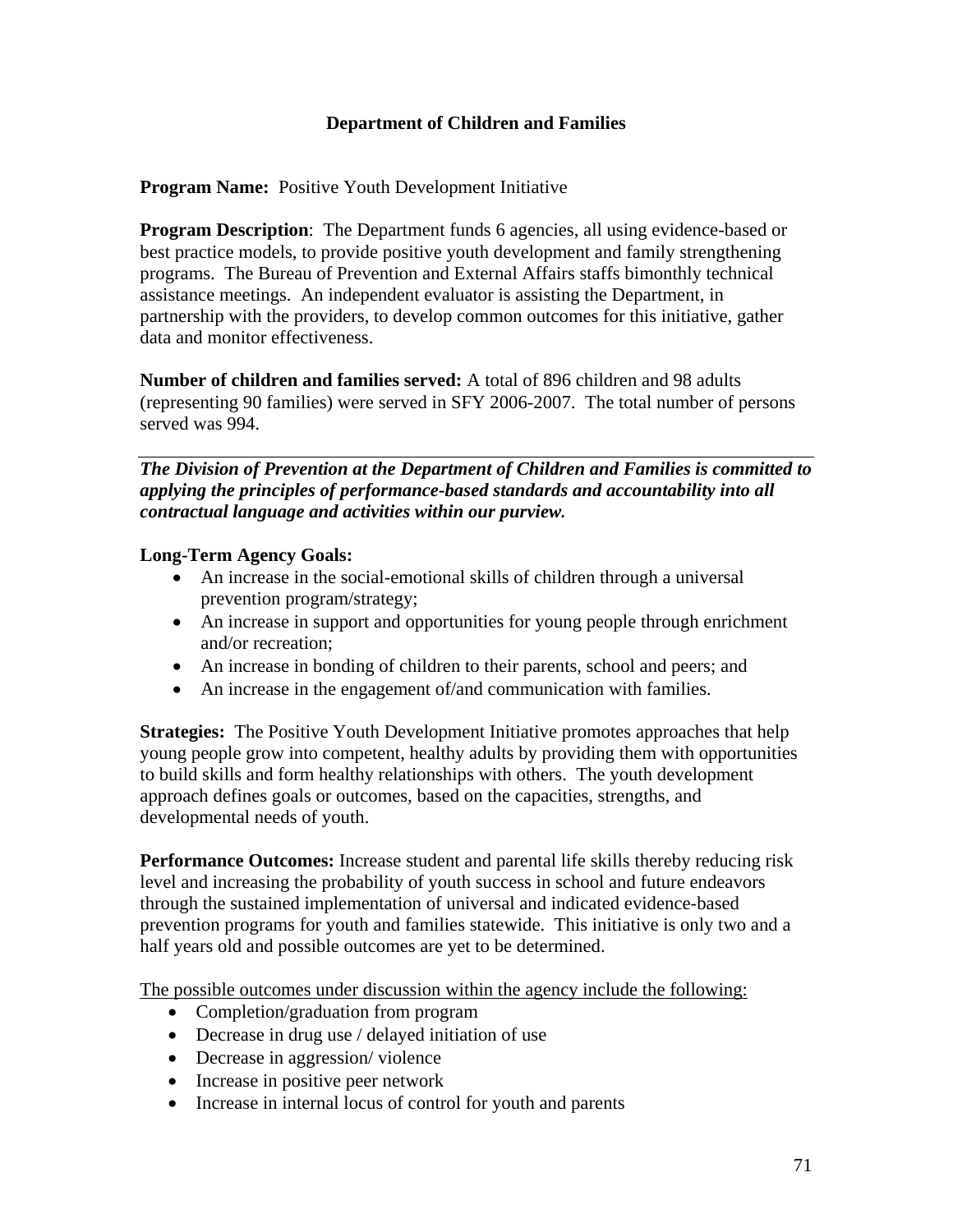- Increase in knowledge of  $&$  ability to identify and control moods including anger
- Increase in young persons' self-efficacy
- Increase in school bonding
- Improvement in attendance
- Improvement in graduation rate
- Improvement in grades
- Decrease in DCF involvement
- Increase in youth involvement in their "passion"
- Increase in parental skills (e.g., coping, monitoring, communication, discipline) and their application
- Increase in parental involvement with school
- Increase in help-seeking behavior by youth and parents
- Decrease in perceived isolation by families

**Program Name:** Youth Suicide Prevention

**Program Description**: The CT Youth Suicide Advisory Board (YSAB) was legislatively established in 1989 within the Department of Children & Families. The membership is comprised of volunteers, community and state agency representatives with the goal of preventing suicide among children & youth. This goal is accomplished through statewide awareness campaigns and training.

# **Number of children and families served:** 864 people were trained in SFY 2006-2007.

# **Long-Term Agency Goals:**

- Increase public awareness of the existence of youth suicide and means of prevention;
- Make recommendations to the Commissioner of the Department of Children and Families for the development of state-wide training in the prevention of youth suicide;
- Develop a strategic youth suicide prevention plan;
- Recommend interagency policies and procedures for the coordination of services for youth and families in the area of suicide prevention;
- Make recommendations for the establishment and implementation of suicide prevention procedures in schools and communities;
- Establish a coordinated system for the utilization of data for the prevention of youth suicide;
- Make recommendations concerning the integration of suicide prevention and intervention strategies into other youth focused prevention and intervention programs

### **Strategies:**

• Submit the recommendations outlined in the Comprehensive Suicide Prevention Plan to the Commissioner as prioritized by the Board.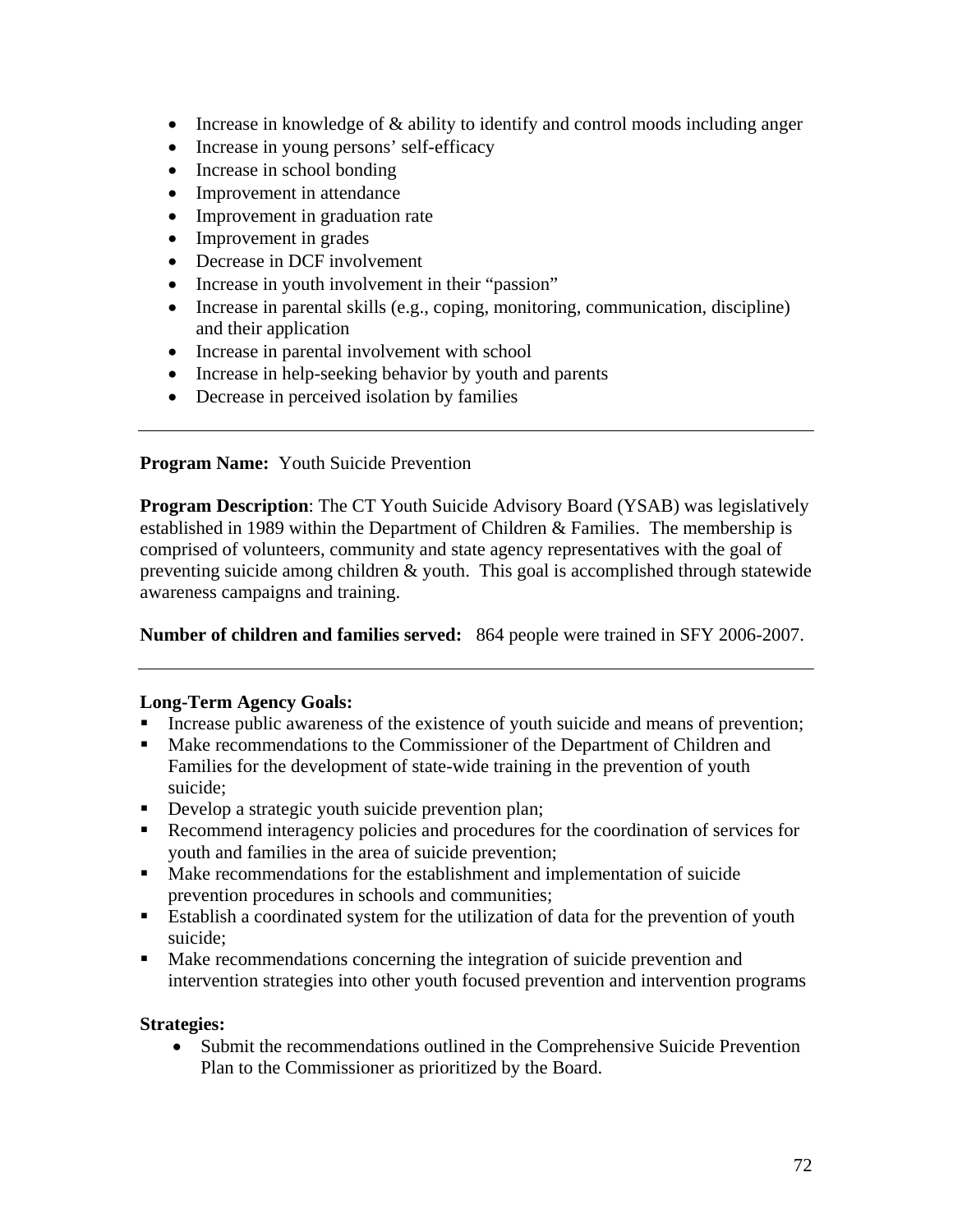- Combine funding with DMHAS and issue small community grants for youth suicide prevention in schools
- Continue training through United Way of CT and CT Clearinghouse
- Continue mailings to all schools, police, parents, mental health professionals, colleges, etc.
- Plan a statewide youth suicide prevention conference
- Through ongoing surveys conducted by DMHAS RACs, identify gaps in communities
- Reexamine the YSAB brochures to possibly insert protective factors More resources are needed and better access to existing services – in particular, the DCF Emergency Mobile Psychiatric Services (EMPS) need to be more flexible and responsive –
- Identify and link resources in communities

# **Outcomes:**

- Recommendations submitted to Commissioner
- Through blended funds from federal SAMSHA grant to DMHAS and DCF state prevention dollars, RFPs for mini-grants were issued in early Fall of 2007. These grants will fund 15-30 schools from \$1,000 - \$2,000 each. Another round is expected to occur in the spring of 2009.
- Training funded by DCF continues. These include training for college students, faculty and staff, DCF social workers and community providers. In addition, through combined dollars from federal SAMSHA grant to DMHAS with DCF state dollars, training is expanding in 2007/08 to include two evidence-based curricula, Assist (Applied Suicide Intervention Skills Training) and Assessing and Managing Suicide training. United Way will conduct 8 ASIST trainings (4 per year) and one Training for Trainer (TOT) session offered in the spring '09.
- Wheeler Clinic will conduct training on Assessing and Managing Suicide Risk (AMSR): Core Competencies for Mental Health Professionals clinical training for Masters and Ph.D. level clinicians. The first session was scheduled in the fall of 2007. Three additional sessions are intended for 2008 and 2009.
- Mailing to all schools, chiefs of police, Youth Service Bureaus and DCF Area Offices sent in August of 2006 and 2007.
- EMPS contracts examined and strengthened through DCF's Bureau of Behavioral Health.

**Measure of Effectiveness:** The number of public awareness campaigns conducted and the number of individuals and groups trained on strategies to recognize risk factors for youth suicide and tools to manage and prevent youth suicide. Schools, police, mental health professionals, parents, foster parents and community colleges are to be targeted.

**Methods:** Cultural competency is incorporated into the designing and implementation of all training and awareness campaigns. Target populations for training include high risk groups such as Gay, Lesbian, Bisexual and Transgender youth.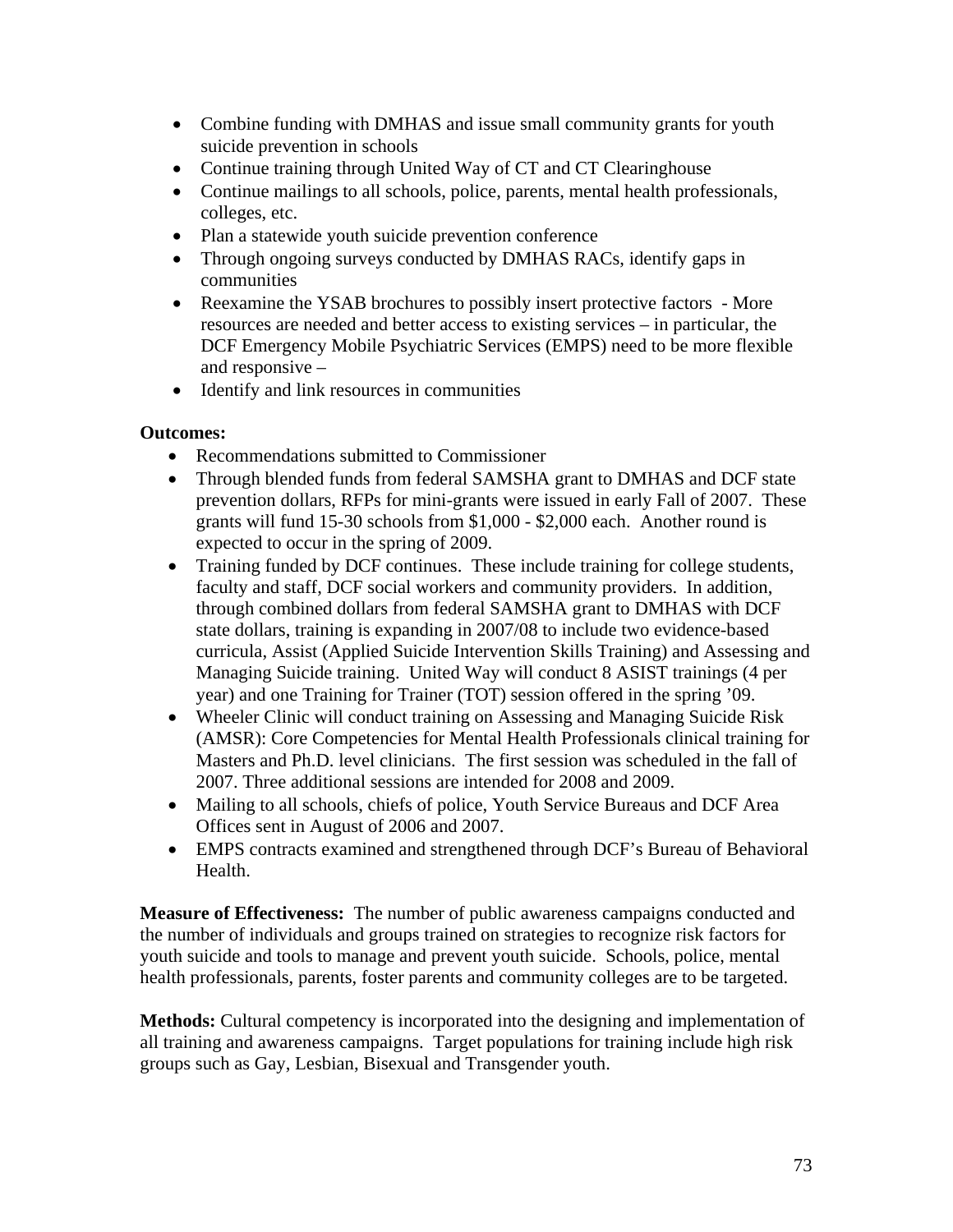### **Program Name:** Shaken Baby Prevention

**Program Description**: Public Awareness Campaign and training of DCF workers, other State workers and providers on strategies to calm crying babies and educate young people in the Department's facilities about the dangers of shaken baby syndrome.

**Number of children and families served:** Training was provided on baby calming strategies to over 400 providers and 100 parents. Technical assistance was provided and audio-visual materials were provided to the Department's four facilities in order to develop prevention education for young people in the Department's care.

### **Long-Term Agency Goals:**

- Reduce the incidence of shaken baby syndrome
- Increase the bonding of parents and young children.

**Strategies:** Since crying is a known trigger for shaken baby syndrome**,** the Department is leading an interagency planning effort to create a Training of Trainers to disseminate baby calming strategies to the general population, and in particular to parents who may be at greater risk for the perpetration of shaken baby syndrome across the State. Current partners include the Departments of Corrections; Public Health; Social Services; Department of Mental Health and Addiction Services; Corrections; Court Support Services Division; Office of the Child Advocate

**Methods:** Training of Trainers

**Measures of Effectiveness:** Currently, a subcommittee is investigating the possibility of funding in order to conduct an evaluation of this initiative.

**\_\_\_\_\_\_\_\_\_\_\_\_\_\_\_\_\_\_\_\_\_\_\_\_\_\_\_\_\_\_\_\_\_\_\_\_\_\_\_\_\_\_\_\_\_\_\_\_\_\_\_\_\_\_\_\_\_\_\_\_\_\_\_\_\_\_\_\_\_\_\_\_** 

# **Program Name:** DCF / Head Start Collaboration

**Program Description**: The original collaborative effort began in July 1999 in the DCF offices in Torrington, Waterbury and Danbury, and Head Start Programs in Litchfield County, Waterbury, Naugatuck and Danbury. The collaboration involved 150 staff from both agencies, developed new knowledge and understanding of the partner agency's program, improved communication, referral and collaboration; and had developed new services and resources. In February 2006, this collaborative partnership was revived and expanded to an additional five sites. The focus on this partnership is to develop strategies to promote family health and the stability of the child within the family.

**Service Level:** Potential number of children and families to be impacted: 1,500 Number of staff involved from both agencies: 60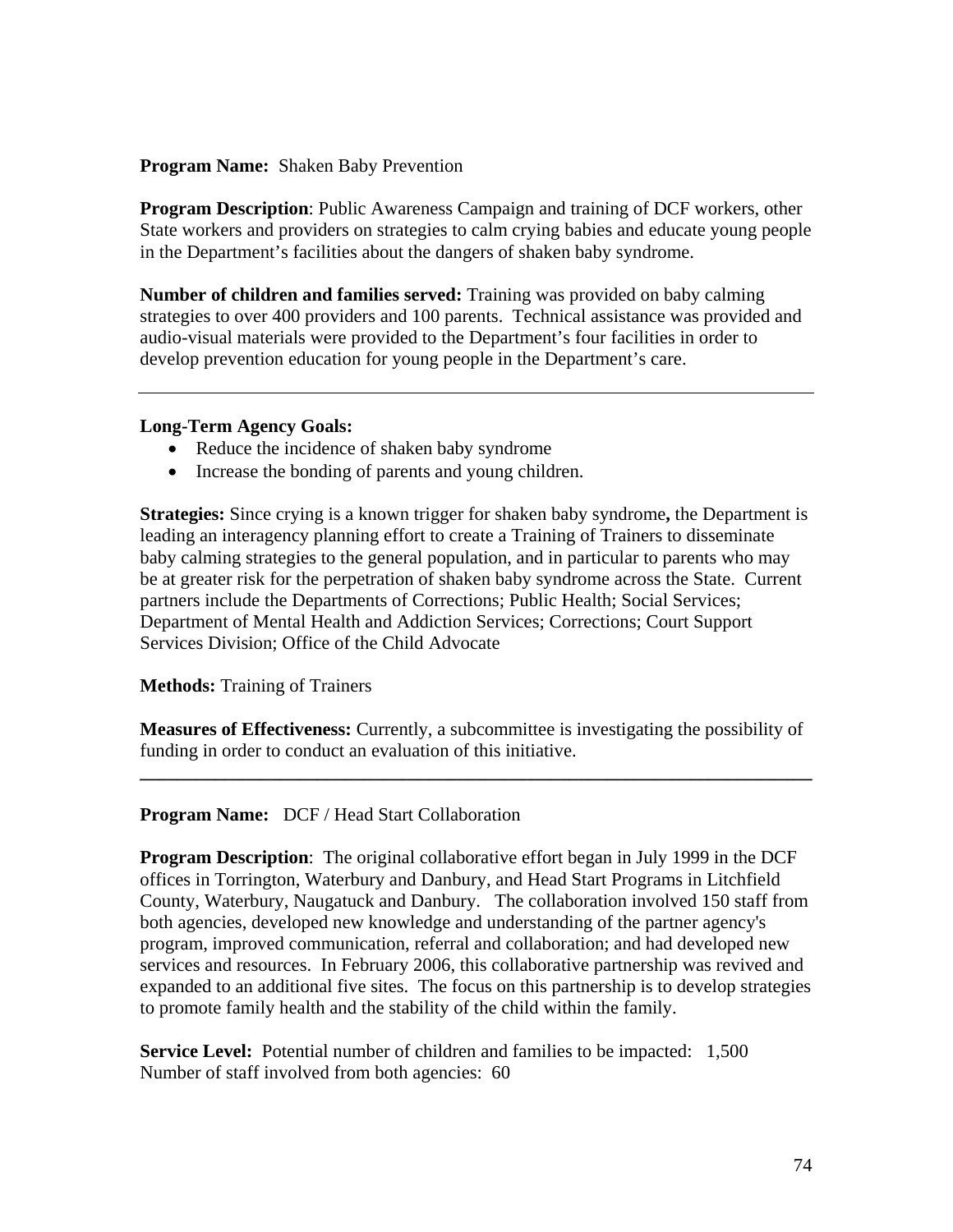# **Long Term Agency Goals:**

- Children and families experience coordinated services and continuity of care;
- Children's health, safety and development is monitored with increasing frequency and thoroughness;
- Families receive more frequent and comprehensive community based and inhome services;
- Children experience fewer placements;
- When placements out of home must occur children are placed with relatives and the agency works collaboratively to develop a plan of services and supports
- New strategies and resources are created for achieving child and family goals;
- Children and families increase strengths and resiliency; and
- Head Start and DCF have improved working relationship.

**Strategies:** The Collaboration promotes the strengthening of child and family relationships by developing a protocol for enhancing communication between each agency. As a result of the protocol, DCF and Head Start staff know more about one another's programs and services, thus they can use each others resources more effectively, and each agency can make and receive appropriate referrals to/from their partner agency. Head Start and DCF staff work collaboratively to identify mutual families served and participate in all aspects of service provision to children and families including: DCF referral, investigation, and treatment planning; and referral, enrollment and case management in Head Start. Through partnering both agencies build capacity in communities in the area of cross training and resource development.

**Outcomes:** This collaboration will promote family strengthening by reducing the risk of child neglect and abuse, out-of-home placements and placement disruptions, while monitoring the development, health and safety of young children. Families will be strengthened as they participate in identifying their strengths, needs, goals and resources. Communities and participating agencies will be developing new resources and collaborative innovative strategies for working with families.

The possible outcomes under discussion include the following:

- Decrease in isolation by families
- Increase child and family strength and resiliency
- Increase visibility of children within community
- Decrease in abuse and neglect
- Increase in child developmental screening and monitoring
- Increased ability to maintain children within their biological home or when necessary in relative care
- Increase in Head Start knowledge of DCF mission, locations, services
- Increase in DCF knowledge of Head Start mission, location, services
- Increase contacts with Head Start during DCF investigations, treatment planning conference and Area Case Reviews
- Increase in DCF participation in Head Start trainings and committees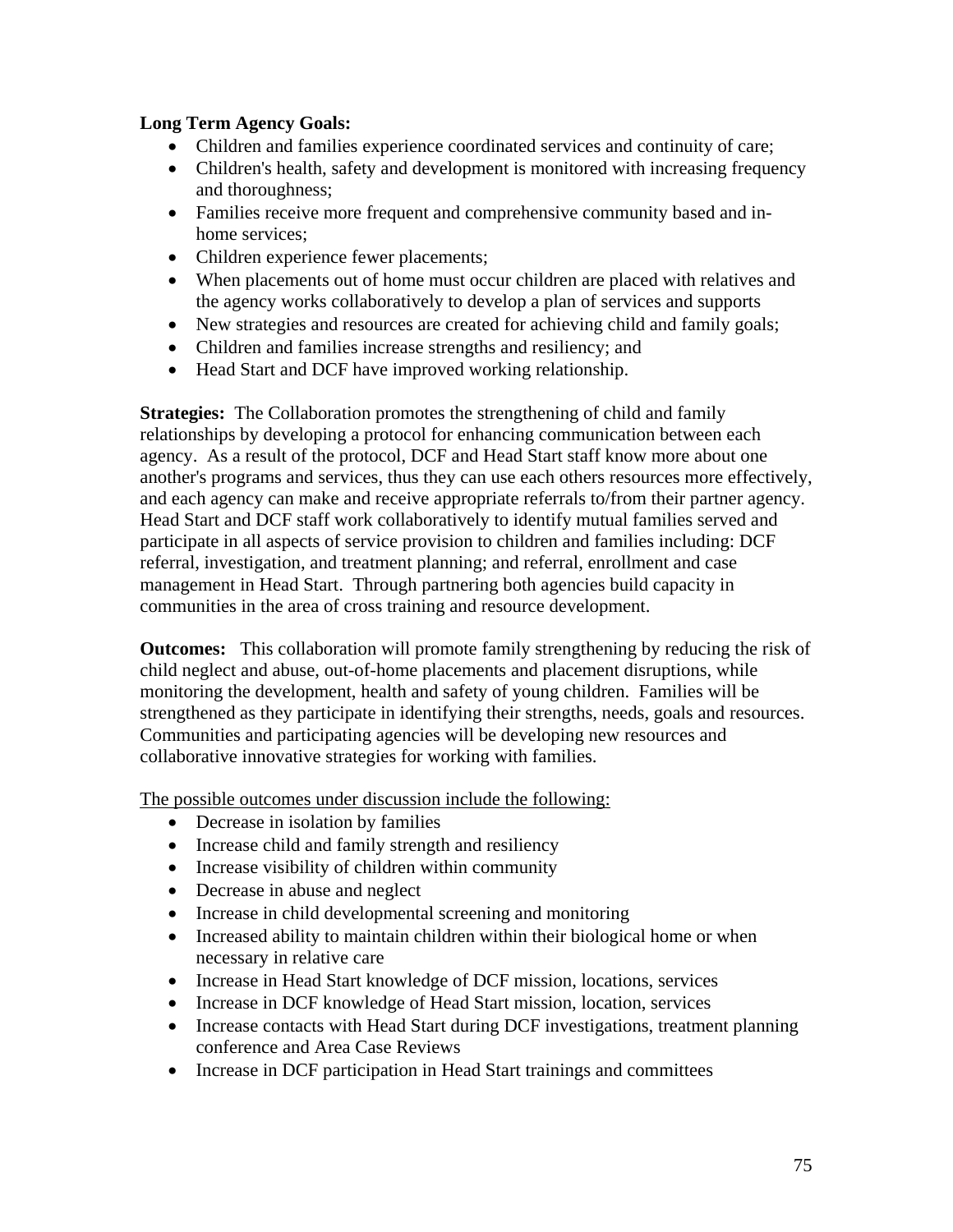**Measures of Effectiveness**: Measurements of effectiveness include monitoring the use of the protocol which documents the understanding and implementation of practices with respect to Head Start Policies including: Developing Family Partnership, Developing Community Partnerships, and Child Health and Safety; and with respect to DCF Policies including: Conducting Investigations, Case Dispositions, Treatment Planning, Foster Care, Administrative Review, Treatment Plan Monitoring, and Case Closure. Both quantitative and qualitative data are collected quarterly on cross agency communication regarding referrals, investigations, on-going services and joint treatment planning; and collaborative staff training, program planning and resource development within communities.

**Methods**: The protocol is designed to be child-centered, family focused and strength based. Data are collected from participating DCF area offices and Head Start and Early Head Start programs on a quarterly basis and include collaborative communications on case and program related activities, joint meeting minutes, cross-trainings and products developed and disseminated among Head Start/Early Head Start programs and within the DCF area office.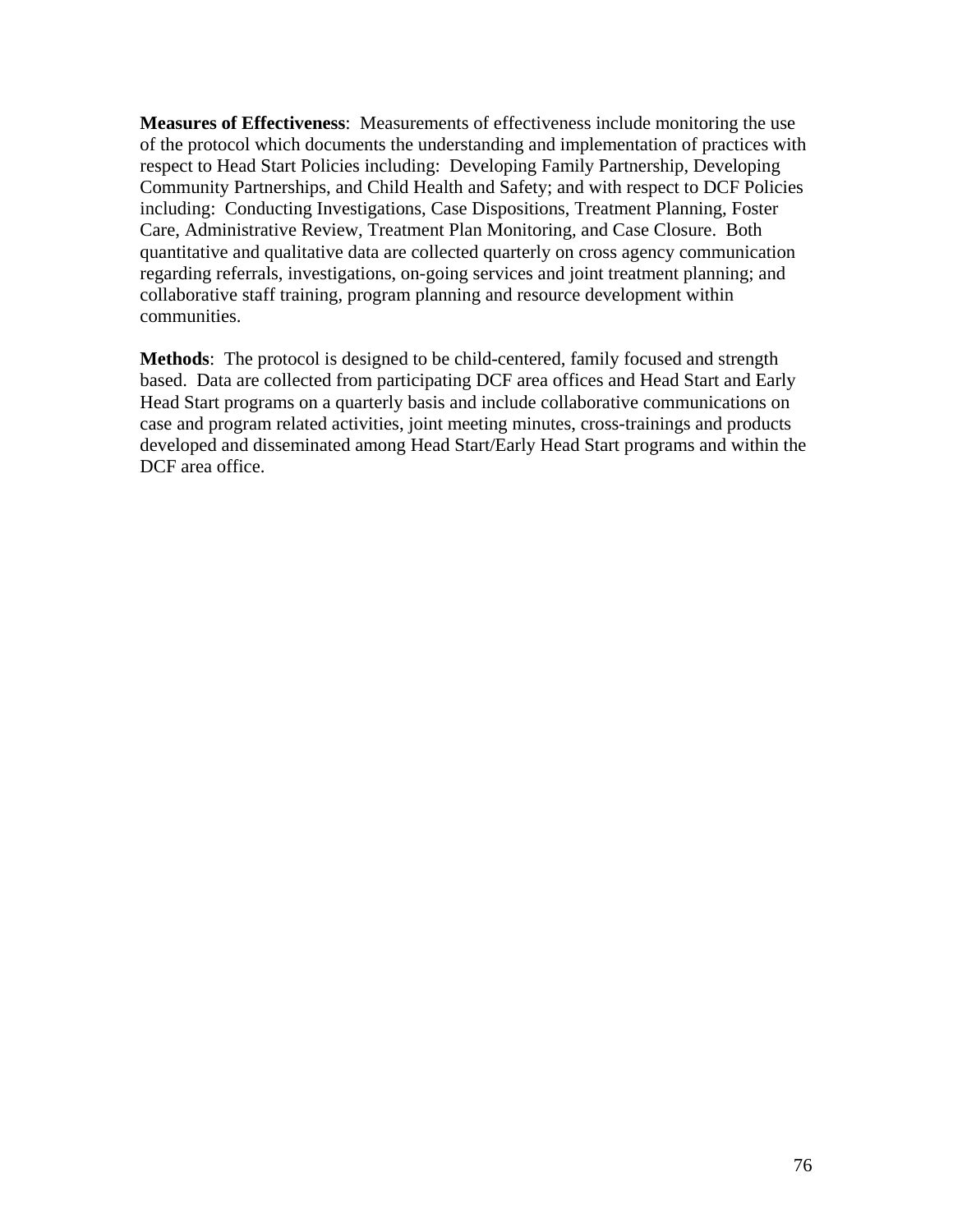## **Department of Developmental Services**

### **Program Name:** Birth to Three

**Program Description**: The Department of Developmental Services is the lead agency (17a-248 C.G.S.) for the Birth to Three program which is also operated under the provisions of Part C of the Individuals with Disabilities Education Act. This is the same federal law that governs special education for children ages 3-21.

The mission of the program is to strengthen the capacity of families to meet the developmental and health-related needs of their infants and toddlers who have delays or disabilities. The program ensures that all families have equal access to a coordinated program of comprehensive services and supports that:

- foster collaborative partnerships
- are family centered
- occur in natural settings
- recognize current best practices in early intervention
- are built upon mutual respect and choice

Birth to Three seeks to assist families to ameliorate delays in their infants' or toddlers' development that are identified early or to prevent secondary delays or disabilities. We work with families to ensure that their children are ready for Kindergarten at age five.

The federal law requires that two groups of children receive services 1) those with developmental delays and 2) those with diagnosed conditions expected to lead to a developmental delay without the benefit of early intervention. The State is given quite a bit of latitude in defining both of those groups.

Early intervention services must be delivered in natural environments, and for children of this age, that is typically the home, (although services can be delivered in any setting that the child and family typically frequent, such as at child care.) Most services are delivered by occupational, physical, and speech therapists along with early childhood special education teachers, although there are many other professionals and paraprofessionals who can be service providers as well.

**Number of children and families served:** In FY 2007, 8,687 children were newly referred for evaluation. 8,591 eligible children and their families received services during some portion of the fiscal year, with approximately 4,000 enrolled on any given day.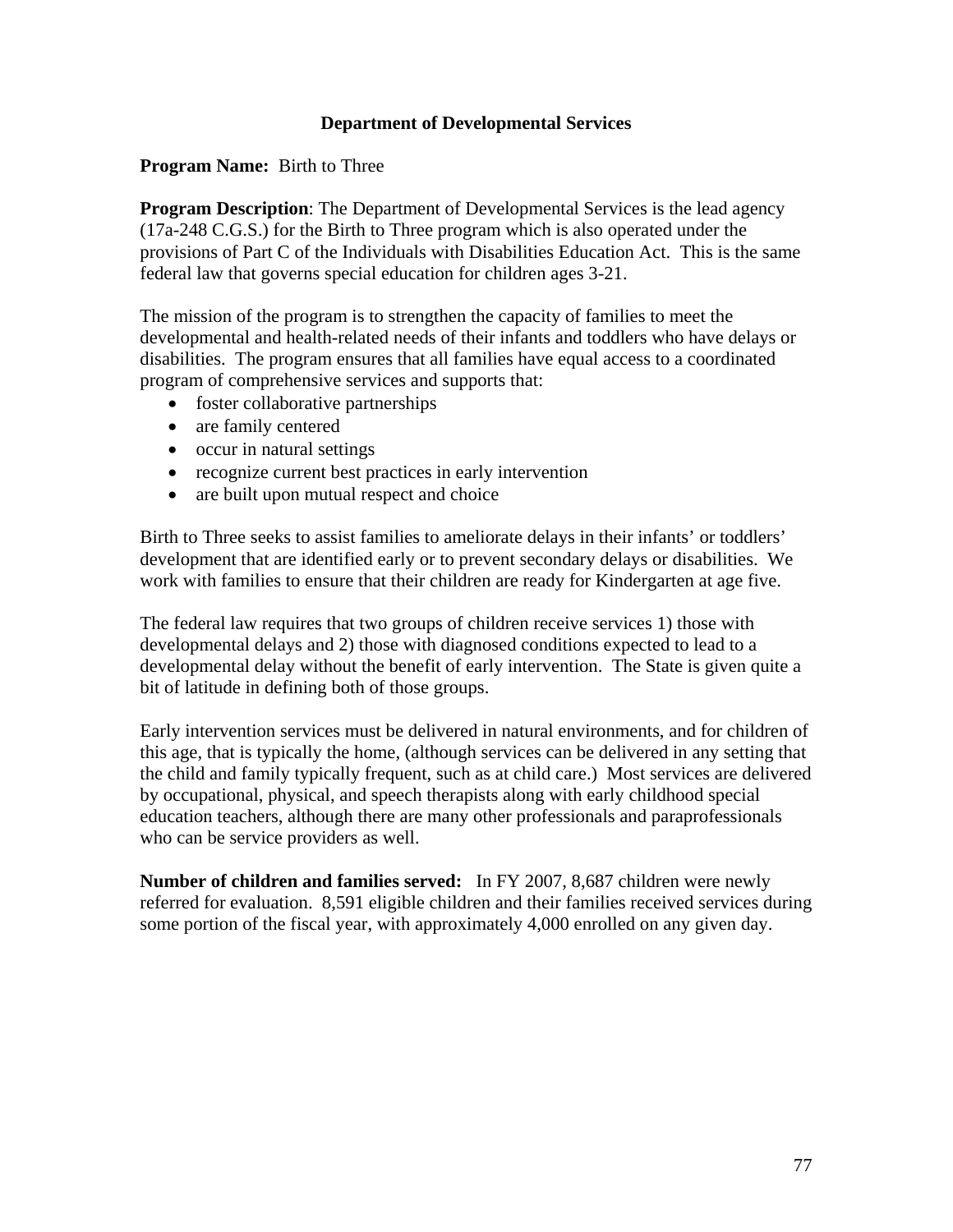**Long-Term Agency Goals:** To ensure that children with developmental delays or who are at-risk for developmental delays are ready for Kindergarten.

**Strategies:** Family-centered early intervention services are delivered in natural environments as early as possible to all Connecticut infants and toddlers who have disabilities or significant developmental delays or who are at biological risk for significant developmental delays.

**Performance Based Standards:** There is a single statewide point of access, which is easily marketed to referral sources. Once children are referred, they are evaluated and, if eligible, family service plans are developed within 45 days of referral. All new services are delivered no later than 45 days from the writing of the plan. Plans are reviewed at least every six months and rewritten at least annually. School Districts are notified of all children receiving early intervention services unless parents opt out of that notification.

### **Performance Based Outcomes:**

- All eligible children and their families are identified and offered services
- Children receive early intervention services as early as possible
- Children's developmental trajectories are improved
- Families feel more confident and competent to foster their children's development
- Fewer children need special education services by Kindergarten

**Performance Based Accountability:** Birth to Three has an in-depth process for assuring the quality of services and the performance of its contractors. All contractors are tied together in a real-time data system that enables the state to view performance on a daily basis. That allows us to monitor our data and produce monthly performance reports. The contractors have a "performance dashboard" as part of the data system which allows them to monitor their own performance. In addition, every two years, each contractor submits a "Biennial Performance Report" looking at their own performance over a wide variety of indicators, many of which require them to review child records and interview families. That report is submitted electronically. The state verifies the data and the contractor is required to prepare an improvement plan. Twice a year, the state ranks contractors on three specific performance indicators. Low-performing contractors receive an on-site monitoring visit by a team composed of state staff, a program director from a different agency, and parents. The team focuses on the indicator that was low but then digs much deeper into issues of quality. They review child records, interview staff, and interview parents. The monitoring report is issued and any items found to need improvement are added to the contractor's existing improvement plan. The last check on performance is procedural safeguards for parents. Each written complaint received is investigated and may result in one or more findings that must be corrected by the contractor. The same is true for any administrative hearings, although they are held infrequently. All of these accountability processes are detailed in the Birth to Three Quality Assurance Manual found on [www.birth23.org](http://www.birth23.org/) under "Publications."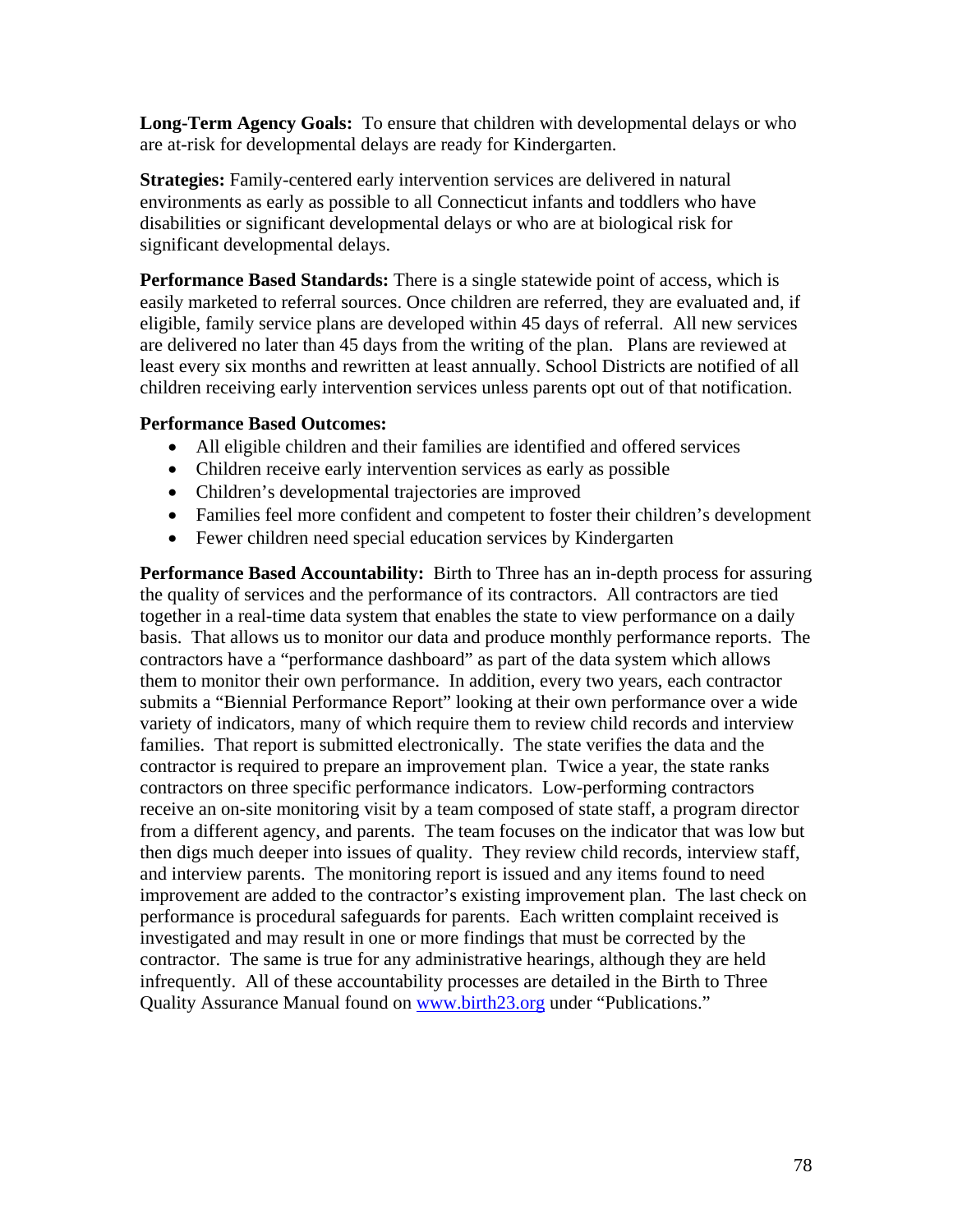## **Measures of Effectiveness: FY07 data:**

### **Outcomes 1& 2: All eligible children identified and offered services as early as possible**

- Percent of children under the age of three served 3.4%. The national average for FY06 was  $2.40\%$ . Connecticut ranks  $12<sup>th</sup>$  nationally.
- Percent of children under the age of 12 months served -1.2%. The national average for FY06 was  $1.01\%$ . Connecticut ranks  $21<sup>st</sup>$  nationally.

#### **Outcome 3: Children's developmental trajectories are improved**

- Percent of infants and toddlers served who demonstrate:
- Improved positive social-emotional skills 55% achieved or maintained age level and an additional 39% improved to a level closer to their age peers.
- Acquisition and use of knowledge and skills including early language and communication-58% achieved or maintained age level and an additional 38% improved to a level closer to their age peers.
- Use of appropriate behaviors to meet their needs 60% achieved or maintained age level and an additional 35% improved to a level closer to their age peers.

#### **Outcome 4: Families feel more confident and competent**

• Percent of families served who report that early intervention services have helped the family help their children develop and learn. This includes better understanding their children's special needs - 97% of families agree, with 72% strongly or very strongly agreeing.

### **Outcome 5: Fewer children need special education by Kindergarten**

• Percent of children served who have exited the program and who are not receiving special education services in Kindergarten as of October, 2007 - 64%.

**Methods:** All children that meet the eligibility criteria are eligible – irrespective of race, income level, gender, or town of residence. The program does not specifically target groups of children for services. However, by including all children with significant developmental delays, Birth to Three is working to teach families and other caregivers to facilitate the child's development so that they can "catch up" to their typical peers by Kindergarten. Therefore, we are actually concentrating on reducing disparities between children with developmental delays and their typically developing peers.

The focus of services is in teaching the family and caregiver(s) ways to intervene in the child's development during naturally-occurring routines and activities. Research tells us that very young children do not generalize and do not learn through what are called "massed" trials (repeated practice of a skill within a short period.) Birth to Three uses a coaching process to help the caregiver feel more confident and competent in intervening all during the day so that children get the opportunity to practice skills as they are functional and intermittently over a long period. Since each child's Individualized Family Service Plan is individualized for that child and that family, and since the focus of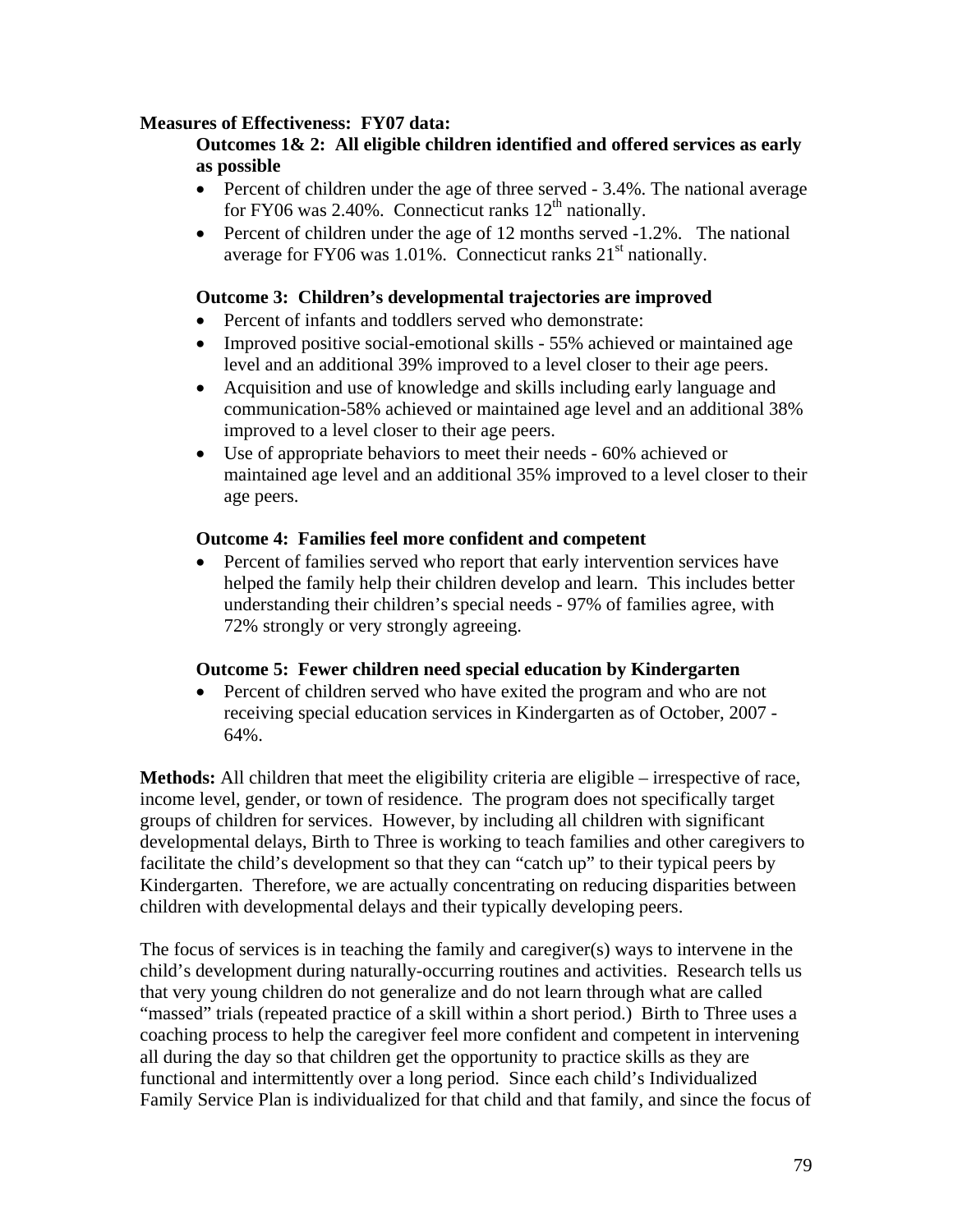the plan is on the family's priorities for their child and themselves, the family's ethnicity and income level will be addressed because it affects that family's priorities and need for services.

As services begin, children are assessed using any one of three curriculum-based assessments. This allows the Birth to Three providers to then summarize the child's development at entry which is then compared to the child's development at exit to track developmental progress. Use of this type of assessment also helps the family track their child's progress and be aware of the general order of development across all areas.

\_\_\_\_\_\_\_\_\_\_\_\_\_\_\_\_\_\_\_\_\_\_\_\_\_\_\_\_\_\_\_\_\_\_\_\_\_\_\_\_\_\_\_\_\_\_\_\_\_\_\_\_\_\_\_\_\_\_\_\_\_\_\_\_\_\_\_\_\_\_\_\_

# **Program Name: Family Supports**

**Program Description**: The Department of Developmental Services (DDS) provides Family Supports which assist families to care for their children who have mental retardation. Most families who have children with mental retardation need extra support to help them to care for their children at home. Family supports include goods, services, resources, and other forms of assistance that help families to successfully parent their children who have mental retardation. Family Supports help families to stay together and to maintain their children who have disabilities in the family home. When children grow up in a nurturing family home, they are more likely to live healthy, safe and productive lives.

### **The department provides two primary Family Support programs, Individual and Family Grants and Respite at DDS Respite Centers.**

# **Individual and Family Grants**

Individual and Family Grants are cash subsidies provided for the purpose of assisting individuals and families to defray extraordinary disability-related expenses. The provision of Individual and Family Grants acknowledges the extra effort and commitment of families who have children with disabilities that have an extraordinary financial impact on the family. The provision of Individual and Family Grants assists families to purchase items and services that are not otherwise reimbursable through insurance or available from other sources. The cash subsidies may be used to purchase supports that include, but are not limited to, in-home supports, behavioral supports, nursing, medical or clinical supports, temporary assistance, crisis support, skill training, family training, leisure services, transportation, support coordination, respite and assistance to access community supports. The maximum grant amount is \$5,000 per individual or family per fiscal year. For families who have children with mental retardation, Individual and Family Grants support the child to remain in the family home and help to prevent out of home placement. A total of 4,123 families received Individual and Family Grants in FY 2007. This number includes 1,859 families of children under age 18.

# **Respite Services**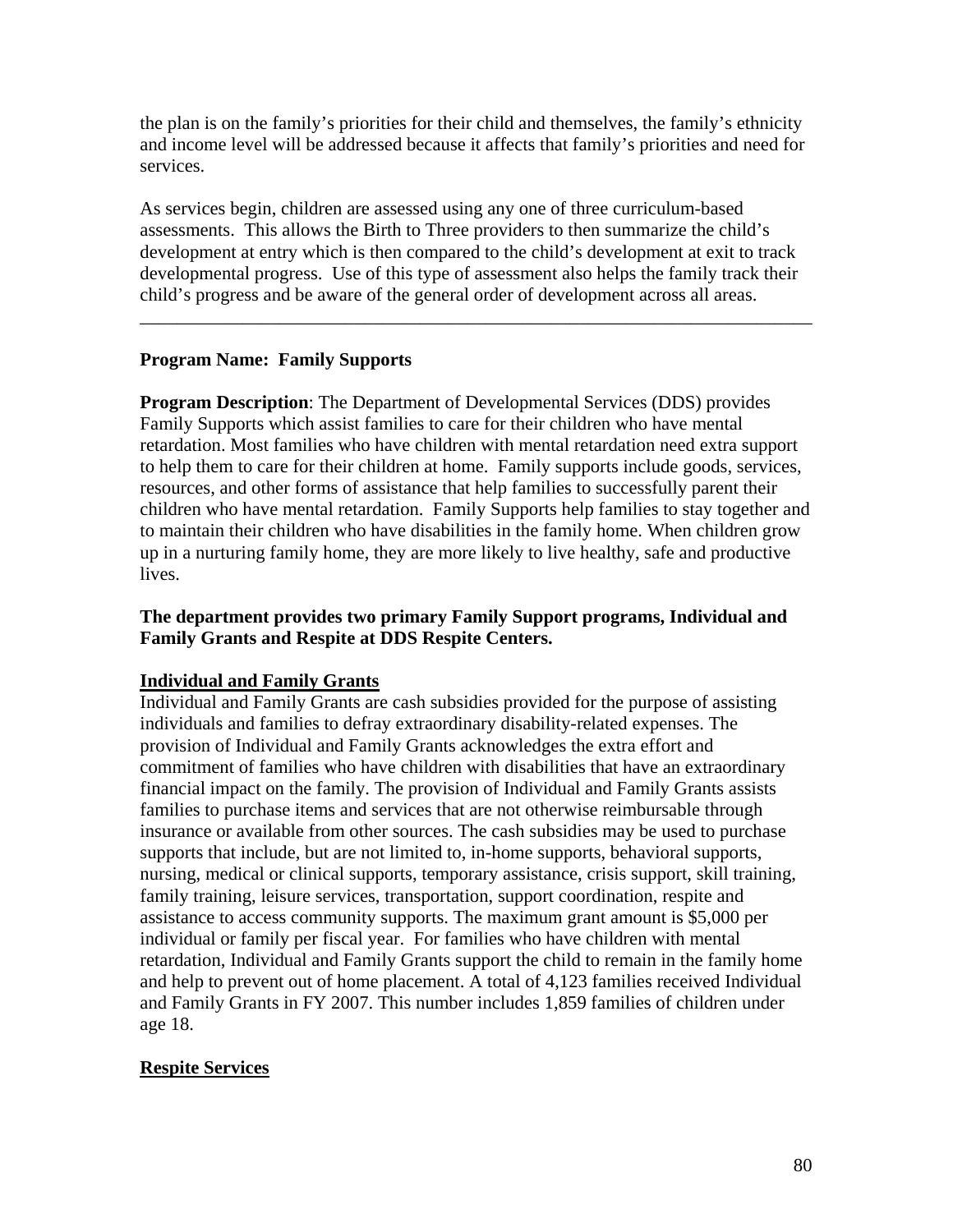Respite is the temporary care of a person with mental retardation for the purpose of offering relief to the family. It is a service that allows the family to have time to reenergize, deal with emergency situations, or engage in personal, social, or routine activities and tasks that otherwise may be neglected, postponed, or curtailed due to the demands of caring for a child who has mental retardation. The goal of respite services is to support the continued presence and participation of individuals who have mental retardation within the family homes and to prevent out of home placement. The Department of Developmental Services provides respite through eleven regional Respite Centers. DDS Respite Centers are specifically designed to provide planned and scheduled relief to families. The three DDS regions provide overnight respite throughout the year from Thursdays through Tuesdays and are open twenty-four hours a day, seven days a week for up to eight weeks during the year, including summer months or school vacations. Respite Centers are operated by DDS staff who have skills needed to work with children and adults who have mental retardation and their families.

In total, DDS Respite Centers served 1,114 persons who have mental retardation in FY 2007 including both children and adults. There were a total of 477 children served in DDS Respite Centers in FY 2007.

 Number of children and families served: 2,211 served in fiscal year 2007. (Most children who received Respite Services also received Individual and Family Grants.)

**Long-Term Agency Goals:** The Department of Developmental Services serves over 15,100 individuals who have mental retardation including 2,940 children under the age of 18. This number does not include children who do not have mental retardation and are served in the Birth to Three System. While most children live with their families, about 249 or eight percent of children served by DDS live in other residential settings. The department's long term prevention goal is to support families to care for their children in the family home and to prevent out of home placement.

\_\_\_\_\_\_\_\_\_\_\_\_\_\_\_\_\_\_\_\_\_\_\_\_\_\_\_\_\_\_\_\_\_\_\_\_\_\_\_\_\_\_\_\_\_\_\_\_\_\_\_\_\_\_\_\_\_\_\_\_\_\_\_\_\_\_\_\_\_\_\_\_

**Strategies**: Most families who have children with mental retardation need extra support to help them to care for their children at home. DDS provides Family Supports to assist families to care for their children at home. Family Supports include goods, services, resources, and other forms of assistance that help families to successfully parent their children who have mental retardation. The Department of Developmental Services plans to continue to provide Individual and Family Grants and Respite to families. Within available resources, the department will expand the number of families served with these Family Supports.

During FY 2007, DDS also assigned Family Support Workers to provide temporary inhome and community support to individuals who live at home with their families. These supports are provided by DDS staff who have skills needed to work with children who have mental retardation and their families. The types of supports and services provided include in-home and community supports, respite, skill building, implementation of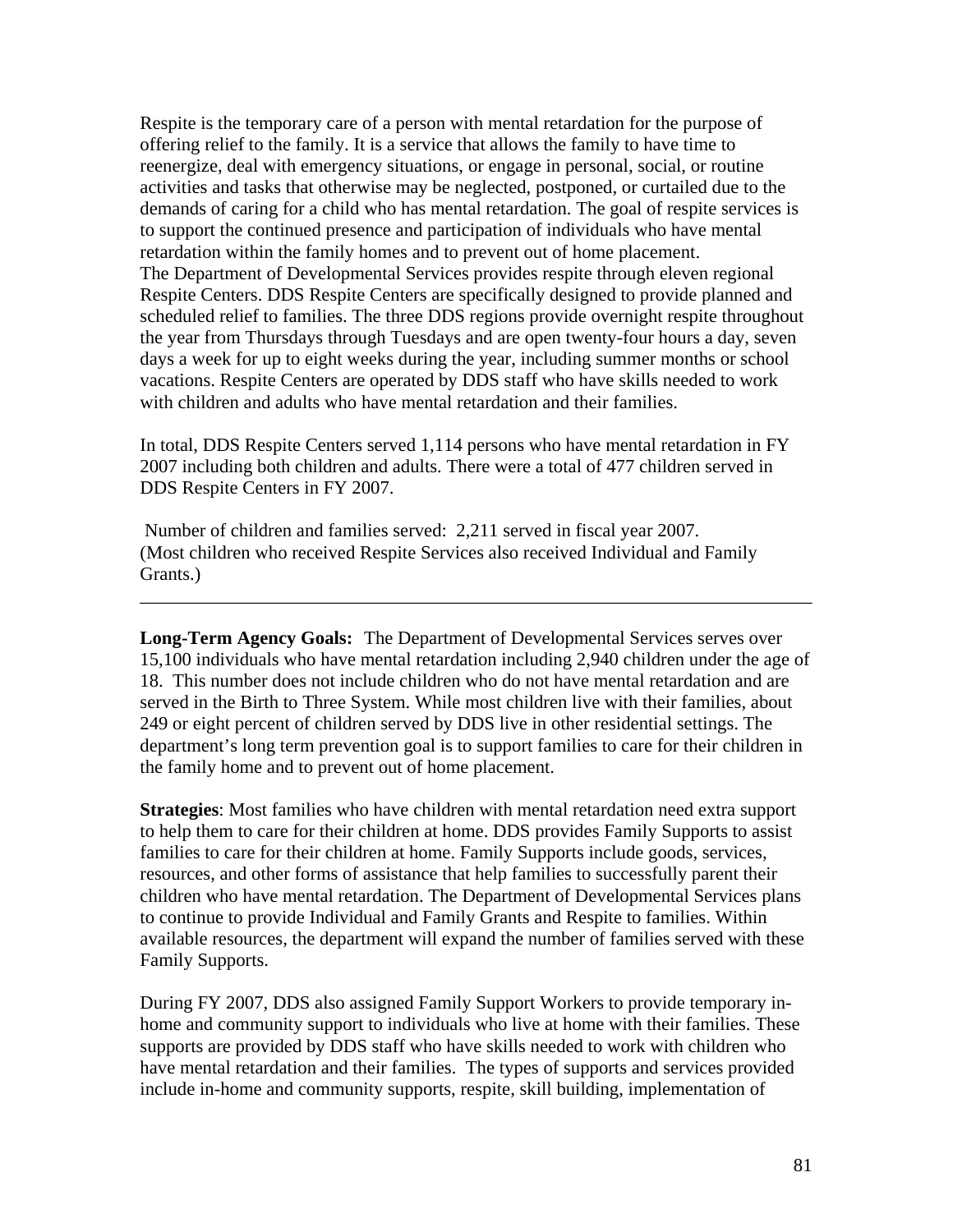behavior programs, activities to promote health and wellness, transportation to medical appointments, and support with transitions to adult programs. DDS plans to continue these supports.

In addition to the Family Support services offered by the department, DDS continues to implement Home and Community Based Services Waivers which offer services in the community as an alternative to institutional care. The department continues to expand the range and number of services available under the waivers that assist families to care for their children within the family home. These services include personal services, individualized supports, respite, home and vehicle modifications, family training and consultative services.

The department also has established the position of Lifespan Coordinator within the Central Office with an initial focus to coordinate children's services, including expanding the availability and ensuring the quality of supports provided to children and their families.

**Performance Based Standards:** The goal of DDS family supports is to support families of children with disabilities to stay together and to maintain their disabled children in the family home. DDS prioritizes family supports based on the support need of the children and family, for instance children who are high priority on the waiting list for residential services are high priority for services at respite centers. The standards are further described below in the Vision and Guiding Principles for Family Support.

**Performance Based Outcomes:** Specific outcomes to measure the success or effectiveness of the Family Supports provided by DDS include the number of children and families served and the number and percentage of children who live in family homes rather than in out of home placements.

# **Performance Based Accountability:**

Family Supports are provided by DDS staff and programs and are not under contract. Respite Center and Individual and family Grant programs are operated based on DDS policies and procedures specific to those services. The procedures describe the eligibility criteria, priority for services, and service operational guidelines. DDS regions maintain data on the numbers of children and adults served. The department also has a goal of adding an additional respite center this year.

**Prevention Effectiveness:** The percentage of children served by DDS who lived in their family homes has remained consistent over the last six years. The percentage of out of home placements has not increased since October 2000 and has remained at eight percent.

**Methods:** DDS Family Support services are available to children and their families regardless of race, income level or gender.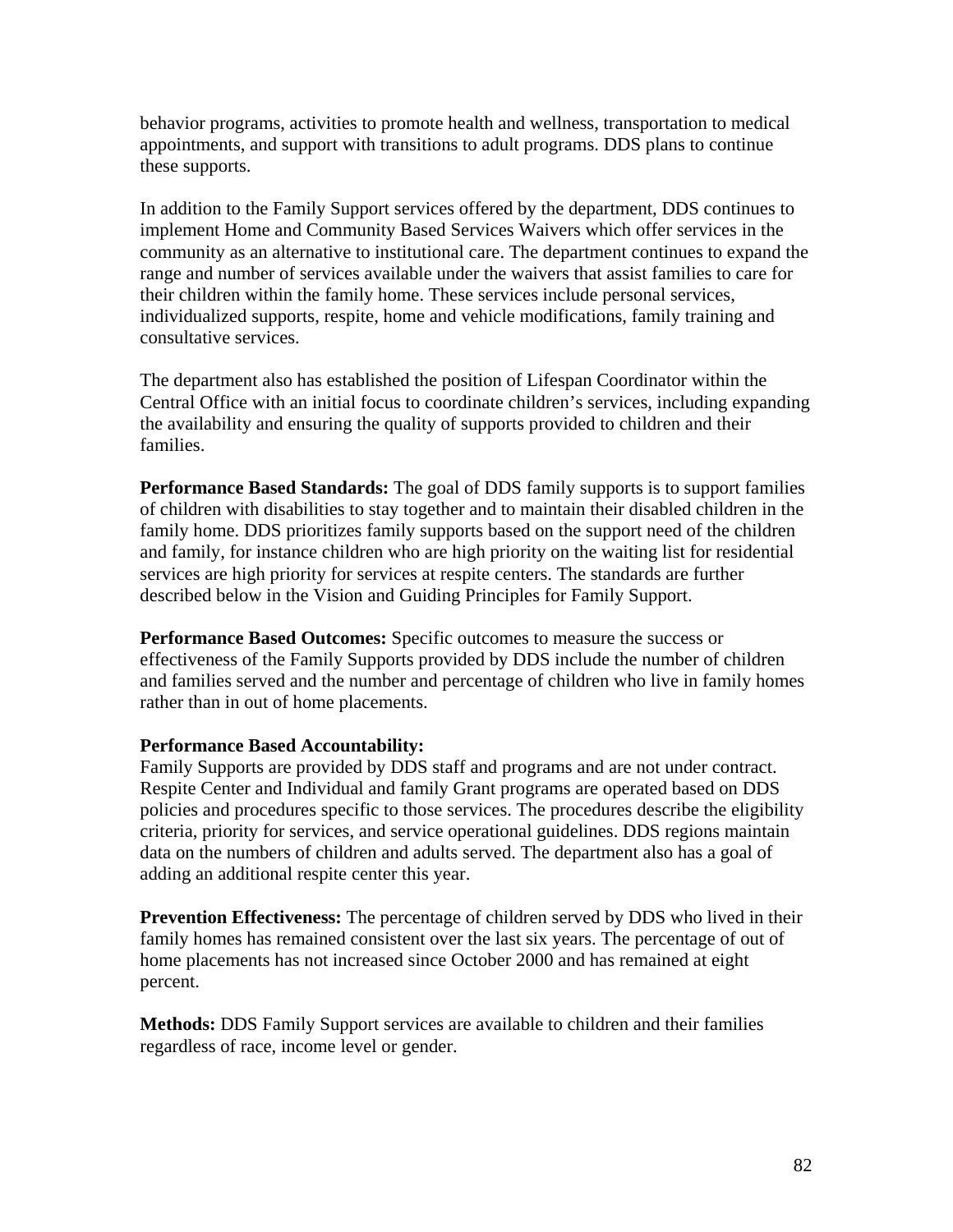**Other:** The Department of Developmental Services' vision and guiding principles for children with mental retardation are as follows:

**Vision:** All children with mental retardation grow up with the love and nurturing of their families. Families identify and receive the individually designed supports they need to raise their children in their local communities. Communities embrace children with mental retardation and their families and include them in all aspects of community life.

**Guiding Principles:** The following guiding principles were identified by focus team members as critical ingredients in providing supports to children and their families.

### **Children Grow Best in Families**

A "whatever it takes" approach should be adopted to keep children with their families. Families should receive the support they need to raise their children at home. When a family is not able to provide full time care for their child, arrangements should be made to share the care of their child with others who will provide a nurturing family home. When a child is unable to live with his or her family, even part-time, a permanent home should be provided for the child that balances the family's wishes with the best interests of the child. It is essential that children maintain strong relationships with their families. Families' bonds with their children should be maintained whenever possible.

### **Families Know their Children Best**

Families have primary responsibility for the well being of their children. Families should have information about available options, services, and resources that will enhance their abilities to make informed choices. Support staff should listen to families and respect their decisions.

### **Supports Are Responsive to the Needs of the Entire Family**

Families are the constant in their children's lives. Children should be supported in the context of their families with services that are tailored to the unique family circumstance.

### **Supports Are Family-Directed**

Families should drive the planning process and have a strong voice in designing, selecting, and evaluating the supports and services they and their children receive. Families should have the tools and resources they need to be successful in directing their supports.

### **Supports Are Delivered in a Culturally Competent Manner**

The culture of the family influences the choices they make and will accept. Supports should be delivered in the family's language and in ways that are consistent with a family's cultural preferences. Supports should be provided by a culturally competent workforce that understands the diverse needs of families.

 **Services and Supports Are Individualized, Flexible, Far-reaching, and Responsive to Changing Needs** 

No two families are alike in their strengths, challenges, or aspirations. Families should have access to a full range of options including in-home and community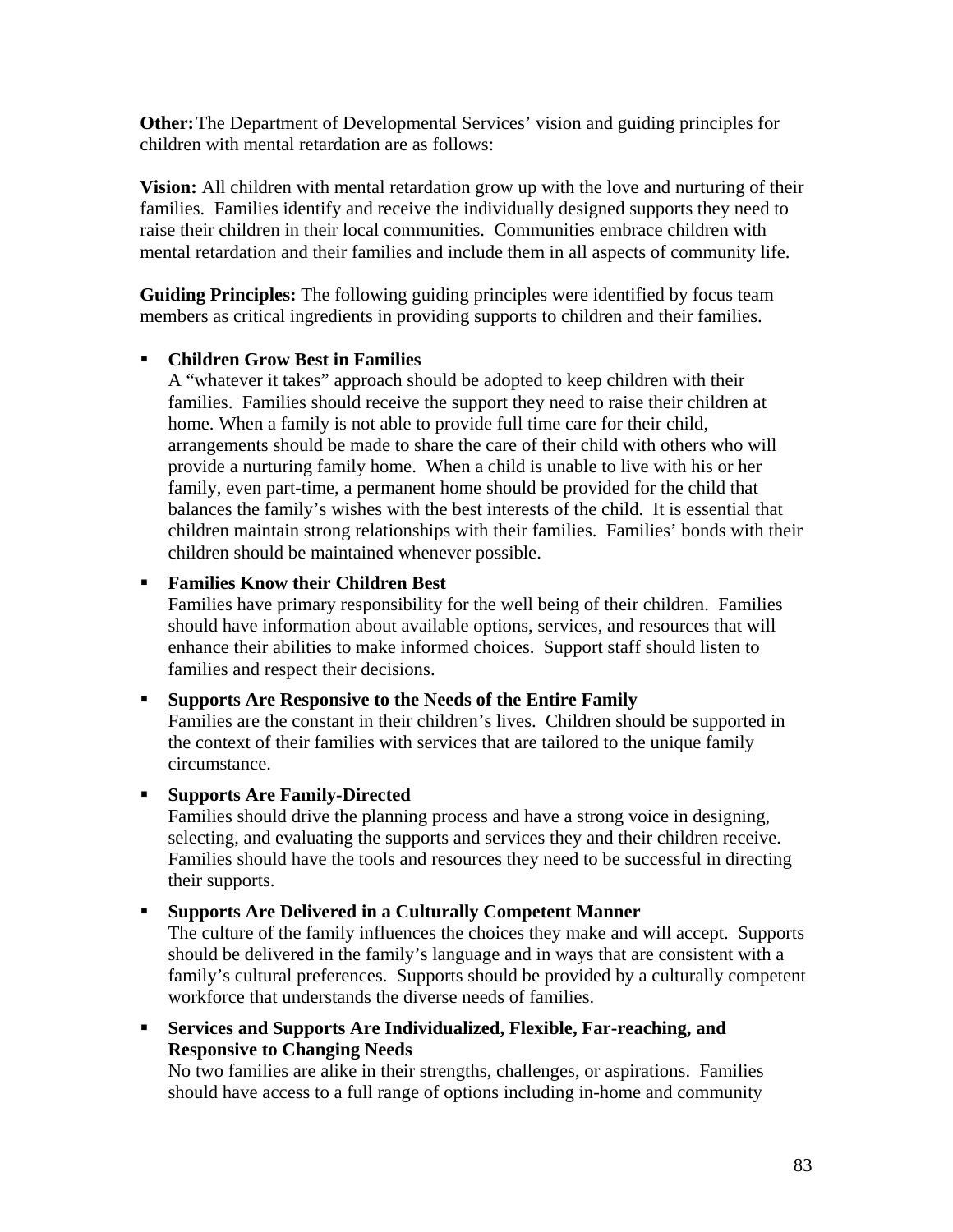supports that are uniquely tailored to their needs. Supports should be easily accessible and sufficiently available to make a difference. Supports should be available before a crisis arises, but if an emergency does arise, families want some sense of security that help will be there when they need it. Supports should be flexible to meet the changing needs of families in a timely way.

### **Families and Children Receive Supports and Services in Their Community of Choice**

Families want their children to be welcome participants in their own communities. They want their children to be able to access the same formal and informal supports available to children who do not have disabilities. Assistance should be available to help families to use and strengthen their natural supports, connect with their communities, and develop new resources. Families should be assisted to reach out to other families for networking, and to work on community building and workforce development issues. Supports should promote the integration and inclusion of children with mental retardation in the daily life of the community.

### **Supports Are Designed to Maximize Families' Competencies**

Families should be supported to make decisions about needed supports and services and to direct the provision of those services. Professionals and others should promote the competencies of families and provide any tools necessary to assist families including leadership, networking, and advocacy skill development that will prepare families to advocate for new or enhanced supports.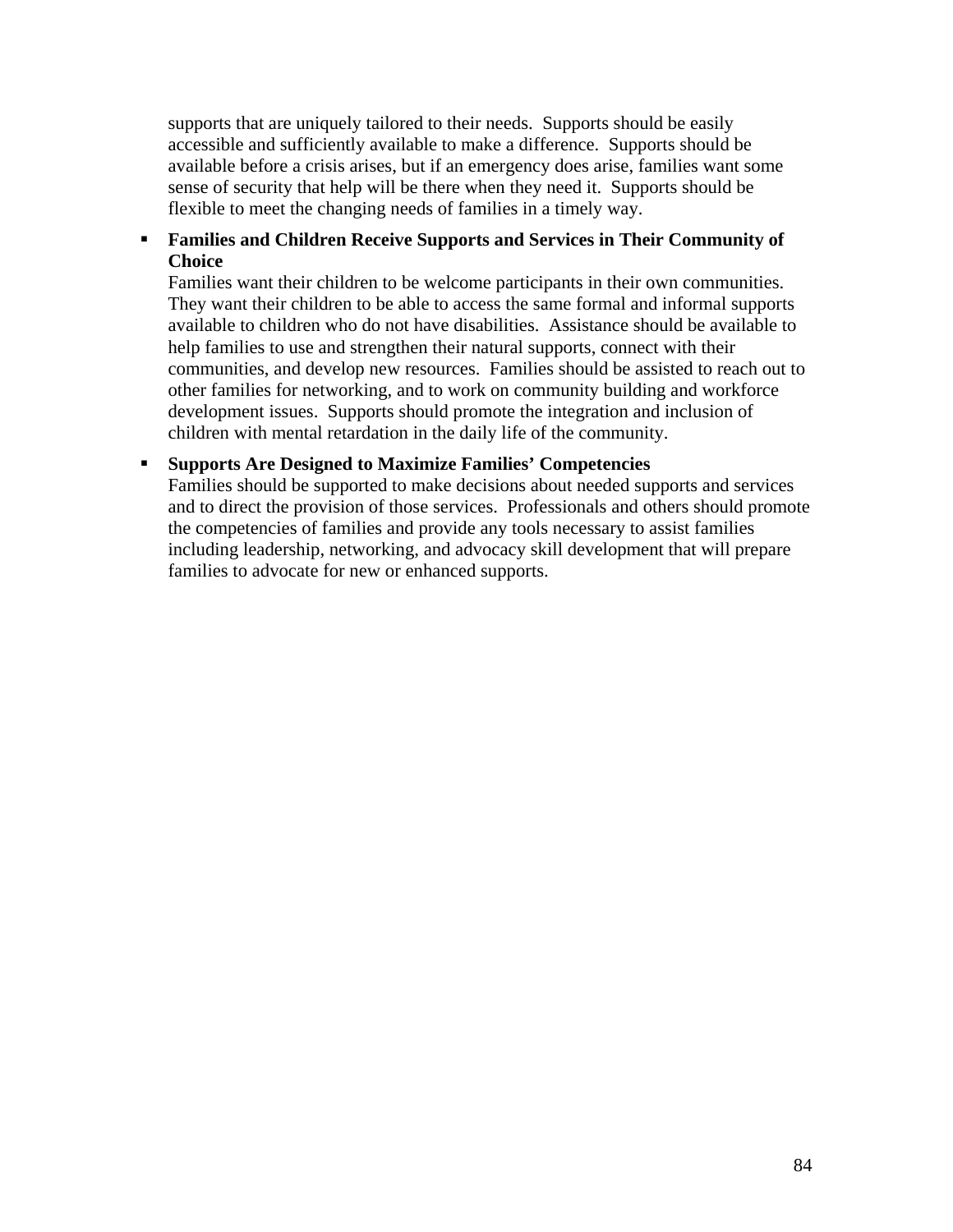# **Department of Education**

**Program Name:** Even Start Family Literacy Program

**Program Purpose**: To break the cycle of poverty and illiteracy for low-income families.

**Program Description**: Even Start is a federally-funded program that provides intensive family literacy services that involve parents and children in a cooperative effort to help parents become full partners in the education of their children and assist children in reaching their full potential as learners. Even Start helps break the cycle of poverty and illiteracy by improving the education opportunities of families most in need in terms of poverty and illiteracy by integrating early childhood education, adult literacy or adult basic education, and parenting education into a unified family literacy program. Local programs are implemented through cooperative projects that build on high-quality existing community resources, creating a new range of services for low income children and parents.

Even Start helps children and families achieve the academic standards set forth by the state and uses instructional programs that are based on scientifically-based reading research to:

- enrich language development, extend learning, and support high levels of educational success for children birth to age seven and their parents;
- provide literacy services of sufficient hours and duration to make sustainable changes in a family;
- provide integrated instructional services for families, where children and their parents learn together to develop habits of life-long learning; and
- support families committed to education and to economic independence.

**Service Level:** During the 2006-07 period, Even Start in Connecticut operated with 6 programs serving high-need areas of Danbury, Middletown, Stamford, Windham, New London, Middletown and Shelton. Programs served 149 Even Start families (153 adults and 181 children) through early childhood education, adult education, and parenting classes. The number of programs supported has dropped significantly from a previous service level of 11 programs.

### **Performance Based Standards:**

- 1. It is expected that 50% to 65% of the Even Start children birth through age five will meet the reading readiness standards for their age group.
- 2. It is expected that 40% or more of the adults will meet adult literacy goals in ABE or ESL reading and 60% of the adults in a high school diploma or GED program will make progress toward attaining a diploma.
- 3. It is expected that 40% to 60% of the parents will meet standards for skill development in family literacy such as reading to child, borrowing books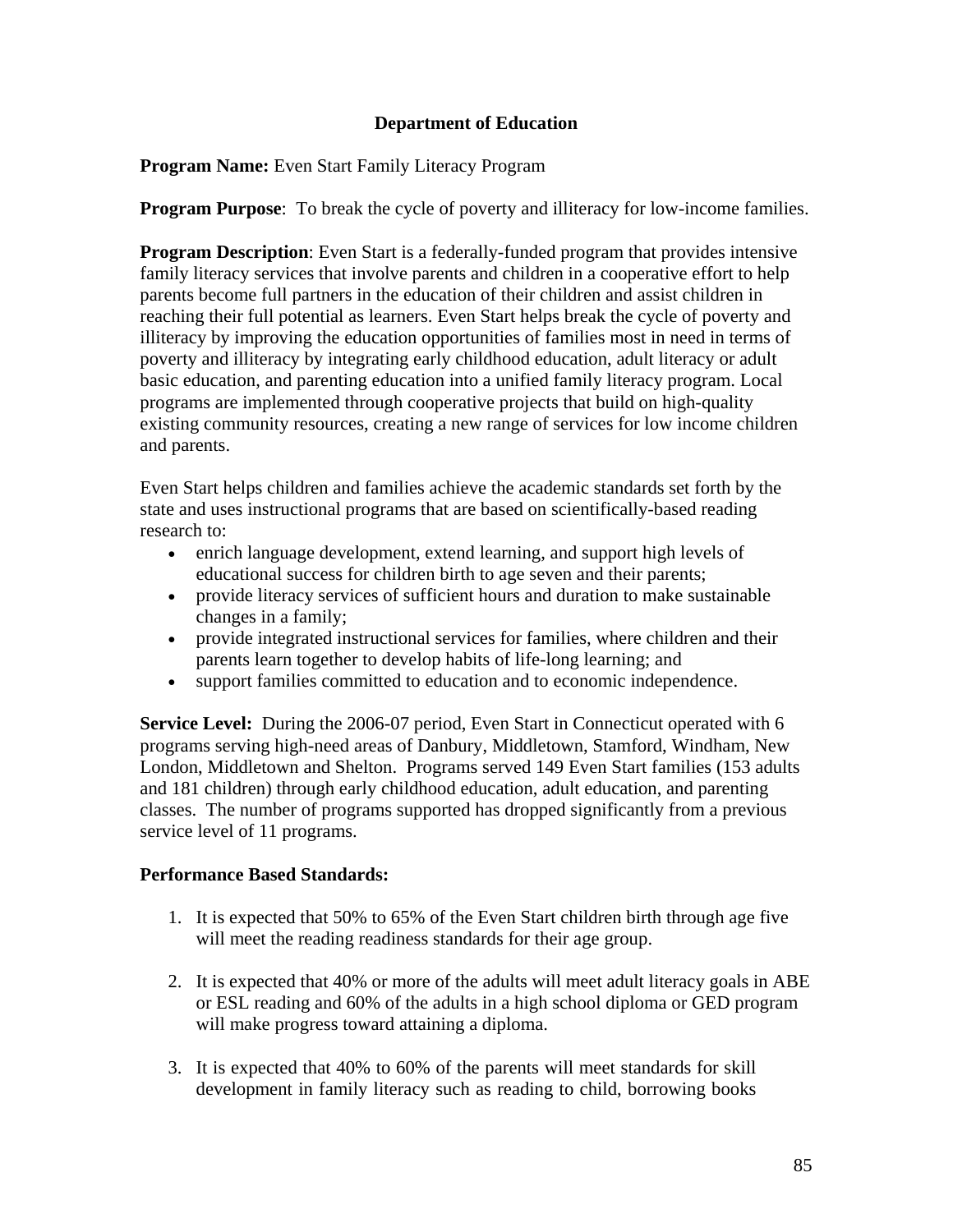from the library or other sources, encouraging children to read with them at home, etc.

**Performance-Based Accountability**: Even Start is required to contract for local program evaluation. All programs must report on quality, attendance and outcomes as well as meet state standards or performance indicators of success in early childhood, adult education and parenting education. Outcomes, attendance and quality assurance standards are reviewed on a monthly and an annual basis at the local and state level. Programs must also develop local objectives that are measurable and demonstrate the quality of their program and outcomes, monthly attendance of each child and adults. Local evaluation requires a visit 3-5 times per year to review early childhood records, lesson plans and observation of instruction, focus groups with staff and adults, etc.

\_\_\_\_\_\_\_\_\_\_\_\_\_\_\_\_\_\_\_\_\_\_\_\_\_\_\_\_\_\_\_\_\_\_\_\_\_\_\_\_\_\_\_\_\_\_\_\_\_\_\_\_\_\_\_\_\_\_\_\_\_\_\_\_\_\_\_\_\_\_\_\_

**Program Name:** Early Childhood Program (School Readiness)

**Program Purpose:** To enhance the quality of programs providing school readiness or child day care services

# **Program Description:**

- To significantly increase the number of accredited and/or approved spaces for young children in order to provide greater access to high-quality programs for all children;
- To significantly increase the number of spaces for young children to receive fullday, full-year child care services to meet family needs and to enable parents to become employed;
- To establish a shared cost for such early care and education programs among the state and its various agencies, the communities and families and;

All programs must receive National Association for the Education of Young Children (NAEYC), Head Start, New England Association of Schools and Colleges (NEASC) or Montessori accreditation within three years of initial funding and must maintain such accreditation for continued funding to ensure high-quality programs for all children. Communities must offer a range of options regarding the length of program day and year in order to meet the needs of families. Families are offered a sliding fee scale as a means of providing affordable high-quality early education programming.

**Service Level**: During 2006/2007, a total of 58 towns/school districts in Connecticut served 8,732 children in 19 priority school districts and 39 competitive districts.

**\_\_\_\_\_\_\_\_\_\_\_\_\_\_\_\_\_\_\_\_\_\_\_\_\_\_\_\_\_\_\_\_\_\_\_\_\_\_\_\_\_\_\_\_\_\_\_\_\_\_\_\_\_\_\_\_\_\_\_\_\_\_\_\_\_\_\_\_\_\_\_\_** 

# **Performance Based Standards:**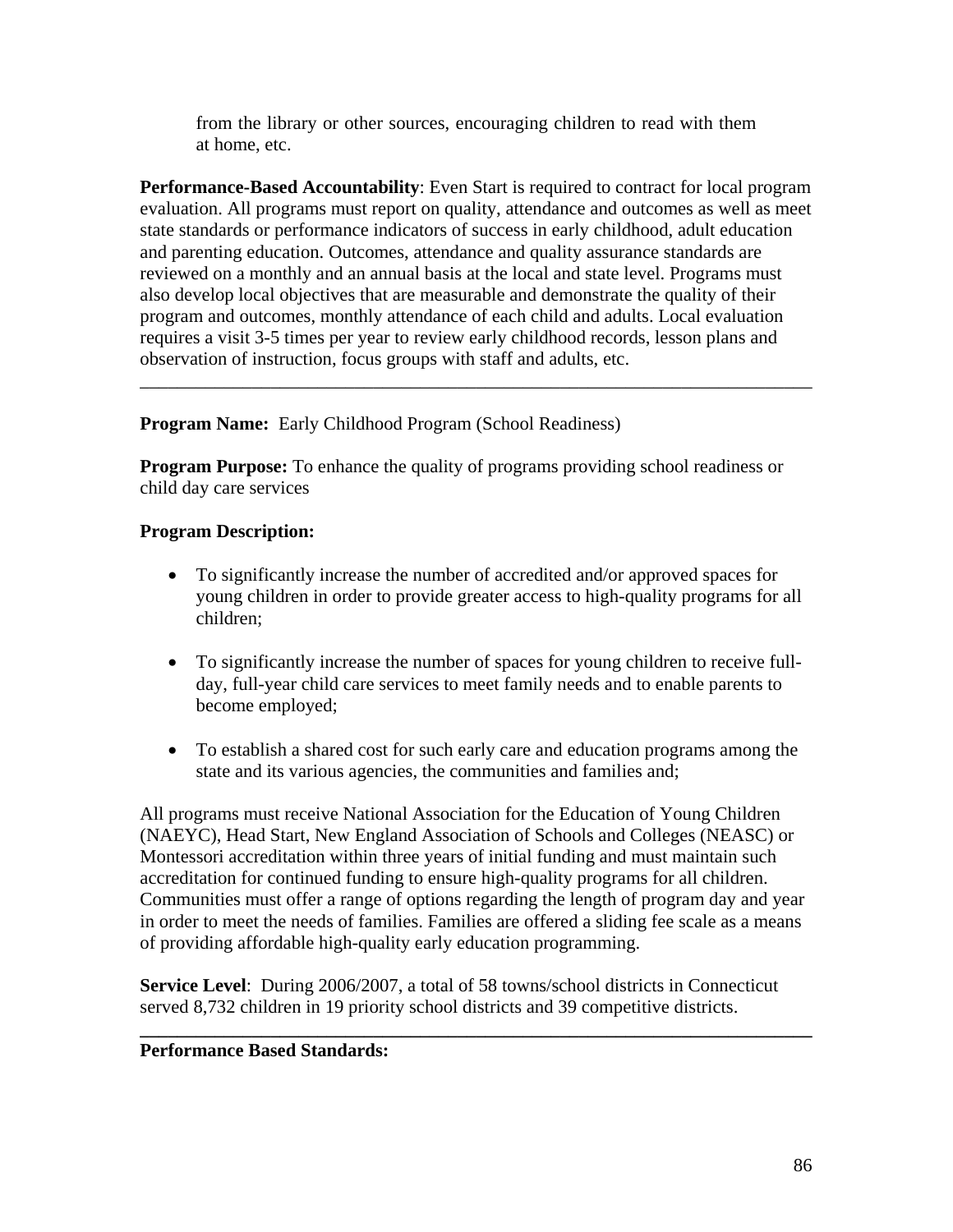- 1. Quality preschool services are available for 100% of eligible children in priority school districts.
- 2. By 2015 every School Readiness classroom will have a teacher with a bachelors degree or higher.
- 3. All of the School Readiness Programs are accredited or approved under the recognized systems.

**Performance-Based Accountability**: School readiness programs are based on ten (10) quality components and provide supports and services for collaboration with community agencies, health, nutrition, parent education and services, transition to kindergarten, professional development that includes training in emerging literacy and diversity, family literacy, child and program evaluation, a sliding fee scale and a non-discriminatory admissions process. The plan to implement these supports and services is described by each school readiness program in their RFP application. The program's adherence to the quality components is reported through the Connecticut School Readiness Preschool Program Evaluation System (CSRRPES), as well as state monitoring visits and quarterly Community Liaison site visits. These reports focus on the program's implementation of the services and emphasize collaboration with outside service providers in order to support the individual needs of families in the context of their community.

*Agency goals as well as strategies, methods, outcomes and measures of effectiveness are referenced in the Connecticut State Board of Education's Five-year Comprehensive Plan for Education 2006-2011.* 

# **Long-Term Agency Goal #1**

**Goal: High-quality preschool education for all students,** including preschool programs aligned with *Connecticut's Preschool Curriculum Framework and Preschool Assessment Framework* and linked to the *Connecticut Framework: K-12 Curricular Goals and Standards.* This will require alignment of research-based curriculum implemented by high-quality teachers in preschool through Grade 3, with a monitoring and assessment system aligned to the state standards.

**Strategies and Methods**: The State Board of Education will take the necessary steps to support the following state actions to address this priority:

- Provide funding for high-quality preschool education for all 3- and 4-year-old children living in high-need districts, as well as those children most in need throughout the state
- Provide incentives to districts to assume increased responsibility for highquality preschool education
- Increase funds to existing state programs, such as School Readiness and Head Start, to support high-quality preschool education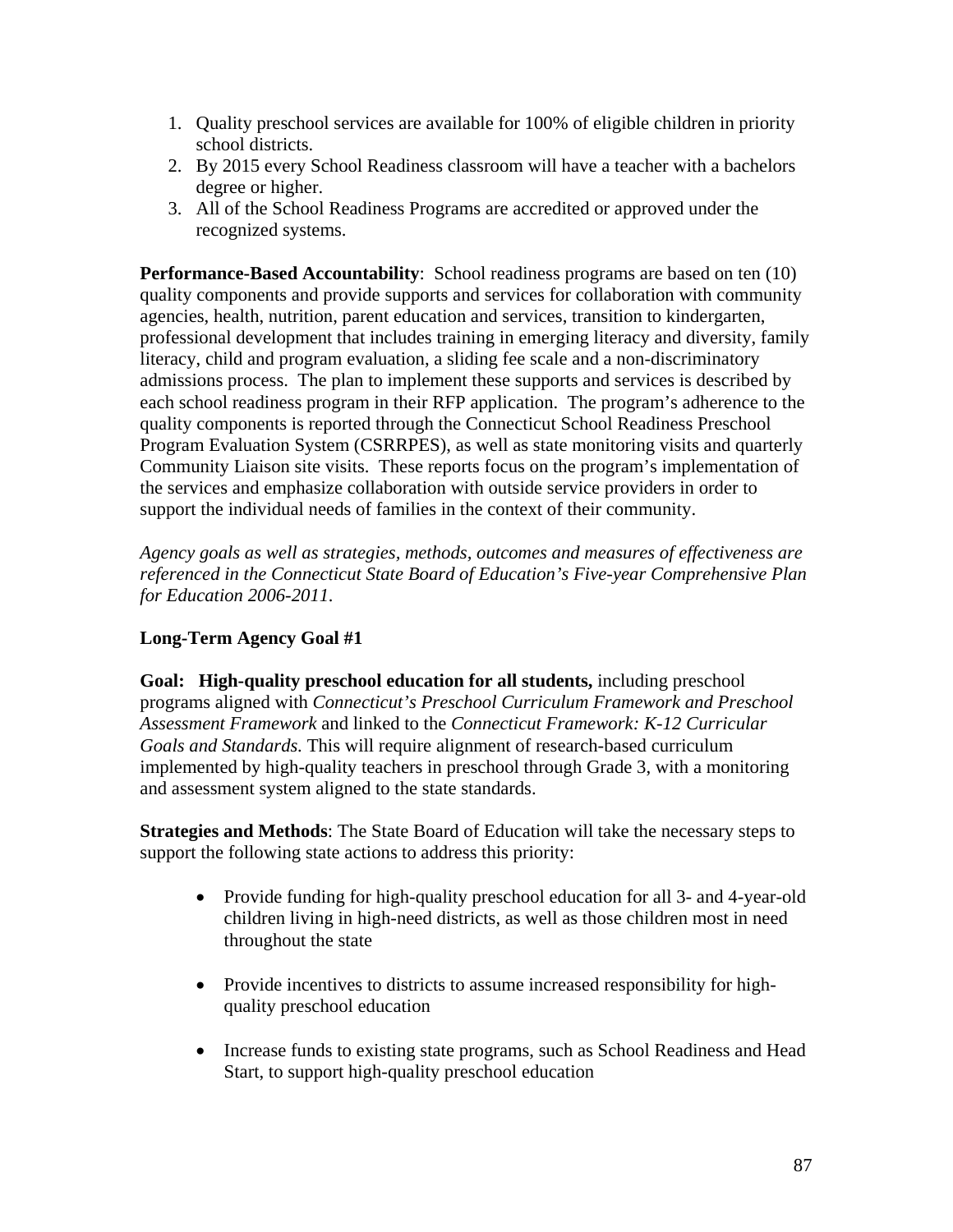- Revise current statute to increase funding for both school construction and the child-care facilities loan funds to expand capacity for preschool education
- Provide assistance to enable children of families most in need to receive a high-quality preschool education
- Collaborate with Connecticut higher education to establish a seamless system between two- and four-year programs to prepare high-quality early childhood educators
- Collaborate with Connecticut higher education institutions to provide incentives, such as scholarships, tuition waivers and forgivable loans, to candidates seeking an early childhood credential
- Expand early childhood educator preparation programs to allow alternate forms of obtaining a required credential, such as distance learning, off-campus and satellite learning centers, employment based and credit-granting courses, and supervised practicum; emphasis will be placed on increasing minority candidate participation
- Provide ongoing, systematic professional development in the use of *Connecticut's Preschool Curriculum Framework* and *Preschool Assessment Framework* to ensure that all early childhood educators have the knowledge and skills to prepare children for future school success
- Collaborate with the Department of Public Health to modify the role of the education consultant to support early childhood educators in effective instructional practices consistent with *Connecticut's Preschool Curriculum Framework* and *Preschool Assessment Framework*
- Establish a system of monitoring and technical assistance to support effective instructional practices consistent with *Connecticut's Preschool Curriculum Framework* and *Preschool Assessment Framework* and aligned with the *Connecticut Framework: K-12 Curricular Goals and Standards*
- Support the design and implementation of a developmentally appropriate measure of children's readiness for and progress in kindergarten

**Outcome and Measures of Effectiveness:** The expected outcome is a high-quality preschool education for all young children in Connecticut. The following indicators will serve as measures of success:

• More children will participate in high-quality, state-funded preschool programs, and there will be greater access to high-quality preschool programs statewide.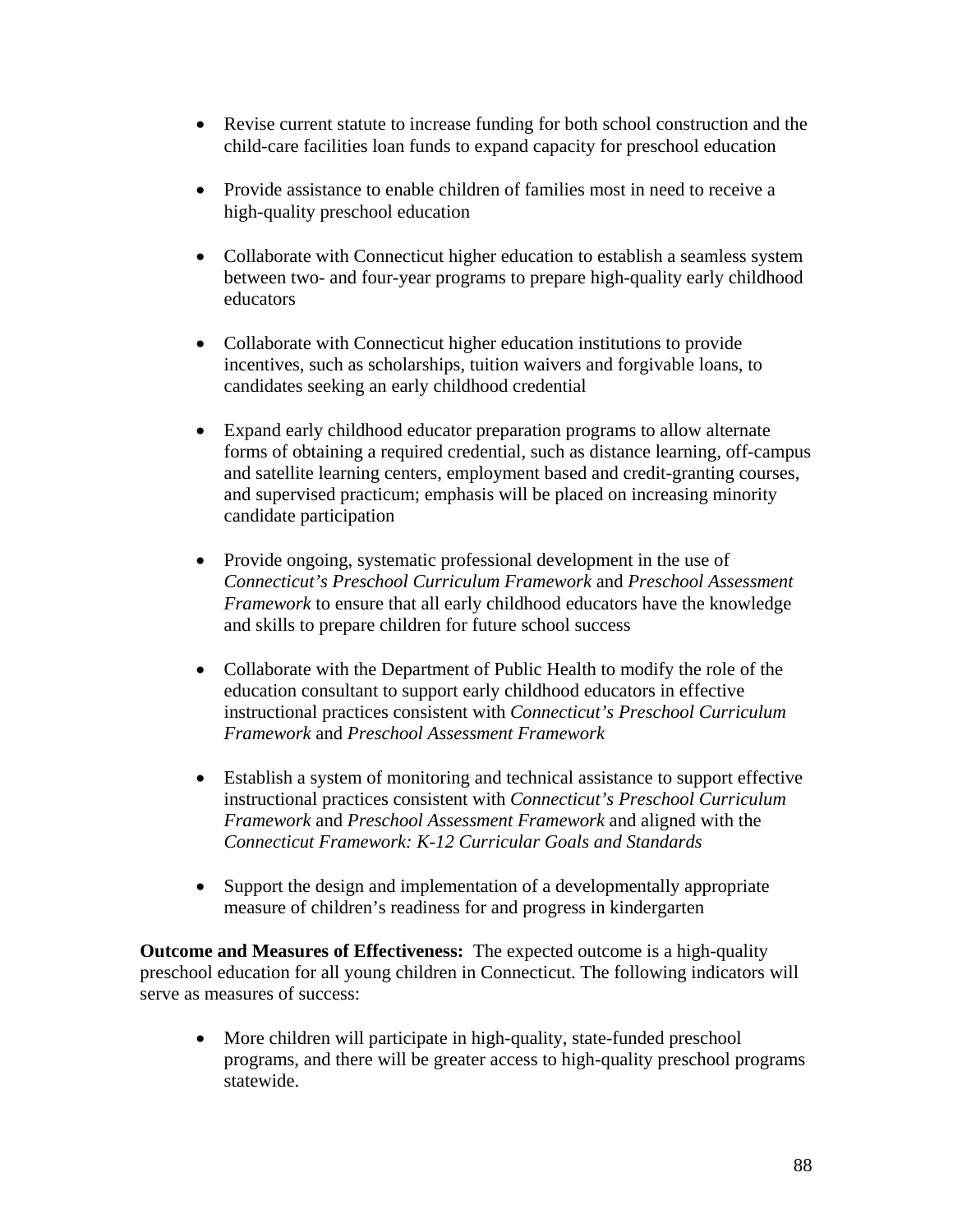- More teachers will have specialized credentials in early childhood education and the skills and knowledge to provide a high-quality preschool education.
- All preschool programs will include a rigorous curriculum and an assessment system aligned to *Connecticut's Preschool Curriculum Framework* and *Preschool Assessment Framework.*
- Children who participate in all preschool programs will enter kindergarten fully prepared for further learning in literacy and numeracy.
- All children will have competencies in areas that support their learning and academic success, which include physical and motor development, creative and aesthetic expression, and personal, social and emotional skills.

# **Long-Term Agency Goal #2**

**Goal: High academic achievement of all students in reading, writing, mathematics and science,** with a focus on students in high-need schools and districts. High achievement will result only if all students are *expected* to achieve at high levels and have equal access to challenging curriculum and instruction, and adequate and equitable resources; and are taught by excellent educators who believe that all students, regardless of race, gender, ethnicity or socioeconomic status, can achieve at high levels.

**Strategies and Methods**: The State Board of Education will take the necessary steps to support the following state actions to address this priority:

- Develop model curriculums in reading, mathematics and science for prekindergarten through Grade 8
- Develop model curriculums for algebra and geometry
- Provide training and technical support for educators in the implementation of curriculums and monitor implementation in high-need districts
- Develop formative assessments, aligned to model curriculums, and provide training in the use of formative assessments
- Require low-performing districts to administer formative assessments in reading, writing, mathematics and science at all grade levels and use the information to improve instruction
- Establish incentives to attract, support and retain highly qualified and effective teachers in high-need districts, with priority given to attracting minority teachers
- Support "grow-your-own" programs in high-need districts by identifying (1) mentors for classroom-based support programs to increase teacher retention,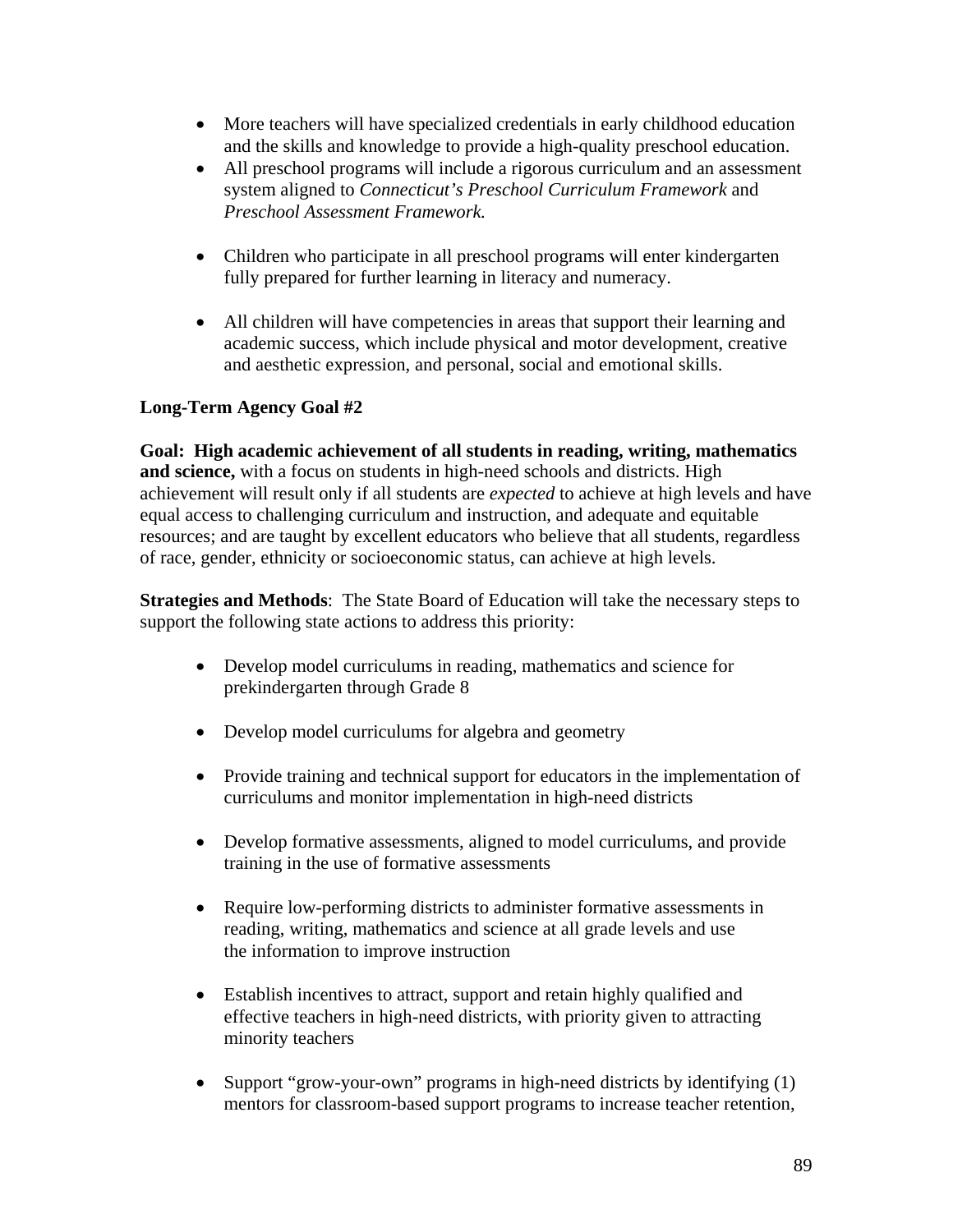(2) outstanding paraprofessionals to become certified teachers and (3) teachers who exhibit strong leadership skills to become school leaders/administrators

- Provide communication and outreach to middle and high school students from high-need districts on incentives available after high school graduation to those who attend educator preparation programs in Connecticut
- Collaborate with higher education in Connecticut to provide tuition assistance to students most in need to pursue teaching careers in mathematics and science
- Conduct a comprehensive evaluation of all components of the BEST Program and implement appropriate changes based on evaluation findings to ensure that all beginning teachers provide high-quality, effective instruction
- Develop and provide an induction program for all new administrators, beginning in high-need districts
- Establish pilot programs for extended learning opportunities beyond the regular school day and year, such as before- and after-school programs, weekend programs, tutoring, homework help and summer school, with expansion to additional schools based on results of the pilot
- Align pre-service training with the National Council for Accreditation of Teacher Education (NCATE) standards on partnering with families and communities
- Provide professional development to school and district staff members in developing effective school-family- community/business partnerships based on State Board of Education standards
- Continue to expand the Connecticut Accountability for Learning Initiative (CALI) and support schools and districts identified by the No Child Left Behind Act (NCLB) in Year 3 of "in need of improvement" by:
	- o requiring school-wide instructional assessment by an external evaluator;
	- o requiring the review of reading and mathematics curriculums in these districts and, if not standards-based, requiring implementation of State Department of Education model curriculums;
	- o requiring on-site coaching of superintendents and principals in these districts, using as coaches administrators with records of high student achievement;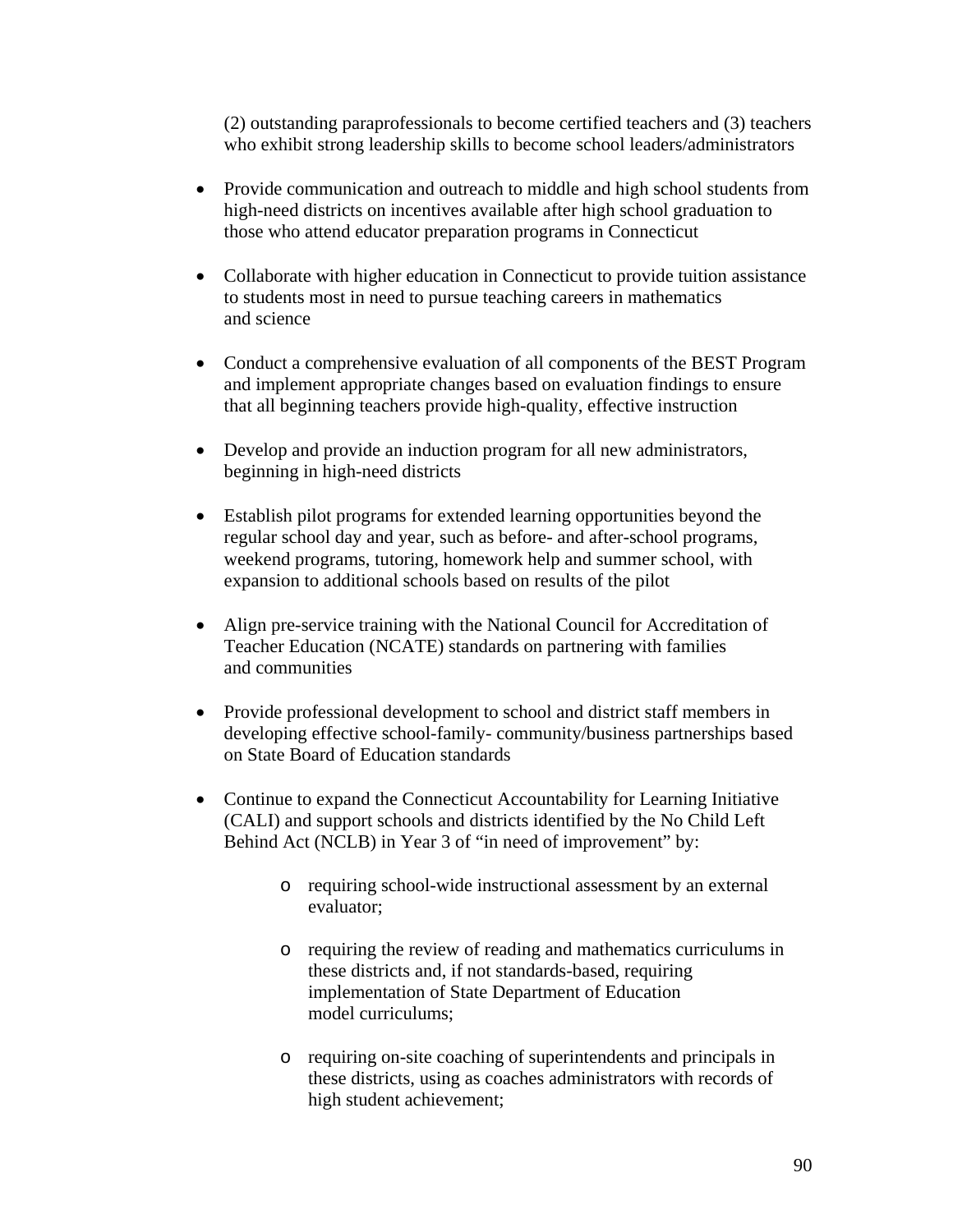- o requiring leadership training for superintendents and principals in these districts in developing and implementing highlevel instruction in reading and mathematics across all grade levels;
- o requiring the use of formative assessments in each of these districts to improve instruction; and
- o requiring the use of a longitudinal data system to track student indicators having direct impact on student achievement

**Outcome and Measures of Effectiveness:** The expected outcome for each of these actions is increased achievement of all students and a significant closing of the achievement gap in reading, writing, mathematics and science.

The following indicators, which are closely linked to student achievement, will serve as measures of success:

- Curriculums aligned to the *Connecticut Framework: K-12 Curricular Goals and Standards* implemented in every school.
- District implementation of the full range of assessment options available, including common grade-level or subject-area assessments, benchmark assessments and formative classroom assessments.
- Increased teacher retention rates and the number of minority teachers in highneed districts.
- Increased retention of high-quality, new administrators in high-need districts.
- Enhanced BEST Program so all beginning teachers are provided the necessary support for effective teaching of all students.
- Fewer districts and schools identified as "in need of improvement" and "in need of corrective action".
- Implementation of a data system to measure student growth longitudinally.
- Significant increases in reading, writing, mathematics and science achievement within one year at schools with pilot programs for extended learning opportunities.
- Increased family participation in the planning and improvement of school programs.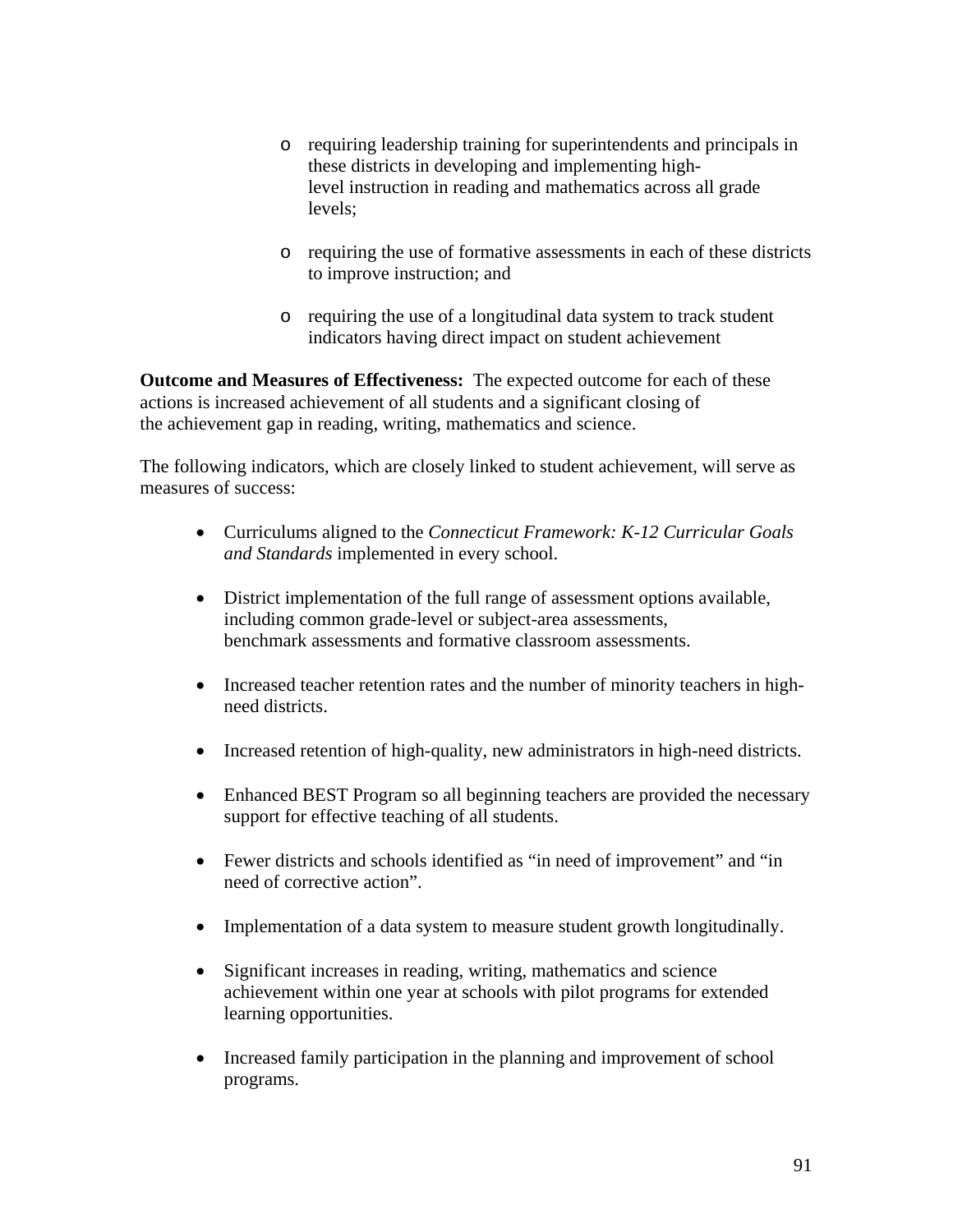- Increased support to families for supporting children's learning at home.
- Improved district policies on school-family-community/ business involvement and consistent implementation of these policies.

# **Long-Term Agency Goal #3**

**Goal: High school reform,** so all students graduate and are prepared for lifelong learning and careers in a competitive, global economy. This will require all high schools to provide a rigorous, literacy-based curriculum linked to authentic, real-life experiences; performance-based assessments; a school climate in which personal and social responsibility is practiced; and school-business partnerships that offers students tangible knowledge and experience.

**Strategies and Methods**: The State Board of Education will take the necessary steps to support the following state actions to address this priority:

- Increase graduation requirements to reflect the skills needed to ensure success in a global society
- Establish competencies stating what students should know and be able to do upon graduation from Connecticut's high schools in order to be successful in postsecondary activities, and require districts to align local graduation requirements with the established competencies
- Ensure that all districts develop and implement rigorous, standards-based curriculums to meet the changing needs of the workplace, technology and a global economy
- Allow standards-based alternatives for demonstrating knowledge, skills and understanding as a way to earn high school and/or college credits
- Require access to meaningful out-of-school learning experiences for all students
- Develop strategies to reduce the number of students who are suspended from and/or drop out of high school, including alternate programs for students most in need
- Create and sustain a data warehouse to track students' performance from preschool through college
- Attract, support and retain highly effective secondary school administrators to meet the challenges and demands of redesigning Connecticut's high schools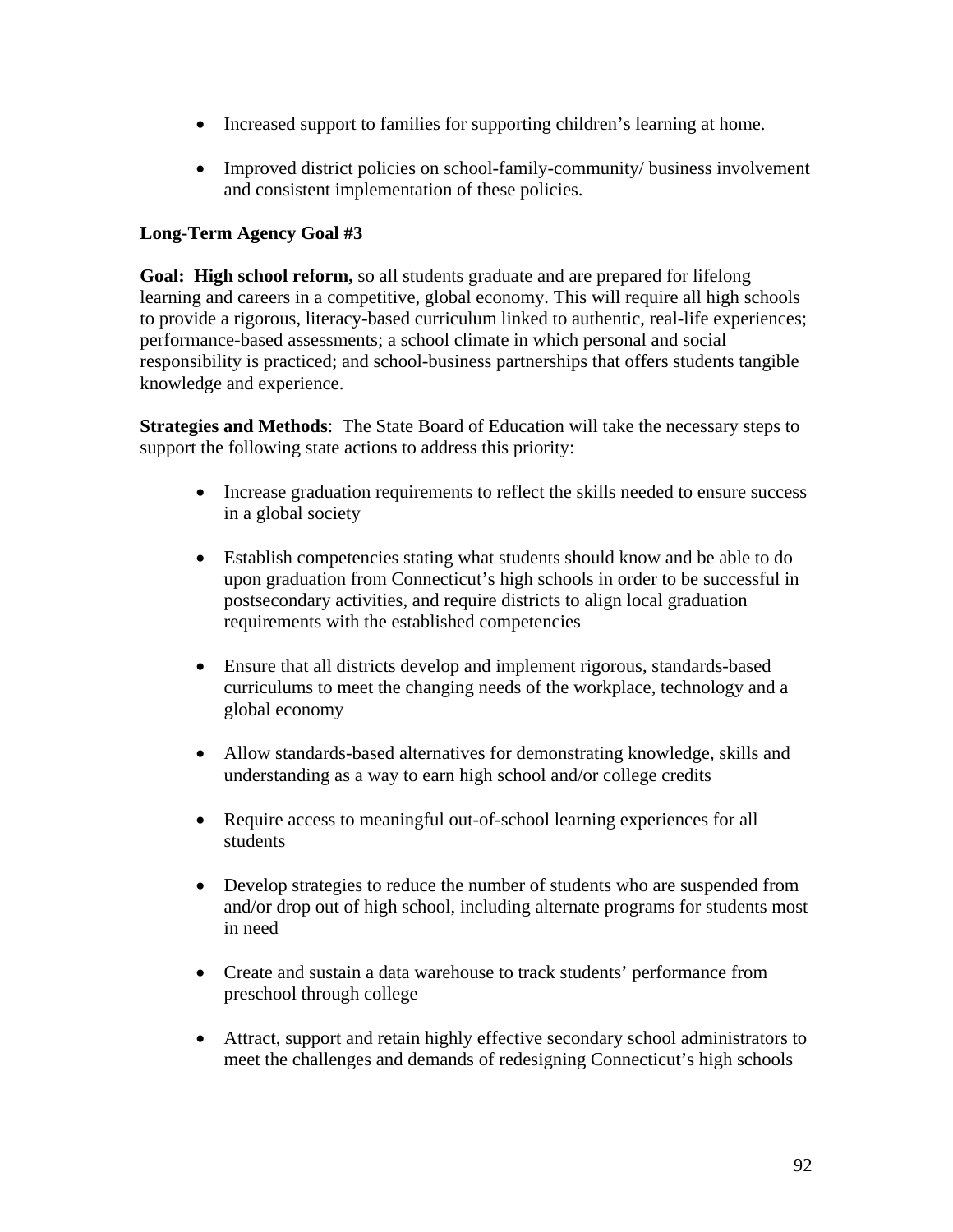• Require that all students have a personal education plan that includes career development, in- and out-of-school coursework and/or activities, and transition to postsecondary education and/or the workplace

**Outcomes and Measures of Effectiveness:** All Connecticut high schools will be redefined using the research-based standards in the *Framework for Connecticut's High School: A Working Guide for High School Redesign.* The expected outcome from the preceding action is to have every student graduate from high school prepared for college and work.

Each high school will fully prepare students when the following are in place:

- a clear mission defining what it seeks to achieve;
- a rigorous, standards-based curriculum;
- a strong school community focused on the school's mission and high expectations for student learning;
- a small, safe, personalized and positive learning environment;
- embedded professional development with the single purpose of improving teaching and learning;
- a system using accurate data to inform and transform teaching, learning, leadership and management practices; and
- learning opportunities for all students that extend into the community.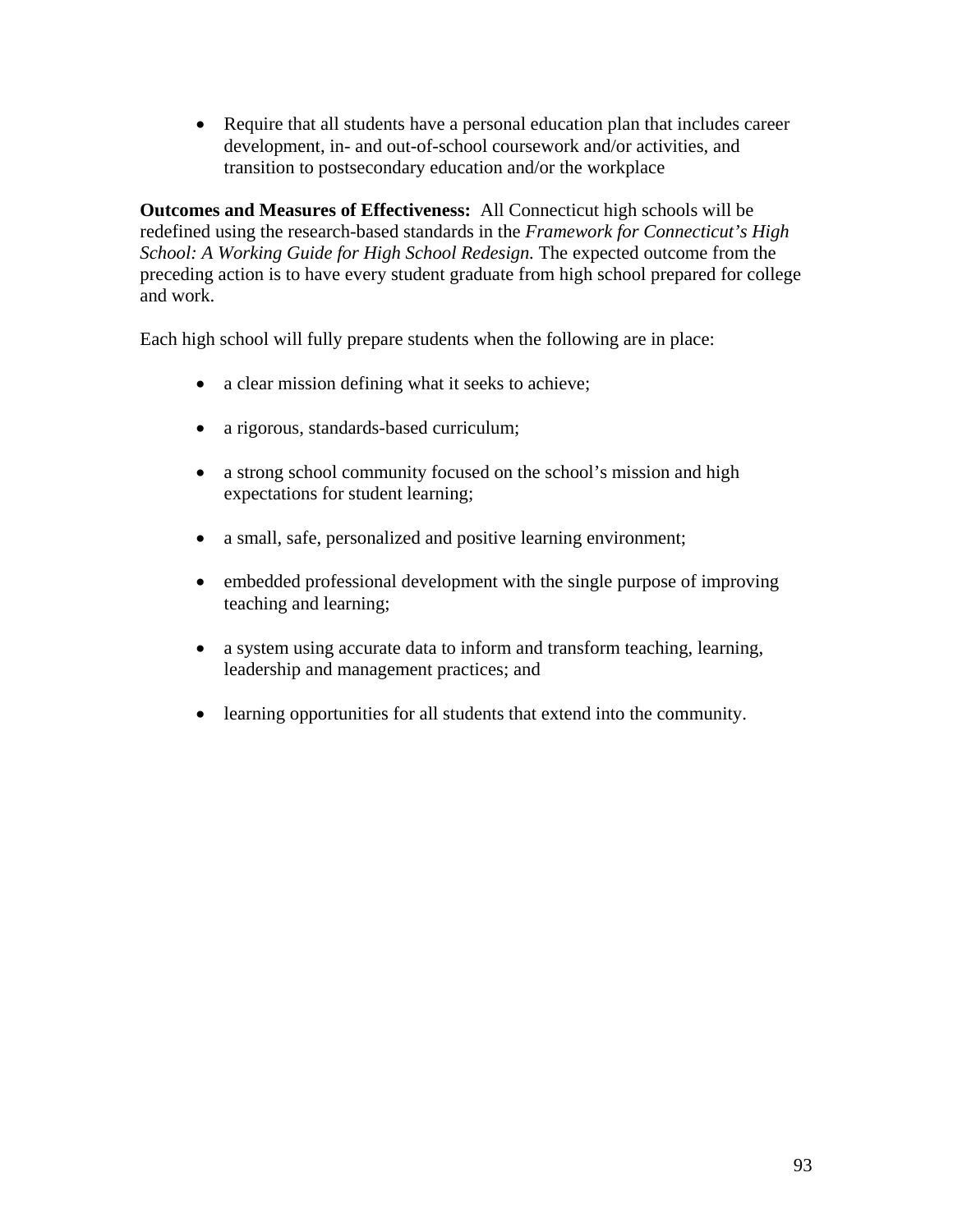### **Department of Mental Health & Addiction Services**

**Program Name:** Best Practices Initiative

**Program Description**: 14 statewide funded projects that apply science and researchbased programs to populations across the life cycle. These science-based community prevention programs are designed to enhance the lives of adults and children and encourage family, peers, neighbors and others to become involved.

Utilizing multiple Substance Abuse and Mental Health Services Administration-Center for Substance Abuse Prevention (SAMHSA-CSAP) strategies, Best Practice programs focus on positive youth development; alcohol, tobacco and other drug education; healthy decision-making skills and recreation. Programming is varied and in many cases multipronged, but most target needy or otherwise at risk youth. Several programs incorporate academic support, peer leaders or mentors and many emphasize family development and parenting skills. Youth-led participatory research, training for professionals working in youth-serving organizations, and education, enrichment and respite services for grandparents and custodial relative caregivers are also represented.

The Best Practices engage youth, families, schools and communities in Danbury, Enfield, Hartford, Middletown, Milford, New Britain, New Haven, New London, Plainville, Torrington, Westport, Windham and surrounding municipalities in alternative activities, community-based processes, education, information dissemination, and problem identification and referral.

**Number of children and families served:** In SFY 07, 3,231 youngsters between 0-11 years old; 4,150 youth between 12 and 17 years-old; 21,497 young people between 18-24 years old; and 5,155 individuals 25 years and older were served by Best Practices programs

**Program Name:** Local Prevention Council Programs

**Program Description**: The Local Alcohol, Tobacco and Other Drug Abuse Prevention Council Grant Program (LPCP) initiative supports the activities of local, municipal-based alcohol, tobacco, and other drug (ATOD) abuse prevention councils. The intent of this grant program is to facilitate the development of ATOD abuse prevention initiatives at the local level with the support of chief elected officials. The specific goal of this grant initiative is to increase public awareness focused on the prevention of ATOD abuse, and stimulate the development and implementation of local substance abuse prevention activities primarily focused on youth through 120 local municipal and town councils serving the 169 towns and cities in Connecticut.

Local Prevention Councils (LPCs) are advisory and coordinative in nature and reflective of each community's racial/ethnic, political, and economic diversity. Councils may include representation from professionals working in the prevention field in general and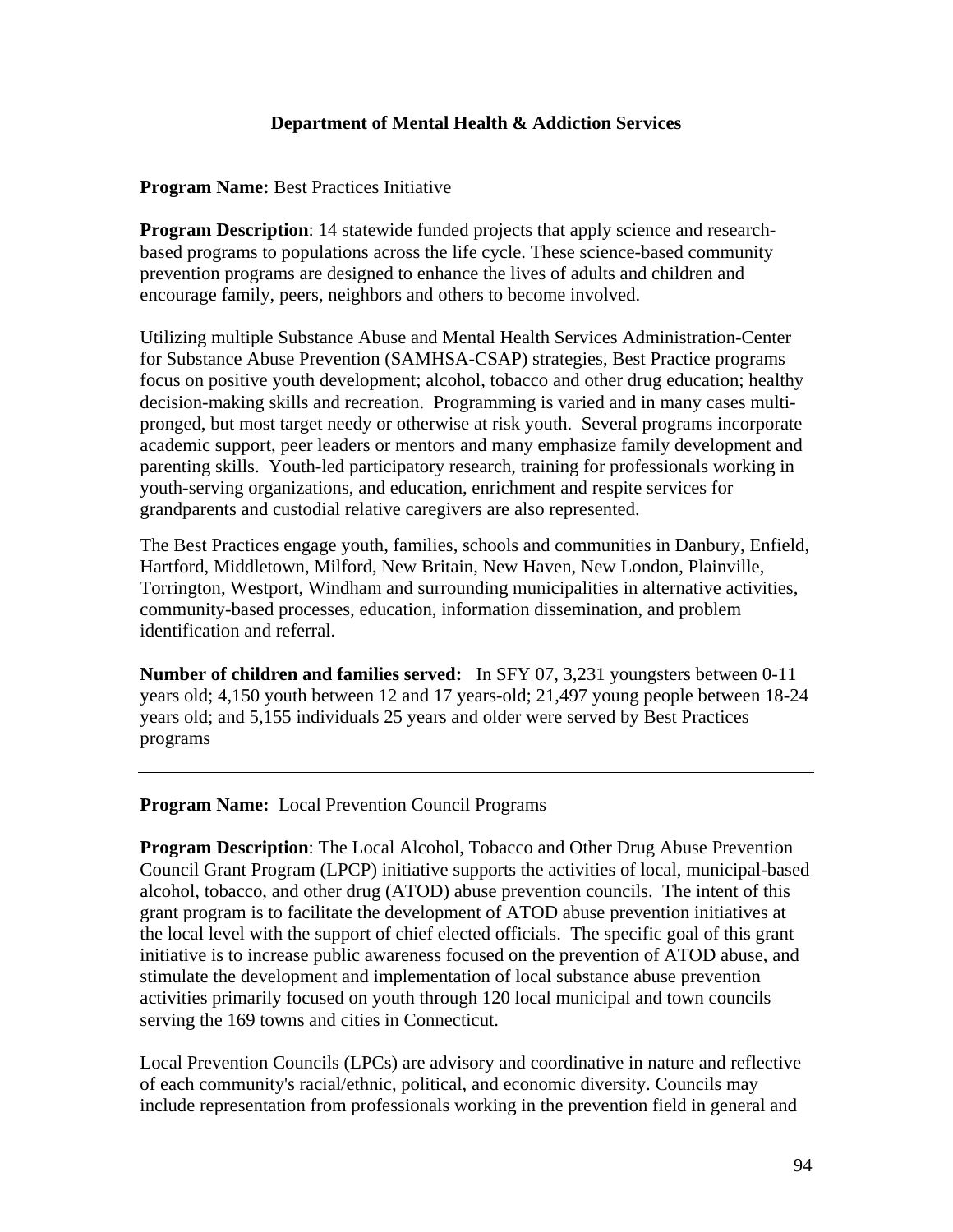ATOD abuse prevention in particular, including representation from volunteer groups whose activities focus on ATOD abuse prevention. Additionally, council membership may include a cross-section of the community which it will serve including city/town agencies, organizations, communities and ethnic groups, parents, media, business, senior citizens, health care sector, etc., concerned with prevention issues. The LPCP initiative is designed to: 1) support the on-going prevention activities of established councils; 2) support specific prevention projects of local councils; and 3) support activities that increase public awareness of the problem of ATOD use and abuse.

**Number of children and families served:** In SFY 07, 117,500 individuals were served including 49,500 between 0 and 11 years old; 51,500 between 12 and 17years old; 8,000 between 18 and 24 years old and 8,500 age 25 and older. These individuals included a mixture of children, family members, and community professionals.

**Program Name:** Strategic Prevention Framework State Incentive Grant (SPF SIG)

**Program Description**: The SPF SIG program is designed to help grantees build a solid foundation for delivering and sustaining effective substance abuse services in order to: prevent the onset and reduce the progression of underage drinking and related problems in communities, and build prevention capacity and infrastructure at the state and community levels.

The overall purpose of the CT SPF Initiative is to develop a comprehensive Prevention Strategy for delivering and implementing effective substance abuse prevention services. The initiative serves as a blueprint for State and community partners to apply the federal Center for Substance Abuse Prevention's (CSAP) Strategic Prevention Framework towards creating healthy communities for everyone. Twenty eight communities throughout the state including campuses, municipalities and youth serving agencies utilize the SPF blueprint to conduct needs assessments, develop community capacity, develop strategic plans, implement programs, policies and practices identified in the plans and evaluate their outcomes.

**Number of children and families served:** A total of 13,529 children, family and community members, and prevention professionals were served in SFY 07. Of this number 150 were between 0-11 years old; 4,753 between 12 and 17years old; 1,897 between 18 and 24 years old; and 6,729 age 25 and older.

# **Program Name:** CT Youth Suicide Prevention Initiative

**Program Description**: Develop and implement comprehensive, evidence-based youth suicide prevention and early intervention strategies that may be maintained over time and expanded throughout Connecticut. This initiative builds on the recommendations of the Connecticut Interagency Suicide Prevention Network, the 2005 Connecticut

**\_\_\_\_\_\_\_\_\_\_\_\_\_\_\_\_\_\_\_\_\_\_\_\_\_\_\_\_\_\_\_\_\_\_\_\_\_\_\_\_\_\_\_\_\_\_\_\_\_\_\_\_\_\_\_\_\_\_\_\_\_\_\_\_\_\_\_\_\_\_\_\_**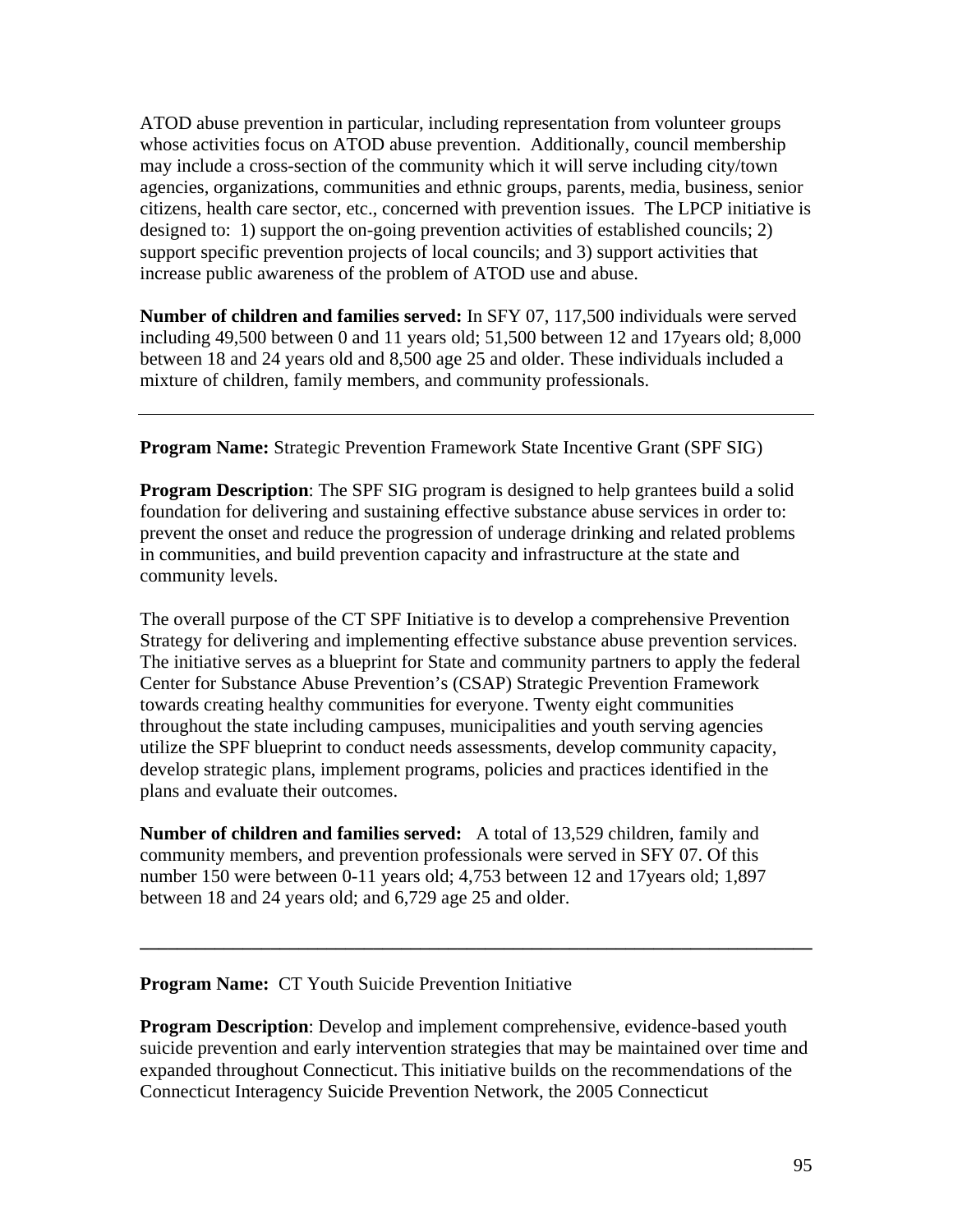Comprehensive Suicide Prevention Plan, the Connecticut Youth Suicide Advisory Board, and the CT Mental Health Transformation Initiative. It specifically addresses Goal 1.2 of the President's New Freedom Commission on Mental Health, the need to advance and implement a national strategy for suicide prevention.

Key components of the project are to: 1) Support the use of the science-based "Signs of Suicide" (SOS) Program, the Question, Persuade and Refer Gatekeeper Model, and the College Response Model in selected middle and high schools and CT State Universities (CSU); 2) Expand the existing DCF-sponsored training program for foster and adoptive parents, school nurses, parent/teacher organizations, youth service bureaus, and juvenile justice personnel in recognizing the signs and symptoms of suicidality and depression; and 3) Design and pilot the implementation of a model program to increase the availability, accessibility, and linkages to mental health treatment by embedding services in school-based health and community-based hospital clinics.

**Number of children and families served:** Fiscal year 2007 was a start-up year for this initiative consequently, program services were not provided until July 2007.

**Program Name:** Regional Action Councils

**Program Description**: 14 sub-regional planning and action councils that have responsibility for the planning, development and coordination of behavioral health services in their respective region.

Regional Substance Abuse Action Councils are public-private agencies comprised of community leaders. Its purpose is to establish and implement an action plan to develop and coordinate needed services across the behavioral health continuum. These services are generally described as a continuum of care which includes community awareness and education, prevention, intervention, treatment and aftercare. The members of the Regional Action Council serve as volunteers assisted by professional staff. Members include representatives of major community leadership constituencies: chief elected officials, chiefs of police, superintendents of schools, major business and professional persons, legislators, major substance abuse service providers, funders, minority communities, religious organizations and the media.

**Number of children and families served:** A total of 31,251 children, family and community members, and prevention professionals were served in SFY 07. Of this number 3,609 were between 0-11 years old; 9,866 between 12 and 17years old; 2,000 between 18 and 24 years old; and 15,776 age 25 and older.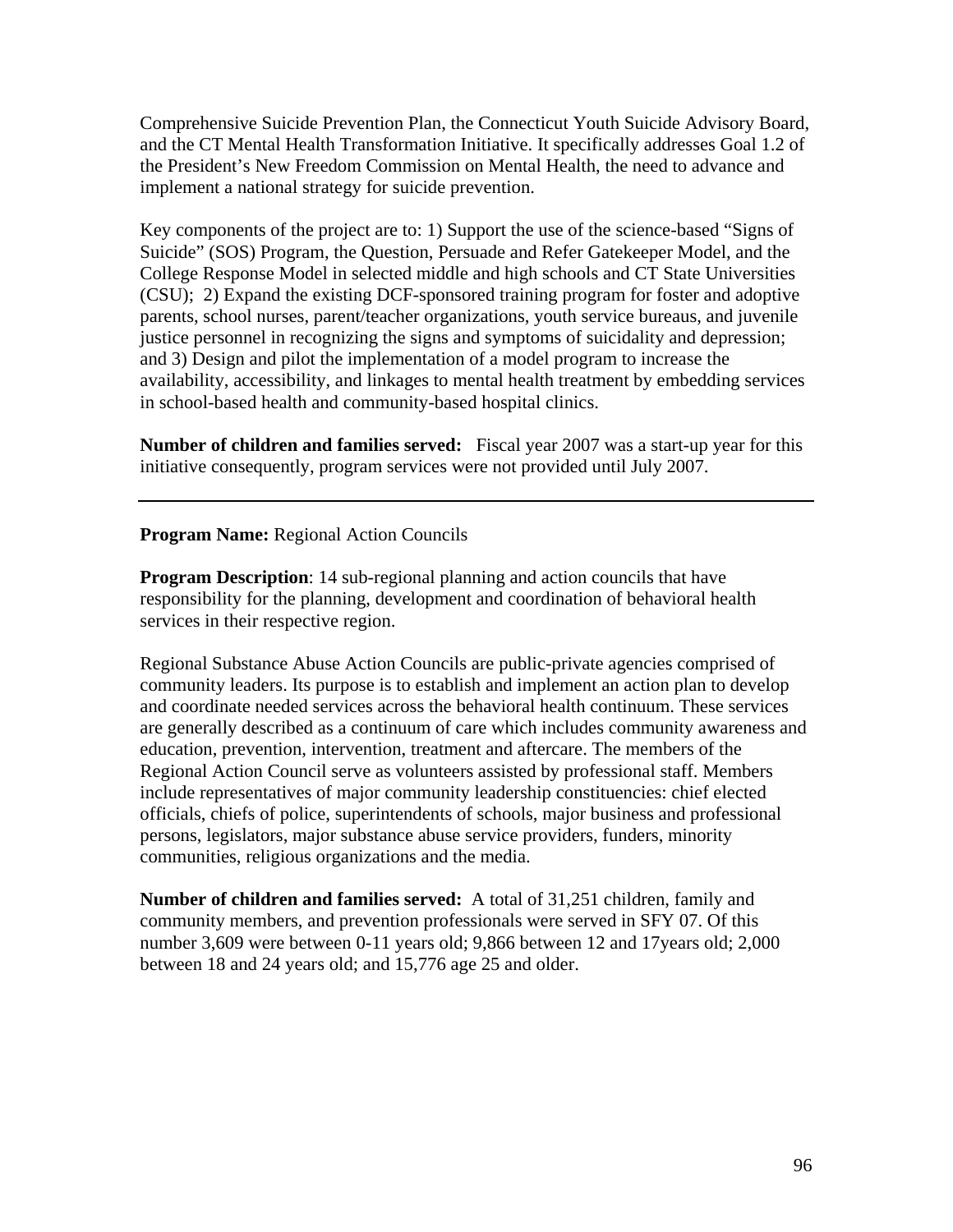**Program Name:** Statewide Service Delivery Agents

**Program Description:** The Statewide Services Delivery Agents (SSDA), also known as the DMHAS Resource Links, are five entities funded by DMHAS to support prevention efforts across the state by building the capacity of individuals and communities to deliver prevention services. Their target populations include local communities, individuals, and agencies providing prevention programming; regional and statewide service agencies; societal organizations and institutions, e.g. corporate, medical, religious and recreational entities. The Statewide Service Delivery Agents utilize multiple strategies like information and public awareness, education, community development, capacity building and institutional change, and social policy to promote the health and well being of all Connecticut's residents across the life span. Within the last two years these SSDAs have provided distinct services to move Connecticut's prevention system to align with the Strategic Prevention Framework (SPF) five steps.

The Statewide Services Delivery Agents consists of the following entities:

- 1. Connecticut Assets Network a network of individuals that promote the integration and successful use of strength-based strategies to build healthy communities and youth.
- 2. Connecticut Clearinghouse is a comprehensive information resource center that makes available thousands of books, tapes and printed reports, and provides electronic access to the latest information on substance abuse, mental health and a variety of other issues.
- 3. Multicultural Leadership Institute, Inc. is a coalition dedicated to promoting culturally and linguistically proficient services regarding the prevention of ATOD and other related problems among African origin and Latino populations.
- 4. Governor's Prevention Partnership is a statewide organization comprised of public/private partnerships designed to change the attitudes and behaviors of Connecticut youths and adults toward substance abuse through its School, Campus, Workplace and Media Partnerships.
- 5. Prevention Training Collaborativeis to provide prevention practitioners and others in the field of prevention the training needed to obtain and maintain certification status and provide support to individuals looking to increase their knowledge and skills in the prevention area.

**Number of children and families served:** A total of 7,714 children, family and community members, and prevention professionals were served in SFY 07. Of this number 42 were between 0-11 years old; 191 between 12 and 17years old; 702 between 18 and 24 years old; and 6,779 age 25 and older.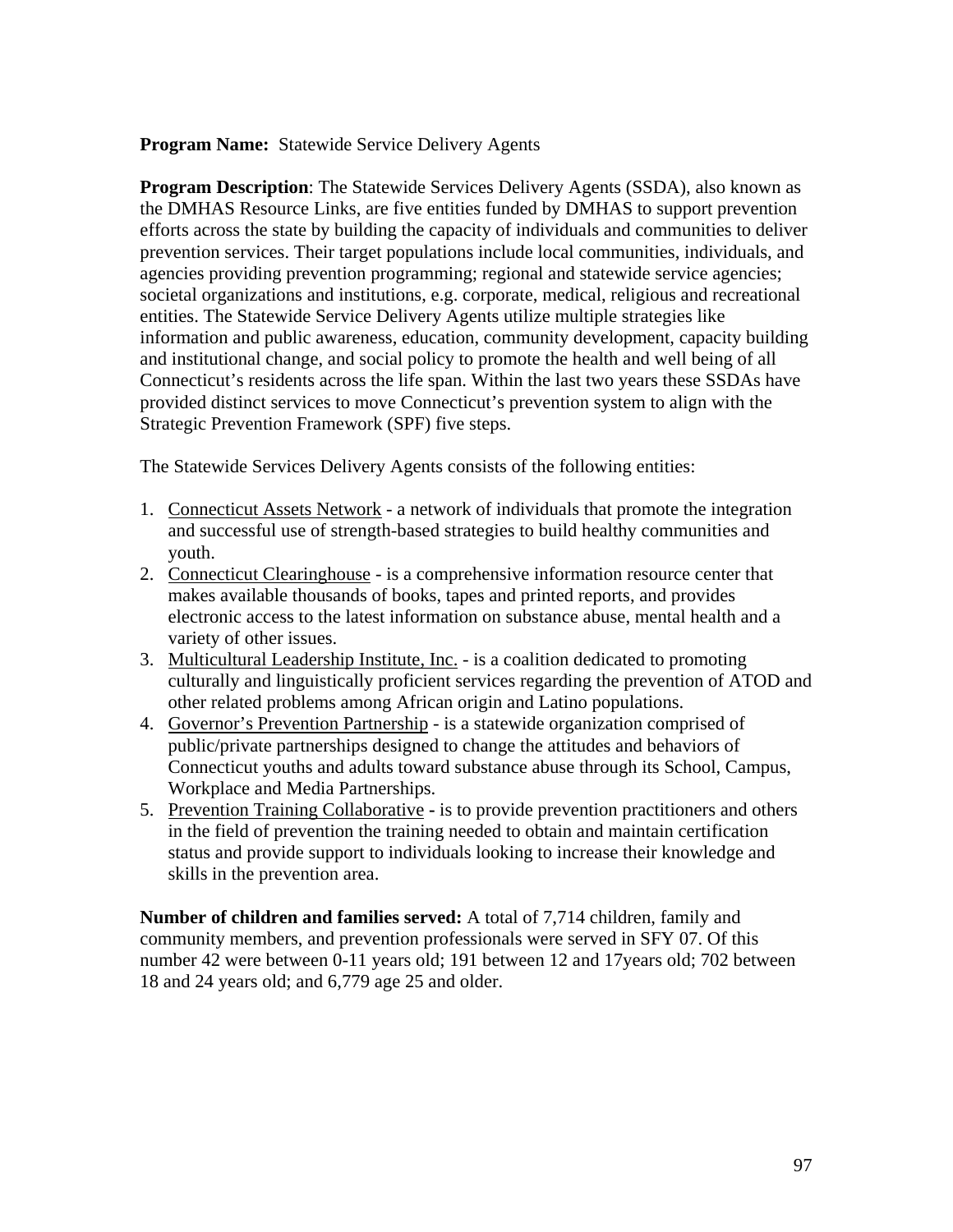# **Program Name:** Tobacco Regulation & Compliance

**Program Description**: The federal government requires that states enforce and enact laws and implement strategies that reduce underage tobacco use. DMHAS employs a variety of strategies and activities to comply with the federal mandate.

These include:

- 1. Legislation & Law Enforcement: passing and enforcing youth tobacco access laws
- 2. Sampling Method & Survey Design: obtaining scientifically valid and reliable measure of tobacco retailer compliance with laws
- 3. Inspection Protocol & Implementation: following approved inspection protocols for conducting random, unannounced inspection of tobacco retailers
- 4. Merchant Education: producing and distributing educational and awareness materials for a merchant education program
- 5. Community Education & Media Advocacy: increasing public awareness on youth tobacco issues through youth forums and focus groups, community mini-grants and a statewide hotline for information and complaints.
- 6. Community Mobilization: forming coalitions to mobilize community support;

**Number of children and families served:** children and families will be served through merchant and community education activities in FY 2008. During FY 2007 3,733 retail inspections were completed and 5,905 pieces of materials distributed to the general public.

\_\_\_\_\_\_\_\_\_\_\_\_\_\_\_\_\_\_\_\_\_\_\_\_\_\_\_\_\_\_\_\_\_\_\_\_\_\_\_\_\_\_\_\_\_\_\_\_\_\_\_\_\_\_\_\_\_\_\_\_\_\_\_\_\_\_\_\_\_\_\_\_

### **Long-Term Agency Goals:**

- Provide cost-effective, research based, developmentally appropriate prevention services that promote the health & well-being of children and families
- Increase partnerships with state and local agencies to develop, implement, evaluate and diffuse effective prevention programs and strategies that focus on youth and families
- Increase the cultural ability of prevention program providers to work effectively with youth and parents from culturally, economically and geographically diverse populations

# **Strategies:**

- Fund programs based on needs identified by communities
- Implement program standards to monitor the service system
- Develop partnerships with state and local agencies by participating committees and advisory boards
- Increase funding of evidence-based programs that focus on families, early childhood and youth development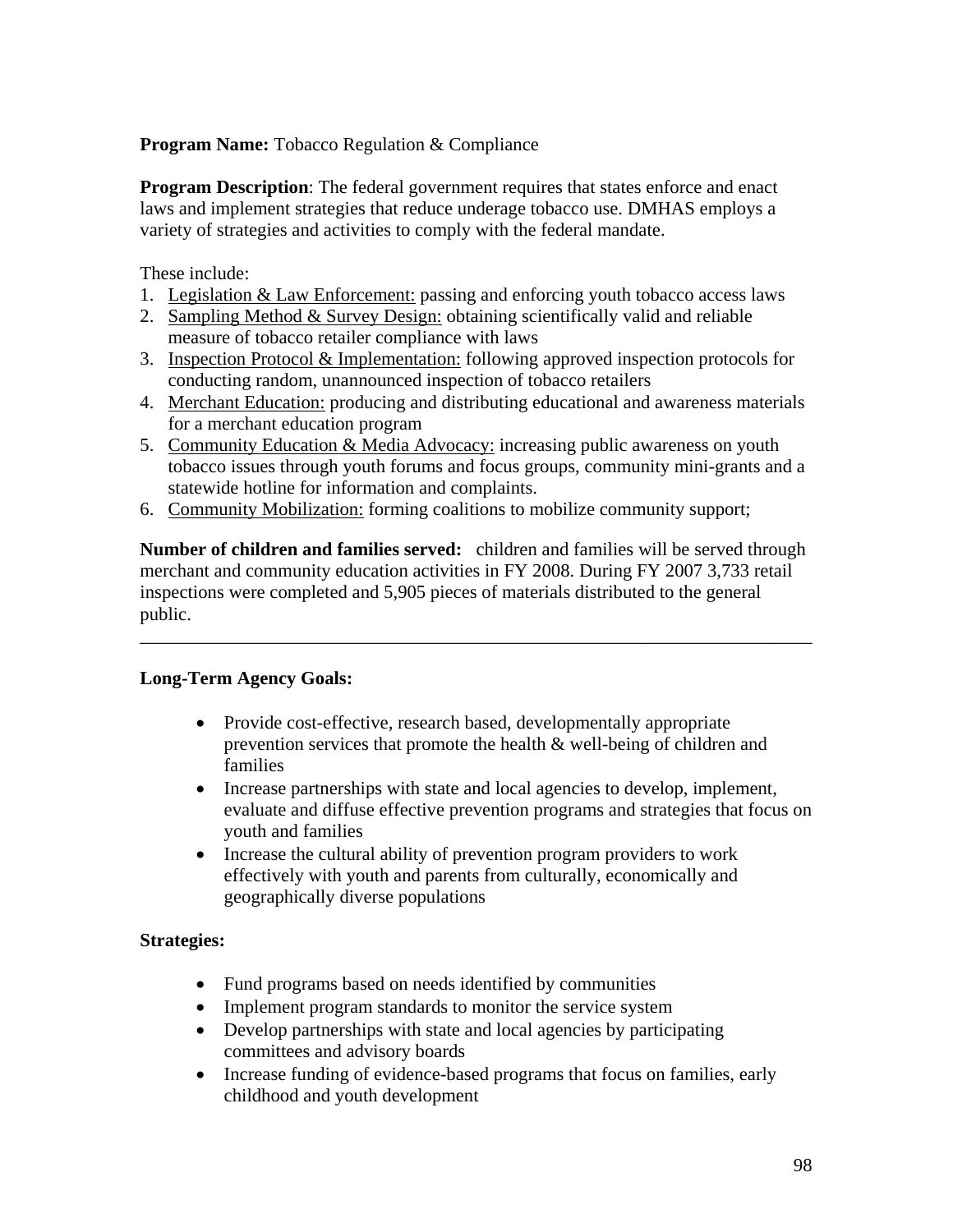- Assess the prevention needs for youth and families across the state
- Explore resources to implement the prevention data infrastructure, policy and program recommendations
- Ensure quality prevention services and assess program effectiveness by providing training and technical assistance and monitoring and evaluating provider activities.

**Performance Standards:** DMHAS requires that prevention contractors adhere to Prevention Program Operating Standards. These standards establish a minimum level of program operation intended to reflect quality and articulate a service philosophy that promotes health and builds strengths. The purpose of the standards is to provide assurances to the public that alcohol and drug abuse prevention and early intervention programs are regulated under a set of minimum standards established by DMHAS. These standards are divided into 8 categories:

- 1. Human Relationships require programs to build relationships among staff, families and communities in order to create strong effective programs
- 2. Program Planning requires the development of a logical and systematic process for designing, implementing and evaluating services that fulfill the program's mission
- 3. Program Activities requires the provision of skills and knowledge to program participants so that they can make healthy lifestyle choices
- 4. Program Setting- requires that the physical environment is welcoming, comfortable, organized and well-equipped
- 5. Health & Safety requires that the physical environment be healthy and safe
- 6. Program Implementation requires organization, sufficient materials and effective communication to move planning into action
- 7. Program Administration Requires sufficient resources and oversight to adequately manage the program
- 8. Evaluation requires the systematic collection and analysis of data to make informed decisions.

# **Performance Based Outcomes:**

- Increased number of evidence-based programs for youth, families and professionals that focus on youth suicide prevention, tobacco and alcohol use prevention
- A more refined quality assurance process that assesses effectiveness and fidelity of implementation of prevention programs
- An integrated state plan that supports families and communities in youth and early childhood development
- Increased partnerships with state and local agencies
- Increased number of providers trained and receiving technical assistance on cultural competency
- Increased cost-effectiveness

# **Population Outcomes**

- Reduction in the drug/alcohol use
- Reduction in suicidal behavior among high school students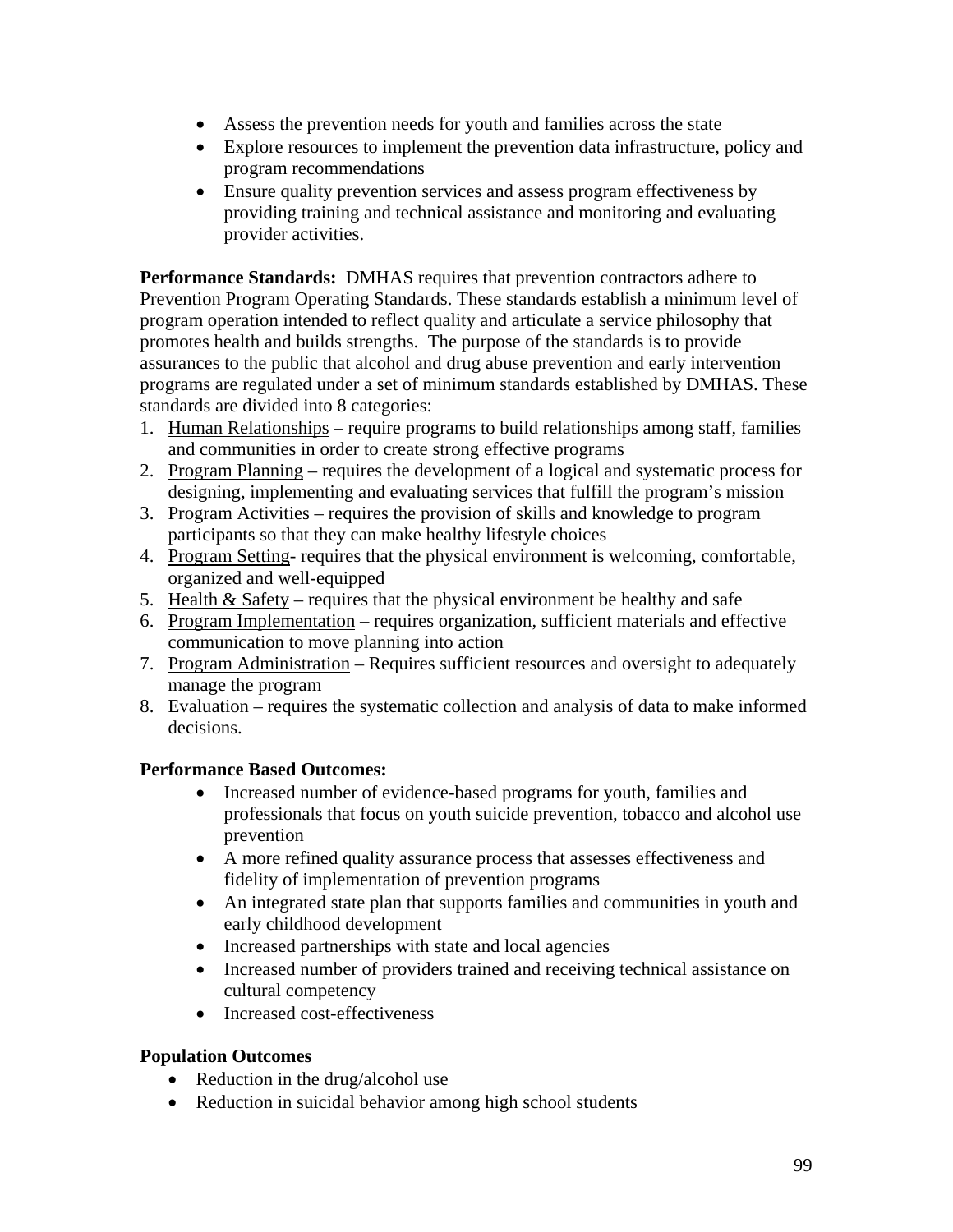- Increased employment or school retention
- Decreased criminal justice involvement
- Increased social connectedness

### **Program Outcomes**

- Increased enforcement of alcohol laws
- Reduction in retailer violation rates for tobacco sales to minors

**Performance Accountability:** Prevention program contractors complete program information and measures during the biannual contract renewal process. An action plan that identifies strategies to be used to meet objectives is also completed. Monthly process data are reviewed and monitored. Program changes are tracked via a fidelity tool. Quarterly telephone meetings are held to discuss progress and identify issues or technical assistance needs. Yearly site visits are made to validate activities and continued capacity and substantiate the need for continued funding. Agencies or programs not meeting objectives are placed on corrective action and closely monitored.

DMHAS will be receiving technical assistance to develop a process for collecting and reporting on program and community-level outcomes.

**Measure of Effectiveness:** In the last 3 years the DMHAS Prevention unit has increased by 50% the number of evidence-based programs that focus on youth and their families. With the increase in staff, there were also increases in the number of Prevention partnerships between DMHAS and other state and local agencies. Several plans have emerged from these partnerships, most notably the Early Childhood Partners, Strategic Prevention Framework, Tobacco Use and Prevention and a policy recommendation to align substance abuse prevention and social and academic development through school community and family partnerships. The DMHAS Prevention Training Collaborative has also increased the number of courses offered to providers.

**Methods:** DMHAS provides Prevention services aimed at increasing the health & wellness of children and their families through funding and assessing its pool of over 160 non-profit providers statewide. To address disparities, DMHAS contracts with the Multicultural Leadership Institute (MLI), a statewide resource in the provision of cultural competent mental health and subtance abuse prevention services to assure that all products, activities and services are culturally competent.

**Other:** Where possible, the DMHAS Prevention unit shares lessons learned and program outcomes and accomplishments with the field at national meetings and conferences.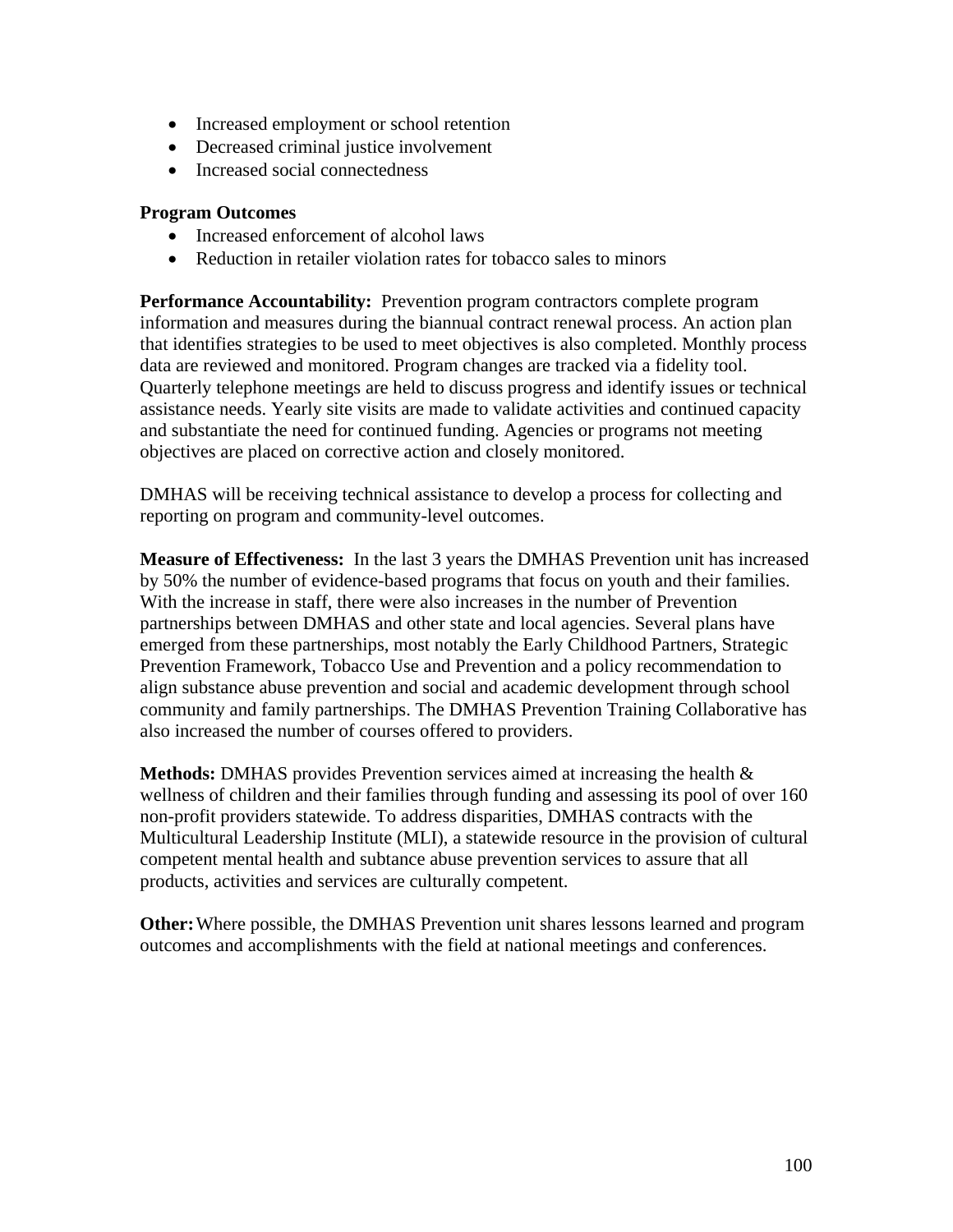# **Department of Public Health**

#### **Program Name:** Asthma Program: Pediatric Easy Breathing Program

**Program Description**: The Connecticut Children's Medical Center (CCMC) Asthma Center is conducting *Easy Breathing*, a clinical management program that was conducted in five Connecticut communities. These communities include New Haven, Waterbury, New Britain, East Hartford/Manchester, and Bridgeport. The program is currently being expanded to provide statewide coverage. The *Easy Breathing* program is a professional education program that trains pediatric providers to administer a validated survey to determine whether a child has asthma, to conduct an assessment to determine asthma severity, to utilize treatment protocol guidelines for determining proper therapy, and to develop individual treatment plans. *Easy Breathing* is an asthma recognition and management program that is implemented by primary care providers that documents adherence to the National Asthma Education and Prevention Program Guidelines (NAEPP) standards for asthma care.

**Number of children and families served:** The Connecticut Children's Medical Center (CCMC) Asthma Center just completed five years of this *Easy Breathing* clinical management program in five Connecticut communities. Since the project began, 29,436 children have been surveyed, and 200 providers in 59 clinics/practices in five communities in CT have been trained. Of these children, 29% were newly diagnosed with asthma.

**\_\_\_\_\_\_\_\_\_\_\_\_\_\_\_\_\_\_\_\_\_\_\_\_\_\_\_\_\_\_\_\_\_\_\_\_\_\_\_\_\_\_\_\_\_\_\_\_\_\_\_\_\_\_\_\_\_\_\_\_\_\_\_\_\_\_\_\_\_\_\_\_** 

### **Long-Term Agency Goals:**

- Health Goals: To ensure appropriate diagnosis and medical management of children with asthma
- Education Goals: To increase awareness that asthma is a controllable disease when properly managed

### **Strategies:**

- Expand the current program beyond the original five communities for Easy Breathing Program implementation across the state
- Identify, recruit and train pediatric healthcare practices/clinic sites to conduct the Easy Breathing Program
- Conduct surveillance activities to evaluate effectiveness and adherence to National Asthma Guidelines

**Performance-Based Standards:** The contractor **c**onducts quarterly site visits with the Regional Program Coordinators to review and rectify data issues, training needs and/or implementation problems. Submits quarterly narrative and surveillance data to DPH.

**Performance–Based Outcomes:** Improved asthma diagnosis and medical management by primary care providers for better patient control and self-management based on the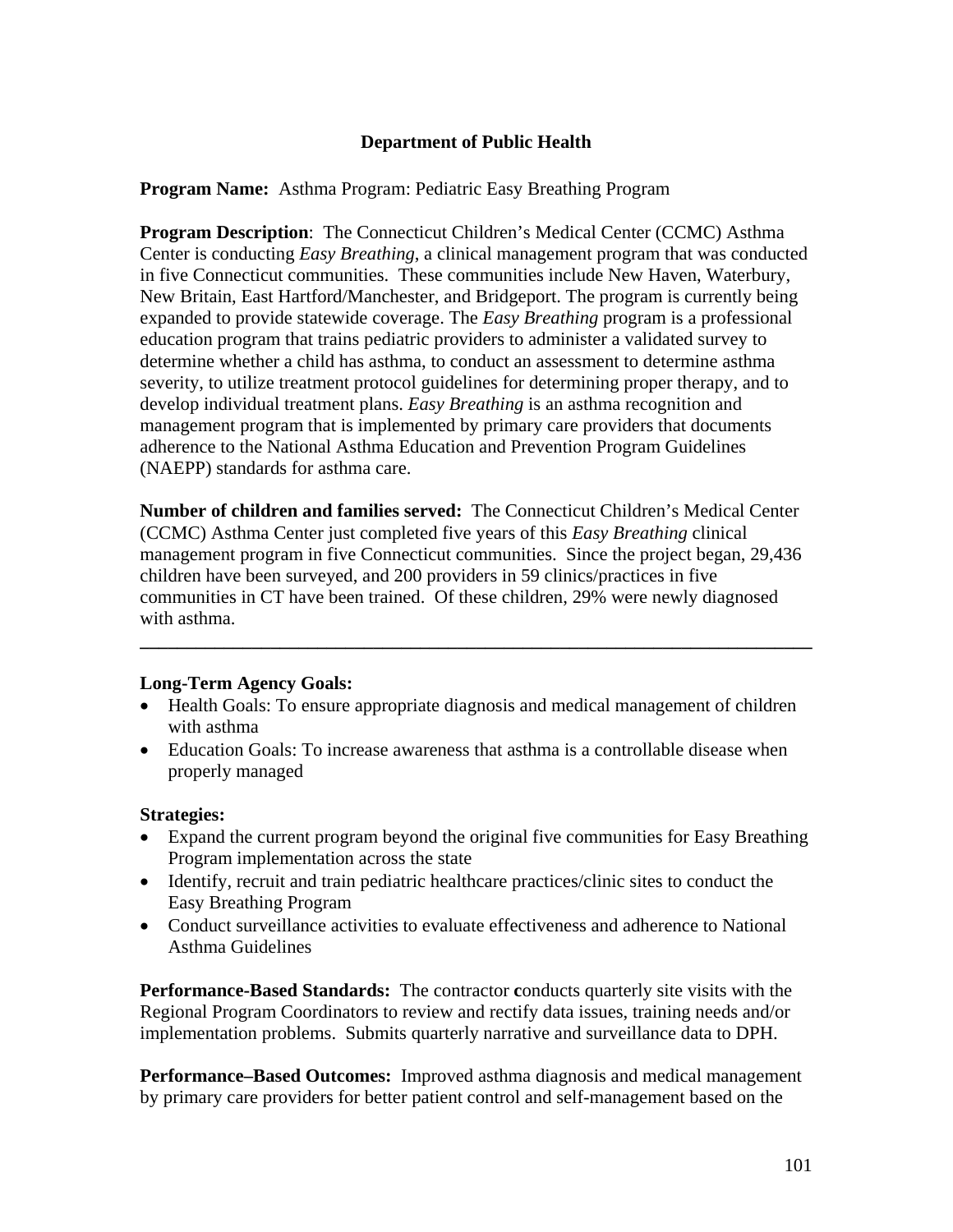National Asthma Education and Prevention Program (NAEPP) asthma diagnosis and treatment guidelines from the National Heart, Lung, and Blood Institute.

**Performance-Based Accountability:** Documentation of DPH oversight conducted under this contract with the contractor and subcontractors through audits, site visits, quarterly and annual aggregate reports as follows:

- Documentation of technical and professional assistance provided
- Description of the contractor-created, locally managed data quality control program and the actual assistance provided for the management of the Easy Breathing data system, generation of reports at each district
- Documentation of monitoring each participating district for adherence to required Program activities
- Documentation of review of all survey and treatment plan data from each district for consistency and appropriateness
- Documentation of the results of data analysis that include demographics of children surveyed in each community for asthma, by age, race/ethnicity, and number of newly diagnosed children by age, race/ethnicity
- Evaluation results of the effectiveness of the *Easy Breathing* Program in each participating community by analyzing the following process measures and outcome measures over time (quarterly)

# **Measure of Effectiveness:**

- At least 95% of children surveyed to have a diagnosis of asthma have a written asthma treatment plan
- At least 95% of children surveyed to have a diagnosis of persistent asthma have an asthma treatment plan which includes anti-inflammatory therapy consistent with NAEPP guidelines.

**Methods:** Surveillance data of all participating children is reported for both Medicaid and non-Medicaid children including race and ethnicity. The program focuses on health care practices in urban areas where there is a higher proportion of asthma hospitalization and emergency department visits and Medicaid enrollment.

**\_\_\_\_\_\_\_\_\_\_\_\_\_\_\_\_\_\_\_\_\_\_\_\_\_\_\_\_\_\_\_\_\_\_\_\_\_\_\_\_\_\_\_\_\_\_\_\_\_\_\_\_\_\_\_\_\_\_\_\_\_\_\_\_\_\_\_\_\_\_\_** 

# **Program Name:** Child Day Care Licensing

**Program Description**: This Program regulates all licensed child day care programs in accordance with required standards established by state statutes and regulations. This is accomplished by providing technical assistance, application processing, facility monitoring, complaint investigation, and enforcement activities. The Program licenses over 1,603 Child Day Care Centers and Group Day Care Homes, and 2,714 Family Day Care Homes, and is committed to promoting the health, safety, and welfare of Connecticut's children in these licensed facilities.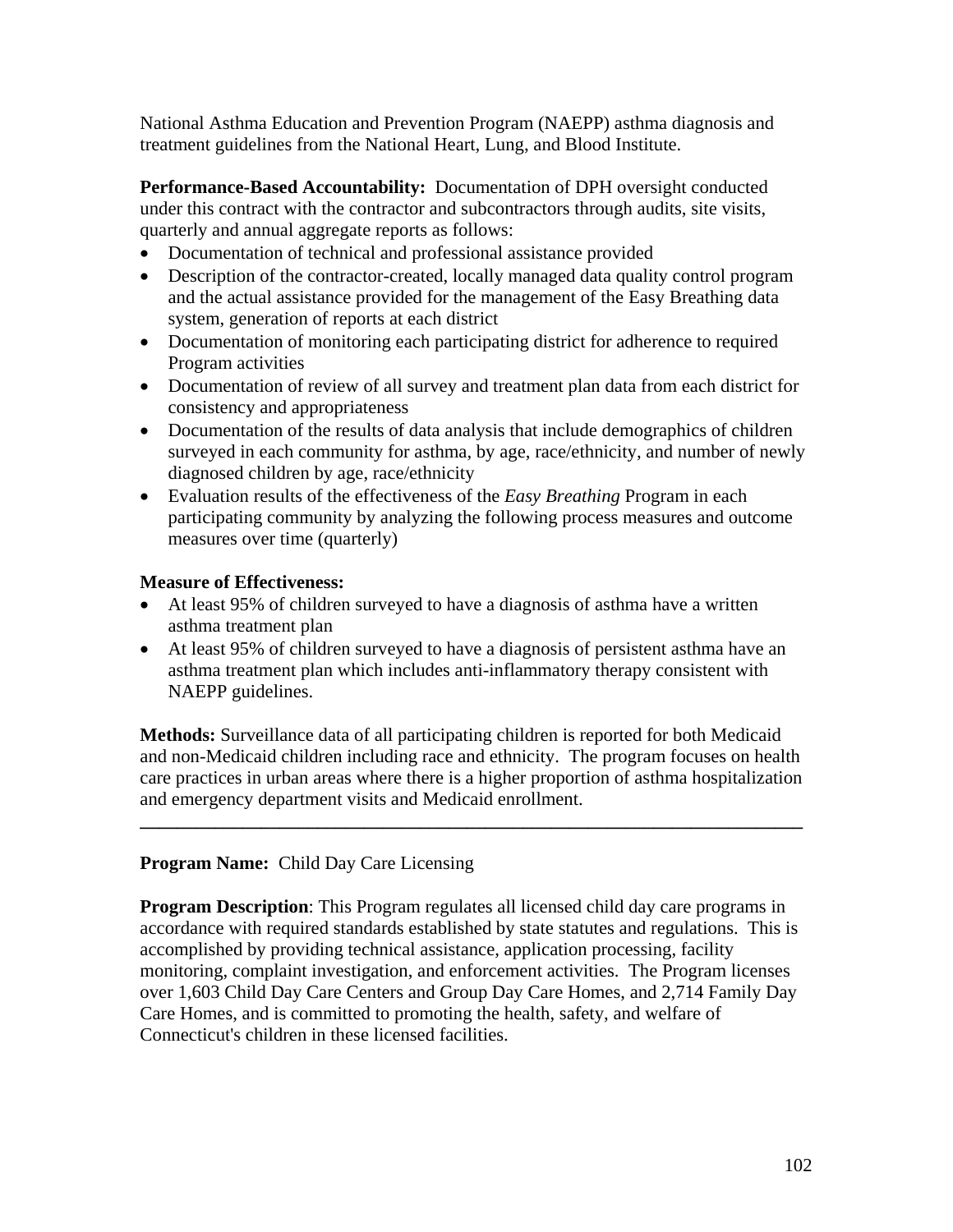# **Number of children and families served:** 119,324 Licensed Capacity \*

\* This number does not reflect actual enrollment, as some slots may be under utilized or shared between part-time children.

# **Long-Term Agency Goals:**

Program goal: To establish the baseline of quality below which it is illegal for licensed family day care homes, group day care homes, and child day care centers to operate. Education goal: To provide technical assistance to license applicants and licensed child day care providers on regulatory issues to improve compliance.

# **Strategies:**

- License and inspect child day care facilities.
- Provide resources and technical assistance to providers, upon request.
- Improve the quality of care children receive in licensed day care programs by revising Connecticut's licensing standards to be more in line with national standards and provide technical assistance to licensed programs.
- Collaborate with organizations such as the Departments of Social Services, Education, Children and Families, and the Early Childhood Education Cabinet, Child Day Care Council and the CT After School Network on issues that impact the Early Care and Education System and improve quality in child care settings.

# **Performance-Based Standards:**

- Meet statutory requirements for inspections of licensed day care facilities: Inspect child day care centers and group day care homes every two years; inspect 1/3 of licensed family day care homes annually.
- Conduct complaint investigations.
- Take enforcement action against non-compliant facilities, as necessary.
- Meet statutory requirements for providing technical assistance on regulatory issues.

# **Performance –Based Outcomes:**

- Continue the process to revise child day care regulations with improved health and safety standards.
- Technical assistance events conducted upon request of providers.
- The department consistently exceeds inspection goals for licensed child care facilities. From 7/1/06 – 6/30/07, 916 compliance monitoring inspections of family day care homes were required, 1435 inspections were completed; 802 compliance monitoring inspections of child day care centers and group day care homes were required, 1041 inspections were completed.

All complaints inspections include unannounced site visits. From 7/1/06 – 6/30/07, 1108 complaints were investigated involving licensed and illegally operating child day care facilities.

• From  $7/1/06 - 6/30/07$ , 157 enforcements against licensed or illegally operating child day care facilities were taken.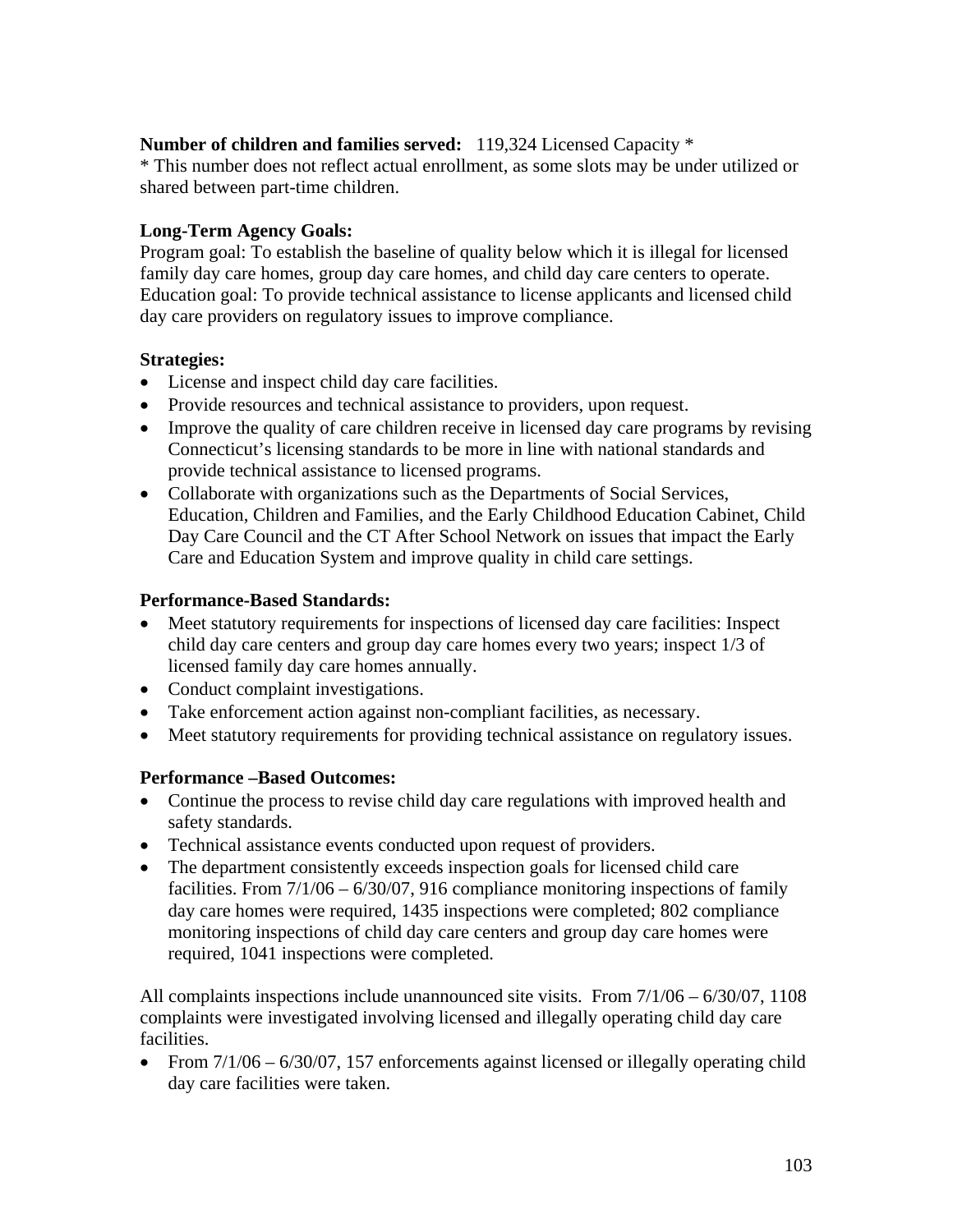**Performance-Based Accountability:** The Department of Public Health is the state agency responsible for the regulation and monitoring of licensed child day care facilities in accordance with the following statutes and regulations:

- C.G.S, Sec. 19a-80; Sec. 19a-87b
- Public Health Code, Sec. 19a-79-1a through 19a-79-13
- Public Health Code, Sec. 19a-87b-1 through 19a-87b-18

**Measure of Effectiveness:** The Child Day Care Licensing Quality Enhancement Unit coordinates enforcement actions for child day care programs. Regulatory actions are posted quarterly on the Department's website.

### **Methods:**

- Application and license renewal reviews
- Unannounced compliance monitoring inspections
- Complaint investigation inspections
- Technical assistance activities, including on-site assistance during inspections, office meetings, workshops, web page updates, and articles on regulatory issues in *All Children Considered*, a newsletter funded by the Department of Social Services and Published by the UCONN Cooperative Extension Service that is distributed to licensed and license exempt child care providers.

\_\_\_\_\_\_\_\_\_\_\_\_\_\_\_\_\_\_\_\_\_\_\_\_\_\_\_\_\_\_\_\_\_\_\_\_\_\_\_\_\_\_\_\_\_\_\_\_\_\_\_\_\_\_\_\_\_\_\_\_\_\_\_\_\_\_\_\_\_\_\_\_

### **Program Name:** Community Health Centers

**Program Description:** The purpose of the Community Health Center program is to assure access to comprehensive primary and preventive health care services and improve the health status of the underserved and vulnerable populations in CT. Thirteen health care corporations receive partial funding through the Department of Public Health to provide comprehensive preventive and primary health care services through Community Health Centers located in 30 towns throughout CT. As safety net providers, they deliver health care to individuals enrolled in Medicaid and Medicare as well as the underinsured and uninsured from birth through old age**.** Ten of the corporations are Federally Qualified Health Centers (FQHCs) that receive funding authorized by Section 330 of the Public Health Service Act. The other 3 meet FQHC program requirements but do not receive Section 330 funding.

Community Health Centers (CHCs) serve as the medical home and family physician for many of the poor, underserved, vulnerable, and at risk for poor health status people who live in communities throughout Connecticut. They offer comprehensive, communitybased, primary and preventative health care including pediatric, adolescent, adult and geriatric health care, prenatal and postpartum care as well as supportive services such as translation, transportation, case management, health education, social services and culturally sensitive healthcare. Depending on the availability, many offer dental care, mental health and addiction services, school based health care and outreach programs.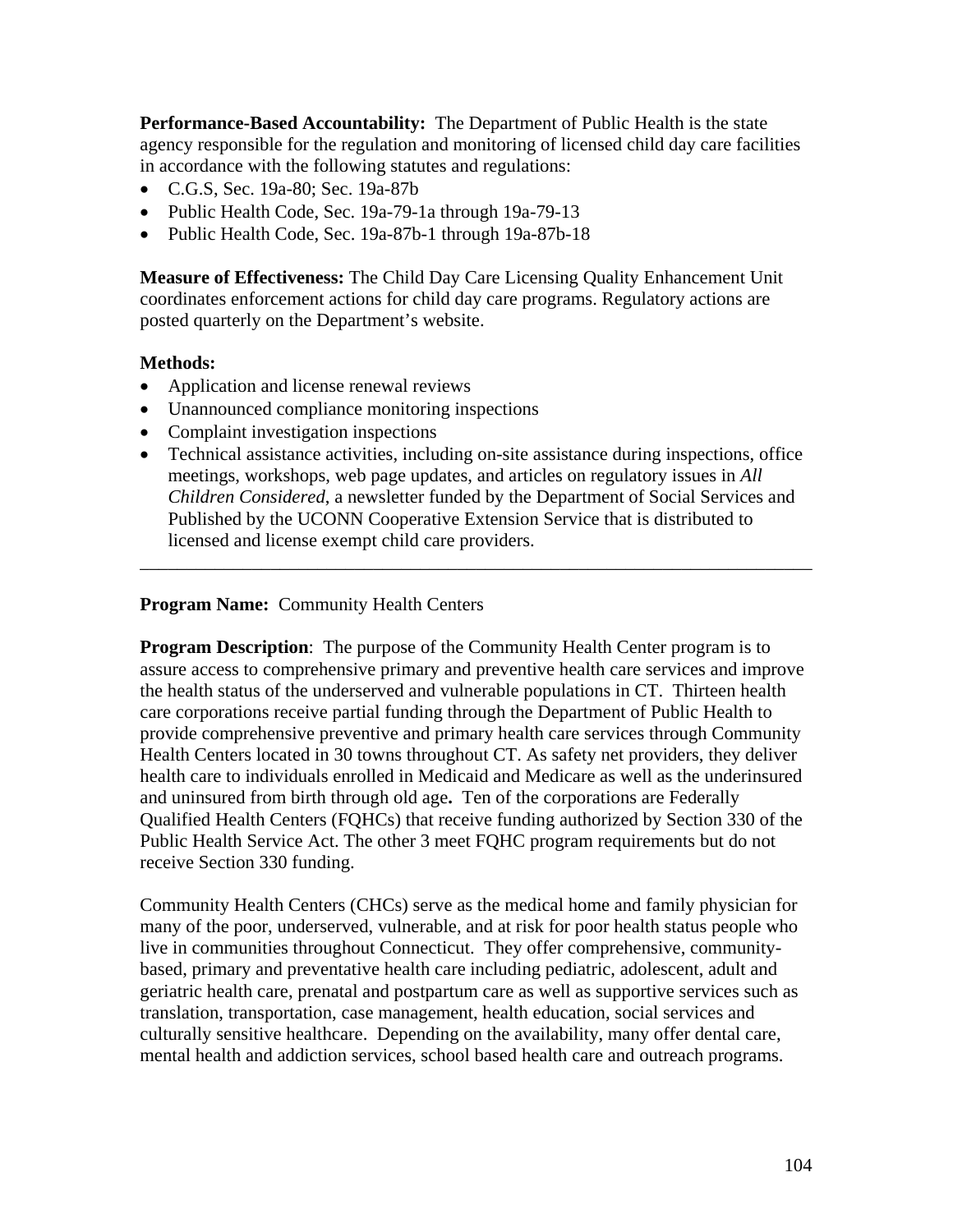## **Number of children and families served:**

- In 2006, Connecticut Community Health Centers served over 225,000 patients with over 1 million visits.
- 77% of health center patients had family incomes under 100% of the Federal Poverty Level. (\$19,350 per year for a family of four).

\_\_\_\_\_\_\_\_\_\_\_\_\_\_\_\_\_\_\_\_\_\_\_\_\_\_\_\_\_\_\_\_\_\_\_\_\_\_\_\_\_\_\_\_\_\_\_\_\_\_\_\_\_\_\_\_\_\_\_\_\_\_\_\_\_\_\_\_\_\_\_\_

• 31% were children <15 years and 28% were women between the ages of 15-44.

## **Long-Term Agency Goals:**

- **Health Goals:** To increase access to comprehensive, family-oriented community based health care to all who seek it, regardless of their ability to pay.
- **Education Goals**: To increase awareness of the mission of community health centers.

### **Strategies:**

- Improve access to Primary and Preventive Care.
- Provide cost-effective and high-quality care.
- Assist in the reduction of health disparities.
- Provide effective management of chronic illness.
- Improve birth outcomes.

**Performance-Based Standards:** The contractor submits quarterly narrative and surveillance data to DPH.

**Performance–Based Outcomes:** Increase in unduplicated patient visits and medical management for low-income and uninsured clients.

**Performance-Based Accountability:** Documentation of DPH oversight conducted under this contract with the contractor through audits, site visits, quarterly and annual aggregate reports.

### **Measure of Effectiveness:**

- At least 88% of children between the ages of 24 and 35 months were immunized in accordance with the AAFP, AAP, and ACIP, and also have a record of receiving lead and nutritional assessments.
- At least 80% of adolescents between the ages of 12 and 19 years received a behavioral risk assessment regarding substance abuse, sexual activity, and nutrition assessment.
- At least 80% of women between the ages of 20 and 64 years of age receives a cardiovascular assessment and all appropriate cancer screenings for their age group.
- At least 80% of men between the ages of 20 and 64 years of age receives a cardiovascular assessment and all appropriate cancer screenings for their age group.
- At least 60% of adults aged 65 years and older received all of the following:
	- o Cardiovascular and cerebrovascular risk assessments
	- o All cancer screenings appropriate for their age and sex
	- o Behavioral risk assessments
	- o Nutrition assessment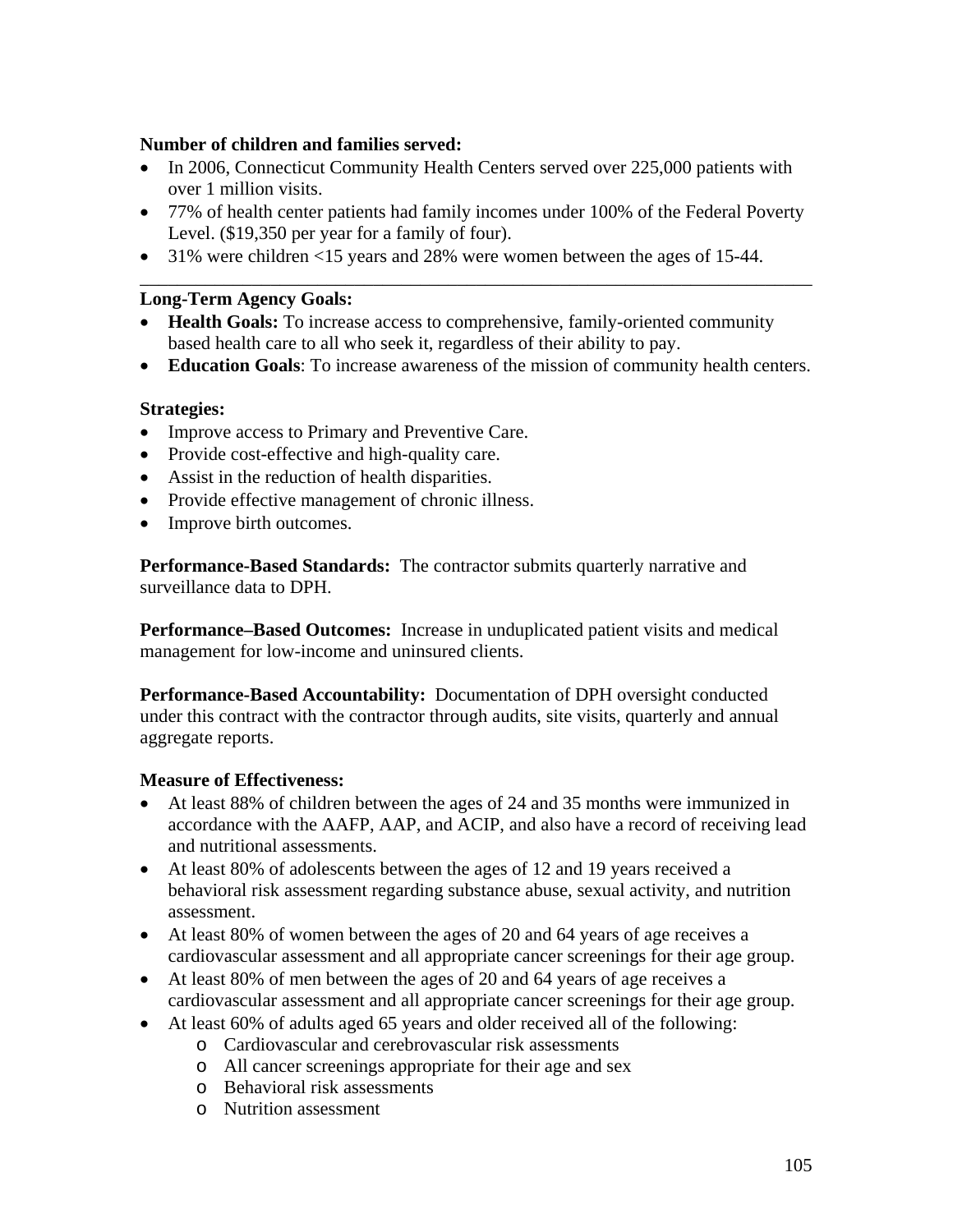o Flu Shot

**Methods:** Data of all unduplicated patients and patient visits is reported including age, sex, race/ethnicity, insurance status and federal poverty level.

**\_\_\_\_\_\_\_\_\_\_\_\_\_\_\_\_\_\_\_\_\_\_\_\_\_\_\_\_\_\_\_\_\_\_\_\_\_\_\_\_\_\_\_\_\_\_\_\_\_\_\_\_\_\_\_\_\_\_\_\_\_\_\_\_\_\_\_\_\_\_\_\_** 

## **Program Name:** Family Planning Program

**Program Description:** Twelve Family Planning Clinics (FPC) are funded by the Department of Public Health through a contract with Planned Parenthood of Connecticut, Inc. Total DPH funding to FPCs equals \$1,063,048. The purpose of the Department of Public Health Family Planning Program is to provide preventive and primary reproductive health care through health care services, information, and education to the uninsured or underserved individuals, both male and female, in CT.

**Program Services:** Family Planning Clinics serve to provide a broad range of effective and acceptable family planning methods and related preventive health services to lowincome or uninsured persons. Family Planning Programs provide access to contraceptive services, supplies, and information to all who want and need them. In addition to contraceptive services and related counseling, the clinics provide related preventive health services such as patient education and counseling, breast and pelvic examinations, cervical cancer screening, sexually transmitted disease (STD) and Human Immunodeficiency Virus (HIV) prevention education, counseling, testing and referral, and pregnancy diagnosis and counseling. For many clients, the clinics provide the only continuing source of healthcare and/or education.

**Number of children and families served:** In 2006, the twelve DPH funded Family Planning Clinics served:

- 36,647 patients; 91% females, 9% males.
- Of the female patients served, 57% were White-non Hispanic, 17% Black- non-Hispanic, 23% Hispanic and 1% Asian/Pacific Islander.
- Of all clients served, 41% were Uninsured, 35% had private insurance, and 24% had public insurance.
- Of all clients served, 27% were between the ages of 15-19, 51% between ages 20-29, 14% between ages 30-39, and 8% 40 years or older.
- Of all clients served, 24% had incomes under 100% of the Federal Poverty Level (FPL), 65% had incomes 101% -200% FPL, and 11% had incomes over 201%FPL.
- Family Planning Clinics statewide provided 106,752 visits to 62,381 patients.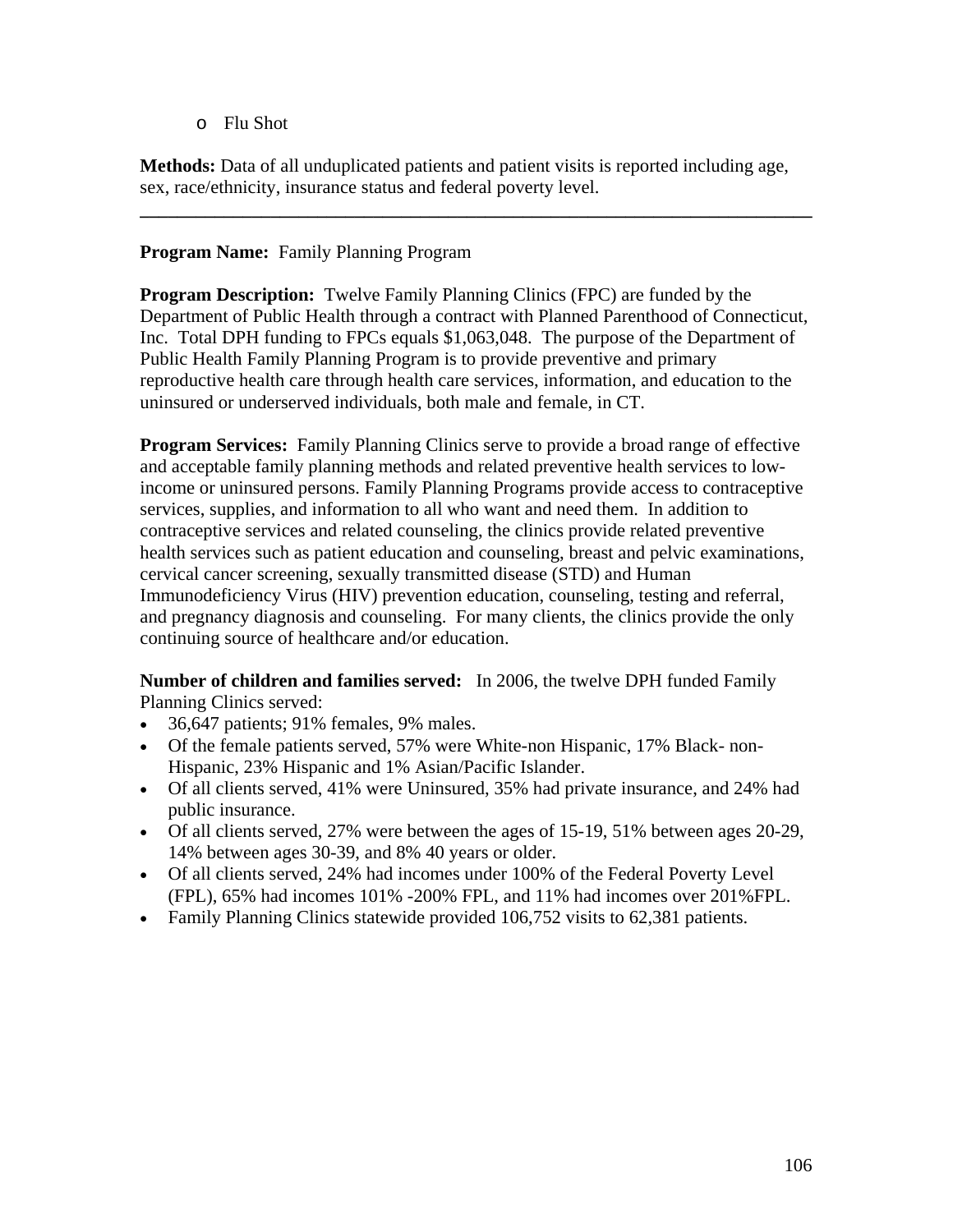## **Long-Term Agency Goals:**

• Health Goals: To increase access to comprehensive, family planning health care to all who seek it, regardless of their ability to pay.

## **Strategies:**

- Improve access to Primary and Preventive Care.
- Provide cost-effective and high-quality care.
- Expand community education and outreach services.
- Assist in the reduction of health disparities.
- Improve birth outcomes.

**Performance-Based Standards:** The contractor submits quarterly narrative and surveillance data to DPH.

**Performance–Based Outcomes:** Increase in unduplicated patient visits and family planning services for low-income and uninsured clients.

**Performance-Based Accountability:** Documentation of DPH oversight conducted under this contract with the contractor through audits, site visits, quarterly and annual aggregate reports.

## **Measure of Effectiveness:**

- At least 60% of eligible clients received reproductive health care services regardless of their ability to pay.
- At least 90% of female patients with a preventive reproductive health exam received a Pap test.
- At least 90% of female patients with a preventive reproductive health exam received a clinical breast exam.
- At least 85% of female patients with a preventive reproductive health exam received a screening for Chlamydia trachomatis and gonorrhea.
- At least 80% of clients with a preventive reproductive health exam received AIDS Education, behavioral counseling, and information on HIV testing sites.

**Methods:** Data of all unduplicated patients and patient visits is reported including age, sex, race/ethnicity, insurance status and federal poverty level.

**\_\_\_\_\_\_\_\_\_\_\_\_\_\_\_\_\_\_\_\_\_\_\_\_\_\_\_\_\_\_\_\_\_\_\_\_\_\_\_\_\_\_\_\_\_\_\_\_\_\_\_\_\_\_\_\_\_\_\_\_\_\_\_\_\_\_\_\_\_\_\_\_** 

## **Program Name:** Immunization Program

**Program Description:** The State of Connecticut Immunization Program's mission is to stop the spread of diseases that are vaccine preventable. The following means are used to achieve this goal: providing vaccine to the residents of Connecticut, educating the medical personnel and the public on the importance of vaccinations, working with providers using the immunization registry to assure that all children in their practice are fully immunized, assuring that children who are in day care, Head Start, and school are adequately immunized against diseases that are harmful and sometimes deadly, and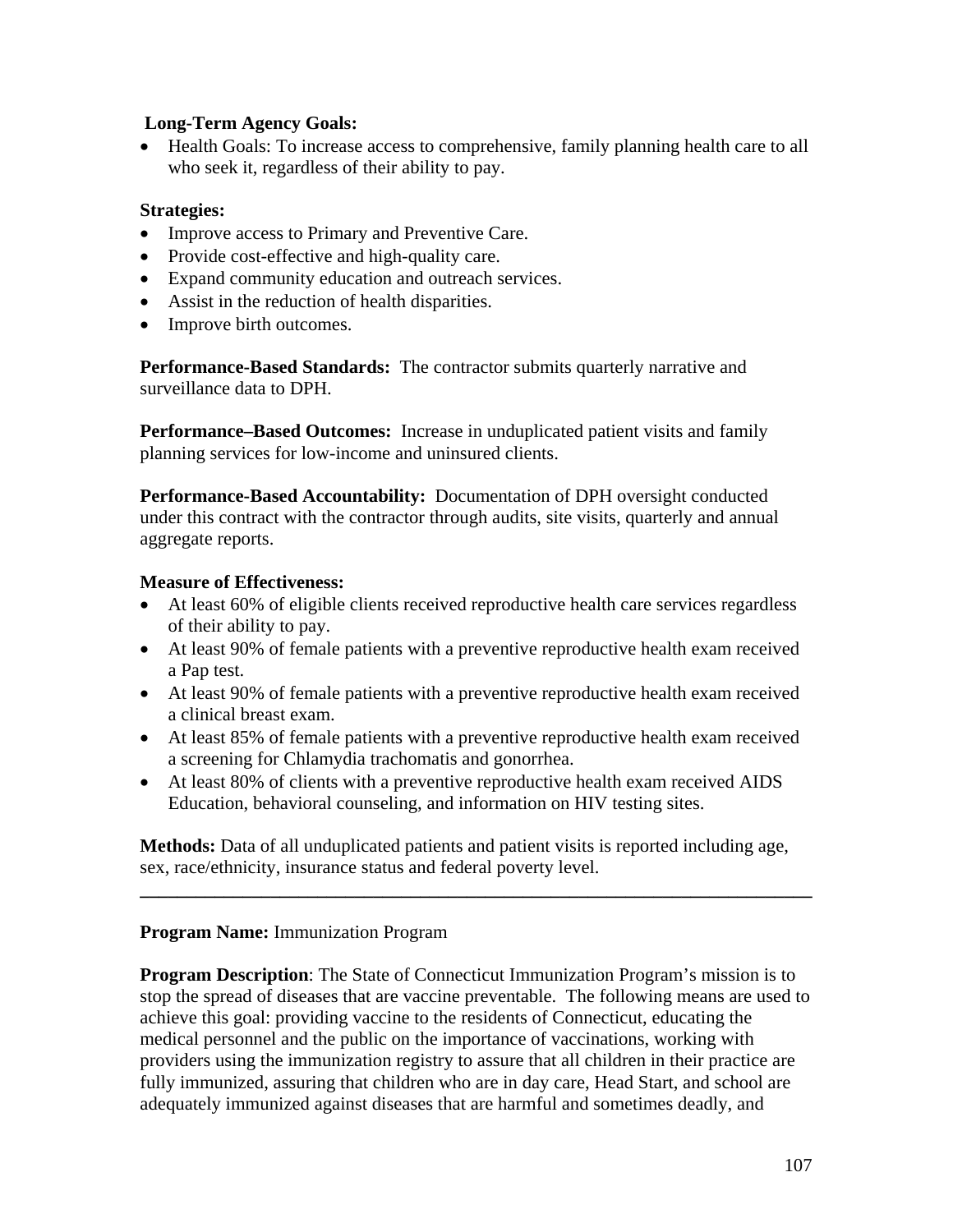conducting surveillance for vaccine-preventable diseases to evaluate the impact of vaccination efforts and to identify groups that are still at risk of vaccine-preventable disease.

**Number of children and families served:** According to the latest National Immunization Survey (fiscal year 2006) 82 % of the states' two year olds were up to date on their immunizations comprised of a series of 4 doses of DTP, 3 doses of Polio, 1 dose of MMR, 3 doses of HiB, 3 doses of Hepatitis B, and 1 dose of varicella vaccines (4:3:1:3:3:1). This rate is the second highest in the country. Connecticut's childhood immunization has remained among the top five nationally since the 1990's, was ranked third in 2005, and has a projected rate of 85% for 2007

**Program Name:** Injury Prevention Program-Unintentional Childhood Injury Prevention

\_\_\_\_\_\_\_\_\_\_\_\_\_\_\_\_\_\_\_\_\_\_\_\_\_\_\_\_\_\_\_\_\_\_\_\_\_\_\_\_\_\_\_\_\_\_\_\_\_\_\_\_\_\_\_\_\_\_\_\_\_\_\_\_\_\_\_\_\_\_\_\_

**Program Description**: The Program's goal is to reduce death and disability among children and adults from unintentional injury including motor vehicle crashes, falls, fire/burns, drowning and poisoning. The Program provides technical assistance and resources to providers and community agencies on injury prevention issues. The Program works closely with other agencies, and injury related coalitions to raise awareness, and develop and implement injury prevention programs and policies. Through the Maternal and Child Health Block Grant, the Program collaborates with Safe Kids Connecticut to provide child passenger safety training to health care, childcare and other community service providers.

## **Number of children and families served:** N/A

**Long-Term Agency Goals:** Reduce deaths and disabilities due to unintentional injuries among children in Connecticut.

\_\_\_\_\_\_\_\_\_\_\_\_\_\_\_\_\_\_\_\_\_\_\_\_\_\_\_\_\_\_\_\_\_\_\_\_\_\_\_\_\_\_\_\_\_\_\_\_\_\_\_\_\_\_\_\_\_\_\_\_\_\_\_\_\_\_\_\_\_\_\_\_

#### **Strategies:**

- Contract with Safe Kids Connecticut for child passenger and transportation safety training to health care, childcare and community service providers
- Collaborate with other State Agencies, including the Department of Transportation, Department of Consumer Protection, Department of Social Services, Department of Education, and coalitions such as Safe Kids Connecticut to raise awareness and develop injury prevention policies and programs.
- Develop and disseminate surveillance data on fatal and non fatal injuries in CT.

**Performance-Based Standards:** Training programs are based on national safety curricula developed by child passenger safety experts, and are regularly reviewed to ensure that they meet current "best practice." Nationally certified child passenger safety instructors deliver training.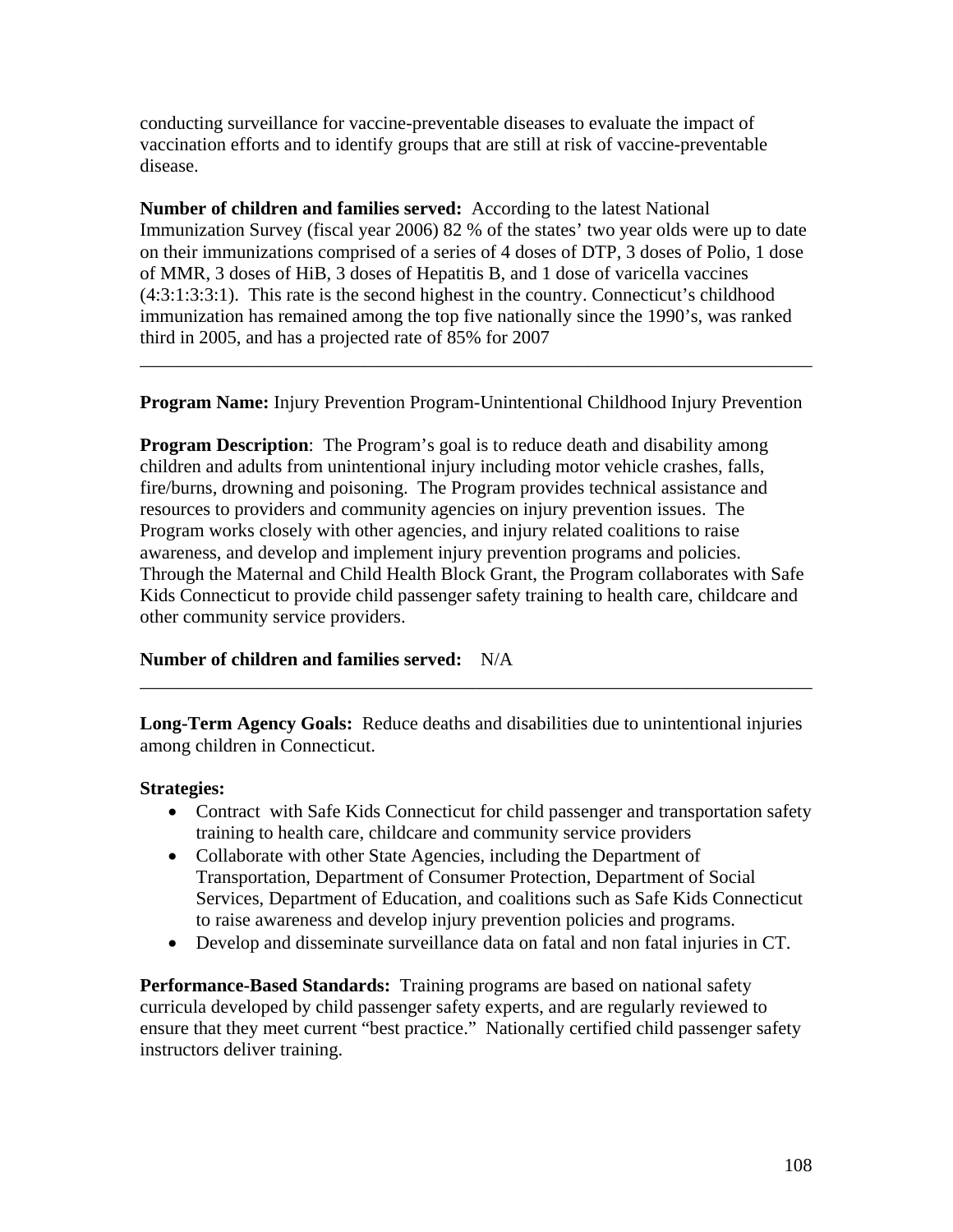**Performance –Based Outcomes:** Health care, child care and community service providers report increased awareness of measures to prevention injuries to children in motor vehicle crashes*.*

**Performance-Based Accountability:** Contractor is required to submit periodic reports on program activities and outcome measures.

**Measures of Effectiveness:** Pre-Post evaluation surveys are used to measure increases in provider knowledge.

**Methods:** The Injury Prevention Program works closely with the contractor for Safe Kids Connecticut and other partners to identify and insure that providers serving lowincome families receive child passenger safety training.

**Program Name:** Lead Poisoning Prevention and Control Program

**Program Description**: To protect the health and safety of the people of Connecticut and to prevent lead poisoning and promote wellness through education and a wide range of program activities that relate to lead poisoning prevention and in particular, childhood lead poisoning prevention.

**\_\_\_\_\_\_\_\_\_\_\_\_\_\_\_\_\_\_\_\_\_\_\_\_\_\_\_\_\_\_\_\_\_\_\_\_\_\_\_\_\_\_\_\_\_\_\_\_\_\_\_\_\_\_\_\_\_\_\_\_\_\_\_\_\_\_\_\_\_\_\_\_** 

**Number of children and families served:** 270,187 children under the age of six years old.

\_\_\_\_\_\_\_\_\_\_\_\_\_\_\_\_\_\_\_\_\_\_\_\_\_\_\_\_\_\_\_\_\_\_\_\_\_\_\_\_\_\_\_\_\_\_\_\_\_\_\_\_\_\_\_\_\_\_\_\_\_\_\_\_\_\_\_\_\_\_\_\_

# **Long-Term Agency Goals:**

**Health Goals:** The Connecticut Lead Poisoning Prevention Control Program (LPPCP) is committed to reducing and eliminating lead poisoning in Connecticut children less than six years of age by 2010. The LPPCP will increase the monitoring of demographic and socioeconomic status of the high-risk populations being tested in Connecticut in order to evaluate the screening rates among these high-risk populations.

**Education Goals:** The LPPCP will increase the awareness of lead poisoning prevention by providing educational messages to the community (private and professional) about lead poisoning and lead poisoning prevention through monthly newsletters, two (2) educational conferences, and six (6) outreach and education opportunities.

# **Health Strategies:**

- **Annual Activity 1:** The LPPCP will integrate the Connecticut birth record information into the current surveillance system.
- **Annual Activity 2:** The LPPCP will integrate Medicaid socioeconomic information into the current surveillance system.
- **Annual Activity 3:** The LPPCP will integrate the refugee resettlement information into the current surveillance system.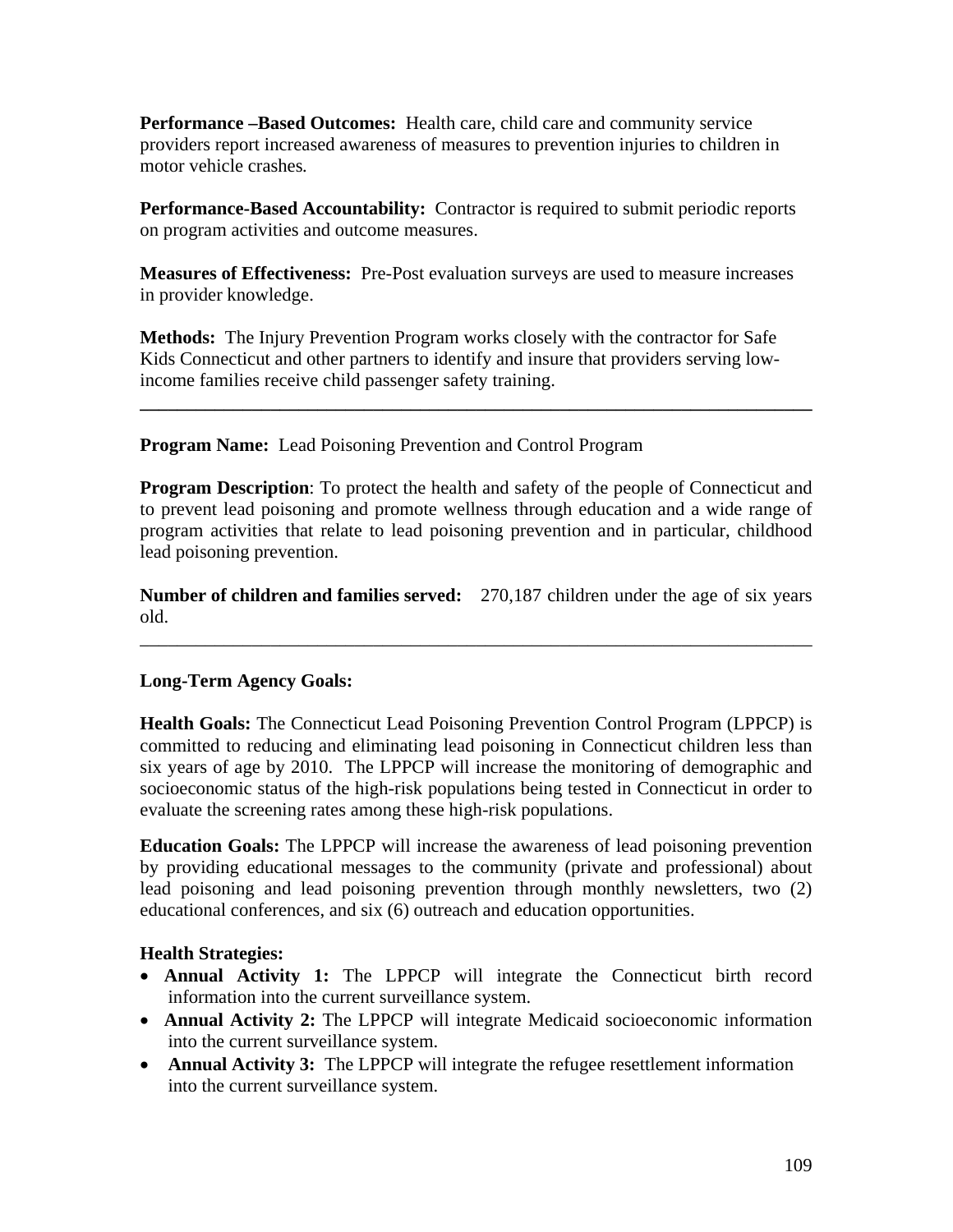• **Annual Activity 4:** The LPPCP will evaluate the screening rate among these highrisk populations. Information will be placed in the LPPCP Annual Surveillance Report.

# **Education Strategies:**

- **Annual Activity 1:** The LPPCP will publish monthly newsletters that will provide current prevention and regulatory information to the lead poisoning prevention community.
- **Annual Activity 2:** The LPPCP will conduct two educational conferences with targeted specialty sessions for local health department personnel, health care partners and regulatory authorities so that current information on childhood lead poisoning prevention may be disseminated on a widespread basis.
- **Annual Activity 3:** The LPPCP will develop six (6) outreach and education opportunities with elementary and preschools, Family Resource Centers, School Readiness programs, Head Start, Parent Teacher Organizations, School Nurse Organizations, and high schools with teen parents.

# **Performance-Based Standards:**

- Elimination of lead poisoning to decrease the rate of children under six years old residing in CT with blood lead levels of 10 µg/dL or above to less than 1%
- Screening of all children at ages 1 and 2 years
- Retesting of children (of any age) with blood lead levels greater than or equal to 10 µg/dL

## **Performance –Based Outcomes:**

- The screening rates of children will increase.
- The prevalence of children with elevated blood lead levels greater than or equal to 10 µg/dL will decrease.
- The total number of elevated blood lead level cases greater than or equal to 10  $\mu$ g/dL will decrease.

# **Performance-Based Accountability:**

Evidence based guidelines for the LPPCP's intervention guidance includes:

- CDC documents
	- o 1) *Screening Young Children for Lead Poisoning: Guidance for State and Local Public Health Officials*, November 1997
	- o 2) *Managing Elevated Blood Lead Levels Among Young Children: Recommendations from the Advisory Committee on Childhood Lead Poisoning Prevention*, March 2002
- Connecticut Department of Public Health Lead Poisoning Prevention and Control Regulations
- Principal Connecticut General Statutes related to lead poisoning prevention
- Findings from audits of local health department lead poisoning prevention programs.
- Findings from oversight of the local health department case management activities (child and environmental) using the Lead Surveillance System.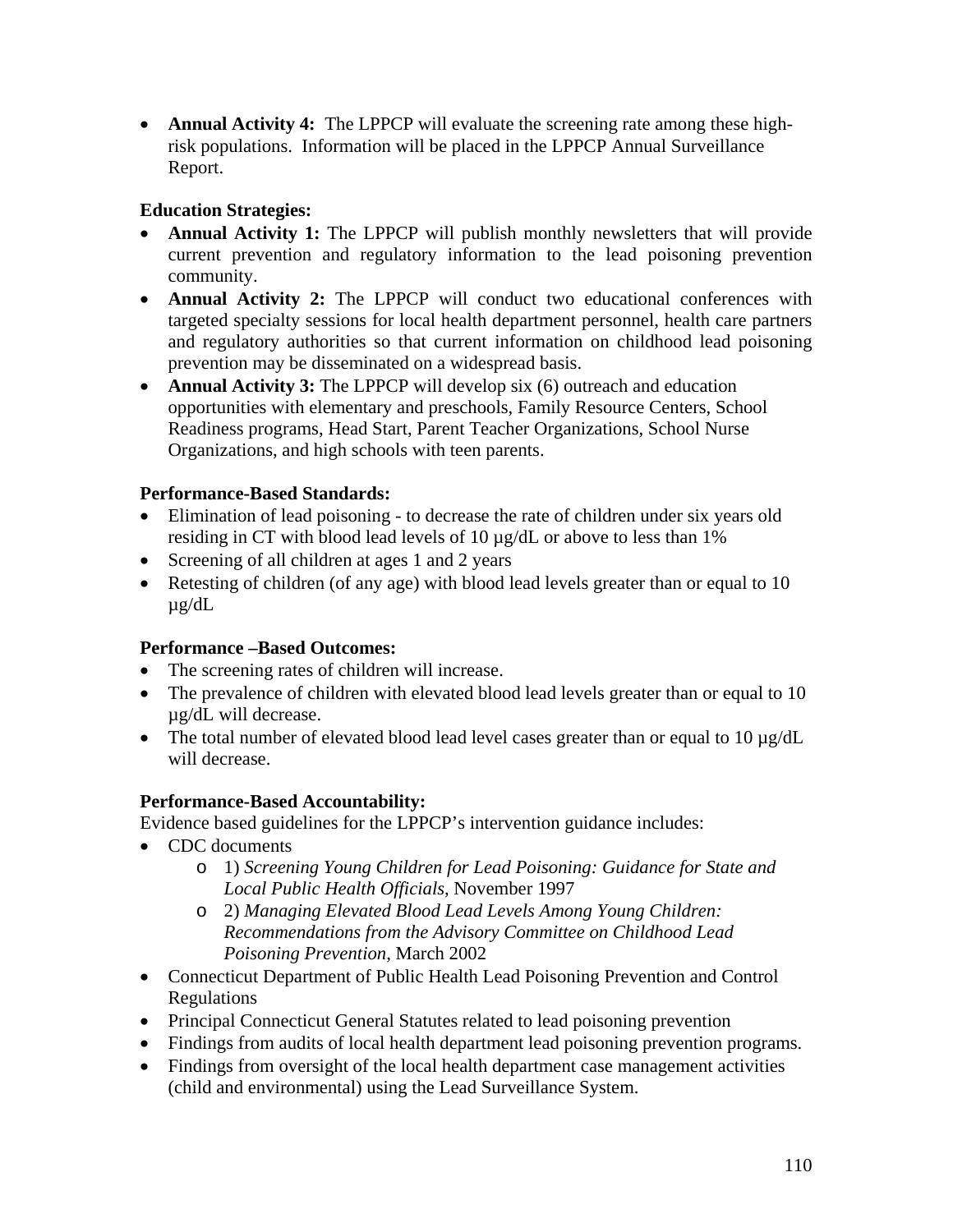#### **Measure of Effectiveness:**

- Increase in the screening rate of all one and two year olds due to newly passed legislation
- Decrease of the incidence and prevalence of children with elevated blood lead levels greater than or equal to 10 µg/dL

**Methods:** Education/outreach and intense screening efforts are targeted toward urban settings where low income, minority children between 1 and 2-years of age live. Children in this age group are at highest risk for lead poisoning for reasons including lower socioeconomic status, deteriorated lead-based paint in and around their homes, and common toddler behavior (e.g., crawling on floors and putting things in their mouths).

**\_\_\_\_\_\_\_\_\_\_\_\_\_\_\_\_\_\_\_\_\_\_\_\_\_\_\_\_\_\_\_\_\_\_\_\_\_\_\_\_\_\_\_\_\_\_\_\_\_\_\_\_\_\_\_\_\_\_\_\_\_\_\_\_\_\_\_\_\_\_\_\_**

**Program Name:** Newborn Screening Program (Tracking)

**Program Description:** Connecticut State Law mandates that all newborns delivered in Connecticut be screened for selected genetic and metabolic disorders. The aim of this program is to screen all babies in CT prior to discharge from birthing facilities or within the first 4 days of life for early identification of newborns risk for these diseases so that medical treatment can be promptly initiated to avert complications and prevent irreversible problems and death. Infants with abnormal screening results are referred to regional treatment centers for comprehensive testing, counseling, education, and treatment services. This program also aims to educate and counsel the families about their child's genetic disorder and about the potential of having other or future children with this disorder.

## **Service Level (Number of Infants Served):**

Over 1.8 million newborns have been tested since the program began. Blood specimens on infants born in Connecticut are received from 30 birthing facilities. Nurse mid-wife sites were identified that will increase the numbers of infant screening for genetic disease/disorders. In 2006 there were 42,180 births by occurrence resulting in 43,279 infants receiving at least one screen. There were 42 confirmed cases, all of which needed and received treatment.

**\_\_\_\_\_\_\_\_\_\_\_\_\_\_\_\_\_\_\_\_\_\_\_\_\_\_\_\_\_\_\_\_\_\_\_\_\_\_\_\_\_\_\_\_\_\_\_\_\_\_\_\_\_\_\_\_\_\_\_\_\_\_\_\_\_\_\_\_\_\_\_\_** 

**Long Term Program Goals:** The Newborn Tracking System (NBTS) database will continue to be modified to accommodate further explanation of potential additional disorders and to improve report output capability. A linkage will be developed between the Newborn Screening Program (NBS) and the electronic vital records system database to assure that each child born receives a laboratory screen. DPH will continue to enhance the website with additional information. NBS staff will continue to participate and collaborate on the implementation of the CT Genomic Action Plan and regional workgroups.

Quality improvement reviews will continue to assure that all newborns are screened in a timely and accurate manner to enable prompt identification of disorders and referrals to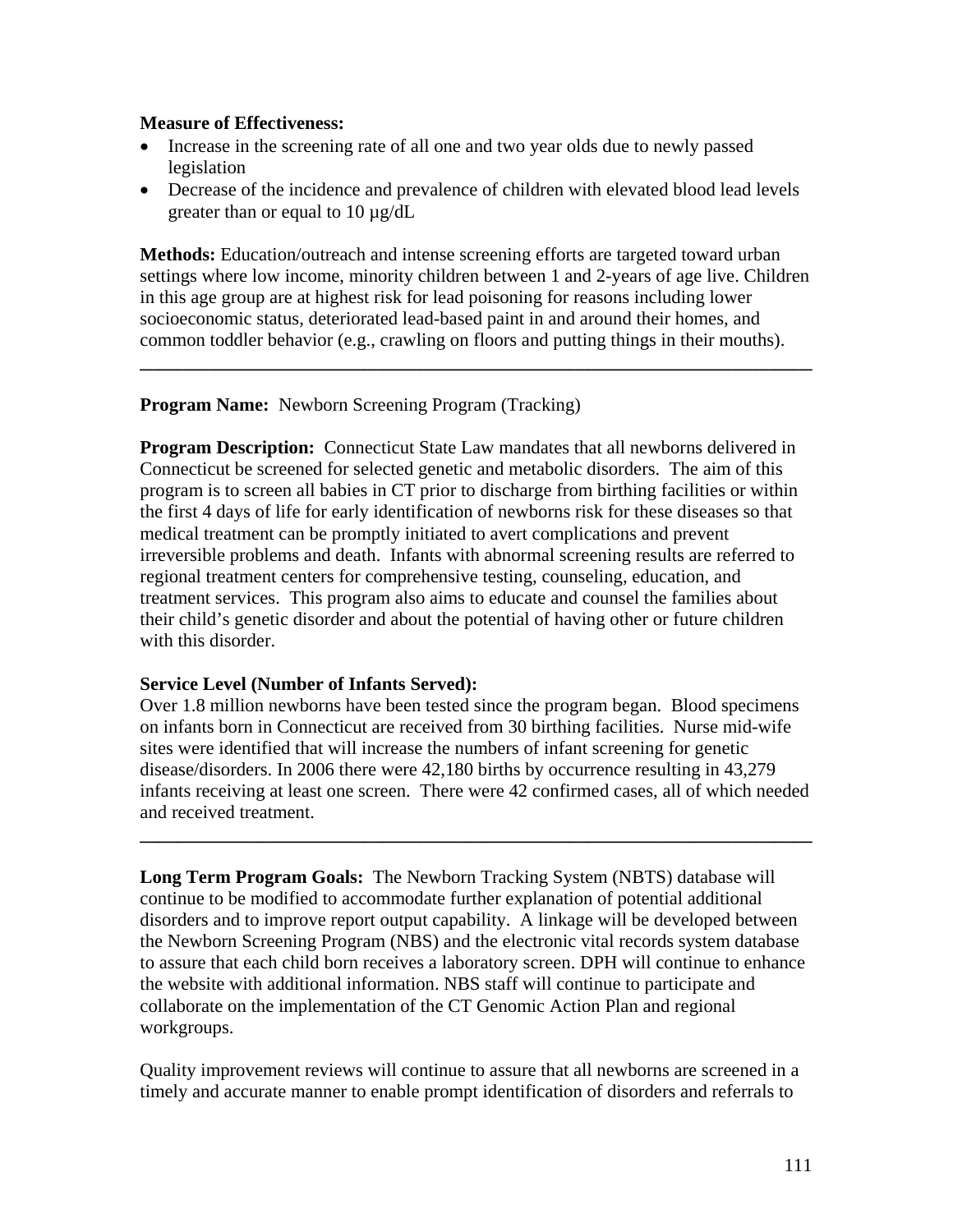State designated Regional Treatment Centers for confirmation testing, treatment, education, counseling, and follow-up services.

Connecticut currently mandates testing for all of the recommended disorders except Cystic Fibrosis (CF). Testing is currently provided by the two medical centers Yale and UCONN on a voluntary basis. The CT Public Health Laboratory would perform initial screening, and both hospitals would provide follow-up confirmation laboratory and physical testing in addition to care plans and family counseling. The two CF treatment centers will handle all referrals from their catchment area. Approximately 2,200 newborns a year will screen positive and will need further confirmation testing.

**Strategies:** The CT Legislative Appropriations Committee Initiative applied the Results Based Accountability (RBA) to the budget process for early childhood programs. The framework includes: 1) the population results to which such program makes a significant contribution; 2) indicators for such population results; and 3) measures of program quality and client outcomes. Designated programs will be required to report through the RBA process.

The NBS program will use the RBA process to reintroduce the legislation for including CF on the NBS screening panel for legislative consideration of expanding the screening mandate to include CF screening and to provide the funding to implement an efficient screening component.

- Hire one chemist to perform the testing. Newborn screening would require additional personnel to assure the referral, tracking/surveillance and confirmatory testing/treatment/follow-up components of the program are adequately addressed. Hire an additional Nurse consultant and a Health Program Associate to assume the additional CF screening responsibilities.
- Develop a contractual agreement with established Cystic Fibrosis Treatment Centers to ensure confirmation testing and treatment for suspect positive and confirmed cases of CF.
- Maintain the Newborn Screening Program's Web-Based Training.
- Procure and disseminate information for parents, hospitals, primary care providers etc. (Brochures, website, fact sheets, etc.).
- Prepare the Newborn Screening Program to be moved to the new laboratory facility in Rocky Hill ~2011.
- Work with State Laboratory Architects to assist in the development of an efficient workspace for the Testing and Tracking Units.
- Develop linkage between Laboratory NBS LIMS system and the electronic Vital Records birth certificate database to assure that each child born in CT has received the laboratory NB screening.
- Enable the Primary Care Provider (PCP) to access Laboratory newborn Screening results for their patients. The NBTS database will continue to be modified to accommodate further expansion of potential additional disorders and to improve report output capability.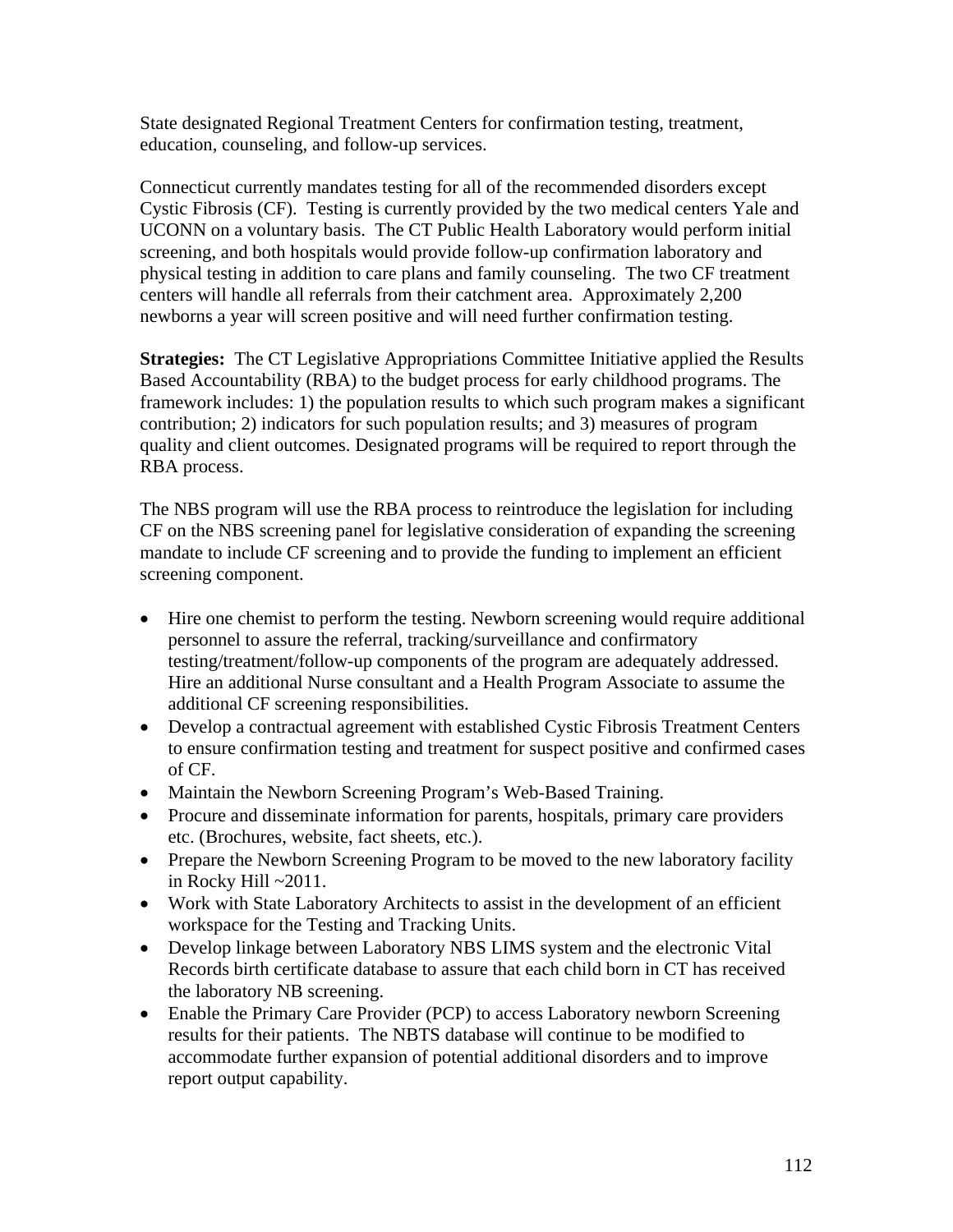• Ensure confidentiality through the regulatory standards and provisions of CT State General Statutes Sec. 19a-55, clinical Laboratory Improvement amendments of 1988, 42 U.S.C. 263a (CLIA) and the Health Insurance Portability and Accountability Act of 1996 (HIPAA).

## **Outcomes:**

- 1.8 million newborns have been screened prior to hospital discharge and 941 identified with genetic disorders to allow treatment to be promptly initiated to avert complications and prevent irreversible problems.
- Relocation of Newborn Screening Tracking Unit to the Lab resulted in more efficient testing, tracking and referral process for newborn disease/disorder results.
- Coordinated prevention and intervention efforts with parents and health professionals as partners lead to improved health and school readiness.
- Revision of child day care regulations with improved health and safety standards, staff training opportunities, number of technical assistance opportunities conducted, and the number of inspections and investigations completed.
- Data Integration among agency programs will allow for seamless retrieval of information. Linkage developed between the NBS and the electronic vital records system database assures that each child born receives a laboratory screen.
- Treatment center referrals to the Children with Special Health Care Needs Program for establishing a medical home for the infants with a confirmed diagnosis.

# **Performance Accountability – Measures of Effectiveness:**

## *Connecticut State Statute Sec. 19a-55:*

Connecticut State Law mandates that all newborns delivered in Connecticut be screened for selected genetic and metabolic disorders. The aim of this program is to screen all babies born in CT prior to discharge from birthing facilities or within the first 4 days of life for early identification of newborns at risk for these diseases so that medical treatment can be promptly initiated to avert complications and prevent irreversible problems and death. Infants with abnormal screening results are referred to regional treatment centers for comprehensive testing, counseling, education and treatment services.

- Over 1.8 million newborns have been tested since the program began.
- In 2006, 42,180 births by occurrence resulting in 43,279 infants receiving at least one screen. There were 42 confirmed cases, all of which needed and received treatment.

# **Maternal and Child Health Bureau Federal Performance Measure for States:**

## *National Performance Measure #01:*

The percent of newborns that received timely follow-up to definitive diagnosis and clinical management for condition(s) mandated by their state-sponsored newborn screening programs.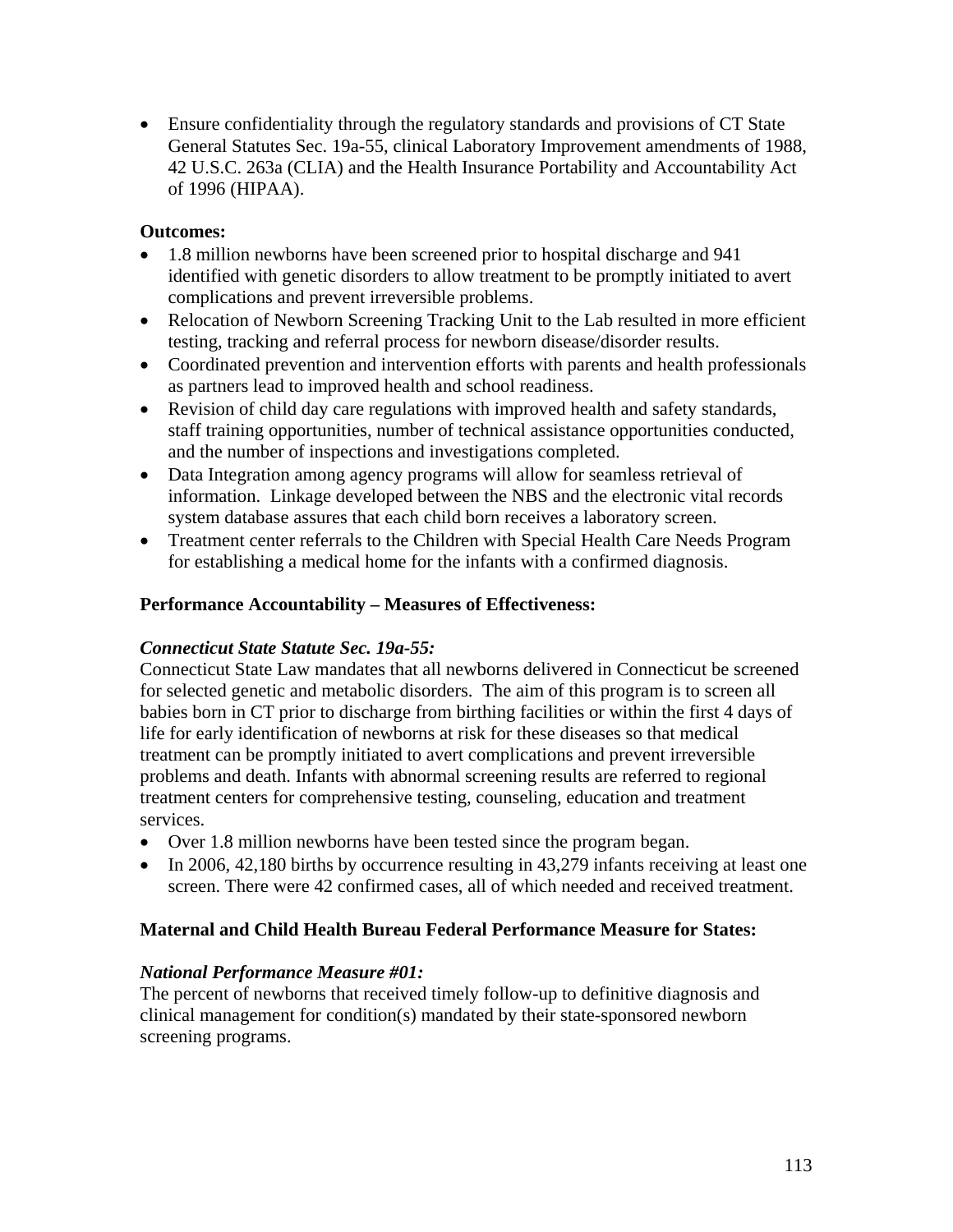Numerator: the number of newborns screened and confirmed with condition(s) mandated by the State sponsored newborn screening program that received timely follow-up to definitive diagnosis and clinical management.

Denominator: The number of newborns screened and confirmed with condition(s) mandated by the State sponsored newborn screening program.

Objectives were met by assuring that 100% of infants screened as positive with condition(s) received follow-up to definitive diagnosis and clinical management. Of 42,180 infants born in CT in 2006, 99% received newborn screening prior to discharge or within first weeks of life. All 2,630 suspect positive results were reported to Regional Treatment Centers and/or primary care physicians for further testing and follow-up. Of these, 60 were confirmed as disease cases and 894 Hemoglobin traits were identified.

# *Healthy People 2010 Objectives:*

(Developmental) Ensure appropriate newborn bloodspot screening, follow-up testing, and referral to services.

Ensure that all newborns are screened at birth for conditions mandated by their state sponsored newborn screening programs, for example, PKU and hemoglobinopathies. Ensure that follow-up diagnosis testing for screening positives is performed within an appropriate time period.

Ensure that infants with diagnosed disorders are enrolled in appropriate service interventions within an appropriate time period.

(Developmental) Reduce hospitalization for life-threatening sepsis among children aged 4 years and under with sickling hemoglobinopathies.

(Developmental) Increase the proportion of children with special health care needs who have access to a medical home.

**Methods to Reduce Health Disparities:** NBS program contracts with providers who [in part] will deliver culturally competent services in the following manner:

- The program or institutional mission and goal statement of contractor shall explicitly incorporate a commitment to cultural diversity;
- Policies and procedures for the provision of interpreter/translator services;
- Readily available bilingual staff who can communicate directly with clients in their preferred language, and who are assessed for their ability to convey information accurately in both languages;
- The development of non-English client related materials that are appropriate for the population served by the program;
- Signage (in commonly encountered languages) that provide notices and directions to services within the facility;
- Policies and procedures to address the needs of the patient population, taking into account factors such as race and ethnicity, age, gender, hearing impairment, visual impairment, physically challenged, mental illness, developmental challenged, and sexual orientation;
- Strategies in place to actively recruit and retain a culturally diverse staff (e.g. if the patient population is mainly from minority populations, applicants who are of related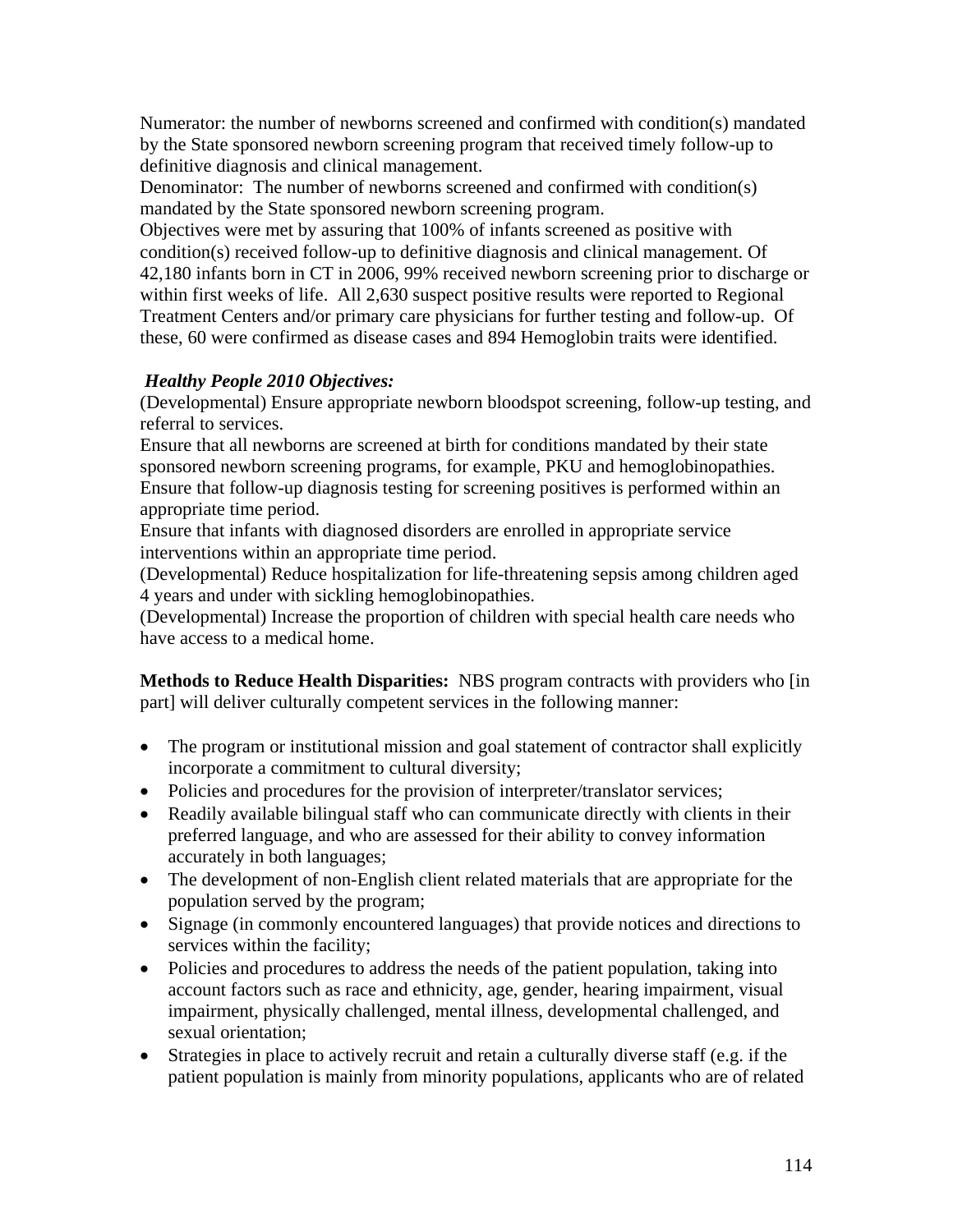minority groups with equivalent clinical expertise as the majority applicants could be assigned more value on the cultural competency scale);

- Institutional policies and procedures to accommodate the ethnic and cultural practices of patients, families and staff;
- An organized way to collect data on the ethnic and cultural characteristics of patients and families served by the program;
- Surveys and their methods of assessing the satisfaction of patients and their families related to cultural diversity.

\_\_\_\_\_\_\_\_\_\_\_\_\_\_\_\_\_\_\_\_\_\_\_\_\_\_\_\_\_\_\_\_\_\_\_\_\_\_\_\_\_\_\_\_\_\_\_\_\_\_\_\_\_\_\_\_\_\_\_\_\_\_\_\_\_\_\_\_\_\_\_\_

**Program Name:** Nutrition, Physical Activity and Obesity Prevention Program

**Program Description:** The Nutrition, Physical Activity and Obesity Prevention Program is partnering with School Readiness and Head Start programs in Connecticut to support young children's social, emotional, physical, cognitive, and language development. While nutrition efforts have typically focused on young children's physical development, the Nutrition, Physical Activity and Obesity Prevention Program provides training for and promotes an approach to classroom learning and mealtime environments at preschools and with families that support young children's social, emotional, cognitive, and language development. We achieve this expanded outcome by equipping School Readiness teachers and parents to use classroom learning experiences and mealtimes to better support young children's capability for self-regulation, experience emotionally connected relationships, and build healthy eating capabilities and life skills.

The Nutrition, Physical Activity and Obesity Prevention Program focuses on three areas:

- Developing and supporting School Readiness teachers' capability and motivation to provide nutrition and physical activity experiences in their classrooms that support young children's learning achievement in the areas of math, science, and language.
- Increasing young children's exposure to healthy foods, increasing the variety of healthy foods offered to them, and increasing young children's ability to eat and enjoy healthy foods and physical activity.
- Building teachers and parents' capability to create and maintain healthy mealtime environments. This step was taken to equip and motivate teachers and parents to use mealtimes to build ten healthy eating capabilities and life skills in young children.

The Nutrition, Physical Activity and Obesity Prevention Program supports young children's enjoyment of and capability to learn.

The Nutrition, Physical Activity and Obesity Prevention Program uses a developmentally savvy approach to achieve a positive impact on young children's healthy eating and physical activity. The program achieves its results by focusing on teachers and parents who then use behaviors and strategies that have an impact on young children's eating and physical activity.

**Number of children and families served:** In the 2005-2006 fiscal year the Nutrition, Physical Activity and Obesity Prevention Program: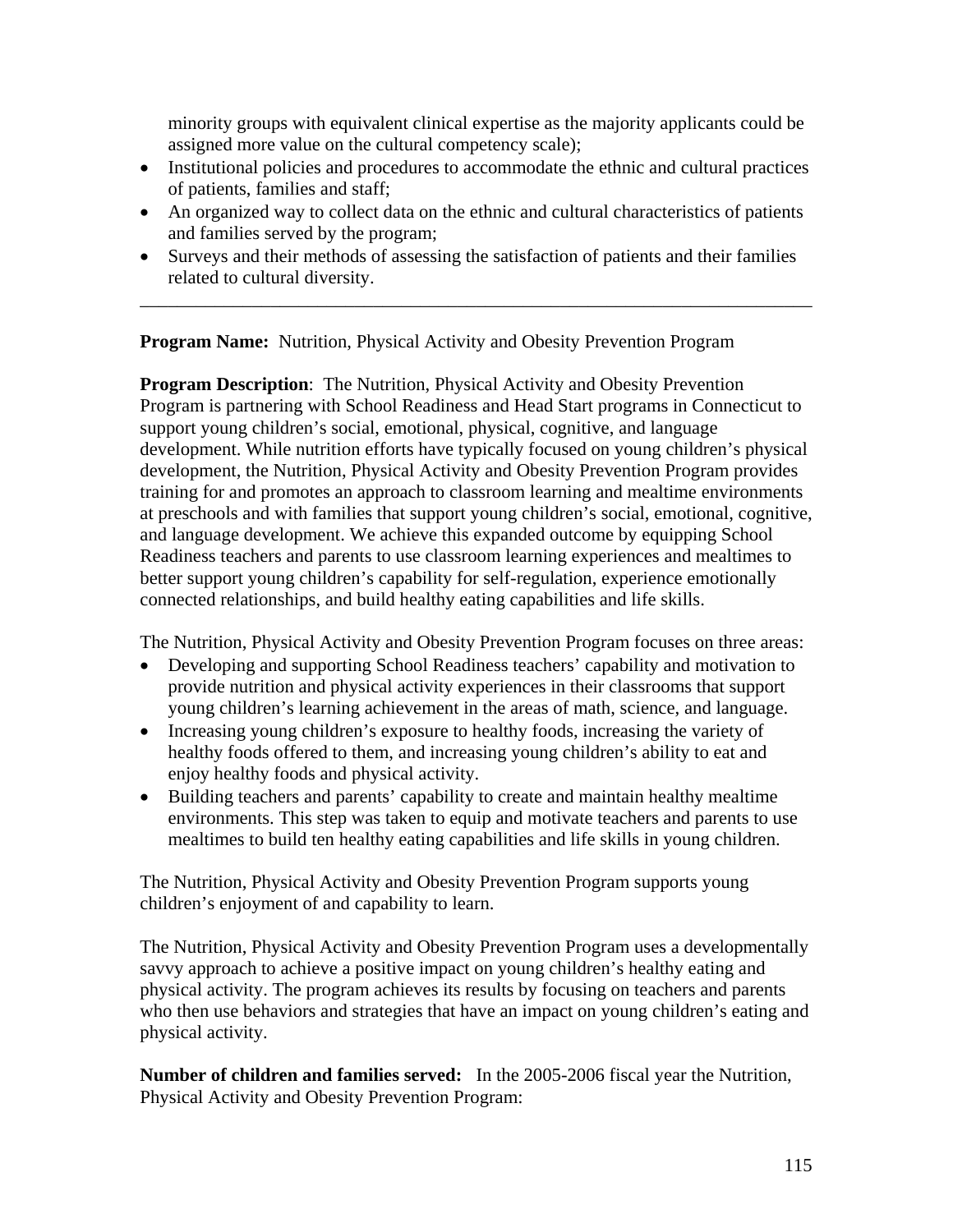- An average of 70 School Readiness teachers serving a total of 1,050 preschoolers indicated they were using The Adventures of Captain 5 A Day curriculum and were using mealtimes to promote preschoolers' healthy development. Since this data is only being collected from Bridgeport, Hartford, New Haven, and Waterbury School Readiness programs, it does not reflect the use of the curriculum by many other preschools and licensed child care providers in Connecticut.
- 2,424 teachers, parents, and providers and 1,890 children who attended training offered by the Food Stamp Nutrition Education Program.
- 2,570 adults and children who received nutrition education at community media events, health fairs and health expos.
- Additionally, over 200,000 people who were reached with targeted messages through the Community Health Network newsletters.

**\_\_\_\_\_\_\_\_\_\_\_\_\_\_\_\_\_\_\_\_\_\_\_\_\_\_\_\_\_\_\_\_\_\_\_\_\_\_\_\_\_\_\_\_\_\_\_\_\_\_\_\_\_\_\_\_\_\_\_\_\_\_\_\_\_\_\_\_\_\_\_\_** 

## **Education Goals:**

Increase the number of children who are ready for school at an appropriate age, learn to read by third grade, and succeed in school.

# **Measures of Effectiveness:**

**Performance Measure 1:** Increase children's willingness to taste and consume targeted fruits and vegetables.

- The 15-week intervention resulted in an increase from one in two children to three in four children willing to taste spinach. The control group had a decrease from one in two children to one in three children willing to taste spinach.
- The 15-week intervention resulted in an increase from one in four children to one in three children eating a full portion of spinach. The control group had a decrease from one in four children to one in five children eating a full portion of spinach.

**Performance Measure 2:** Increase the number of programs and classrooms using the Captain 5 A Day preschool nutrition curriculum and documenting time spent on nutrition education in the four-targeted cities – Hartford, New Haven, Bridgeport, and Waterbury.

• 30% (77 of 255 classrooms) are submitting monthly logs of time spent on nutrition activities in the classroom and at mealtimes.

**Performance Measure 3:** Increase the number of School Readiness and Head Start programs and the number of parent groups from School Readiness and Head Start programs receiving introductory training about building healthy mealtime environments.

- 13 School Readiness and Head Start programs have received the introductory training about building healthy mealtime environments. Nine of the thirteen training requests were unsolicited and resulted from word-of-mouth promotion of the training.
- 2 parent groups from School Readiness and Head Start programs have received the introductory training about building healthy mealtime environments.

Teachers routinely report that the Captain 5 A Day preschool nutrition curriculum activities and lessons are fun and enjoyable for the teachers and kids. Teachers also report using the activities throughout the school year and using them more than once. Nearly all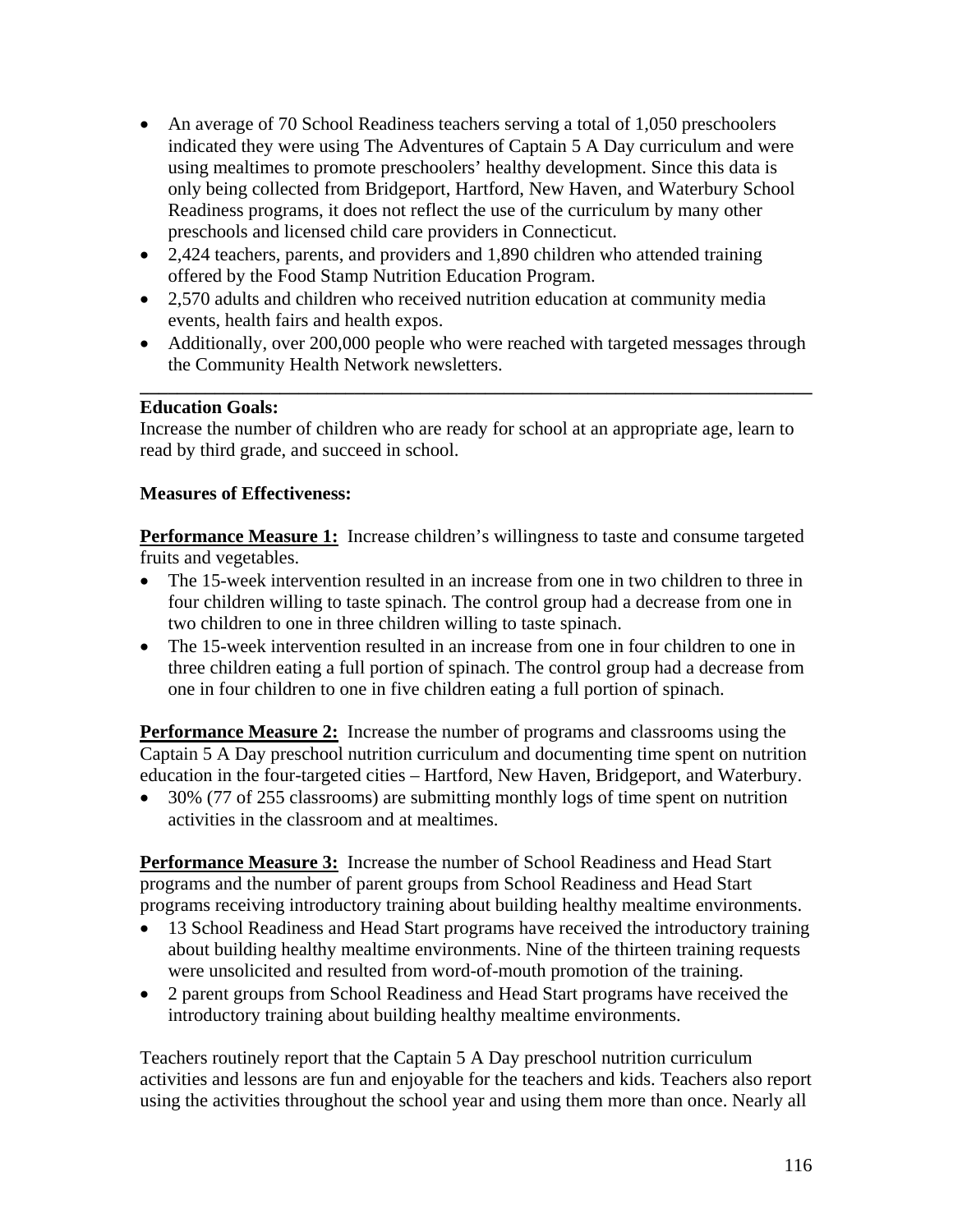teachers attending training about building healthy mealtime environments report having frustrations and concerns about kids' eating and communicate a desire to have strategies to help improve kids eating and to build more pleasant mealtime environments.

Based on the comments from the evaluations of the building healthy mealtime environments training, teachers appreciate the mealtime environment approach and the strategies for supporting young children's healthy development at mealtimes. Evaluation comments from parents have also been quite positive about the mealtime environment approach and the strategies for supporting young children's healthy development at mealtimes.

\_\_\_\_\_\_\_\_\_\_\_\_\_\_\_\_\_\_\_\_\_\_\_\_\_\_\_\_\_\_\_\_\_\_\_\_\_\_\_\_\_\_\_\_\_\_\_\_\_\_\_\_\_\_\_\_\_\_\_\_\_\_\_\_\_\_\_\_\_\_\_\_

# **Program Name:** Office of Oral Health

**Program Description:** The mission of the Office is to promote health and reduce disease and health disparities in Connecticut through enhanced oral health and oral health care access. The Office works to build the public health infrastructure for oral health within the Department of Public Health and throughout Connecticut. The Office is staffed by the State Dental Director (a dentist) and a Health Program Associate (a dental hygienist).

**Number of children and families served:** 9,364 (Every Smile Counts Survey)

**Long-Term Agency Goals:** Goals of the office include implementing effective, culturally appropriate oral health promotion and disease prevention programs that adopt, adapt and enhance best practices. The office also works to centralize, coordinate, enhance and integrate oral health data, information and monitoring systems to detect disease, inform policy, and evaluate programs.

\_\_\_\_\_\_\_\_\_\_\_\_\_\_\_\_\_\_\_\_\_\_\_\_\_\_\_\_\_\_\_\_\_\_\_\_\_\_\_\_\_\_\_\_\_\_\_\_\_\_\_\_\_\_\_\_\_\_\_\_\_\_\_\_\_\_\_\_\_\_\_\_

## **Strategies:**

- Develop a Statewide Oral Health Plan
- Provide ongoing surveillance of the oral health status of children and adults in **Connecticut**
- Educate the public and providers on the importance of oral health
- Improve and provide oral health preventive services throughout Connecticut

## **Performance-Based Standards:**

- American State and Territorial Dental Directors (ASTDD) Best Practices Approach for State Oral Health Programs
- Development of a State Oral Health Plan based on a collaborative approach
- Mandating an Office of Oral Health by state statute
- Develop a statewide oral health surveillance system
- Develop a description of the state's oral health overview/assessment or identify oral health problems of the state with supporting data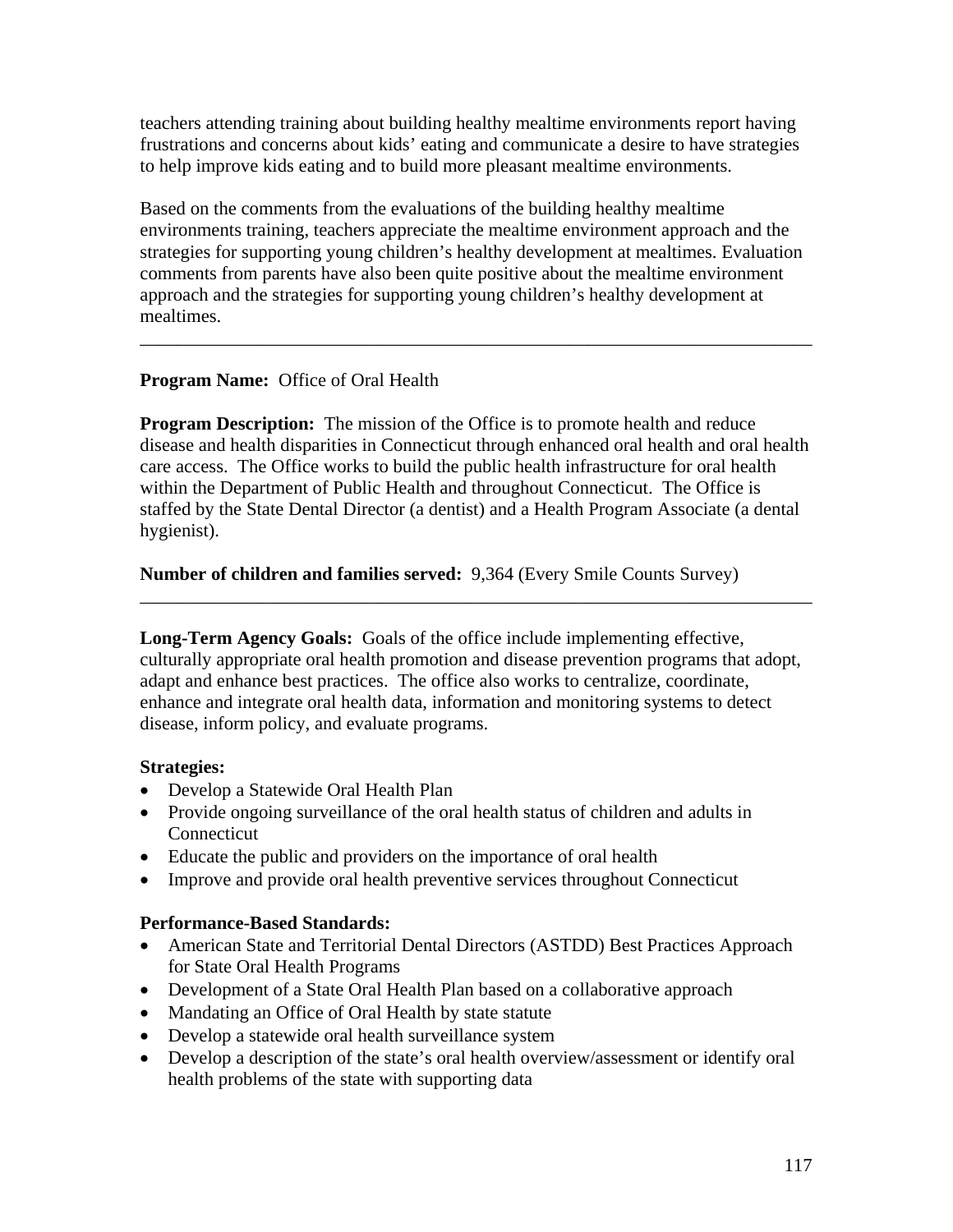• The National Oral Health Objectives for the Year 2010 (Healthy People 2010) Objectives)

## **For six- to eight-year-old children there are three primary oral health status objectives:**

- 1. To decrease the proportion of children who have experienced dental caries in permanent or primary teeth to 42 percent.
- 2. To decrease the proportion of children with untreated dental caries in permanent or primary teeth to 21 percent.
- 3. To increase the proportion of eight-year-olds receiving protective sealing of the occlusal surfaces of permanent molar teeth to 50 percent.

# **Performance –Based Outcomes:**

- Office of Oral Health mandated by Connecticut statute
- Development of a *Statewide Oral Health Improvement Plan 2007-2012*. This plan was developed in collaboration with the CT Coalition for Oral Health Planning to improve the oral health of children and adults in Connecticut.
- The first statewide open-mouth survey to collect data on the oral health status of children in Connecticut was conducted during the 2006-2007 school year. This survey called *"Every Smiles Counts,"* targeted Head Start, kindergarten and third grade children.
- Development of a *Report of the Oral Health Status in Connecticut*. This is a comprehensive report on the status of oral health in Connecticut based on currently available data.

# **Performance-Based Accountability:**

ASTDD Basic Screening Survey Tool Centers for Disease Control (CDC) *The Burden of Oral Disease: A Tool for Creating State Documents* 

# **Measure of Effectiveness:**

- Connecticut has met the Healthy People 2010 objectives for reducing the prevalence of decay experience among elementary school children – 34%
- Connecticut has met the Healthy People 2010 objectives for reducing untreated dental caries in permanent or primary teeth  $-17\%$
- Connecticut has not met the Healthy People 2010 objectives to increase the proportion of eight-year-olds receiving protective sealing of the occlusal surfaces of permanent molar teeth – 38%
- There are significant oral health disparities in Connecticut with minority and lowincome children having the highest level of dental disease and the lowest level of dental sealants.

**Methods:** The Office of Oral Health conducted an oral health survey during 2006-2007, called "Every Smile Counts," and as a result the department now has baseline data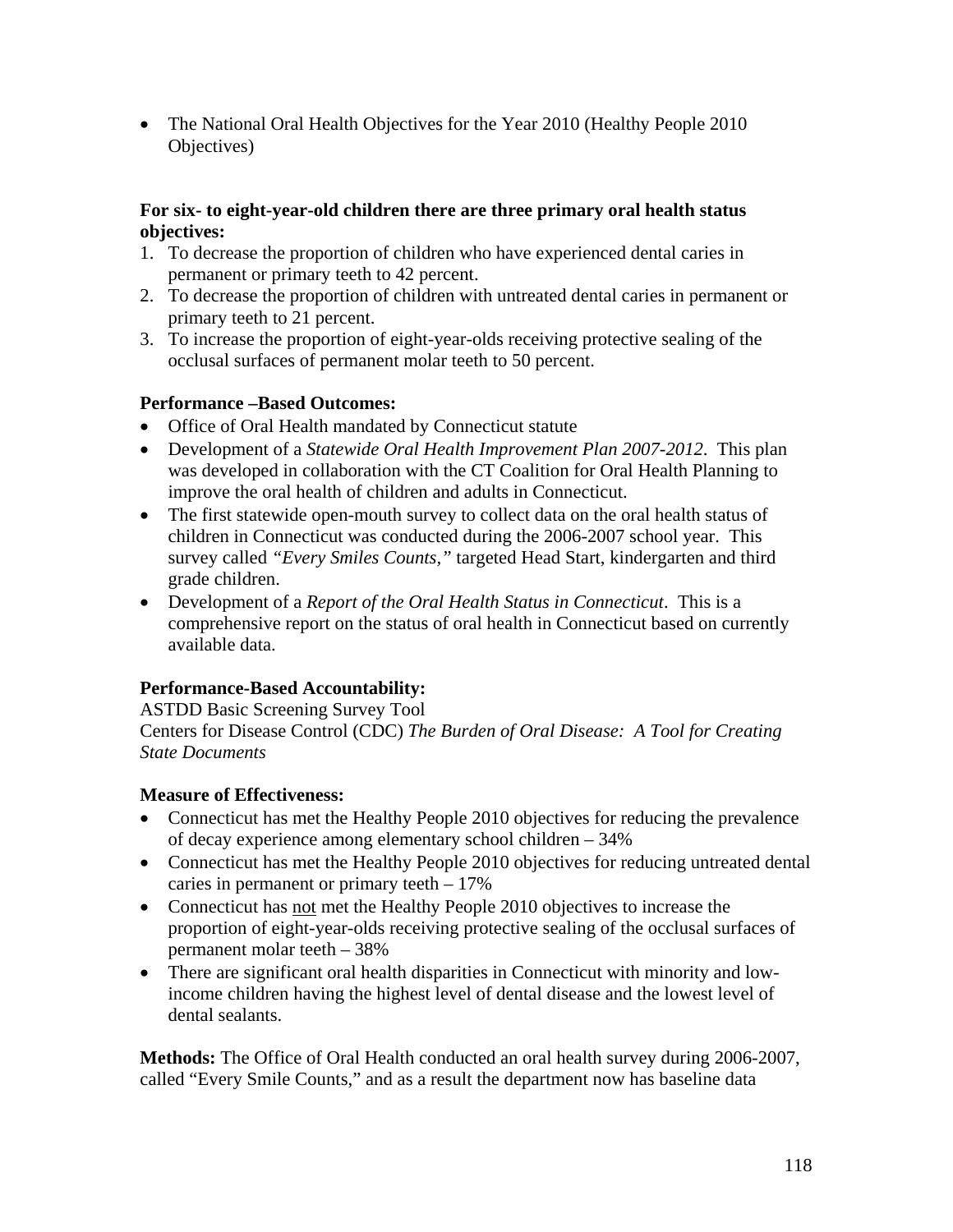available on the oral health status of Head Start, Kindergarten and  $3<sup>rd</sup>$  grade students in Connecticut by race and ethnicity.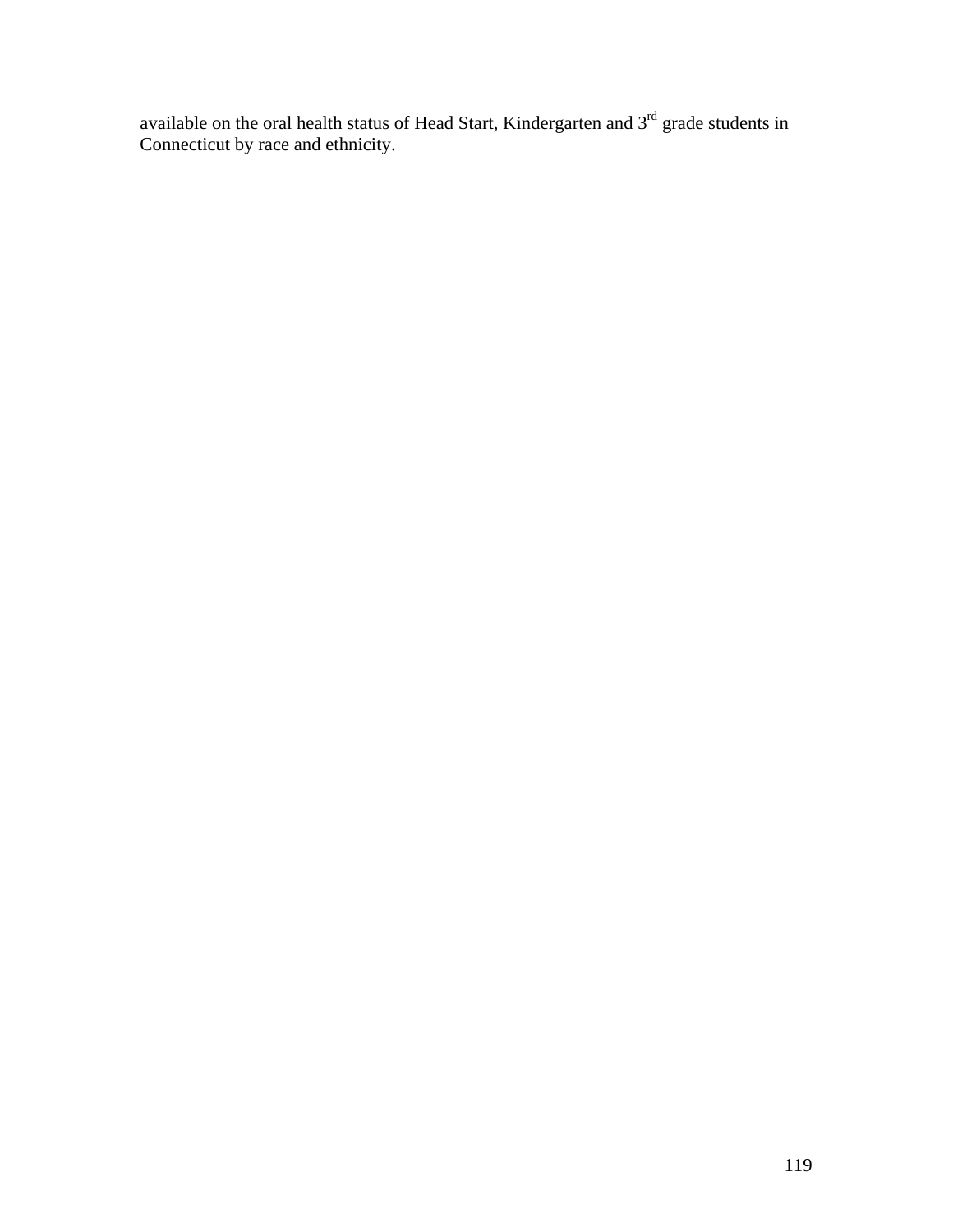## **Program Name:** Rape Crisis and Prevention Services

**Program Description**: Make available to sexual assault victims and their families free and confidential services such as crisis intervention, support and advocacy, survivor groups, 24-hour hotline, and emergency transportation. Services also include community education, training, primary prevention activities, and coordination of services.

#### **Number of children and families served:**

- 2,872 primary victims and 1,373 secondary victims
- Primary prevention curricula were provided as single sessions to 19,262 children and youth and as multi sessions to 14,365 children and youth.

\_\_\_\_\_\_\_\_\_\_\_\_\_\_\_\_\_\_\_\_\_\_\_\_\_\_\_\_\_\_\_\_\_\_\_\_\_\_\_\_\_\_\_\_\_\_\_\_\_\_\_\_\_\_\_\_\_\_\_\_\_\_\_\_\_\_\_\_\_\_\_\_

#### **Long-Term Agency Goals:**

- Develop a State of Connecticut Sexual Violence Prevention Plan.
- Enhance decision-making and program planning by assessment and utilization of data, resources, tools, and evaluation methods.
- Utilize training and technical assistance to build state and local capacity for primary prevention.
- Enhance sexual violence prevention efforts in targeted populations.
- Increase the numbers of children and youth exposed to primary prevention curricula focused on building healthy relationships.
- Evaluate the cultural relevance and effectiveness of informational material and interventions reflecting primary prevention messages reaching targeted populations.

#### **Strategies:**

- DPH will collaborate with key partners to convene a Sexual Violence Prevention Planning Committee (SVPPC) with representation by key stakeholders and organizations.
- The SVPPC will assess current data capacity tools and resources, prevention programming, capacity for training, and level of evaluation activities for primary prevention at the state and local levels and make recommendations for implementation.
- The SVPPC will assess technical assistance needs and begin to identify and provide technical assistance and training to targeted populations and organizations.

**Performance-Based Standards:** The SVPPC will establish standards of accountability related to sexual violence prevention.

**Performance –Based Outcomes:** The SVPPC will establish outcomes related to sexual violence prevention. The CDC has provided tools to utilize to help in this process.

**Performance-Based Accountability:** The contractor submits quarterly and annual reports. The contractor performs pre and post-test surveys within primary prevention curricula.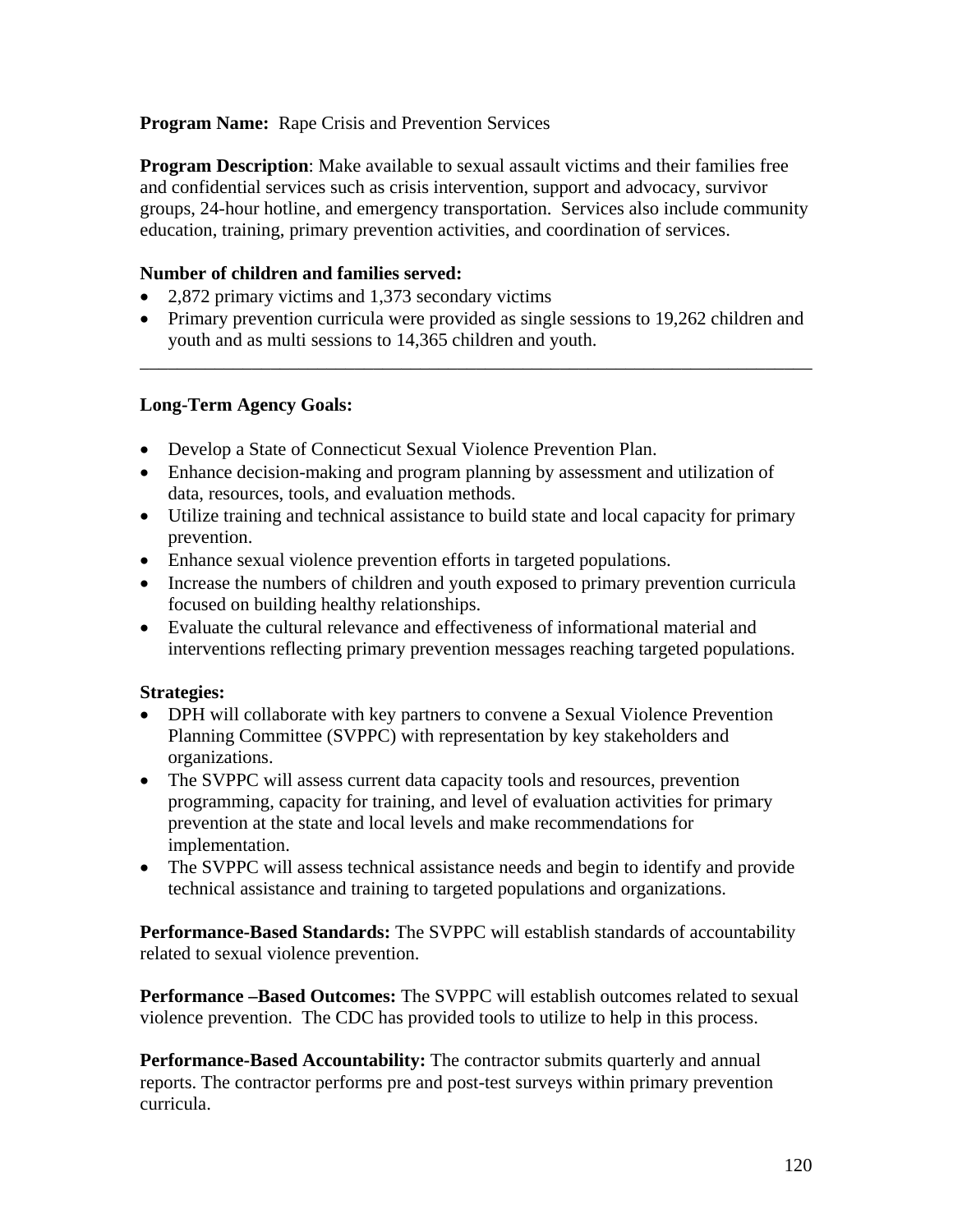**Measure of Effectiveness:** Over the past several years, the contractor has moved from a risk reduction approach to primary prevention activities. There has also been a shift from single-session to multi-session primary prevention educational sessions. The SVPPC will help evaluate measures of effectiveness of sexual violence prevention efforts.

\_\_\_\_\_\_\_\_\_\_\_\_\_\_\_\_\_\_\_\_\_\_\_\_\_\_\_\_\_\_\_\_\_\_\_\_\_\_\_\_\_\_\_\_\_\_\_\_\_\_\_\_\_\_\_\_\_\_\_\_\_\_\_\_\_\_\_\_\_\_\_\_

**Methods:** The SVPPC will help perform a needs assessment of sexual violence prevention methods in the state and move toward establishing methods to reduce disparities across race, income level, and gender.

**Program Name:** Tobacco Use Prevention and Control Program

**Program Description**: The Tobacco Use Prevention and Control Program follows the guidelines and recommendations put forward by the Centers for Disease Control and Prevention (CDC) via Best Practices documentation for state-based comprehensive tobacco control and prevention programs. Address all risks associated with the use of tobacco products and exposure to environmental tobacco smoke (ETS), focusing on youth, pregnant women, and disparate populations.

**Number of children and families served:** During 2006-2007, local prevention programs served 4,537 individuals, which included 137 low-income pregnant and parenting women.

**Long-Term Agency Goals:** To reduce exposure to secondhand smoke and prevent youth initiation of tobacco use.

\_\_\_\_\_\_\_\_\_\_\_\_\_\_\_\_\_\_\_\_\_\_\_\_\_\_\_\_\_\_\_\_\_\_\_\_\_\_\_\_\_\_\_\_\_\_\_\_\_\_\_\_\_\_\_\_\_\_\_\_\_\_\_\_\_\_\_\_\_\_\_\_

**Strategies:** To educate parents and children about the hazards of tobacco use and exposure to secondhand smoke by providing examples and statistics on their health effects.

**Performance-Based Standards:** The goal of the prevention programs is to prevent or delay smoking initiation and to reduce participant's exposure to second-hand smoke. More specifically, the objective of the program is to prevent 50% of the non-smoking participants from starting to smoke through the implementation of a model curriculum taught by qualified instructors. The curriculum must adhere to CDC's best practices guidelines and incorporate education regarding the prevention of smoking initiation and the harmful effects of second hand smoke.

## **Performance –Based Outcomes:**

- Average age participants smoked first whole cigarette.
- Proportion of participants that never tried a cigarette, not even 1 or 2 puffs.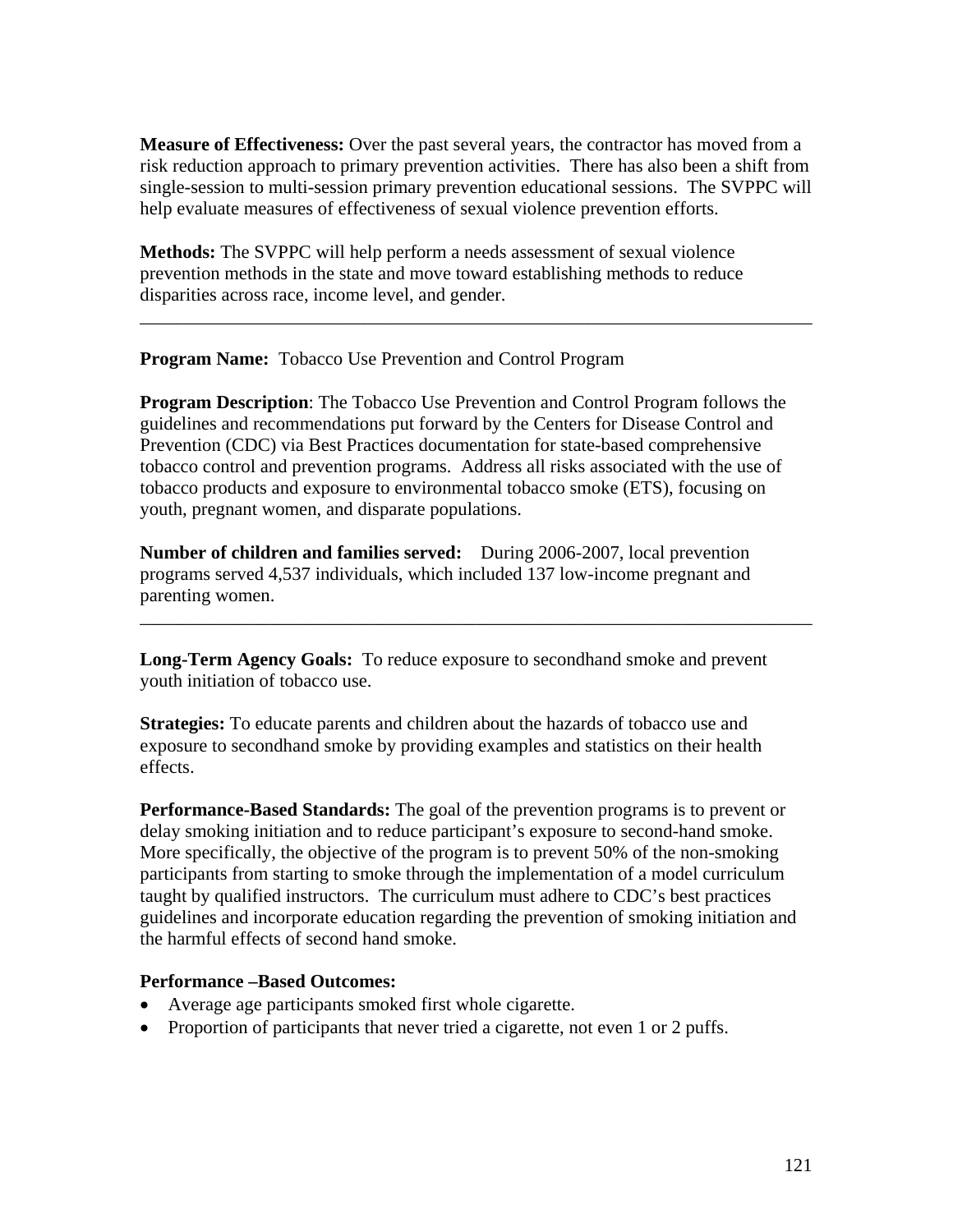**Performance-Based Accountability:** Contractors are required to submit periodic progress reports detailing their program activities, and submit deliverables as dictated by their contract. In addition, contractors must submit the results of their outcome measures.

**Measure of Effectiveness:** Contractors will be implementing pre- and post-surveys for determining program effectiveness.

**Methods:** Smoking and smoking-related diseases are higher in certain disparate populations. Through surveillance efforts, we can identify some of them and target services appropriately.

**Program Name:** The Supplemental Nutrition Program for Women, Infant and Children (WIC)

**\_\_\_\_\_\_\_\_\_\_\_\_\_\_\_\_\_\_\_\_\_\_\_\_\_\_\_\_\_\_\_\_\_\_\_\_\_\_\_\_\_\_\_\_\_\_\_\_\_\_\_\_\_\_\_\_\_\_\_\_\_\_\_\_\_\_\_\_\_\_\_\_** 

**Program Description**: The Connecticut WIC Program serves pregnant, postpartum, and breastfeeding women; infants; and children up to five years of age. The program provides nutritious food and education during critical times of growth and development, in an effort to improve birth outcomes and child health. Eligibility is based on both income (up to 185% of the federal poverty level) and nutritional need based on an assessment of health and dietary information. An analysis of linked birth, WIC and Medicaid records has revealed that participation in the CT WIC Program was responsible for preventing the occurrence of more than 300 low birth weights in the year 2000 among infants of women who participated in the program for at least 12 weeks of their pregnancy. The estimated savings in averted medical costs is \$11.8 million. The WIC Program's promotion and support of breastfeeding, and efforts to prevent childhood anemia also contribute to childhood health and school readiness.

**Number of children and families served:** 42,139 children (as of 8/07) - number of families served is unavailable

**Strategies:** Provide nutrition and breastfeeding education, supplemental food, and referrals for health and social services to eligible women, infants and children through the WIC Program.

\_\_\_\_\_\_\_\_\_\_\_\_\_\_\_\_\_\_\_\_\_\_\_\_\_\_\_\_\_\_\_\_\_\_\_\_\_\_\_\_\_\_\_\_\_\_\_\_\_\_\_\_\_\_\_\_\_\_\_\_\_\_\_\_\_\_\_\_\_\_\_\_

**Performance-Based Standards:** Federal and state regulations include a number of prevention related standards that the local agencies must meet, including timeframes for enrolling program applicants; requirements regarding the early and continuous enrollment of pregnant women; policies to ensure that all pregnant women are encouraged to breastfeed, unless medically contraindicated, and provided information and support; and requirements to provide information regarding the risks associated with drug, alcohol and tobacco use during pregnancy, and to ensure that children are screened for anemia and lead poisoning by their health care provider.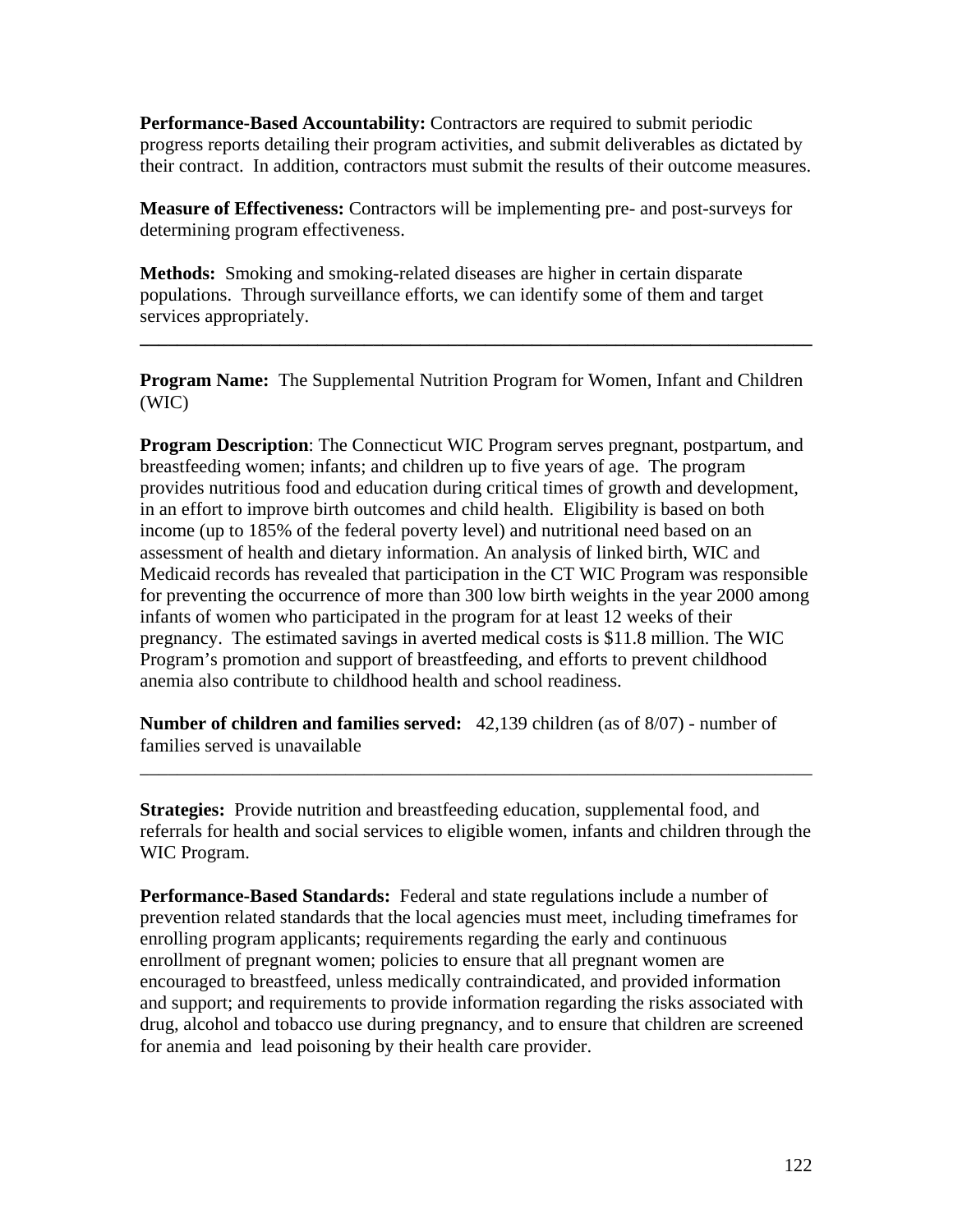**Performance-Based Outcomes:** The incidence of low birth weight (LBW) among infants whose mothers were on the WIC Program for at least 6 months during pregnancy does not exceed 6%.

- At least 50% of infants whose mothers were enrolled in the WIC Program during pregnancy breastfeed.
- The prevalence of anemia among children enrolled in the WIC Program for at least one year does not exceed 10%.

## **Performance-Based Accountability:**

- Local agencies that sponsor WIC Programs must submit an annual program plan that identifies measurable outcome and process objectives, and specifies action plans and evaluation methods.
- The State WIC office tabulates and provides outcome data to the local agencies twice per year for their use in program evaluation. The State WIC office conducts on-site performance evaluations of each local agency at least once every two years.

# **Measure of Effectiveness:**

- An analysis of linked birth, WIC and Medicaid records has revealed that participation in the CT WIC Program was responsible for preventing the occurrence of more than 300 low birth weights in the year 2000 among infants of women who participated in the program for at least 12 weeks of their pregnancy. The estimated savings in averted medical costs is \$11.8 million.
- Between 2001 and 2005 the rates of low birth weight among women who participated in the WIC Program for at least 6 months during their pregnancies was lower than the rates among non-WIC mothers in Connecticut. Among Hispanic and Black (non-Hispanic) mothers, WIC versus non-WIC differences in LBW percents are significantly different for each year from 2001-2005.
- The WIC Program's promotion and support of breastfeeding, and efforts to prevent childhood anemia also contribute to childhood health and school readiness. The breastfeeding initiation rate among infants whose mothers were enrolled in the WIC Program is lower that the rate among all infants born in the state (57.7% and 79.5%, respectively for 2004 births), but it is increasing. The anemia rate among children enrolled in WIC Program for at least a year is lower than the national WIC anemia rate and decreasing (8.9% and 10.1%, respectively, in 2004)

**Methods:** WIC Program benefits and services are provided to all eligible applicants. Each applicant's nutritional needs are assessed and education is provided based on the individual's needs, and the WIC "food package" is tailored to the participant's preferences and needs, within regulatory limits. The birth outcomes reported above attest to the program's success in reducing disparities. Pending the availability of funding, the WIC Program is prepared to replicate a successful breastfeeding peer counseling program in New Haven, targeting African American women, whose breastfeeding rates are lower than White and Hispanic women enrolled in WIC. A statewide effort to further improve nutrition counseling techniques is underway and is anticipated to reduce disparities in the childhood anemia rates.

**\_\_\_\_\_\_\_\_\_\_\_\_\_\_\_\_\_\_\_\_\_\_\_\_\_\_\_\_\_\_\_\_\_\_\_\_\_\_\_\_\_\_\_\_\_\_\_\_\_\_\_\_\_\_\_\_\_\_\_\_\_\_\_\_\_\_\_\_\_\_\_\_**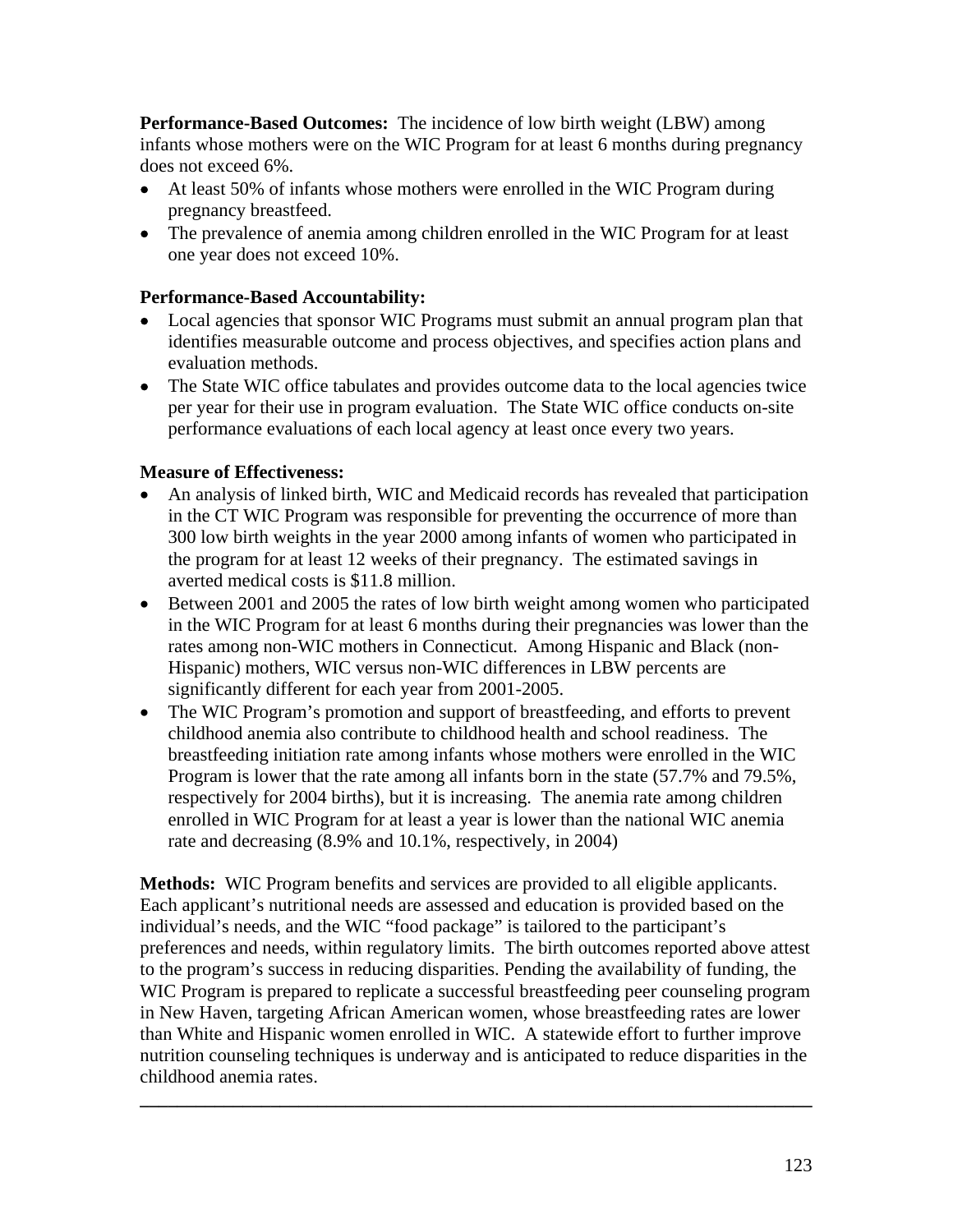#### **Program Name:** Youth Violence / Suicide Prevention

#### **Program Description**:

Youth violence prevention programs contracted by the Connecticut Department of Public Health (DPH) focus upon increasing knowledge and changing behaviors that are manageable within the limited scope and influence of the programs. Program goals include recognizing and dealing appropriately with anger, conflicts, peer-to-peer relationships; increasing knowledge regarding the impact of, and risk factors, for violent behavior; decreasing arguments and fighting and providing knowledge of appropriate resources for help. Suicide prevention programs focus on increasing information and awareness of suicide, suicide risk and protective factors and places to go for help.

\_\_\_\_\_\_\_\_\_\_\_\_\_\_\_\_\_\_\_\_\_\_\_\_\_\_\_\_\_\_\_\_\_\_\_\_\_\_\_\_\_\_\_\_\_\_\_\_\_\_\_\_\_\_\_\_\_\_\_\_\_\_\_\_\_\_\_\_\_\_\_\_

**Number of children and families served:** 1,510

**Long-Term Agency Goals:** To reduce youth violence.

**Strategies:** Youth violence prevention programs funded under the local health allocation are dependent upon local health departments and districts deciding to use Preventive Health and Health Services Block Grant (PHHSBG) funding for youth violence prevention. Programs are required to follow the program template, which recommends Federal sources and other resources for program development, and are required to report on the outcome measure. The Injury Prevention Program provides technical assistance and contract monitoring.

**Performance-Based Standards:** Programs are required to report on a specific youth violence prevention outcome measure.

**Performance –Based Outcomes:** Ninety-five percent of program participants are able to identify nonviolent alternatives to fighting.

**Performance-Based Accountability:** Programs are required to report on activities and outcomes.

**Measure of Effectiveness:** Observation and program specific evaluation tools assess outcome measure.

**Methods:** Programs report demographic information- localities decide program participants.

#### **Overall Agency Prevention Goals:**

**Long Term Agency Goals:** The Department of Public Health (DPH) works proactively to protect the health and safety of the people of Connecticut and to prevent disease and promote wellness through education and programs such as prenatal care, newborn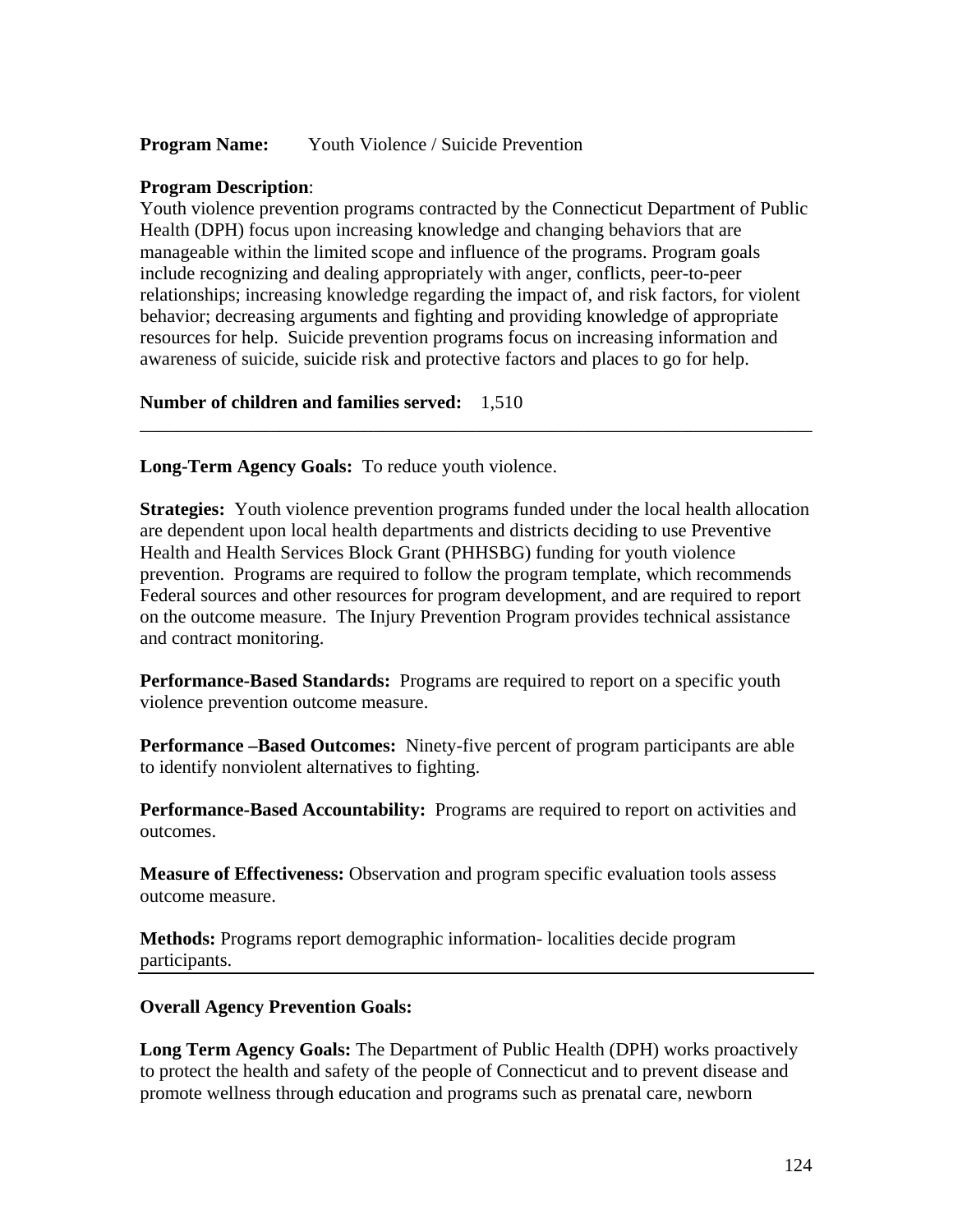screenings, immunizations, nutrition and supplemental foods, AIDS and sexually transmitted disease awareness. Reducing health disparities in maternal and child health remains one of the agency's highest priorities. DPH selected its prevention programs for inclusion in this report based on a focus on children birth to age eighteen. These initiatives also impact the families of these children, either directly or indirectly. The selected programs are preventive in nature, provide education and information to families that promote healthy behaviors, attempt to reduce crime and violence, promote academic success, and discourage socially destructive behaviors.

#### **Strategies:**

- Implement disease prevention and health promotion of women, infants and children including children and youth with special health care needs
- Identify and nurture community-based health and prevention initiatives through public and private partnerships
- Provide funding to community-based providers to implement prevention programs at the local level, including school-based and community health centers
- Through Community-Based Health Centers, assure the availability and accessibility of comprehensive primary and preventative health care and other essential public health services for low-income uninsured and vulnerable children and families in underserved areas
- Conduct surveillance activities to continuously monitor the effectiveness of the agency's prevention initiatives
- Collaborate with other state agencies to cut across agency boundaries and combine programmatic and funding efforts to improve outcomes
- Establish and coordinate the DPH's Virtual Children's Health Bureau to capture the overarching programs and initiatives throughout the agency
- Promote the use of asthma management plans by health care providers and parents of asthmatic children, address the early identification of children with asthma and work to develop a state asthma plan and enhance asthma surveillance activities
- Provide nutrition education to parents, pre-school children, and teachers in Head Start and School Readiness programs, and provide workshops to enable teachers to integrate nutrition education into their lesson plans and curriculum, and to educate parents on feeding healthy food to their children
- License and regulate child day care facilities and offer resources and technical assistance to providers
- Improve the quality of care children receive in licensed child day care programs by revising Connecticut's licensing standards to be more in line with national standards and provide technical assistance to licensed programs
- Work with organizations such as the Child Day Care Council and the CT After School Network to develop draft regulations, staff training, and assure inspection goals are met in accordance with state statutes
- Ensure that state-of-the-art emergency medical care is available for all ill or injured children or adolescents, and that pediatric services are well integrated into an emergency medical service system
- Prevent disease, disability and death from vaccine preventable diseases in infants, children and adolescents through surveillance, case investigation and outbreak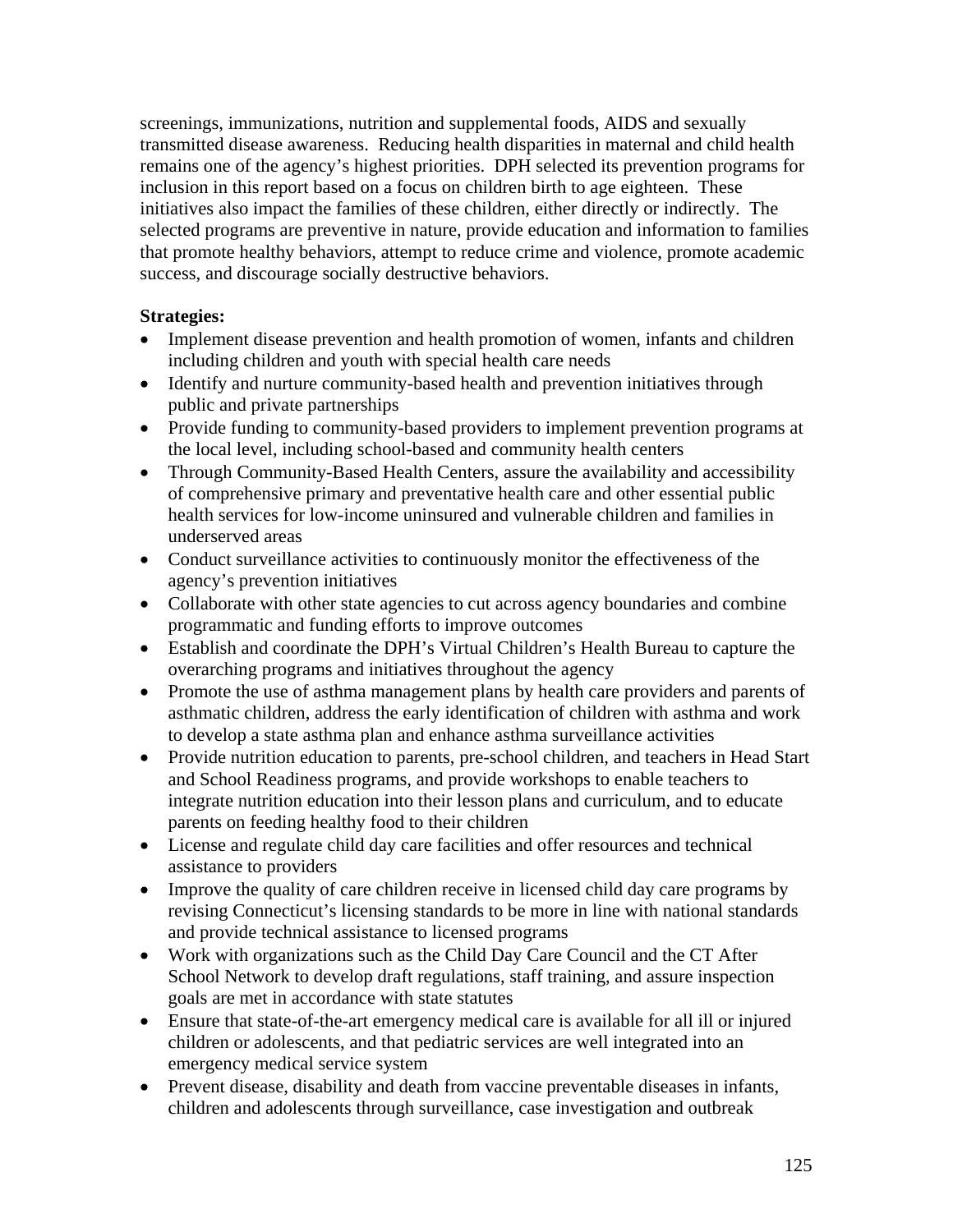control, vaccination, monitoring of immunization levels, provision of vaccine, and professional and public education

- Conduct comprehensive lead poisoning prevention programs to reduce the risk of lead exposure
- Screen all newborns for genetic and hearing disorders prior to hospital discharge or within seven days of birth to help prevent severe health and developmental consequences
- Through Oral Health initiatives, increase entry into long-term comprehensive dental services for Medicaid, SCHIP, and other underserved children and develop a best practice model for sealant programs
- Make available to sexual assault victims and their families free and confidential services such as crisis intervention, support and advocacy, survivor groups, 24-hour hotline, and emergency transportation
- Through collaborative effort between Injury Prevention Program and CT Safe Kids, provide child passenger safety workshops to health care and childcare professionals to increase provider capacity as effective educators on child passenger safety
- Provide a variety of services to adolescents to reduce the transmission and incidence of selected sexually transmitted diseases
- Address all risks associated with the use of tobacco products focusing on youth, pregnant women, disparate populations and environmental tobacco smoke
- Provide nutrition education and supplemental food to eligible women, infants, and children through the WIC and Nutrition Programs
- Provide professional education, technical assistance and program development targeted toward youth violence prevention
- Identify where our pockets of under immunized children continue to exist in our major urban centers by utilizing our state immunization registry data.
- Improve the quality and comprehensiveness of care by promoting co-located care coordinators at community-based home for children and youth with special health care needs

The role of DPH is to address prioritized needs and gaps in services for the target populations. Services provided by community-based programs include case management, outreach, disease prevention, education, and the empowering of maternal and child health populations about health and health-related issues. The combination of ongoing assessments, quarterly reporting data, technical assistance meetings and site visits assist DPH in determining priorities.

## **Outcomes:**

- 1.8 million newborns have been screened prior to hospital discharge and 941 identified with genetic disorders to allow treatment to be promptly initiated to avert complications and prevent irreversible problems
- Inception of newborn hearing screenings at birth in 2000 has identified 360 babies with hearing loss, with the average age of diagnosis dropping from 2  $\frac{1}{2}$  years to 2 months, and in 2005, Connecticut conducted hearing screenings on 99% of newborns
- Coordinated prevention and intervention efforts with parents and health professionals as partners lead to improved health and school readiness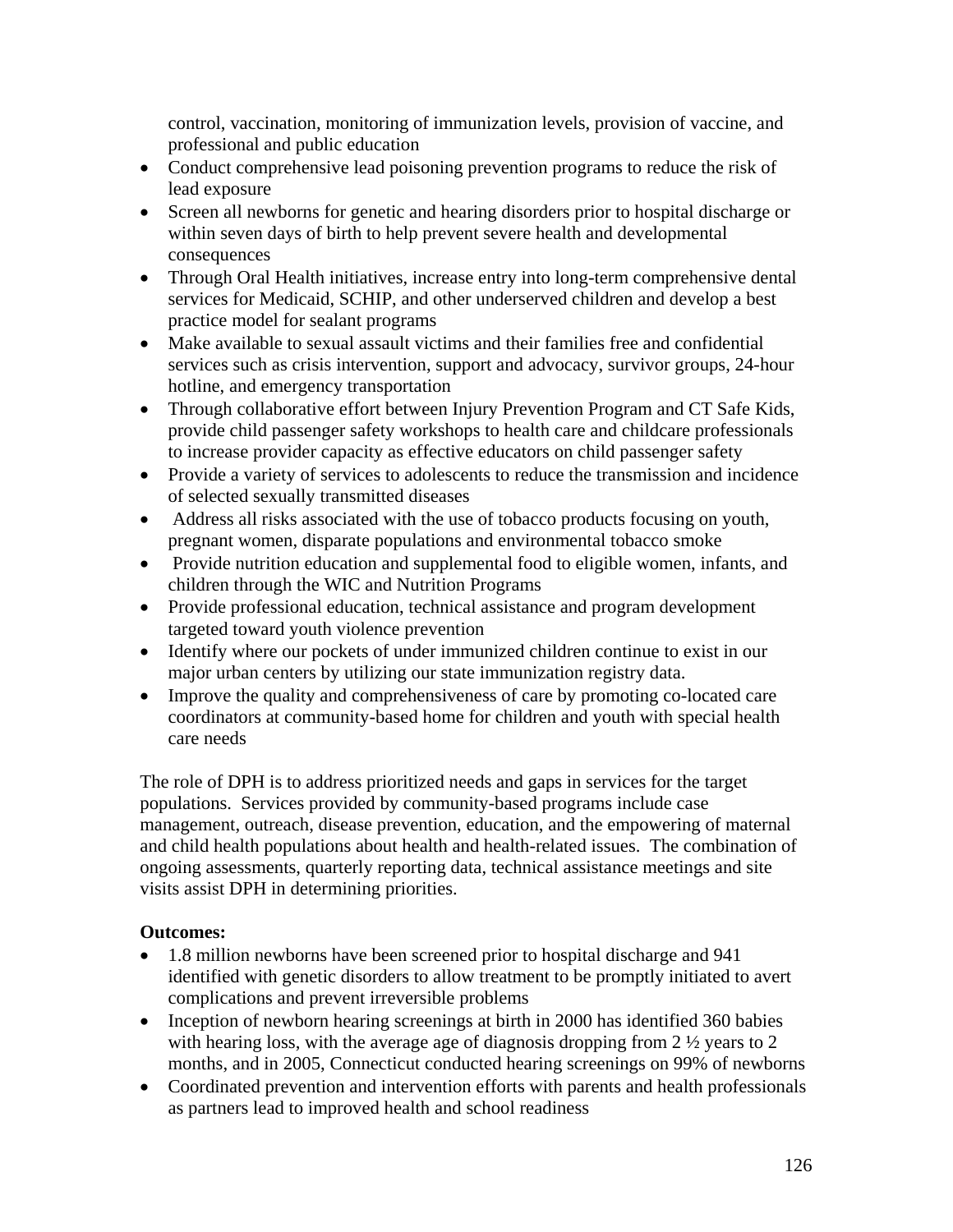- Revision of child day care regulations with improved health and safety standards, staff training opportunities, number of technical assistance opportunities conducted, and the number of inspections and investigations completed
- Every child, their parents, and all pregnant women in Connecticut will have access to comprehensive, preventive, continuous health care
- All children will have access to affordable, healthy, safe, and developmentallyappropriate early care and education with comprehensive support services that facilitate effective transitions from birth to Kindergarten
- All families will have access to the information and resources they need to raise healthy children, and parents will be involved as partners in the planning of early childhood services
- Effective local or regional early childhood collaborative structures will ensure the provision of integrated services
- A state level infrastructure with community representation will guide, support, and monitor implementation of a comprehensive, integrated system of services for children and families
- Data integration among agency programs will allow for seamless retrieval of information

**Measure of Effectiveness:** Infant Mortality – programming within DPH to reduce infant mortality is aimed at the period before conception, along with the prenatal and postnatal periods.

• From 1981 to 2003, Connecticut's infant death rate fell from 12.0 to 5.3 deaths per 1,000 live births

Births to Teens – State programs serve pregnant and parenting teens and provide intensive case management services with emphasis on promoting positive pregnancy outcomes, positive parenting and breastfeeding.

• In Connecticut from 1993-2003, the birth rate for teens dropped from 38.8 to 25.8 infants born per 1,000 female teens

Prenatal Care – DPH strives to improve access to prenatal care through several strategies, such as supporting sites for primary care and free pregnancy testing at family planning clinics.

• In Connecticut in 2004, 87.5% of infants were born to women who began receiving prenatal care in the first trimester

Title V programs Comadrona, Healthy Start, Healthy Choices for Women and Children, Fetal Infant Mortality Review and Right From the Start provided outreach to and identification of pregnant women to promote early entry into prenatal care

Breastfeeding – DPH promotes breastfeeding as a social norm in the state due to the positive maternal and infant health effects

• The estimated rate for breastfeeding in Connecticut has improved from 68.7% to 69.3%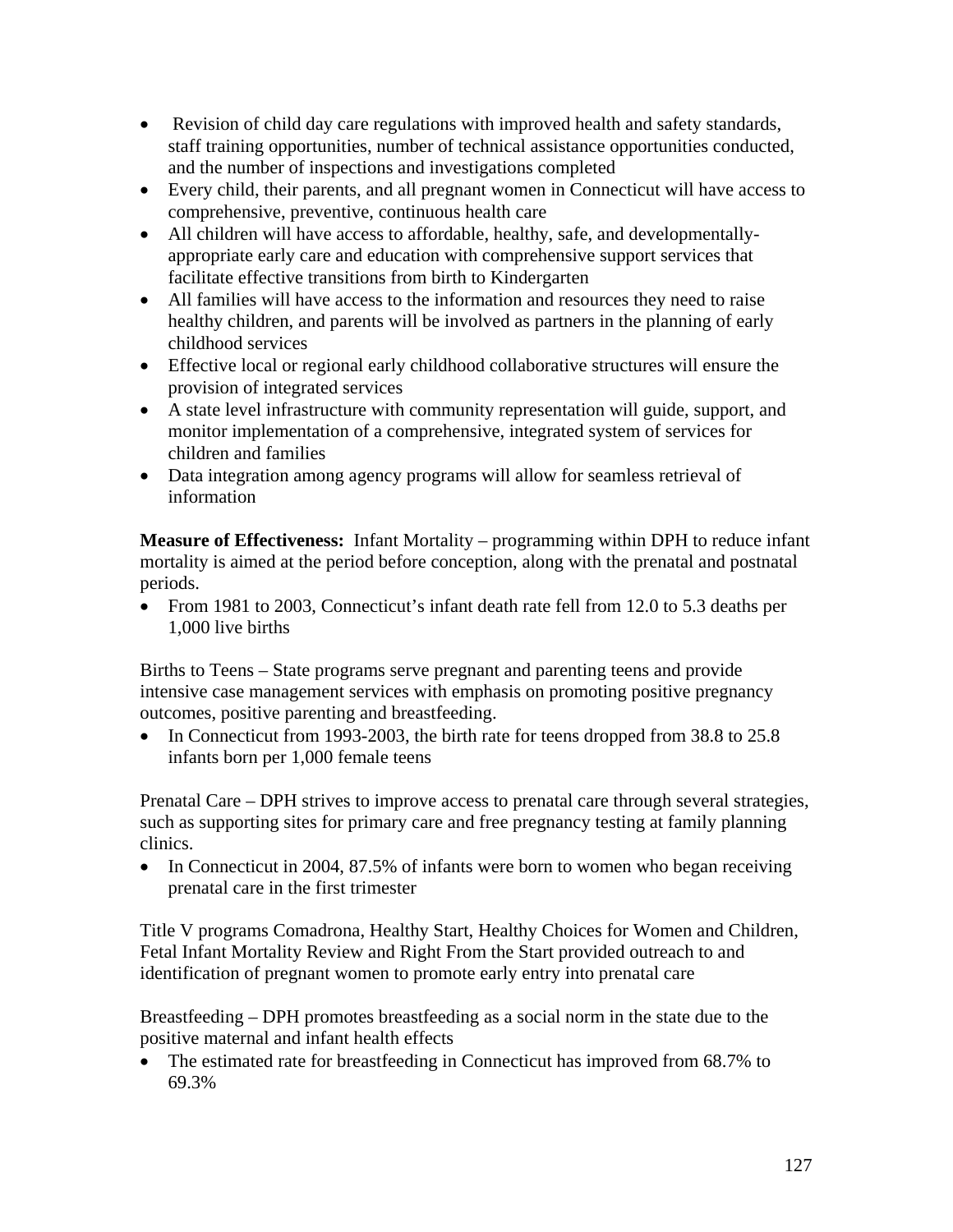**Methods to Reduce Health Disparities**: Reducing disparities in maternal and child health indicators remains one of the major challenges facing the public health community, and DPH utilizes multi-level strategies that include:

- Addressing health disparities by targeting low-income families and encouraging them to participate in screenings, prevention activities such as immunizations and oral health, and HUSKY
- Improving the number and capacity of providers in underserved communities by functioning as liaison in the recruitment and retention of primary health care professionals through a collaboration with the DPH Primary Care Office and the Connecticut Primary Care Association
- Increasing the knowledge base on causes and intervention to reduce disparities by analyzing data on health care practices and use across racial and ethnic groups
- Utilizing the DPH Office of Multicultural Health to raise public and provider awareness of racial/ethnic disparities in health care
- Increase vaccination coverage rates in underserved populations for children living in poverty by utilizing immunization registry data to determine where our pockets of under immunized children continue to exist and develop intervention strategies targeting these children to improve vaccination coverage.
- Increase HPV vaccination coverage in underserved adolescent populations by measuring HPV vaccine uptake among high-risk underserved female adolescent population to reduce cervical cancer incidence among low-income women. This includes developing HPV educational messages for health care providers to address cultural barriers and increase sensitivity to specific ethnic groups that will impact vaccine acceptance.
- As resources permit, consider addressing the recommendations of the Connecticut Health Foundation's Policy Panel on Racial and Ethnic Disparities which include:
	- Collect and integrate racial and ethnic data to its statewide planning efforts and publish a report on the key findings
	- The Office of Health Care Access and DPH should require health care organizations, including providers and payers, to collect data on each patient's primary language in health records and information systems, and post signage in the languages of the patients they serve
	- Establish a certification program for all medical interpreters to ensure cultural competence and quality service
	- Establish a system for monitoring and enforcing PA 00-119 regarding linguistic access in acute care hospitals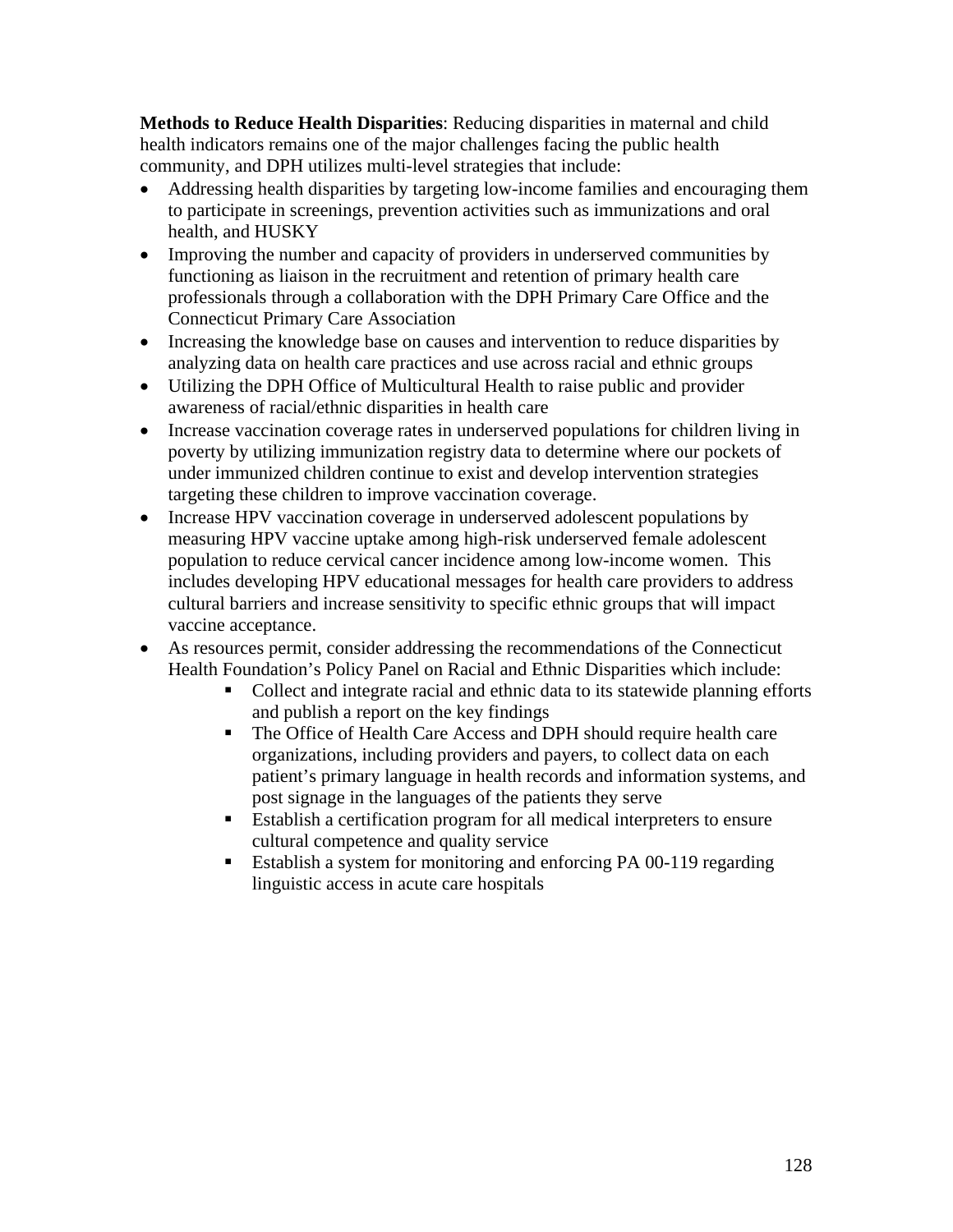#### **Department of Social Services**

**Program Name:** Emergency Shelter for Victims of Domestic Violence

**Program Description:** Program participants who are victims of domestic or family violence are provided safe and supportive services in emergency shelters and/or host homes. Generally, the adult, usually the female parent, is the primary contact for the receipt of services. However, primary prevention occurs with the children, who are sheltered with the parent, through mandated shelter based children's programs. These programs address emotional and social health issues that are found among child witnesses; many of whom may also have been victimized. Based on the best data available, children who witness domestic violence are more likely to repeat the behavior as adults as either a batterer (mainly males) or victim (mainly females). The shelter based programs for children helps them to address their anger, fear, and other issues in ways that reduce the likelihood of intergenerational transmission of family/domestic violence. The primary goal of the shelter's children's program is to provide services to child witnesses/victims of family/domestic violence that address their health and safety needs. Poor people are disproportionately represented as victims/child witnesses of domestic/family violence. Most of the families who use State funded shelters do not have other alternatives. Case management and other shelter-based programs can lead to improved economic circumstances for these families and children.

#### **Service Level:**

| $\bullet$ Women                 | 1,042 |  |
|---------------------------------|-------|--|
| • Young Children (birth $-12$ ) | 881   |  |
| $\bullet$ Teenagers             | 109   |  |
|                                 |       |  |

#### **Long-Term Agency Goals:**

- 1. Provide emergency shelter/host homes for victims of domestic/family violence;
- 2. Provide 24 hour hotline access for victims of domestic/family violence;
- 3. Provide shelter based programs that address the health and safety needs of adults/child witnesses/victims of family/domestic violence; and
- 4. Provide programs and services for child witnesses that help to reduce the likelihood of intergenerational transmission of domestic violence.

**Strategies:** Case Management, hotline services, educative counseling, client assessment, crisis intervention, support groups, housing referrals and safety planning.

**Performance-Based Standards:** Standards for the delivery of services and the circumstances and conditions under which those services are provided to clients are clearly delineated in the contract. In addition to client/program participant based services, each contract specifies that providers must provide outreach and awareness education about family/domestic violence through collaborations, community education, and house meetings within shelters. Each of these activities must be documented by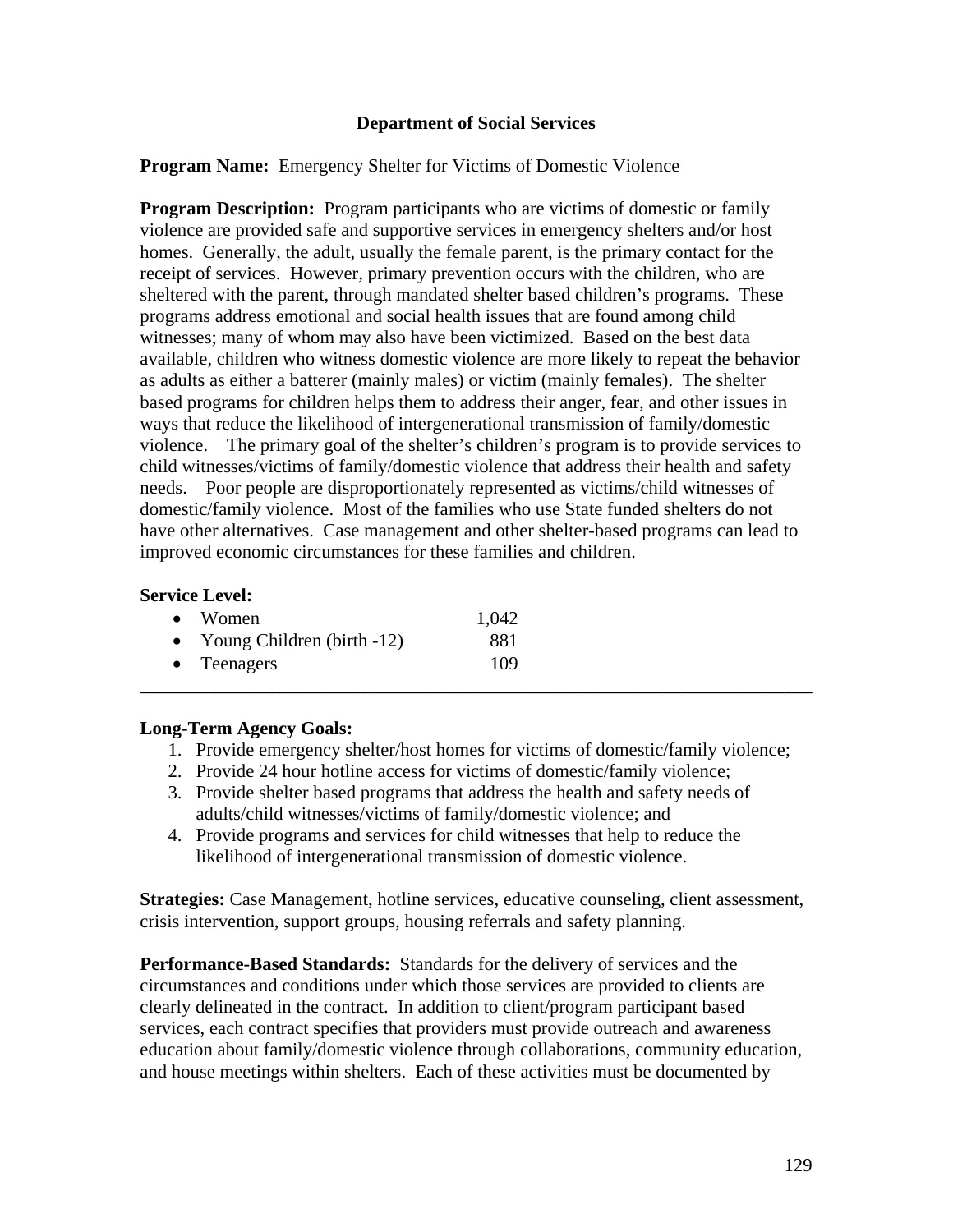listing organizations with which the activity has occurred and, for house meetings, by recording attendance lists and meeting dates.

**Performance –Based Outcomes:** Actual numbers for the following must be reported: bed occupancy; number of clients with a separate count for children; number of hotline calls, number of house meetings/dates; number and type of activities for children; and outcomes for clients.

**Performance-Based Accountability:** Site visits, quarterly and annual reports of activities and accomplishments are submitted to the Department's staff.

**Measure of Effectiveness:** Measuring the effectiveness of intervention strategies used with child witnesses/victims of family violence requires a level of sophistication in research and resources that make this type of finding impossible. Parents awareness and access to resources aid in their ability to become more self-sufficient. This acquisition of skill and knowledge ameliorate factors related to child poverty.

\_\_\_\_\_\_\_\_\_\_\_\_\_\_\_\_\_\_\_\_\_\_\_\_\_\_\_\_\_\_\_\_\_\_\_\_\_\_\_\_\_\_\_\_\_\_\_\_\_\_\_\_\_\_\_\_\_\_\_\_\_\_\_\_\_\_\_\_\_\_\_\_

**Methods:** Not available at this time.

#### **Program Name:** Fatherhood Initiative

**Program Description**: The purpose of the Fatherhood Initiative Program is to promote and facilitate positive interaction between fathers and their children thereby increasing the parent child bond that contributes to optimal growth and development for children. The Initiative also facilitates and supports social and emotional connections between fathers and their children, which has been shown to increase financial support for children of non-custodial, separated, and divorced fathers.

This Initiative is operationalized through contracts with five geographically dispersed agencies. Intervention strategies and tactics used by Fatherhood Initiative providers aim to prevent child poverty, child abuse and neglect, absentee fathers, intergenerational poverty, and youth violence among children of program participants. The agencies provide a range of services including preparation for employment, job search, life skills training, case management, parenting skills and education for parenting. Program participants are multi-ethnic, multicultural, working income, no income, and marginal income men, many of whom have had some involvement with the criminal justice system, DCF, and DSS.

**Number of children and families served:** Approximately 400 fathers will be served annually.

#### **Specific long term goals for the Department are**:

• To provide structured ongoing programs and activities that support the development and retention of parenting (fathering) skills among non-custodial, divorced, and fathers with shared custody;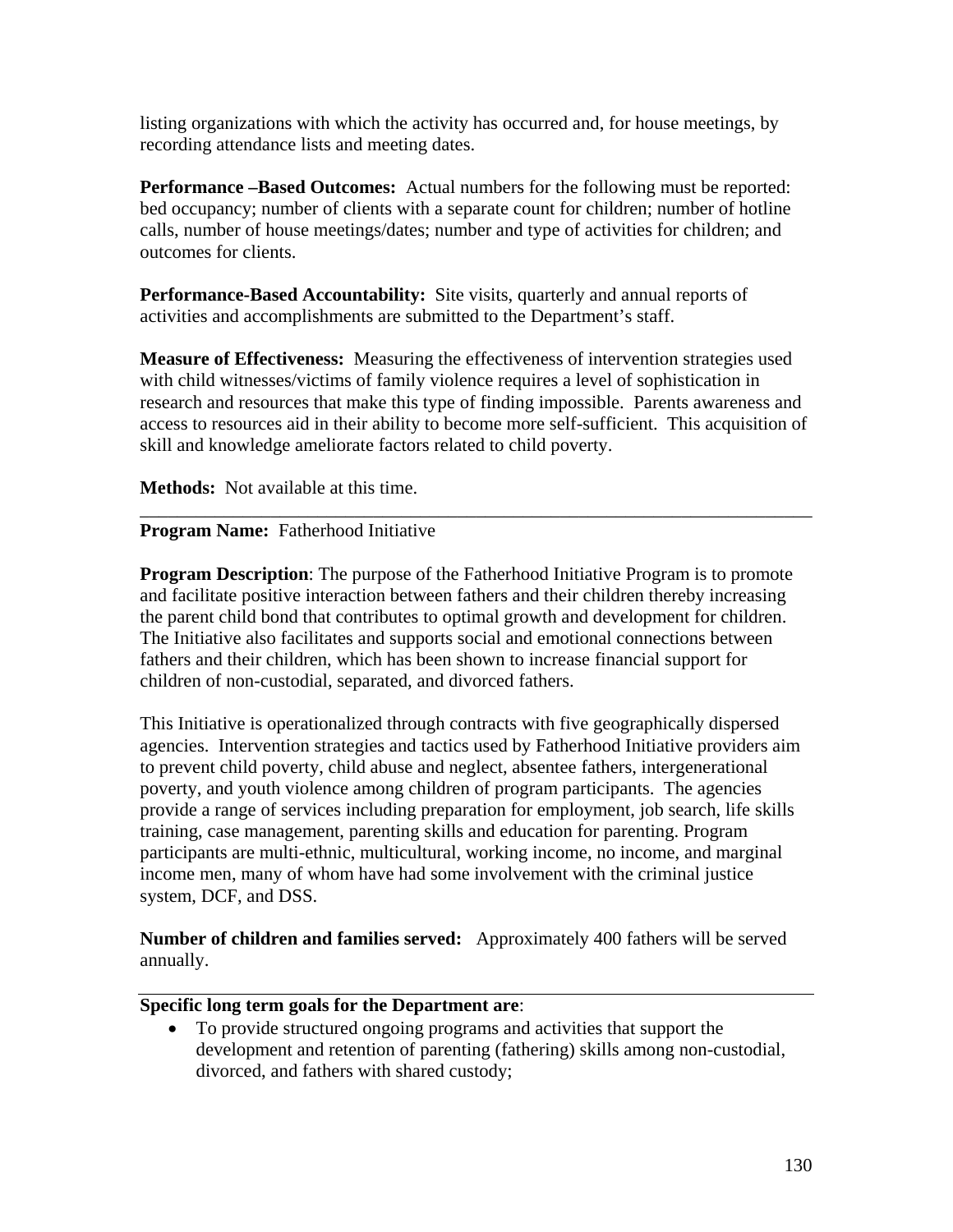- To reduce the level of poverty among children living in households in which the father is absent;
- To support and facilitate healthy child development by providing programs and services for Fatherhood Initiative program participants that contribute to healthy father-child relationships;
- To promote and support co-parenting, regardless of marital status;
- To foster and facilitate, through various community based programs and services, economic self-sufficiency for Fatherhood program participants and their children;
- To provide programs and services that increase the vocational skills and employability of program participants; and
- To provide community based programs and services that sustain co-parenting and successful father-child relationships.

# **Specific intended outcomes of DSS' prevention efforts include but are not limited to**:

- Among Fatherhood program participants, a decrease in the number of unemployed and underemployed program participants;
- Increase in the number of children who have healthy relationships with their fathers;
- Increase in the number of gainfully employed non-custodial fathers who contribute to the financial support of their children;
- Decrease in the number of single female headed households who are totally dependent on entitlements;
- Among non-custodial fathers and single mothers, increased awareness of the pivotal role that men play in normal healthy child development and positive psycho-social/educational outcomes for children;
- Increase in voluntary child support payments; and
- Increase in the number and rate of voluntary paternity acknowledgement by unmarried fathers.

**Strategies:** Strategies developed to achieve the goals and intended outcomes are:

- Contract with five geographically dispersed agencies with expertise and knowledge about fatherhood, non-custodial parenting, co-parenting, cultural and ethnic factors in parenting, and proven ability to work with low/no income men;
- In collaboration and partnership with contracted agencies, identify best practices for developing, supporting, and/or improving father-child relationships and parent to parent relationships;
- Provide non-custodial fathers and other Fatherhood program participants with life skills training;
- Provide non-custodial fathers and other Fatherhood program participants with employment training and job placement;
- In partnership with contracted agencies, support and facilitate job development and job retention among Fatherhood program participants;
- Develop and provide knowledge and skill driven father-child activities that foster and support healthy father-child relationships;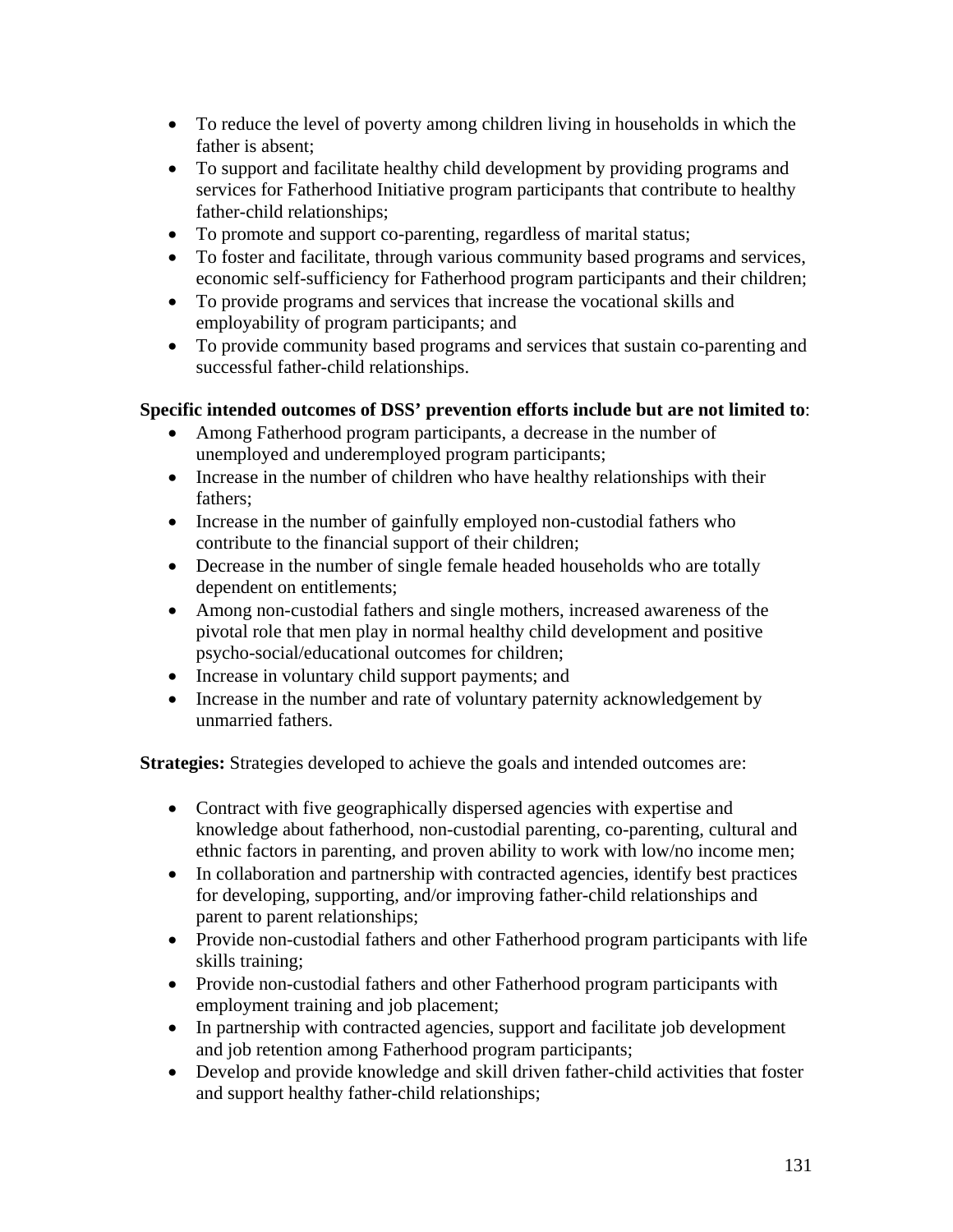- Educate fathers and mothers about the importance of male parent involvement in the lives of children; and
- Develop strategies and practices that, whenever possible, connect unmarried fathers to the gestation/birth process, parenting roles and responsibilities prior to the birth of the child.

**Outcomes:** Specific outcomes that may be used to measure the success or strategic effectiveness of the Fatherhood Initiative may consist of:

- Longitudinal comparison of changes in parent-child relationships, rate and extent of co-parenting (regardless of marital status), and rate of job retention among Fatherhood program participants from ethnic/cultural minority communities;
- Increase in the actual number of early pre-post birth paternity acknowledgements; and
- Positive changes in the rate of voluntary child support payments.

## **Measure of Effectiveness:**

- Rate and extent of voluntary and involuntary child support payments among program participants;
- Consistent ongoing employment;
- Reduction in the rate of unemployment and underemployment among program participants;
- Reported rate of co-parenting among program participants;
- Rate of voluntary paternity establishment and acknowledgement among unmarried fathers;
- Actual rate of pre-post birth involvement of unmarried fathers;
- Changes in pay rates/income among program participants; and
- Number of households evidencing an increase in income, resulting in a reduction in child poverty, as a result of the receipt of financial support from non-custodial, divorced, separated, and/or co-parenting fathers.
- Other measures of effectiveness will result from the completion of the grant related evaluation, currently under development.

**Methods:** In progress, however, greater emphasis is being placed on addressing the impact of ethnicity, income, and gender on performance outcomes.

**\_\_\_\_\_\_\_\_\_\_\_\_\_\_\_\_\_\_\_\_\_\_\_\_\_\_\_\_\_\_\_\_\_\_\_\_\_\_\_\_\_\_\_\_\_\_\_\_\_\_\_\_\_\_\_\_\_\_\_\_\_\_\_\_\_\_\_\_\_\_\_\_** 

**Program Name:** Promoting Responsible Fatherhood is under the auspices of the Fatherhood Initiative.

**Program Description:** The Department was awarded a five year five (5) million dollar grant (one million dollars per year) from the Department of Health and Human Services (DHHS)/Administration for Children and Families (ACF) in October, 2006. This grant funds the implementation of the Department's "Promoting Responsible Fatherhood" demonstration project. Grant strategies and activities include the three ACF authorized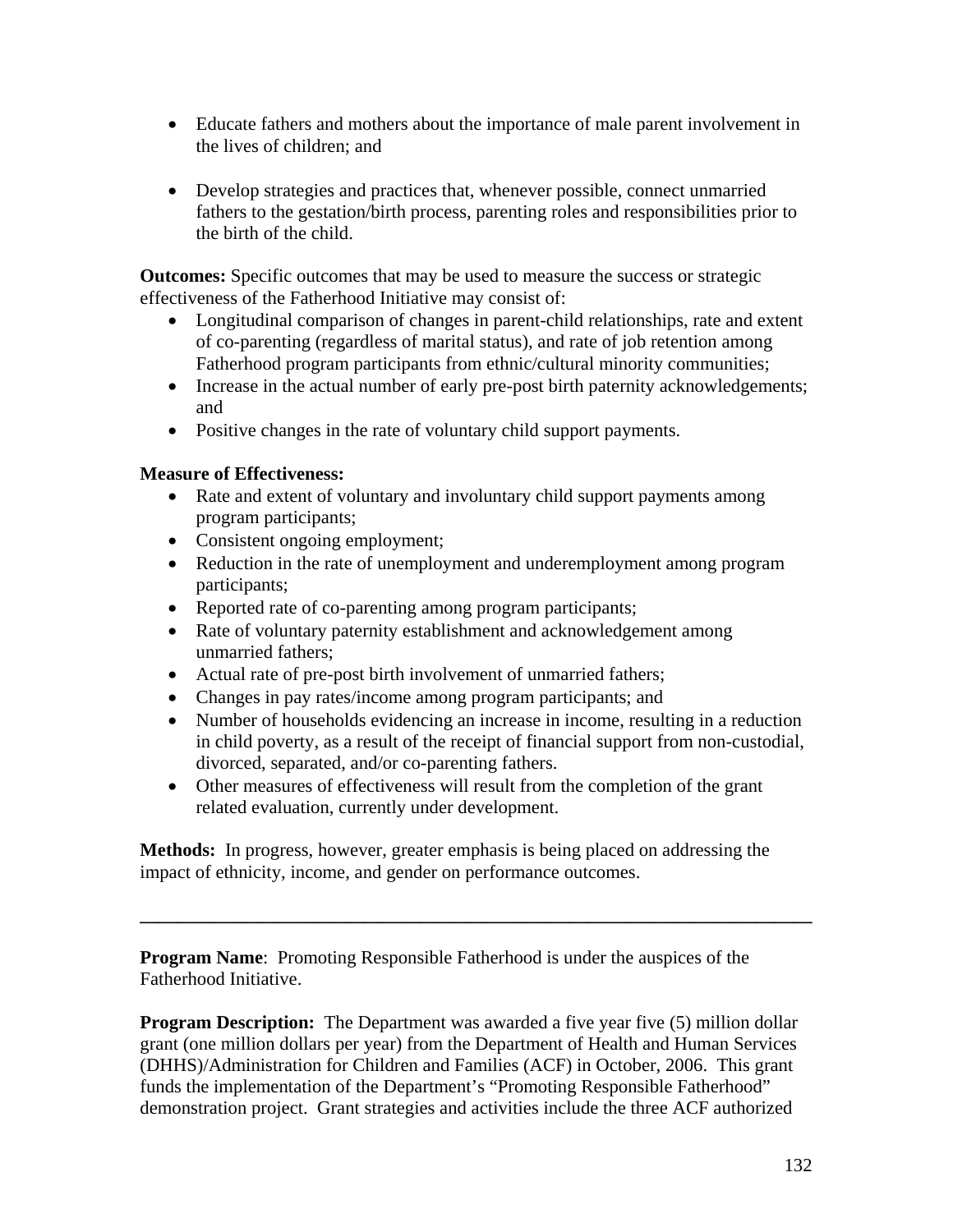activity areas: healthy marriage, responsible parenting, and economic stability. In partnership with the five state-certified fatherhood programs, the Department has targeted, primarily, low-income fathers, new fathers, fathers-to-be, and young fathers who may be single/unmarried, non-custodial, or co-habiting. In addition, couples interested in marriage and/or those who indicate that they are engaged are included in the target population.

The overall goal of the Responsible Fatherhood Project is to provide members of the target populations with a cohesive continuum of services that connects them to programs, resources, and services. Father involvement in the lives of children results in improved economic circumstances, better academic outcomes for children leading to better futures as self sufficient earners, and reduces the likelihood of childhood poverty. The same gains, for children, can also be seen in successful marriages.

\_\_\_\_\_\_\_\_\_\_\_\_\_\_\_\_\_\_\_\_\_\_\_\_\_\_\_\_\_\_\_\_\_\_\_\_\_\_\_\_\_\_\_\_\_\_\_\_\_\_\_\_\_\_\_\_\_\_\_\_\_\_\_\_\_\_\_\_\_\_\_\_

**Service Level**: 500 Fathers and 40 Couples

#### **Long-Term Agency Goals:**

- 1. Increase the earning capacity of program participants thereby increasing economic supports for children.
- 2. Increase fathers' knowledge about responsible parenting.
- 3. Increase the level of effectiveness of communication between parents.
- 4. Increase commitment to healthy co-parenting.
- 5. Optimize employability and employment of program participants through training and supportive services.

#### **Strategies:**

Project services include:

- Enhanced prevention and intervention strategies that promote healthy marriage; and
- Responsible parenting and economic stability.

Program providers/partners will offer standard curricula: "*Exploring Relationships and Marriage with Fragile Families, Inside Out Dad* (for incarcerated men), and *24/7 Dad,* for program participants, as an activity in the Healthy Marriage and Responsible Parenting program component.

Other strategic Project activities include:

- Development of a curriculum to train DSS and community partners to enhance knowledge and skills in assessing domestic violence, cognitive limitations, and case management (connecting program participants to appropriate services).
- Collaboration with multi-disciplinary partners, statewide, to effectuate change in the conditions and situations that have a negative impact on low-income fathers and couples.
- Partnering with the Connecticut Coalition Against Domestic Violence, the Department's Bureau of Rehabilitation Services, and multiple community based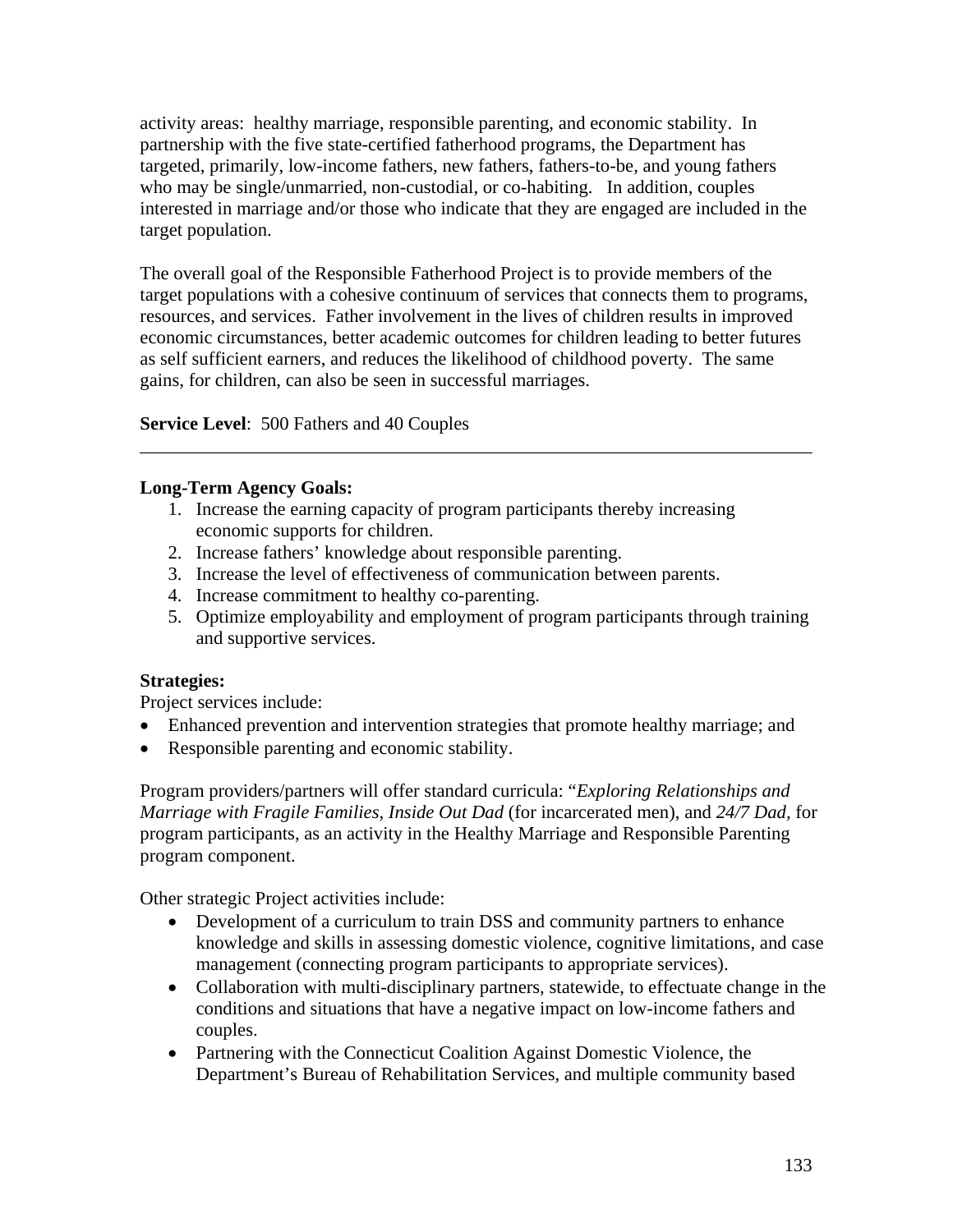stakeholders in order to ensure the development and provision of programs and services that are ecologically based.

• Contracting with the Consultation Center at Yale University to evaluate the Project.

**Performance-Based Standards:** For this program, the number of participants and the type of services to be provided are specified in each provider contract. In addition, program staff makes site visits, receive and review quarterly reports, and review client based outcome measures in determining providers' programmatic performance.

**Performance–Based Outcomes:** Clients complete before and after surveys related to knowledge about healthy marriage and responsible parenting. An objective assessment of each client's economic condition, educational level, and employment skills is also included. Changes in these factors, positive or negative, determines the extent to which program strategies and interventions are effective. Negative or lack of individual or situational change creates opportunities to review and modify strategies/interventions when indicated.

**Performance-Based Accountability:** This program relies on specific performance based language in the written contracts, reports, site visits, and evaluative outcomes to ensure compliance and accuracy of deliverables.

**Measure of Effectiveness:** The extent to which the effectiveness of *prevention* is evidenced in Promoting Responsible Fatherhood is directly related to participant outcomes including increased child support, improved co-parenting, increased employment among program participants, and increased involvement of fathers with their children.

**\_\_\_\_\_\_\_\_\_\_\_\_\_\_\_\_\_\_\_\_\_\_\_\_\_\_\_\_\_\_\_\_\_\_\_\_\_\_\_\_\_\_\_\_\_\_\_\_\_\_\_\_\_\_\_\_\_\_\_\_\_\_\_\_\_\_\_\_\_\_\_** 

**Methods:** Not applicable for this program.

#### **Program Name:** Teen Pregnancy Prevention

**Program Description:** The primary purpose of the Teen Pregnancy Prevention Program is to provide information and enrichment activities to youths between ages 11 and 17 who are at risk for teen pregnancy. Contractors/service providers must use either the Children's Aid Society Carrera Adolescent Pregnancy Prevention Program the Reach for Health (RFH) or the Teen Outreach Program (TOP) service learning model. There are two major components of RFH and TOP: volunteerism (teen program participants must volunteer in the community, performing tasks such as tutoring, public beautification, clean-up, etc.) and a structured curriculum that allows the teens to reflect on the volunteer experience and to address adolescent life issues. Based on available research (Furstenberg and others), teen parents are more likely to depend on public welfare to meet their subsistence needs; children born to teen parents are more likely to become teen parents themselves; children of teen parents are more likely to be impoverished; and marriage rates among teen parents are very low. The poorest children in Connecticut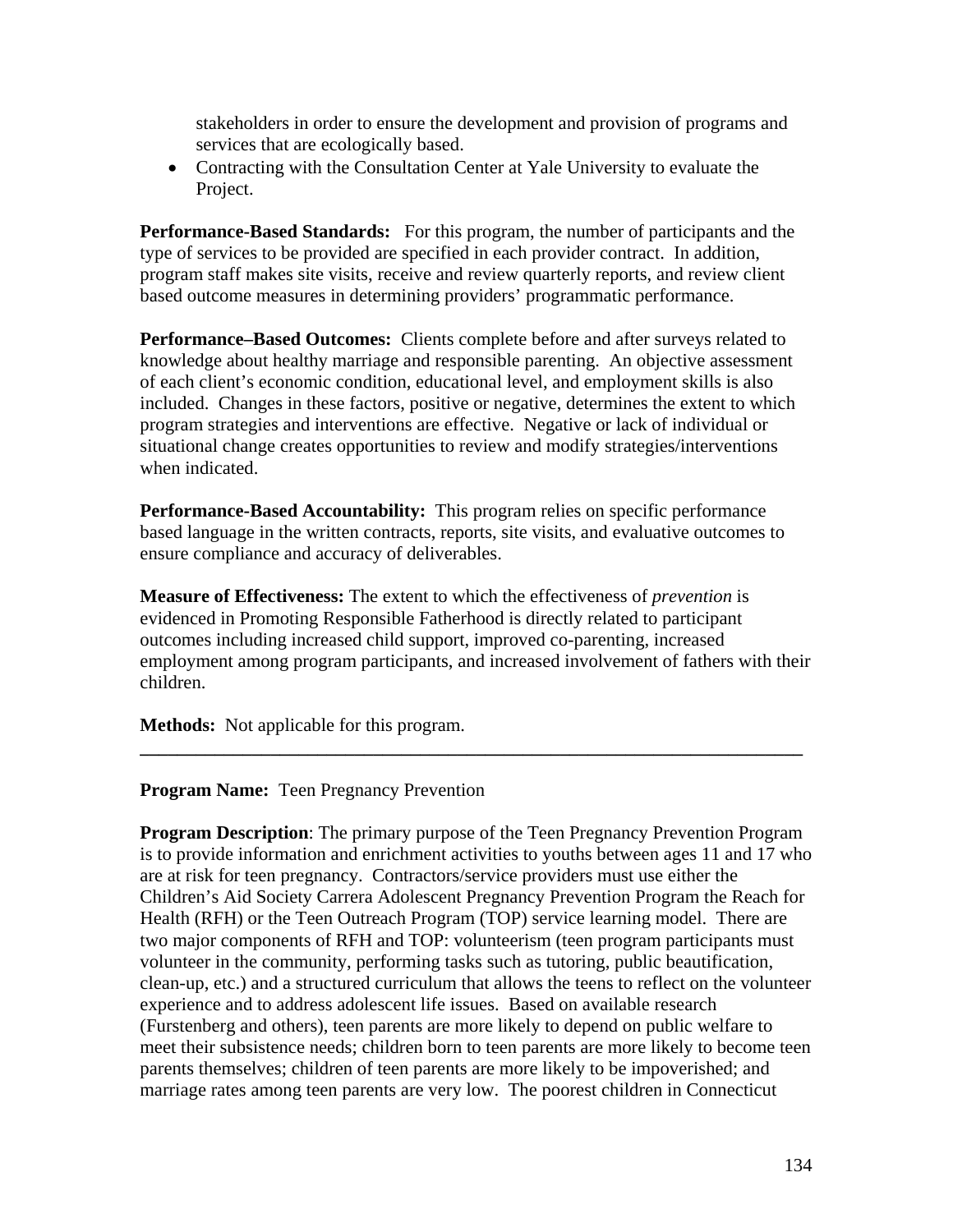tend to be members of single parent female headed households. This program (1) reduces dependency on public welfare and (2) reduces the incidence of single parent female-headed households. Both of these factors are positively correlated with child poverty.

## **Service Level**: 799 youth

## **Long-Term Agency Goals:**

- 1. The primary goal is to prevent teen pregnancy.
- 2. Secondarily, the Program provides experiences and activities that support the development of life skills, among program participants, that lead to making responsible choices in their lives.

## **Strategies:**

- 1. Planned supervised community service projects;
- 2. Individual and small group discussions;
- 3. Assistance with access to health care;
- 4. Assistance with personal development through guided interaction;
- 5. Education about the legal, personal, and social responsibilities of responsible parenthood and bearing a child;
- 6. Information and referral;
- 7. Information about reduced risk sexual behavior including postponing sexual involvement, contraception, reproductive health education, life skills and social competency training; and
- 8. Information about personal safety and dysfunctional family patterns.

**Performance-Based Standards:** Contractors/service providers are required to use any of the three standardized curriculums in addition to other services. They are also required to provide case management and individual youth assessments. Contracts clearly specify outcomes and how those outcomes are to be demonstrated or documented. Providers must also report on participation rates and outcome based data, on a quarterly and annual basis.

## **Performance –Based Outcomes:**

- 1. Percentage of participants who do not experience a pregnancy;
- 2. Percentage of program participants who evidence understanding of risky sexual behavior based on three program measures of risky sexual behavior; and
- 3. Percentage of program participants who attend school on a regular basis as documented by rate of absenteeism, dropout and academic performance.

**Performance-Based Accountability:** Field visits, provider reports, and participant feedback are used to ensure contract benchmarks and deliverables are aligned with the contractual agreement.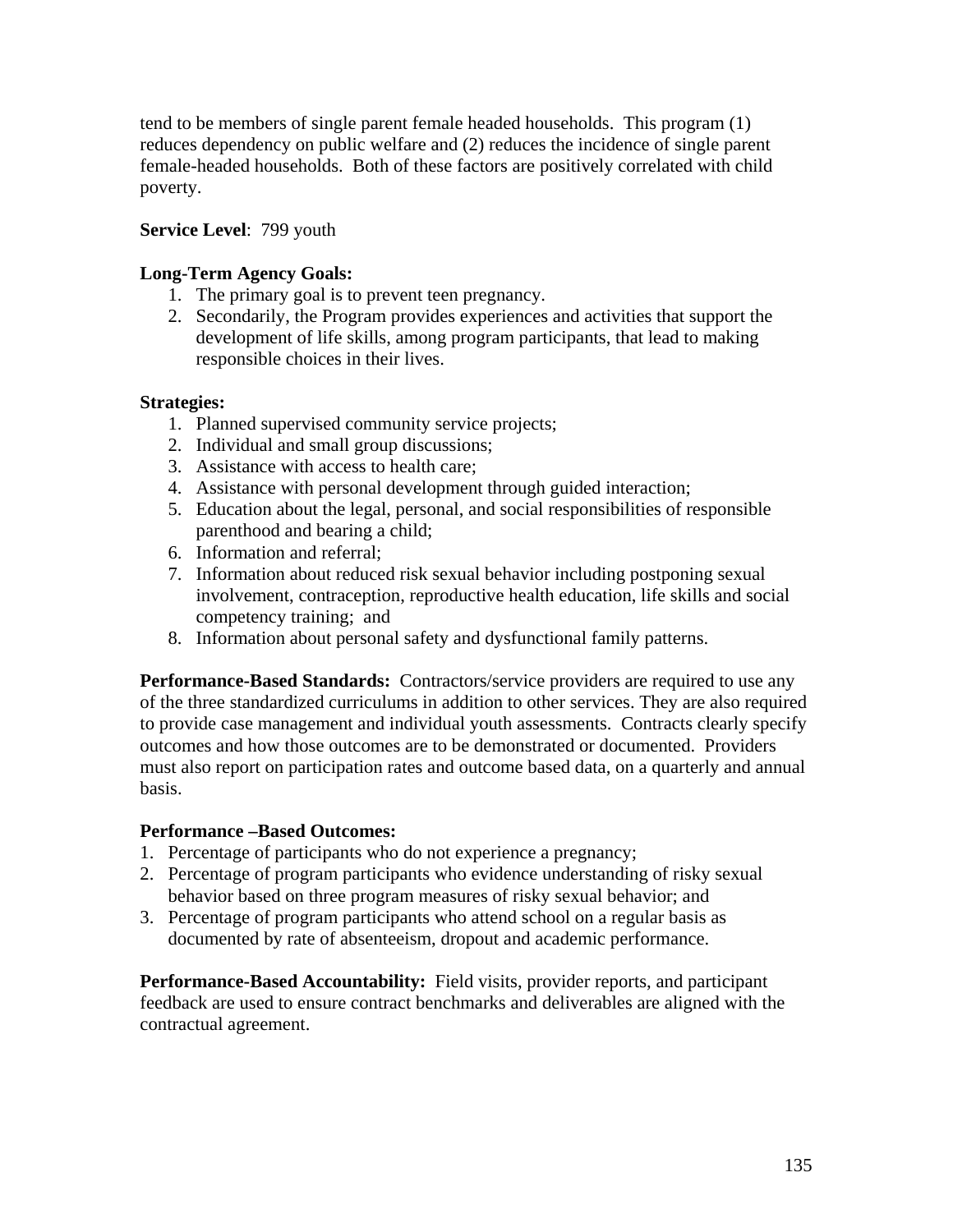**Measure of Effectiveness:** Program participants who evidence consistent participation in Teen Pregnancy Prevention Programs have a much lower rate of teen pregnancy than their non-Program participant peers.

**Methods:** This data is not available at this time**.**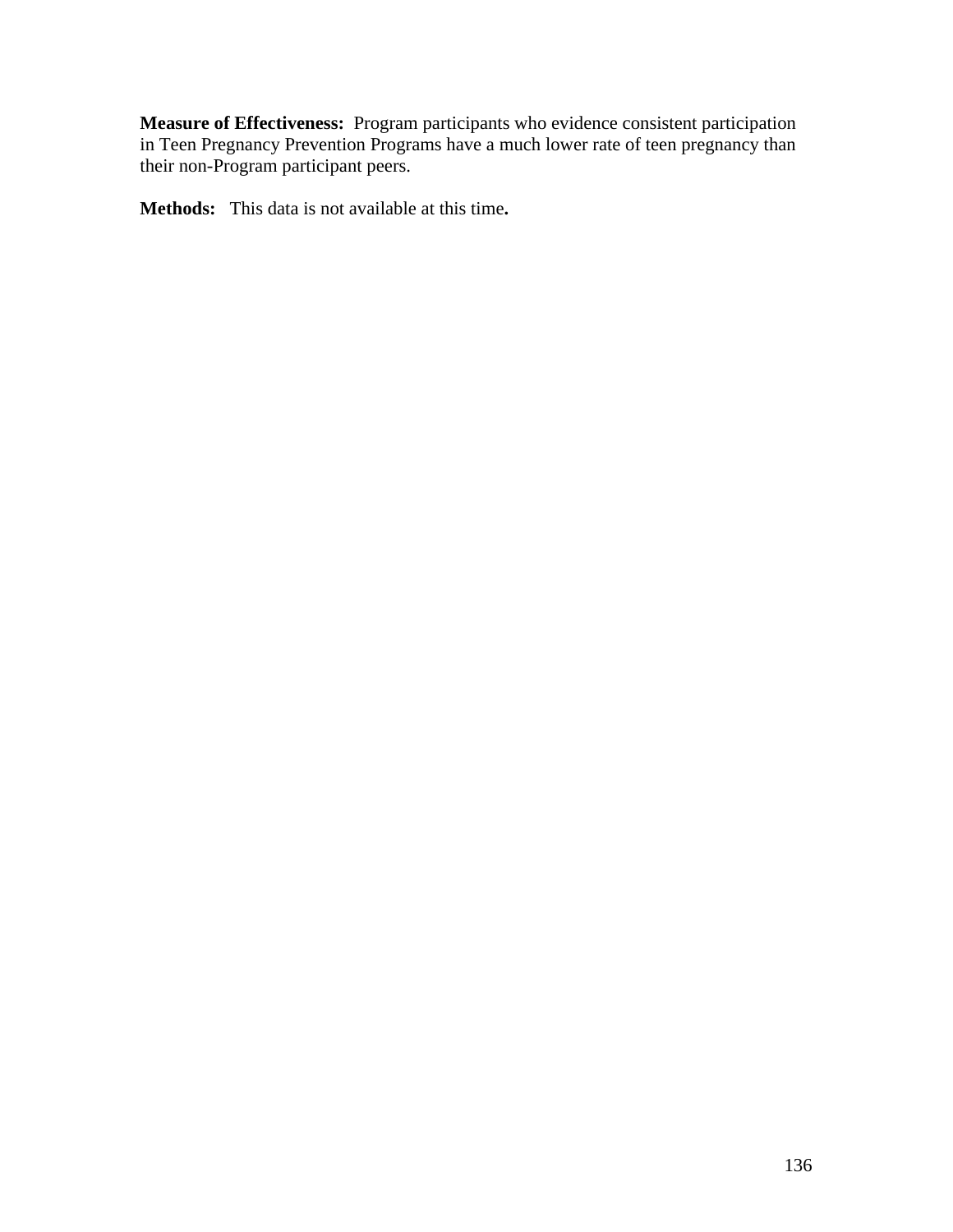#### **Office of Policy and Management**

#### **Program Name:** Title V Delinquency Prevention Program

**Program Description:** The Title V Delinquency Prevention Program provides grants to cities and towns (units of local government) in Connecticut for delinquency prevention and early intervention projects based upon a risk and protective factor approach. This approach calls on communities to identify and reduce risk factors to which their children are exposed and to identify and increase/enhance protective factors which mitigate risk. Risk-focused delinquency prevention provides communities with a conceptual framework for prioritizing the risk and protective factors in their own community, assessing how their current resources are being used, identifying resources which are needed, and choosing specific programs and strategies that directly address those factors.

#### **Service Level:** 250 children

**Long-Term Goal:** The goal of this program is for communities to develop and implement a comprehensive delinquency prevention plan that coordinates and uses existing programs and resources for the purpose of specifically addressing those risk and protective factors which are know to be associated with delinquent behavior within the individual communities. The program seeks to address these factors at the earliest appropriate stage in each child's development. The target population is all, or any group of, at-risk children in a given program community.

\_\_\_\_\_\_\_\_\_\_\_\_\_\_\_\_\_\_\_\_\_\_\_\_\_\_\_\_\_\_\_\_\_\_\_\_\_\_\_\_\_\_\_\_\_\_\_\_\_\_\_\_\_\_\_\_\_\_\_\_\_\_\_\_\_\_\_\_\_\_\_\_

**Strategies:** Program communities are to develop a comprehensive delinquency prevention plan that specifically addresses those risk and protective factors which are know to be associated with delinquent behavior within the communities. The strategies must inventory available federal, state, local and private resources and also develop vehicles for making these resources and programs readily accessible to children and families in need.

**Performance Strategies:** Program communities must develop and implement a local delinquency prevention plan that:

- Assesses the prevalence in the community of specific, identified risk and protective factors, including the establishment of baseline data for the factors and a list of priority factors to be addressed;
- Identifies all available resources in the community;
- Assesses gaps in the needed resources and how to address them;
- Establishes goals and objectives along with an implementation timeline; and
- Insures the collection of data for the measurement of performance and outcome of planned program activities.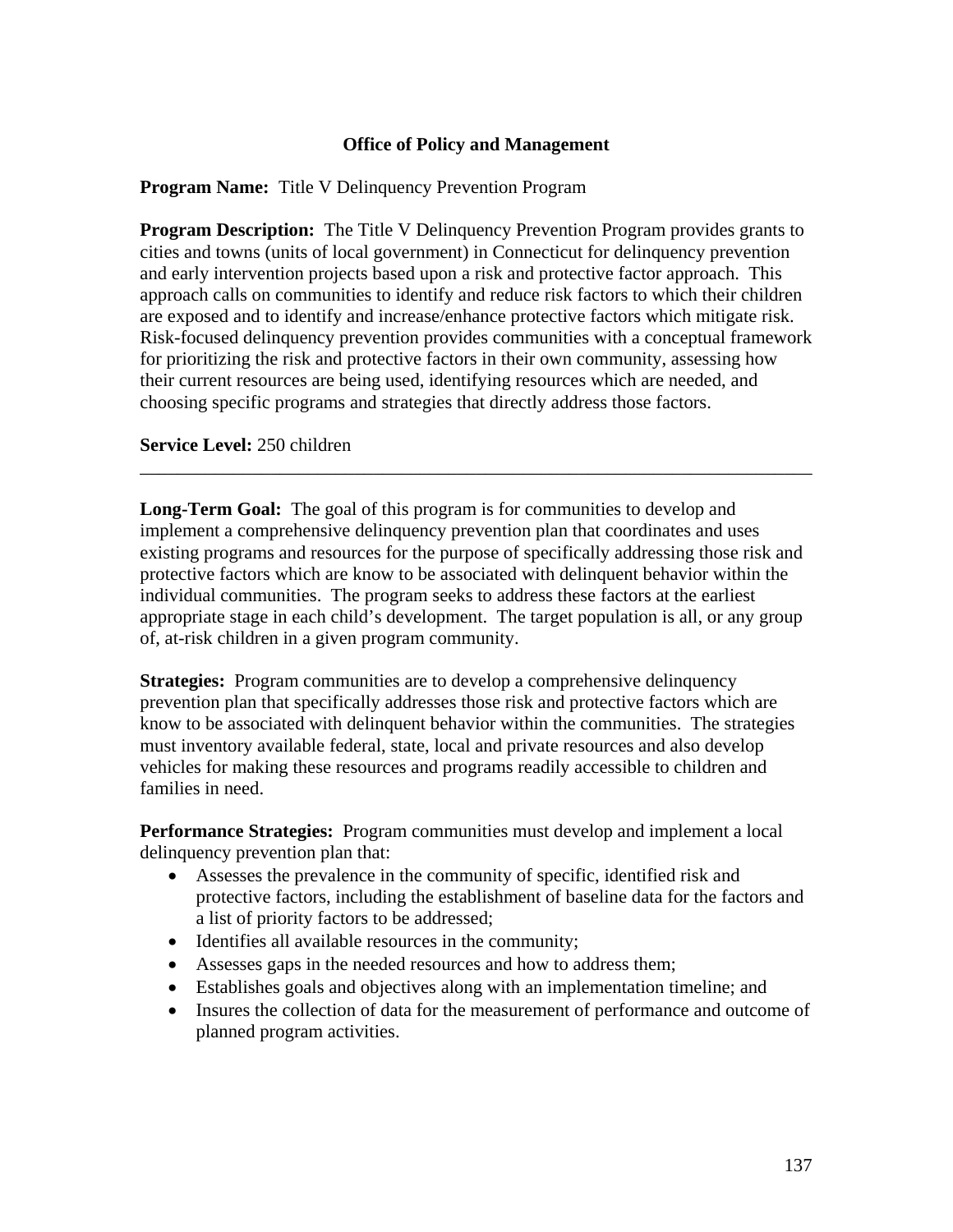**Performance Based Accountability:** Program grantees prepare quarterly progress reports and collect evaluation data for the measurement of performance and outcome of planned program activities.

**Performance Based Outcomes:** Program grantees are required to collect the following data elements:

Outputs:

- Number of full time equivalent employees funded with grant funds;
- Number of planning activities conducted; and
- Number of program youth served.

Outcomes:

- Number and percent of program youth exhibiting an increase in school attendance;
- Number and percent of program youth completing program requirements;
- Number and percent of program youth satisfied with the program; and
- Number and percent of program staff with increased knowledge of program area.

**Prevention Effectiveness:** The findings from the past outcome program evaluation suggest that involvement with the Title V Delinquency Prevention Program has a positive influence on youth's attitude towards school. It also appears that the staff and directors of the program derived information of value from their participation in the process evaluation. The collection and interpretation of youth perception data and the development of implementation plans with expert consultation resulted in tangible and positive changes in youth's experiences of the programs.

**Methods:** These programs are required to provide services that are appropriate to the populations they serve.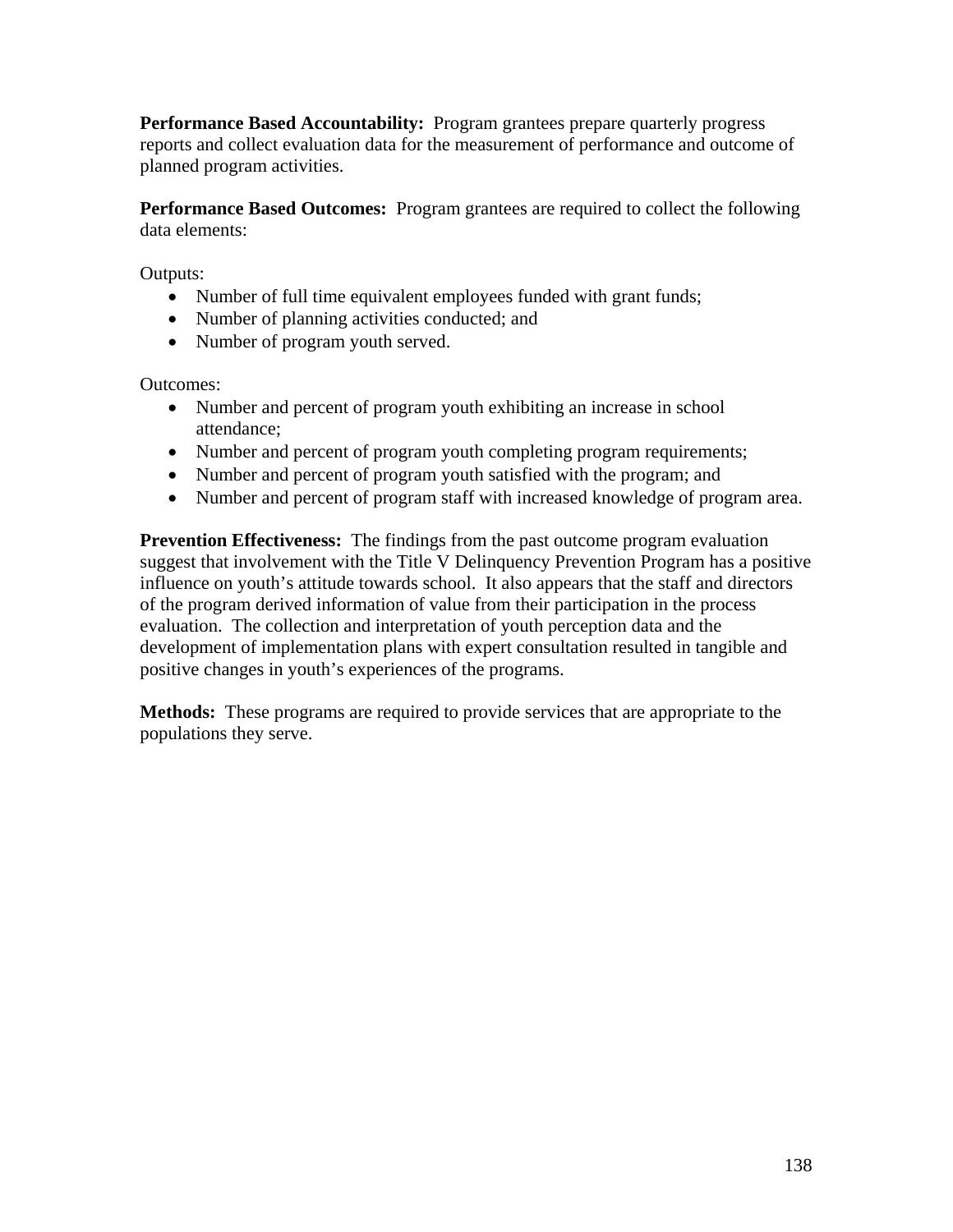# **Appendix E**

# **Prevention Measures**

The data provided below for the Council's prevention goals represents baseline data that was included in the Council's 2007 report and the comparable data available to-date. This data may be supplemented in coming years as other ongoing prevention-based data collection initiatives get underway, including the state's Mental Health Transformation Initiative, the Youth Futures Committee, and the Early Childhood Research and Policy Council.

Each prevention goal is followed by: 1) baseline indicators; and 2) data available to provide a sense of where the state stands with regard to the goal. This data will be updated for the 2009 Progress Report.

## **Goal: Increase access to health care.**

# **Indicators:**

- **Health care insurance coverage.** The percentage of people without health insurance coverage was 6.4% in 2006.1
- **Health care insurance coverage for children.** The percentage of children under age 19 who do not have health insurance was 2.7% in 2006.[1](#page-153-0)
- **Well-baby visits.** In the fourth quarter of 2001, 55.8% of 4- to 24-montholds and 29.6% of 3 to 5-year-olds enrolled in HUSKY A had the recommended number of well-baby visits.[2](#page-153-0)
- **Well-child care.** In 2004, 56% of children enrolled in HUSKY A received well-child care.[3](#page-153-0) In 2006, 65% of children enrolled in HUSKY A received well-child care. [4](#page-153-0)

## **Goal: Increase access to stable and adequate housing.**

## **Indicators:**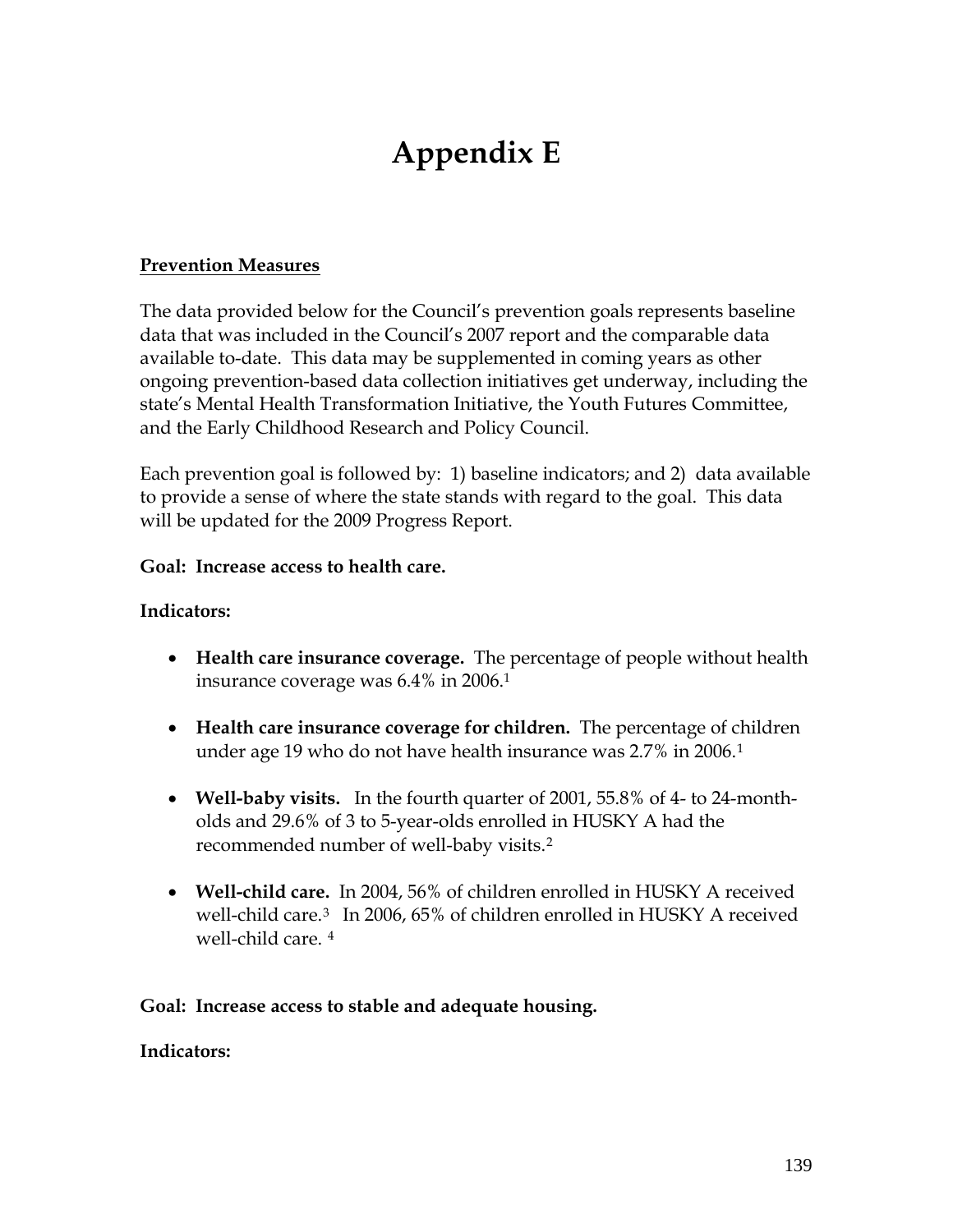- **Affordability of home purchase**. An average price single-family home cost 5.2 times the state per capita personal income in 2003.[5](#page-153-0)
- **Affordability of home rental.** The hourly wage that a full-time worker would have to earn in order to afford an average two-bedroom apartment at fair market rent was 2.5 times the state minimum wage in 2003.[6](#page-153-0)
- **Number of homeless persons.** The number of children and individuals who experienced homelessness over a twelve month period was 33,000, of whom 13,000 were children, in 1999.[7](#page-153-0)
- **Long term or repeated homelessness.** The number of households that have been homeless at least a year or more, or experience repeated episodes of homelessness was approximately 3,000 in 1999.[8](#page-153-0)

# **Goal: Increase the percentage of pregnant women and newborns who are healthy.**

# **Indicators:**

- **Late or no prenatal care**. In SFY 2004, 12.9% of mothers obtained prenatal care after the first trimester of their pregnancy or did not obtain prenatal care.[9](#page-153-0) In SFY 2005, 13.2% of mothers obtained prenatal care after the first trimester of their pregnancy or did not obtain prenatal care. [10](#page-153-0)
- **Low birthweight.** In SFY 2004, 8% of births were considered low birthweight (less than 2,500 grams)<sup>[11](#page-153-0)</sup>
- **Infant mortality.** In SFYs 2002-2004, the infant mortality rate was 5.8 infant deaths in the first year of life per 1,000 live births.[12](#page-153-0)
- **Immunization.** In 2005, 81.5% of children 19-35 months of age were fully immunized (for 4:3:1:3:3:1 vaccination series)<sup>[13](#page-153-0)</sup> In 2006, 82% of children 19-35 months of age were fully immunized (for 4:3:1:3:3:1 vaccination series). [14](#page-153-0)
- **Lead screening.** In 2004, 45.3% of children from one to two years of age received a blood lead screening during that year.[15](#page-153-0) In 2005, 48.8% of children form one to two years of age received a blood lead screening during that year. [16](#page-153-0)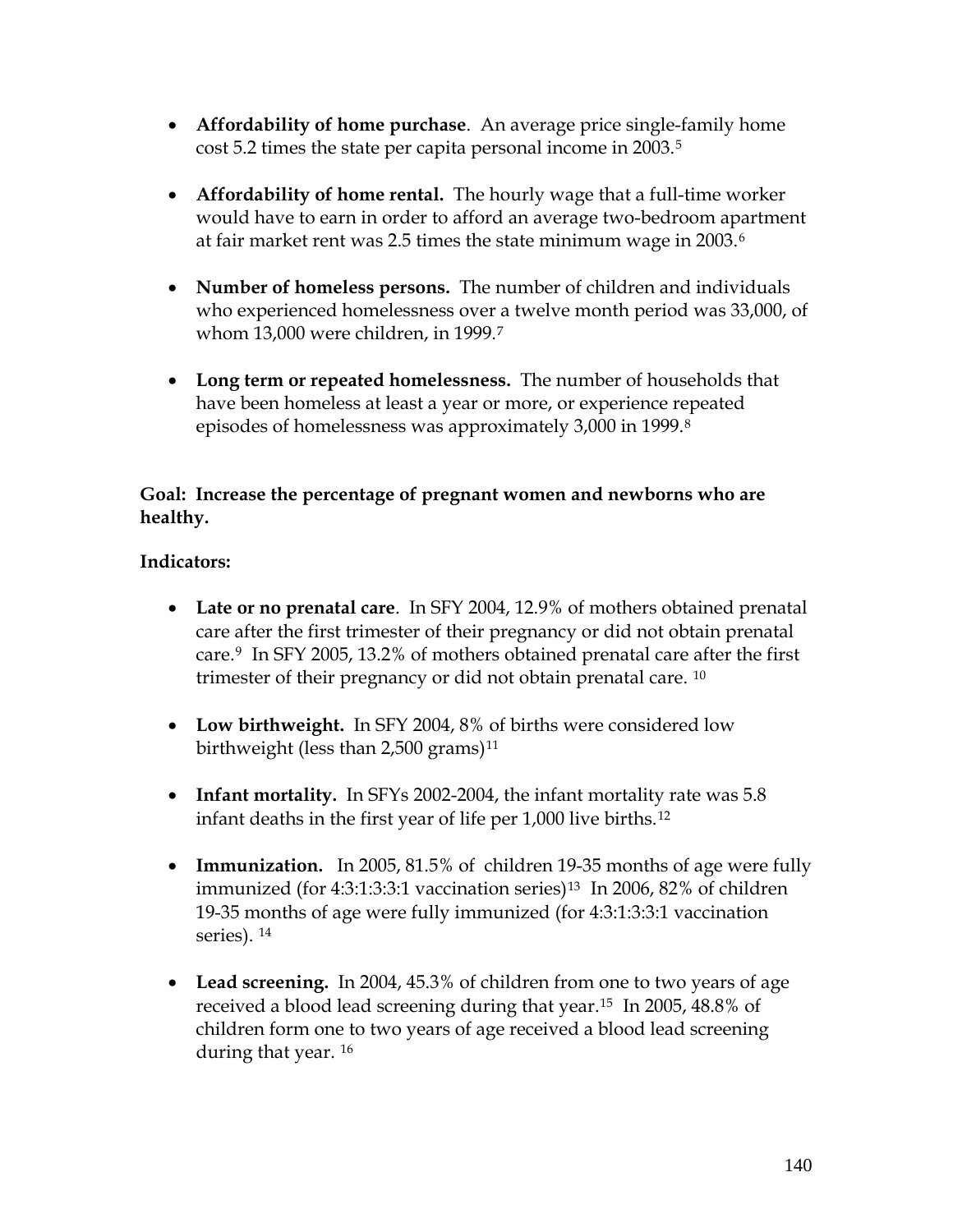# **Goal: Decrease the rate of child neglect and abuse.**

# **Indicators:**

- **Substantiated abuse or neglect.** In SFY 2004, there were 14 substantiated cases of child abuse or neglect per 1,000 children.[17](#page-153-0)
- **Children removed from home.** In 2004, 10.9% of victims of child maltreatment were removed from their homes and placed in the custody of the Department of Children and Families.[18](#page-153-0) In 2005, 10.4% of victims of child maltreatment were removed from their homes and placed in the custody of the Department of Children and Families. [19](#page-153-0)

# **Goal: Increase the percentage of children who are ready for school at an appropriate age.**

# **Indicators:**

- **Preschool experience.** In SFY 2005, 77% of kindergartners statewide had preschool experience and in SFY 2004, 56% of kindergartners in ERG I had preschool experience.[20](#page-153-0)
- **Kindergarten Assessment.** The SDE is charged with developing a kindergarten assessment which is scheduled to be in place in Fall 2009.

**Goal: Increase the percentage of children who: learn to read by third grade, succeed in school, graduate from high school, enter post-secondary education, and successfully obtain and maintain employment as adults.** 

## **Indicators:**

- **CMT score in 3rd grade reading.** In 2006, 54.4% of 3rd graders reached the goal in reading on the Spring 2006 Connecticut Mastery Test (CMT). In 2007, 52.3% of 3rd graders reached the goal in reading on the Spring 2007 Connecticut Mastery Test (CMT). [21](#page-153-0)
- **CMT score in 4th grade reading.** In 2006, 57.8 % of 4th graders overall and 27.5% of 4th graders receiving free or reduced-price lunch met the 4th grade Connecticut Mastery Test (CMT) goal in reading.[22](#page-153-0) In 2007, 57% of 4th graders overall and 28.2% of 4th graders receiving free or reduced price lunch met the 4th grade CMT goal in reading. [23](#page-153-0)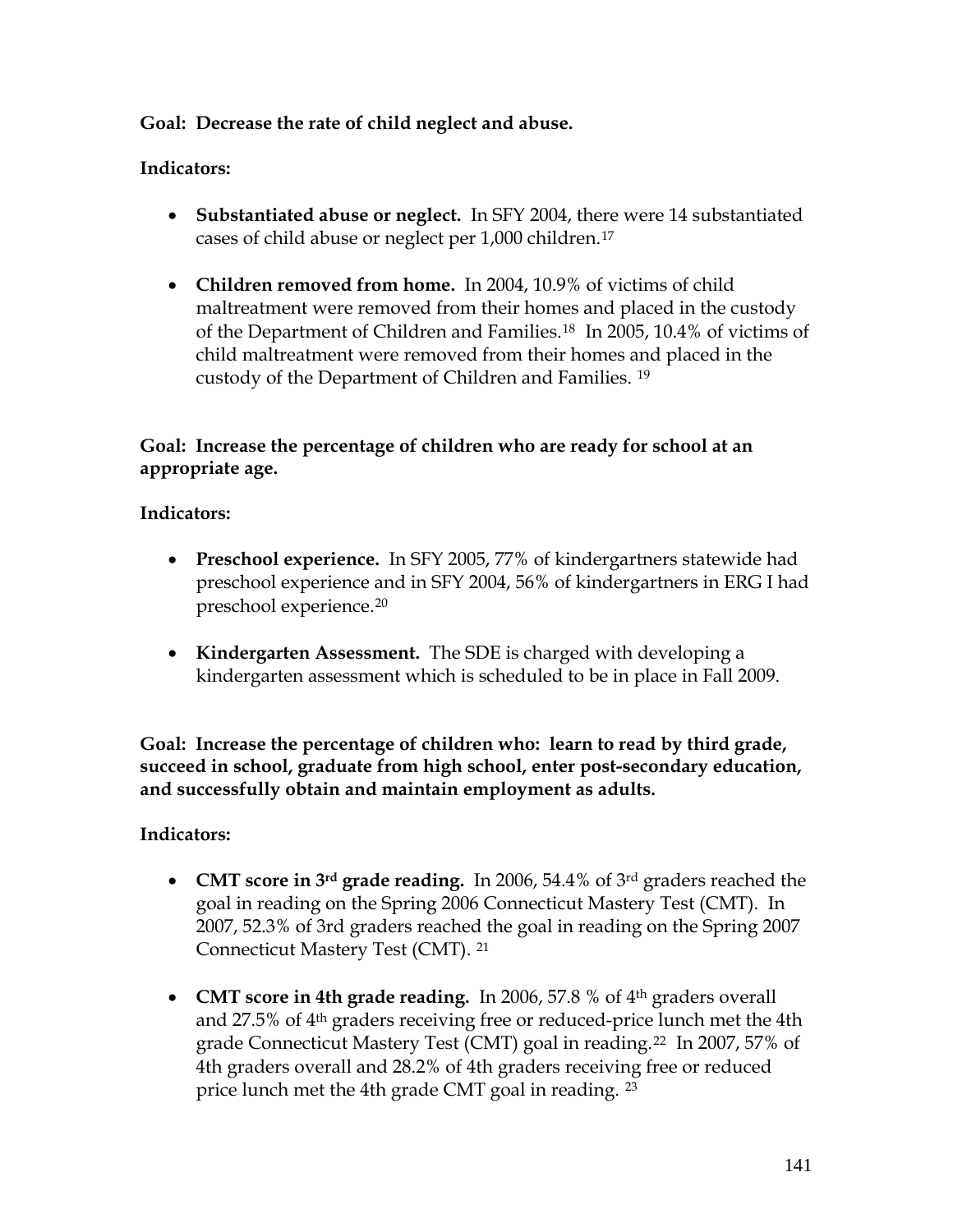- **School districts in need of improvement under NCLB.** In SFY 2006, 22 public school districts were "in need of improvement" under NCLB (i.e. failing to meet Adequate Yearly Progress for two consecutive years).[24](#page-153-0) In SFY 2007, 25 public school districts were "in need of improvement" under NCLB (i.e. failing to meet Adequate Yearly Progress for two consecutive years).[25](#page-153-0)
- **Out-of-school suspension or expulsion.** In SFY 2004, 28,035 incidents resulted in out-of-school suspension and 1,002 incidents resulted in expulsion.<sup>[26](#page-153-0)</sup>
- **Graduate from high school.** In 2004, the four-year cumulative high school dropout rate (i.e. the percentage of students in the graduating class who have dropped out between grades 9 and 12), was 8.8% statewide and 20.9% in ERG I for the Class of 2004.[27](#page-153-0)

# **Goal: Decrease the percentage of children who are unsupervised after school.**

# **Indicators:**

• **After school and other activities: self-reports.** In 2005, the percentage of students who reported that they took part in organized after school, evening, or weekend activities (such as school clubs, sports, community center groups, music/art/dance lessons, drama, church, or other supervised activities) on one or more of the past seven days was 58.5% for one or more days and 22.7% for five or more days.[28](#page-153-0)

# **Goal: Reduce unhealthy behaviors among youth (e.g. teen pregnancy, smoking, auto accidents).**

- **Teenage births.** The teenage birth rate was 13.8 births per 1,000 females ages 15-17 in SFY 2004.[29](#page-153-0)
- **Self-reports of cigarette usage.** The percentage of high school students who reported that they smoked cigarettes during the past 30 days was 18.1% in 2005 survey year.[30](#page-153-0)
- **Self-reports of marijuana usage.** The percentage of high school students who reported that they used marijuana during the past 30 days was 23.1% in 2005 survey year.[31](#page-153-0)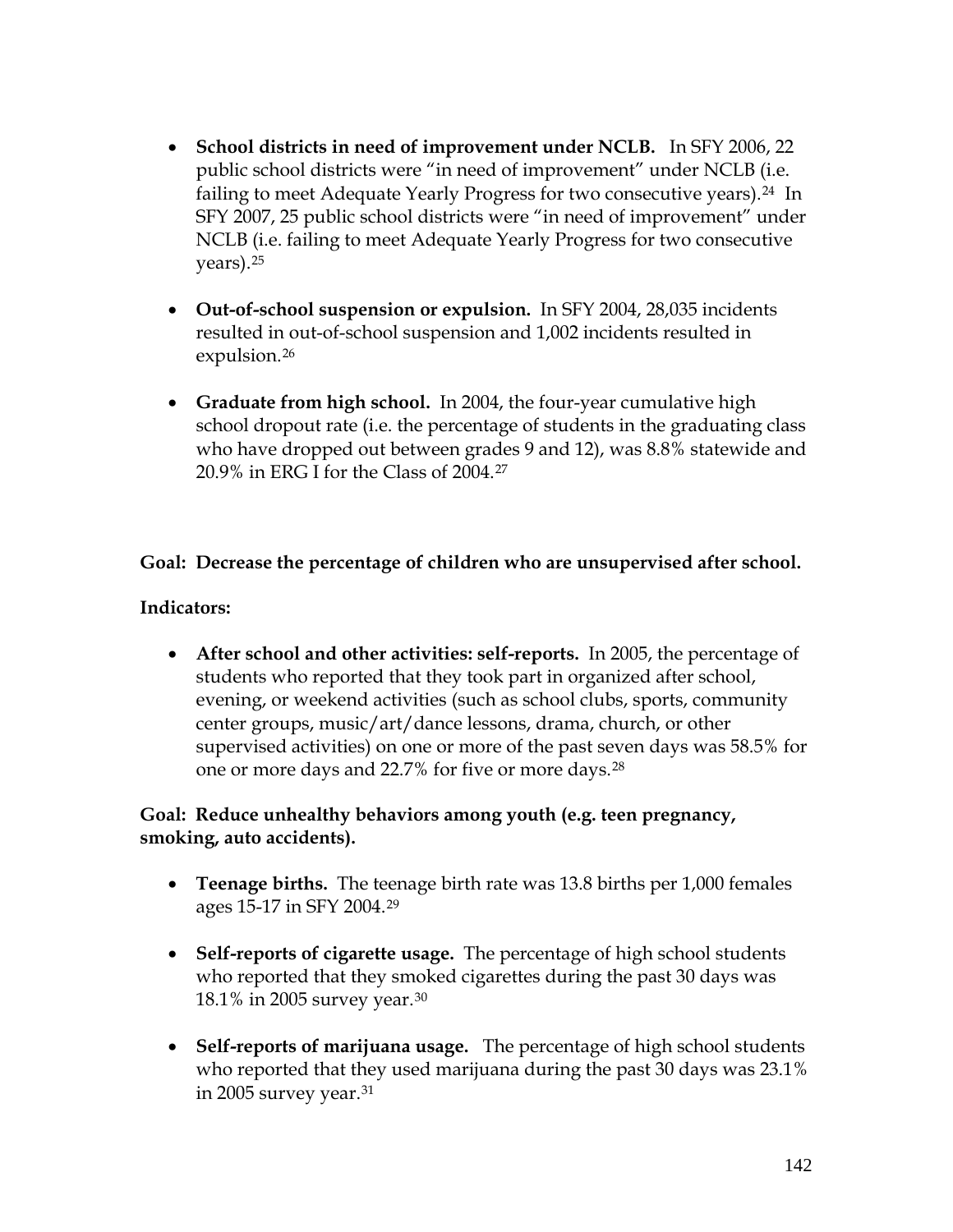- **Self-reports of alcohol usage**. The percentage of high school students who reported that they smoked cigarettes during the past 30 days was 45.3% in 2005 survey year.[32](#page-153-0)
- **Self-reports of riding with driver who had been drinking alcohol.** The percentage of high school students who report that they did not ride with a driver who had been drinking alcohol during the past 30 days (70.3% in  $2005$  survey year) $33$

# **Goal: Decrease the incidence of child and youth suicide.**

# **Indicators:**

- **Suicide rate.** The suicide rate among young people, ages 15-24, was 5.3 deaths per 100,000 in 2003.[34](#page-153-0)
- **Self-reports of suicide attempts.** The percentage of high school students who reported that they attempted suicide during the past 12 months was 12.1% in 2005 survey year. .[35](#page-153-0)

# **Goal: Decrease the incidence of juvenile crime.**

# **Indicators:**

- **Juvenile violent crime arrests.** The juvenile arrest rate for offenses included in the Violent Crime Index (VCI) was 290 VCI crime arrests of persons under age 18 for every 100,000 persons ages 10–17 in 2003.[36](#page-153-0)
- **Juvenile arrests for drug violations.** The juvenile arrest rate for drug violations was 479 drug arrests of persons under age 18 for every 100,000 persons ages 10-17 in 2003.[37](#page-153-0)

# **Goal: Increase the positive involvement of fathers with their children.**

# **Indicators:**

• **Marriage rates among low income families.** In 2005, 3.5% of married couple families with children had income below the federal poverty level while 28.3% of female-headed families with children and no husband present had income below the federal poverty level.<sup>[38](#page-153-0)</sup> In 2006, 2.7% of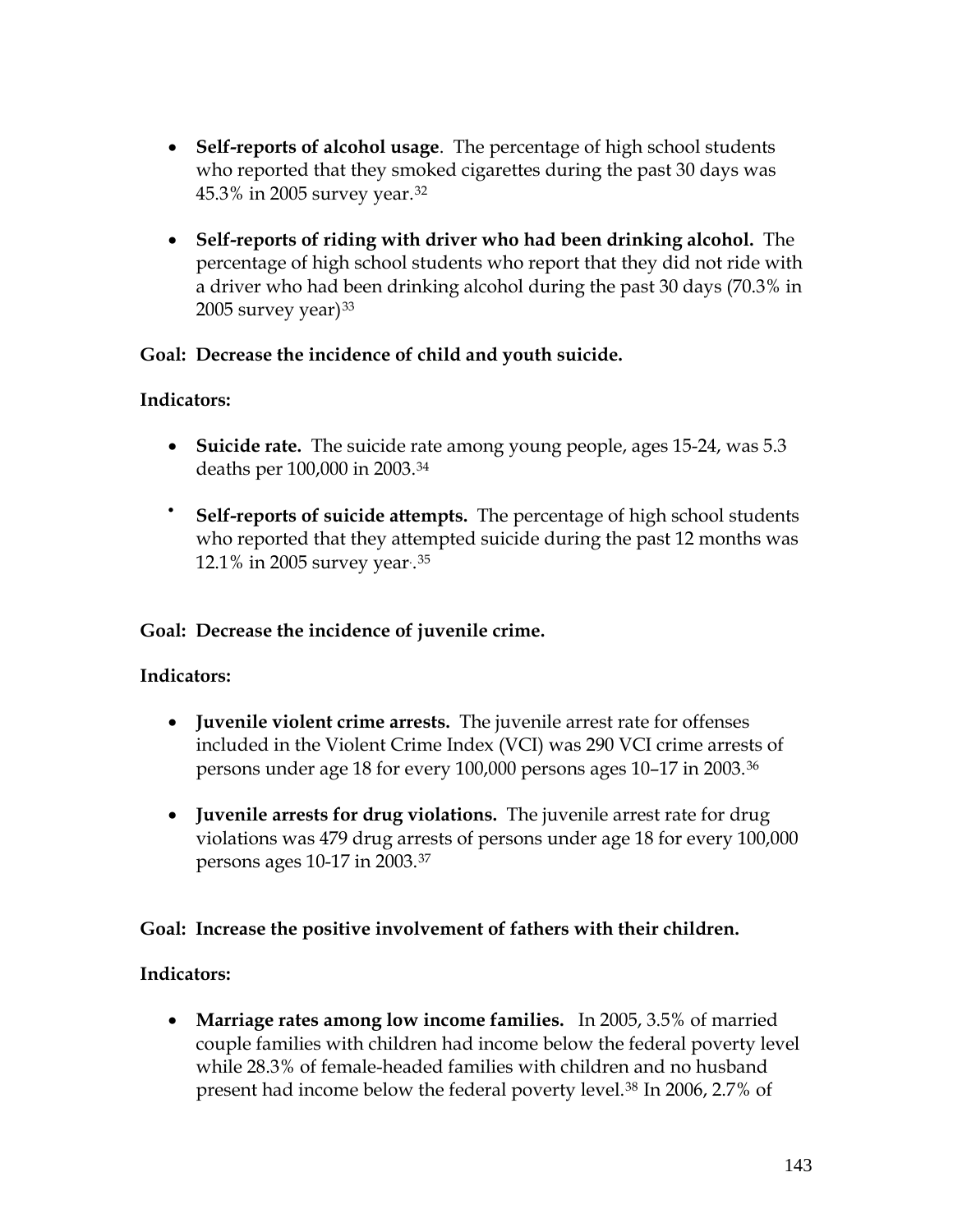married couple families with children had income below the federal poverty level while 28.4% of female-headed families with children and no husband present had income below the federal poverty level.<sup>[39](#page-153-0)</sup>

**Goal: Encourage ongoing future leadership on child poverty and prevention issues.** 

**Indicators:** 

• **To be determined.**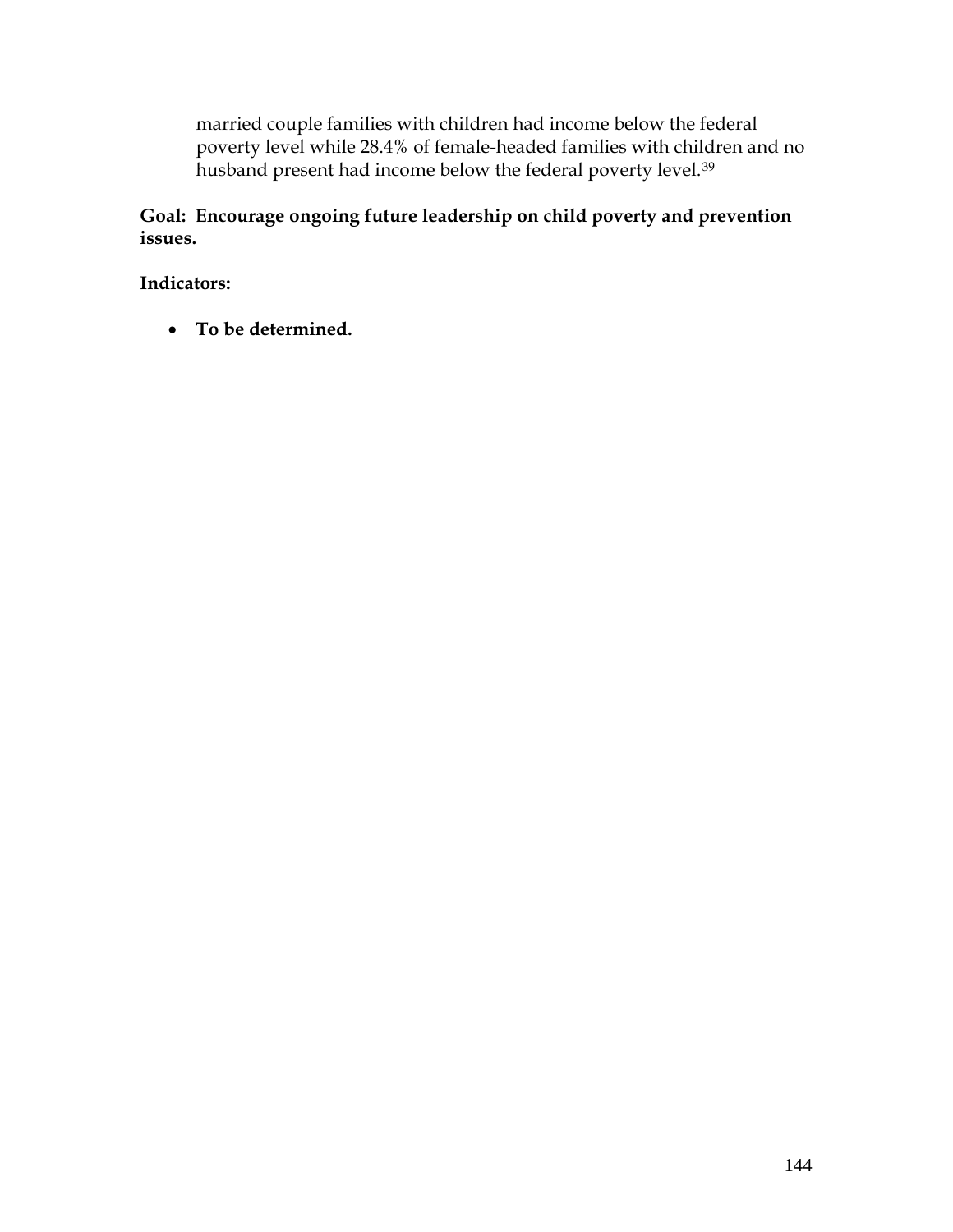# **Appendix F**

# **Report of the Grid Working Group**

THE CHILD POVERTY AND PREVENTION COUNCIL (CPPC), AT THEIR JANUARY 4, 2008 SPECIAL MEETING, ADOPTED THE FOLLOWING RESOLUTION WHICH IDENTIFIED PRIORITY ISSUES TO BE FURTHER RESEARCHED AND DEVELOPED.

ADOPTION OF THESE RECOMMENDATIONS BY THE CPPC IS A FIRST STEP. The intent is to identify issues that are ready to be moved forward in the near future. There was insufficient time to discuss in depth all thirteen recommendations made by the expert panel. Some proposals will require additional evaluation before the CPPC can make specific recommendations.

- 1) FAMILY INCOME AND EARNINGS POTENTIAL:
	- a. FEDERAL EITC: It was recommended that CPPC explore how to increase usage of federal EITC.
	- b. HOMELESSNESS: It was recommended that CPPC look into expanding homeless diversion programs for families. This could include expanding transitional housing to keep children out of homeless shelters.
	- c. The target group for both proposals would be working poor families.

### 2) EDUCATION:

- a. EARLY CHILDHOOD EDUCATION: It was agreed that the CPPC should review the Early Childhood Cabinet proposals. The target group for those proposals would be birth to five.
- b. YOUTH DROPOUT PREVENTION: It was recommended that the CPPC support enhancing efforts to reduce the number of students who drop out of high school.
- c. POST-SECONDARY EDUCATION: The CPPC supported the proposal to expand access to our state colleges, particularly our community colleges, and to expand programs intended to encourage high school students to pursue a college education. The target population for these latter two proposals would be late teen and young adult.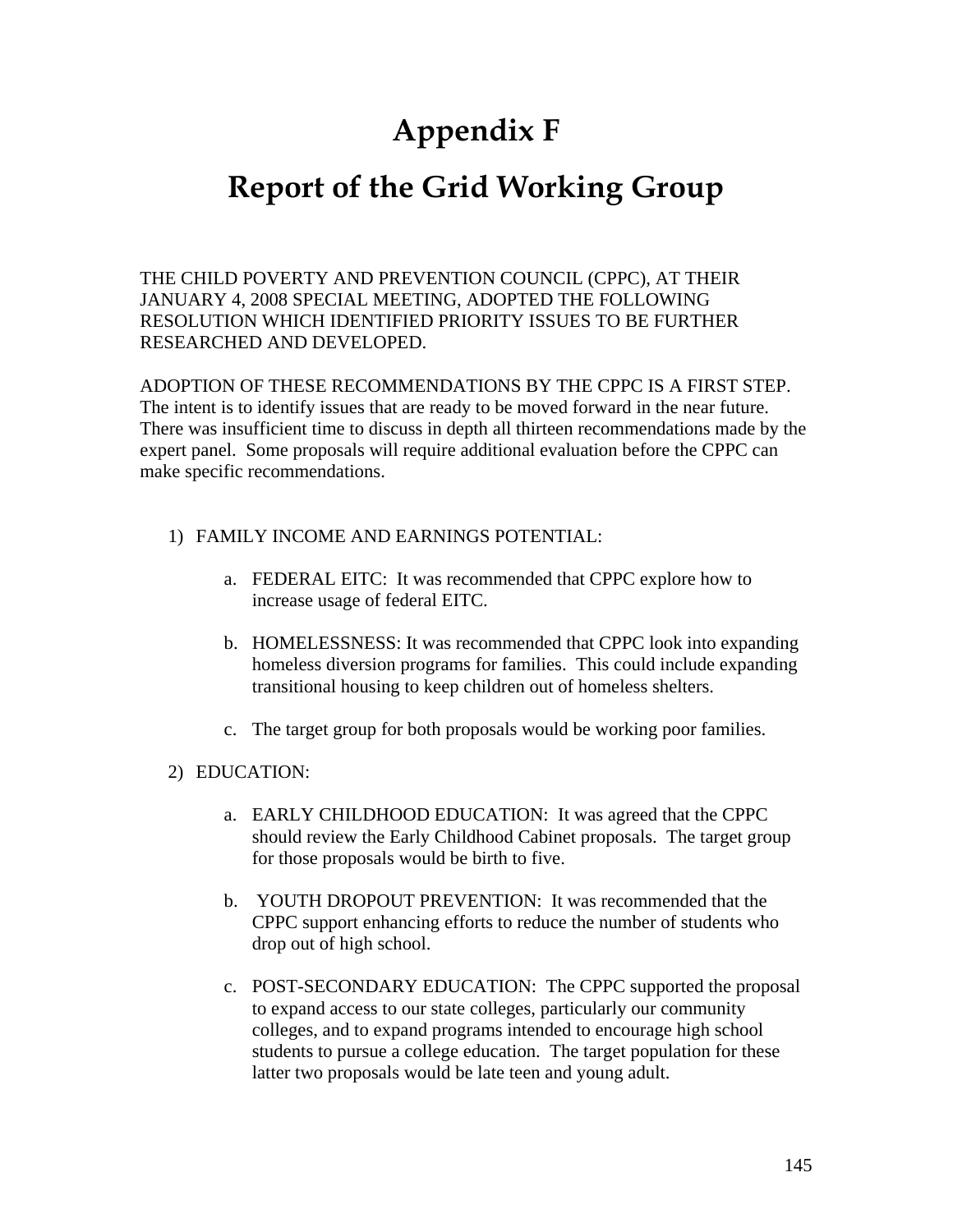d. WORKFORCE DEVELOPMENT: The expert panel identified workforce development as a key strategy for reducing poverty. It was recommended that the CPPC look into how to enhance the existing GED program for families receiving TFA and literacy. It was also recommended that CPPC look at how youths who drop out of high school can obtain a GED. The target population would be working poor families.

#### 3) INCOME SAFETY NET:

- a. SUPPORT FOR YOUNG MOTHERS ON TFA: It was recommended that case management services be available to some young mothers on TFA so that they and their children would have access to family support services, particularly during the twelve months after having a child. The target population would be late teen and young adult.
- b. ABRUPT TERMINATION OF BENEFITS: It was suggested this issue be re-examined.
- c. ENHANCE ACCESS TO FEDERAL PROGRAMS: It was suggested that the CPPC look into how to increase access to food stamp and other similar federally funded programs. The target population would be working poor families.

### 4) FAMILY STRUCTURE AND SUPPORT:

- a. REDUCE TEEN PREGNANCY: It was recommended that efforts be intensified to reduce teen pregnancy. The target population would be late teen and young adult.
- b. CASE MANAGEMENT FOR EMPLOYMENT RELATED SERVICES: There was general agreement that providing case management services was critical to overcoming barriers to employment.
- c. FATHERHOOD INITIATIVE: It was recommended that the fatherhood initiative be supported. Both of these latter two suggestions would benefit the working poor families target group.
- 5) IMPROVED MEASURE OF POVERTY: It was agreed that the review of alternative measures of poverty could be addressed during the RBA process, by the Economic Modeling consultant and that the Council should monitor how the federal government and other states address this issue.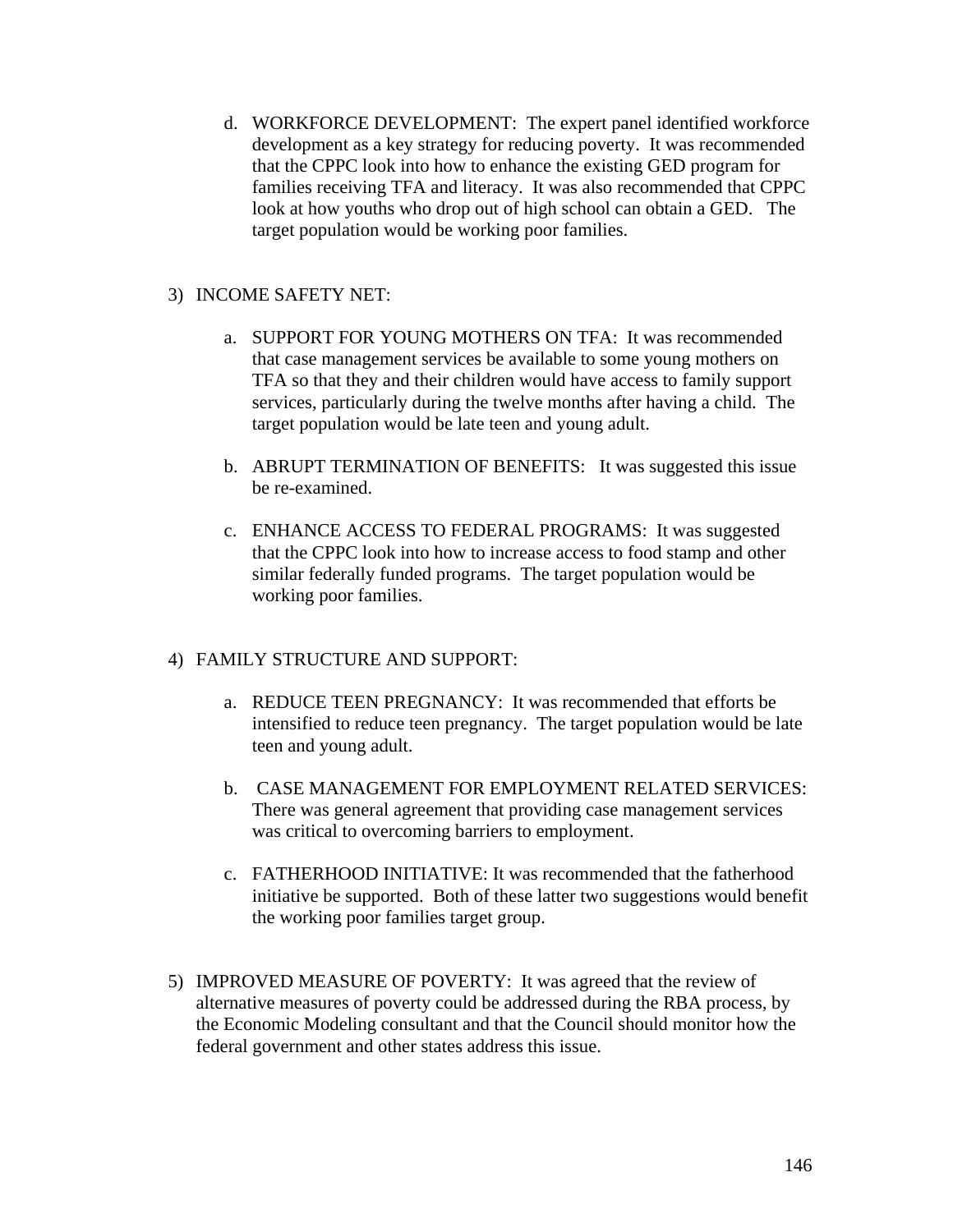6) CHARTER OAK GROUP'S RESULTS BASED ACCOUNTABILITY INITIATIVE. The CPPC discussed the Charter Oak Group's recommendations concerning coordination with the RBA initiative.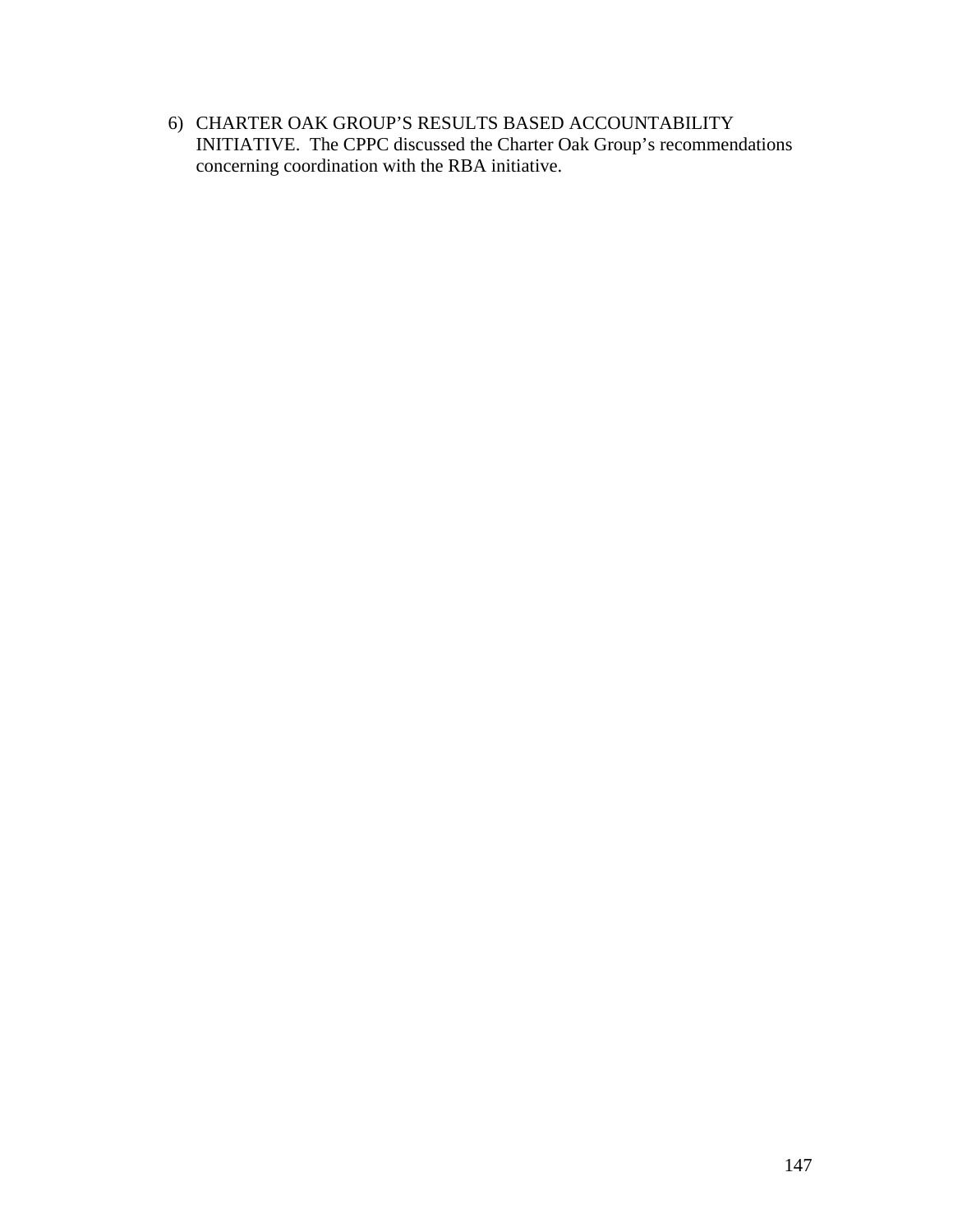|                                             | <b>FAMILY INCOME</b><br><b>AND EARNINGS</b><br><b>POTENTIAL</b>                                                  | <b>EDUCATION</b>                                                                                                                                                               | <b>INCOME SAFETY</b><br><b>NET</b>                                                                                                  | <b>FAMILY</b><br><b>STRUCTURE</b><br><b>AND SUPPORT</b>                                                                                                                                                                           | <b>IMPROVED</b><br><b>MEASURE OF</b><br><b>POVERTY</b>                                                          |
|---------------------------------------------|------------------------------------------------------------------------------------------------------------------|--------------------------------------------------------------------------------------------------------------------------------------------------------------------------------|-------------------------------------------------------------------------------------------------------------------------------------|-----------------------------------------------------------------------------------------------------------------------------------------------------------------------------------------------------------------------------------|-----------------------------------------------------------------------------------------------------------------|
|                                             | $\triangleright$ income tax-based<br>assistance for<br>workers<br>child care<br>➤<br>housing<br>➤<br>health care | $\blacktriangleright$<br>early childhood<br>education<br>teacher quality<br>➤<br>secondary and post-<br>➤<br>secondary education<br>o youth dropout<br>reduction<br>o literacy | $\triangleright$ high-risk families<br>other safety net<br>➤<br>programs                                                            | $\triangleright$ reducing teen<br>pregnancy<br>marriage<br>$\blacktriangleright$<br>penalties<br>avoiding abrupt<br>$\blacktriangleright$<br>benefit changes<br>improving the<br>$\blacktriangleright$<br>prospects of<br>fathers | $\triangleright$ alternative<br>measure of<br>poverty<br>other measures<br>$\blacktriangleright$<br>of progress |
| birth to<br>five                            | 2008:<br>2009/2010:                                                                                              | 2008:<br>(Early Childhood<br><b>Education Cabinet</b><br>proposals)<br>2009/2010:                                                                                              | 2008:<br>2009/2010:                                                                                                                 | 2008:<br>2009/2010:                                                                                                                                                                                                               | 2008:<br>2009/2010:                                                                                             |
| late teen<br>and young<br>adult (16-<br>24) | 2008:<br>2009/2010:                                                                                              | 2008:<br>(1) youth dropout<br>prevention<br>(2) post-secondary<br>education<br>2009/2010:                                                                                      | 2008:<br>case management for<br>young mothers on<br>TFA, particularly<br>during the 12 months<br>after having a child<br>2009/2010: | 2008:<br>reduce teen<br>pregnancy<br>2009/2010:                                                                                                                                                                                   | 2008:<br>2009/2010:                                                                                             |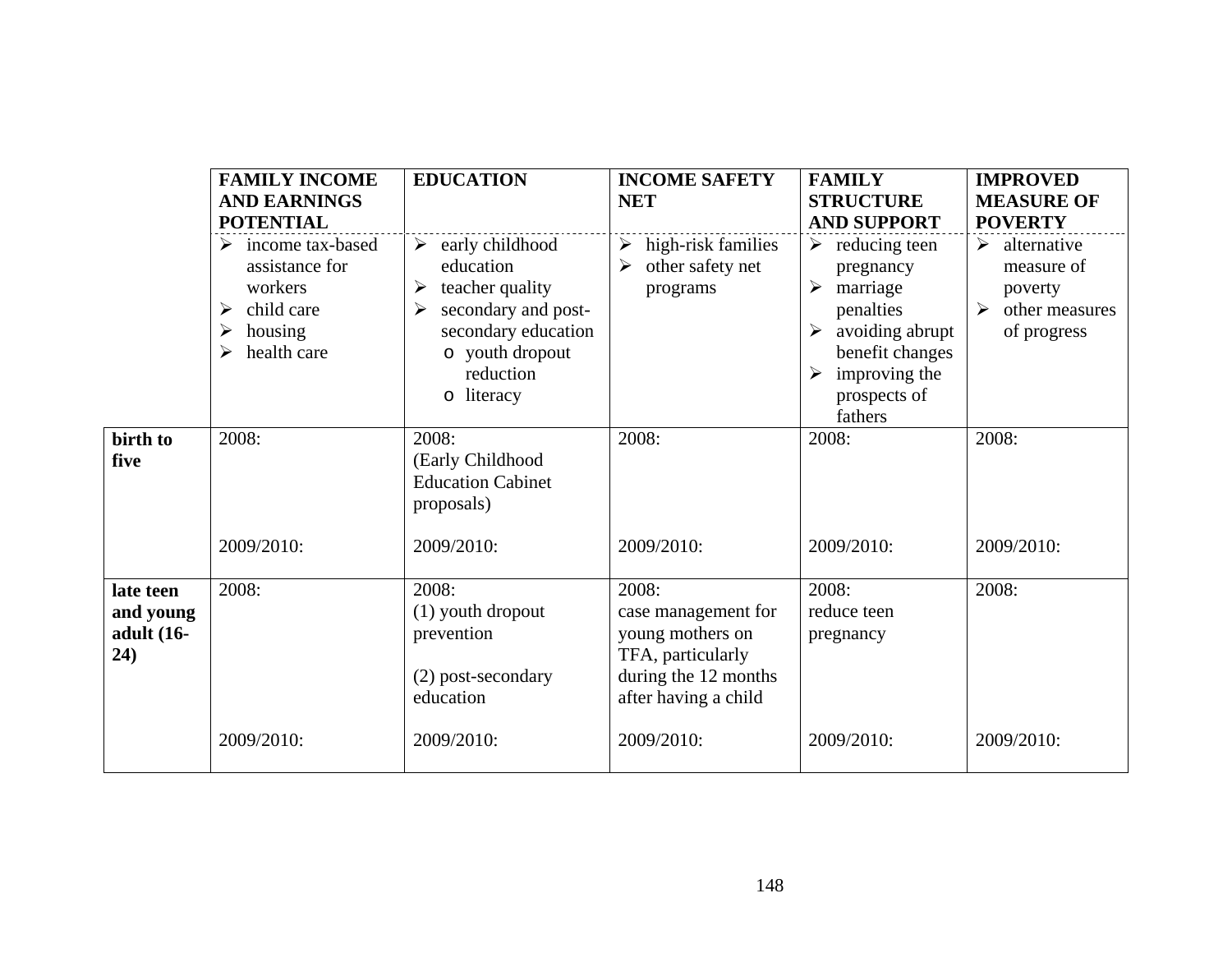| working  | 2008:                   | 2008:                   | 2008:                 | 2008:              | 2008:          |
|----------|-------------------------|-------------------------|-----------------------|--------------------|----------------|
| poor     | $(1)$ increase usage of | workforce development   | increase access to    | $(1)$ case         |                |
| families | federal EITC            | education, particularly | federal programs such | management and     |                |
|          |                         | adult literacy and GED  | as food stamps, etc.  | employment-related |                |
|          | (2) homeless diversion  | for families receiving  |                       | services           |                |
|          | program for families    | <b>TFA</b>              |                       |                    |                |
|          | (transitional housing)  |                         |                       | (2) Fatherhood     |                |
|          | and eviction            |                         |                       | Initiative         |                |
|          | prevention)             |                         | 2009/2010:            |                    |                |
|          |                         |                         |                       |                    | 2009/2010:     |
|          | 2009/2010:              | 2009/2010:              |                       | 2009/2010:         | (addressed by) |
|          |                         |                         |                       | Study of "cliff"   | RBA and        |
|          |                         |                         |                       | issues including   | Economic       |
|          |                         |                         |                       | info from DSS      | Modeling       |
|          |                         |                         |                       |                    | initiatives)   |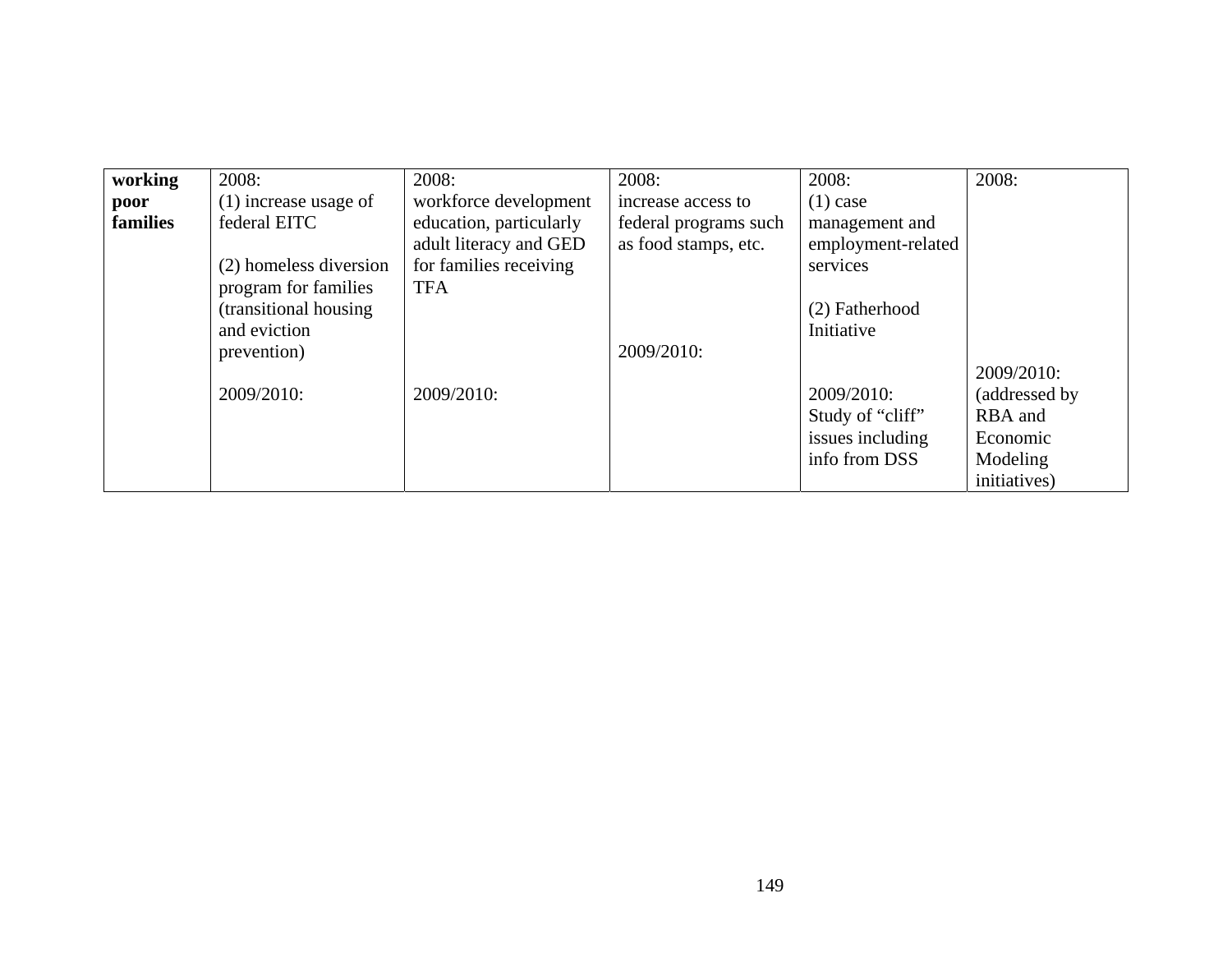# **Appendix G Endnotes**

Farmington, CT: Child Health and Development Institute of Connecticut.

 $\overline{a}$ 

3 Connecticut Voices for Children. (2006, Mar.). *How is the HUSKY program performing?*, 1. New Haven: Author. <http://www.ctkidslink.org/publications/h06huskyperform.pdf>(retrieved Dec. 6, 2006). Lee, M.A., Sautter, K., & Learned, A. (2007, Nov.). *Preventive care for children in HUSKY A*, 5. New Haven, CT: Connecticut Voices for Children.

<http://www.opm.state.ct.us/secr/Reports/Report2005HousingHomeless.doc>(retrieved Dec. 7, 2006).

 Connecticut Interagency Council on Supportive Housing and Homelessness. (2005, Jan. 1). *Report to the Honorable M. Jodi Rell, Governor, State of Connecticut*, 3. Hartford, CT: Author.

<http://www.opm.state.ct.us/secr/Reports/Report2005HousingHomeless.doc>(retrieved Dec. 7, 2006).<br><sup>[9](http://www.opm.state.ct.us/secr/Reports/Report2005HousingHomeless.doc)</sup> Connecticut Department of Public Health, unpublished provisional data. In Connecticut Association for Human Services. (2006, Nov.). *Seeds of prosperity*, 47. Hartford, CT: Author.<br><sup>10</sup> Martin, J.A. et al. (2007, Dec. 5). Births: final data for 2005. *National Vital Statistics Report* 56:6 (69).

Atlanta, GA: U.S. Department of Health and Human Services, Centers for Disease Control and Prevention.

Online at [http://www.cdc.gov/nchs/data/nvsr/nvsr56/nvsr56\\_06.pdf](http://www.cdc.gov/nchs/data/nvsr/nvsr56/nvsr56_06.pdf) (as of Dec. 21, 2007).<br><sup>11</sup> Connecticut Department of Public Health, unpublished provisional data. In Connecticut Association for Human Services. (2006, Nov.

<sup>12</sup> Connecticut Department of Public Health, published data, *Table 2A* (SFY 2002 through 2004). In Connecticut Association for Human Services. (2006, Nov.). *Seeds of prosperity*, 51. Hartford, CT: Author.

13 U.S. Department of Health and Human Services, Centers for Disease Control and Prevention. *Estimated vaccination coverage with individual vaccines and selected vaccination series among children 19-35 months of age by state U.S., National Immunization Survey, Q1/2005-Q4/2005*.

[http://www.cdc.gov/nip/coverage/NIS/05/tab03\\_antigen\\_state.xls](http://www.cdc.gov/nip/coverage/NIS/05/tab03_antigen_state.xls) (retrieved Dec. 4, 2006). <sup>14</sup> U.S. Department of Health and Human Services, Centers for Disease Control and Prevention. (2007, Aug. 31). National, state, and local area vaccination coverage among children aged 19-35 months --- United States, 2006. *MMWR 56*(34): 880-885. Online at http://www.cdc.gov/mmwr/preview/mmwrhtml/mm5634a2.htm (as of Dec. 21, 2007).

<sup>[15](http://www.cdc.gov/mmwr/preview/mmwrhtml/mm5634a2.htm)</sup> Connecticut Department of Health. (Undated). *Childhood lead poisoning in Connecticut: CY 2004 surveillance report*. Hartford, CT: Author.

<http://www.dph.state.ct.us/BRS/Lead/Medical/CY%202004%20Surveillance%20Report%20-%20Web.pdf> (retrieved Dec. 4, 2006).

16 Hung, T. (Undated.). *Childhood lead poisoning in Connecticut: CY 2005 surveillance report*, 1. Hartford, CT: Connecticut Department of Public Health. Online at

[http://www.ct.gov/dph/lib/dph/environmental\\_health/lead/pdf/CY\\_2005\\_Surveillance\\_Report\\_for\\_web\\_po](http://www.ct.gov/dph/lib/dph/environmental_health/lead/pdf/CY_2005_Surveillance_Report_for_web_posting.pdf) [sting.pdf](http://www.ct.gov/dph/lib/dph/environmental_health/lead/pdf/CY_2005_Surveillance_Report_for_web_posting.pdf) (as of Dec. 21, 2007).<br><sup>17</sup> Connecticut Department of Children and Families, published data (SFY 2004); Connecticut Department

of Public Health, *Estimated populations in Connecticut as of July 1, 2004*. In Connecticut Association for Human Services. (2006, Nov.). *Seeds of prosperity*, 59. Hartford, CT: Author.

<sup>&</sup>lt;sup>1</sup>Connecticut Office of Health Care Access 2006 Household Survey, December 2006

Children's Health Council. *EPSDT on-time visit rates, first-fourth quarter 2001*. In Duran, F. & Wilson, S. (2004, Sept.). *Keeping children on the path to school success: how is Connecticut doing?*, 23.

<sup>5</sup> Institute for Innovation in Social Policy. (2006.) *The social state of Connecticut, 2005*, 41. Poughkeepsie, NY: Author.

<sup>6</sup> Institute for Innovation in Social Policy. (2006.) *The social state of Connecticut, 2005*, 41. Poughkeepsie, NY: Author.

<sup>7</sup> Connecticut Interagency Council on Supportive Housing and Homelessness. (2005, Jan. 1). *Report to the Honorable M. Jodi Rell, Governor, State of Connecticut*, 3. Hartford, CT: Author.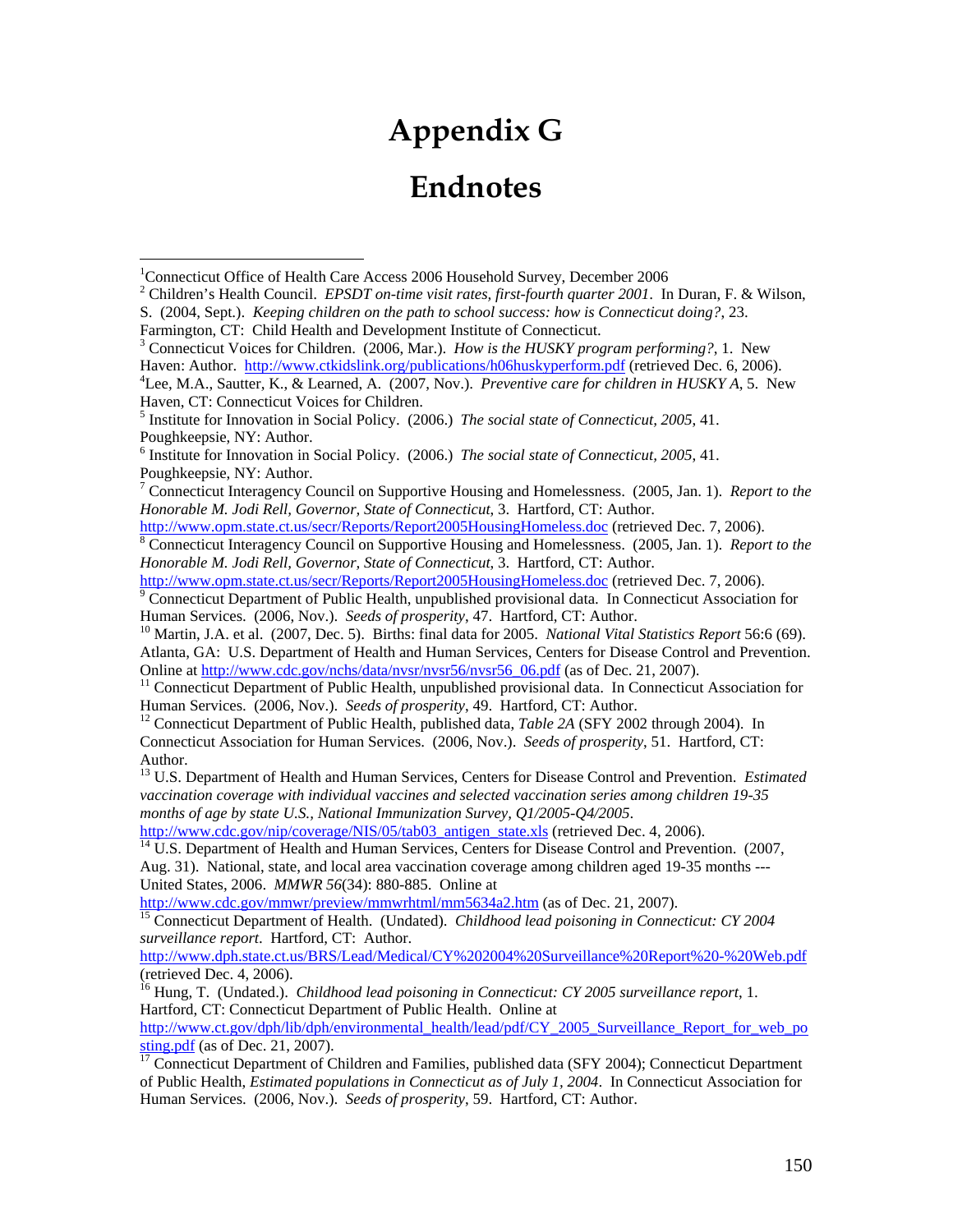18 U.S. Department of Health and Human Services, Administration for Children and Families. (2004) *Child Maltreatment 2004.* p. 91.

19 U.S. Department of Health and Human Services, Administration for Children and Families. *Child Maltreatment 2005*, 86. Online at <http://www.acf.hhs.gov/programs/cb/pubs/cm05/cm05.pdf> (as of Dec. 21, 2007).

20 Connecticut Department of Education. *Percentage of kindergartners with prekindergarten experience, 2000-01 to 2004-05*.

[http://www.csde.state.ct.us/public/cedar/cedar/pk\\_enrollment/pk\\_experience\\_by\\_district\\_2000-03.xls](http://www.csde.state.ct.us/public/cedar/cedar/pk_enrollment/pk_experience_by_district_2000-03.xls) (retrieved Dec. 4, 2006).

<sup>21</sup> Connecticut Department of Education. Connecticut Mastery Test data. Online at [www.cmtreports.com](http://www.cmtreports.com/) (as of Dec. 21, 2007).<br> $^{22}$  Connecticut Department of Education.  $\underline{www.cmtreports.com}$  (retrieved Dec. 4, 2006).

 $^{23}$  Connecticut Department of Education. [Connecticut Mastery T](http://www.cmtreports.com/)est data. Online at [www.cmtreports.com](http://www.cmtreports.com/) (as of Dec. 21, 2007).

 $24$  Connecticut Department of Education.

[http://www.csde.state.ct.us/public/cedar/nclb/dist\\_school\\_nclb\\_results/ayp\\_sip\\_list/DistrictAYP2005-](http://www.csde.state.ct.us/public/cedar/nclb/dist_school_nclb_results/ayp_sip_list/DistrictAYP2005-06.pdf)<br>06.pdf (retrieved Dec. 4, 2006).

<sup>[25](http://www.csde.state.ct.us/public/cedar/nclb/dist_school_nclb_results/ayp_sip_list/DistrictAYP2005-06.pdf)</sup> Connecticut Department of Education. *Connecticut public school districts not making adequate yearly* <sup>25</sup> Connecticut Department of Education. *Connecticut public school districts not making adequate yearly progress, 2006-07 school year.* Online at

[http://www.csde.state.ct.us/public/cedar/nclb/dist\\_school\\_nclb\\_results/ayp\\_sip\\_list/DistrictsAYP06-](http://www.csde.state.ct.us/public/cedar/nclb/dist_school_nclb_results/ayp_sip_list/DistrictsAYP06-07_Revised.pdf)<br>07 Revised.pdf (as of Dec. 21, 2007).

<sup>[26](http://www.csde.state.ct.us/public/cedar/nclb/dist_school_nclb_results/ayp_sip_list/DistrictsAYP06-07_Revised.pdf)</sup> Connecticut Department of Education. *Incidents by sanction statewide 2003-2004*.

[http://www.csde.state.ct.us/public/cedar/cedar/discipline/incidents/ed-166\\_incident\\_by\\_sanction\\_03-](http://www.csde.state.ct.us/public/cedar/cedar/discipline/incidents/ed-166_incident_by_sanction_03-04.htm)  $\frac{04. \text{htm}}{27}$  Connecticut Department of Education.

[http://www.csde.state.ct.us/public/cedar/cedar/dropout/dropout\\_rate\\_cumul\\_by\\_erg\\_1999\\_04.htm](http://www.csde.state.ct.us/public/cedar/cedar/dropout/dropout_rate_cumul_by_erg_1999_04.htm) (retrieved Dec. 4, 2006).

<sup>28</sup> Connecticut Department of Education & Connecticut Department of Public Health. (2006, June). *Connecticut School Health Survey*. <http://www.dph.state.ct.us/PB/HISR/CSHS.htm>. Accompanying codebook: [http://www.dph.state.ct.us/PB/HISR/2005CT\\_Codebook.pdf](http://www.dph.state.ct.us/PB/HISR/2005CT_Codebook.pdf) (retrieved Dec. 5, 2006).

29 Connecticut Department of Public Health, published data, *Table 4* (SFY 2004); Connecticut Department of Public Health, *Estimated populations in Connecticut as of July 1, 2004*.; U.S. Census Bureau, *Census 2000, Summary File 1, Table P12*. In Connecticut Association for Human Services. (2006, Nov.). *Seeds* 

**Connecticut Department of Education & Connecticut Department of Public Health. (2006, June).** *Connecticut School Health Survey*. <http://www.dph.state.ct.us/PB/HISR/CSHS.htm> (retrieved Dec. 4, 2006).

 $31$  Connecticut Department of Education & Connecticut Department of Public Health. (2006, June). *Connecticut School Health Survey*. <http://www.dph.state.ct.us/PB/HISR/CSHS.htm> (retrieved Dec. 4, 2006).

<sup>32</sup> Connecticut Department of Education & Connecticut Department of Public Health. (2006, June). *Connecticut School Health Survey*. <http://www.dph.state.ct.us/PB/HISR/CSHS.htm> (retrieved Dec. 4, 2006).

<sup>33</sup> Connecticut Department of Education & Connecticut Department of Public Health. (2006, June). *Connecticut School Health Survey*. <http://www.dph.state.ct.us/PB/HISR/CSHS.htm> (retrieved Dec. 4, 2006).

34 Institute for Innovation in Social Policy. (2006.) *The social state of Connecticut, 2005*, 26. Poughkeepsie, NY: Author.

 $35$  Connecticut Department of Education & Connecticut Department of Public Health. (2006, June). *Connecticut School Health Survey*. <http://www.dph.state.ct.us/PB/HISR/CSHS.htm> (retrieved Dec. 4, 2006).

36 Institute for Innovation in Social Policy. (2006.) *The social state of Connecticut, 2005*, 61. Poughkeepsie, NY: Author; Snyder, H., & Sickmund, M. (2006, Mar.). *Juvenile offenders and victims: 2006 national report*, 148. Washington, DC: U.S. Department of Justice, Office of Justice Programs, Office of Juvenile Justice and Delinquency Prevention.